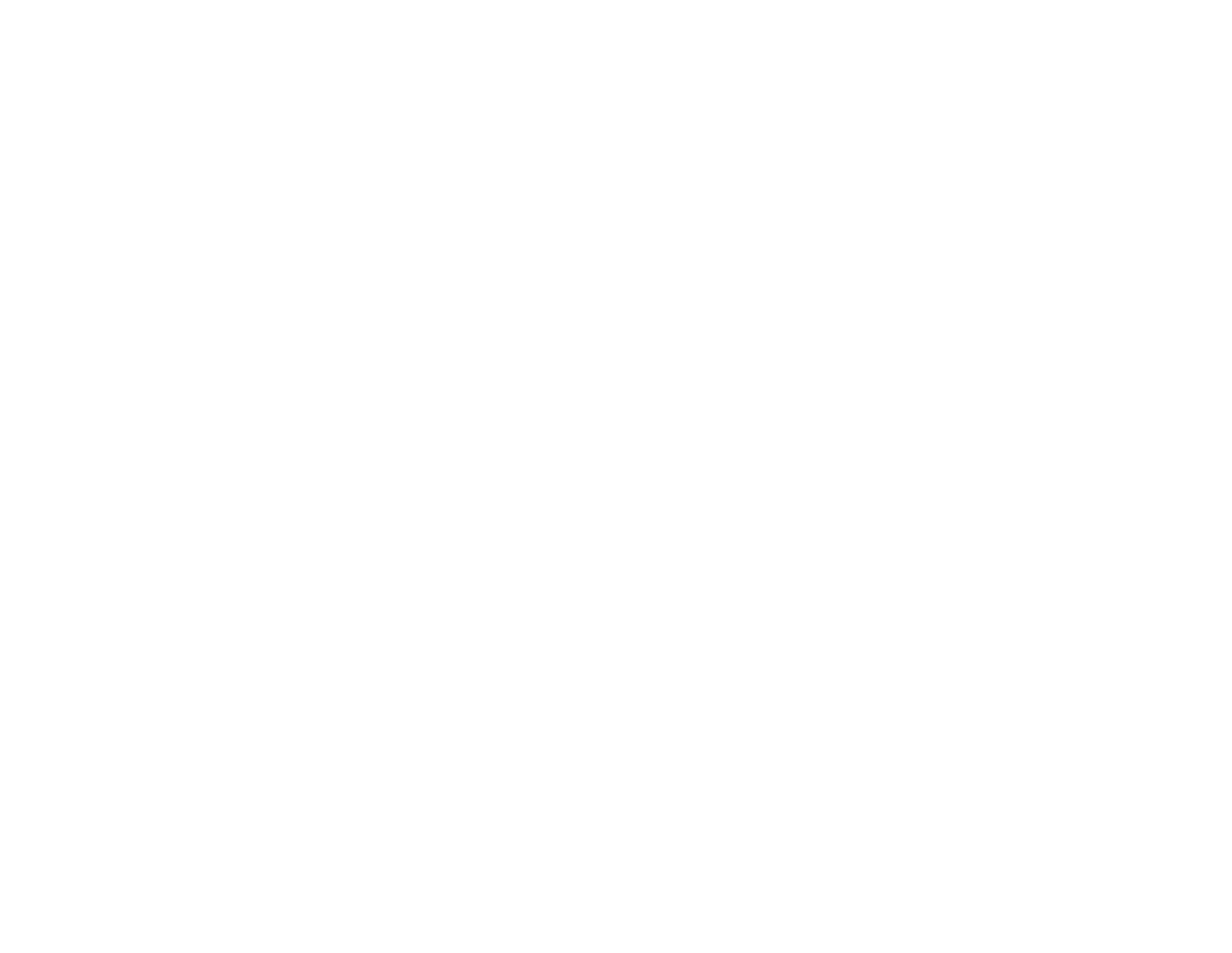#### Contacts for More Information and Help Interpreting Results

Your questions, concerns and comments are invited. For more information or help with questions, please contact:

Renee Boyd OHT Survey Coordinator Program Design and Evaluation Services Public Health Division 800 NE Oregon St., Suite 260 Portland, OR 97232 Phone: 971-673-1145 | Email: <renee.k.boyd@state.or.us>

Ely Sanders, MPA Sexual Health and School Health Educator Oregon Department of Education Office of Learning Student Services Unit Phone: 503-947-5904 | Email: <ely.sanders@ode.state.or.us>

Wes Rivers, MPAff Adolescent Health Policy & Assessment Specialist Adolescent and School Health Program 800 NE Oregon St., Suite 805 Portland, OR 97232 Phone: 971-673-0267 | Email: <wesley.r.rivers@state.or.us>

Isabelle Barbour, MPH Policy Officer 800 NE Oregon St., Suite 825 Portland, OR 97232 Phone: 971-673-0376 | Email: <isabelle.s.barbour@state.or.us>

Duyen Ngo, PhD, MPH Surveillance Technical Lead Health Promotion and Chronic Disease Prevention Public Health Division Phone: 971-673-1024 | Email: duyen.1.ngo@state.or.us

Survey services provided by:

International Survey Associates (ISA) d/b/a Pride Surveys Jay Gleaton, President/CEO 2140 Newmarket Pky. SE Suite 116 Marietta, GA 30067 Phone: 1-800-279-6361 | Email: <jay.gleaton@pridesurveys.com>

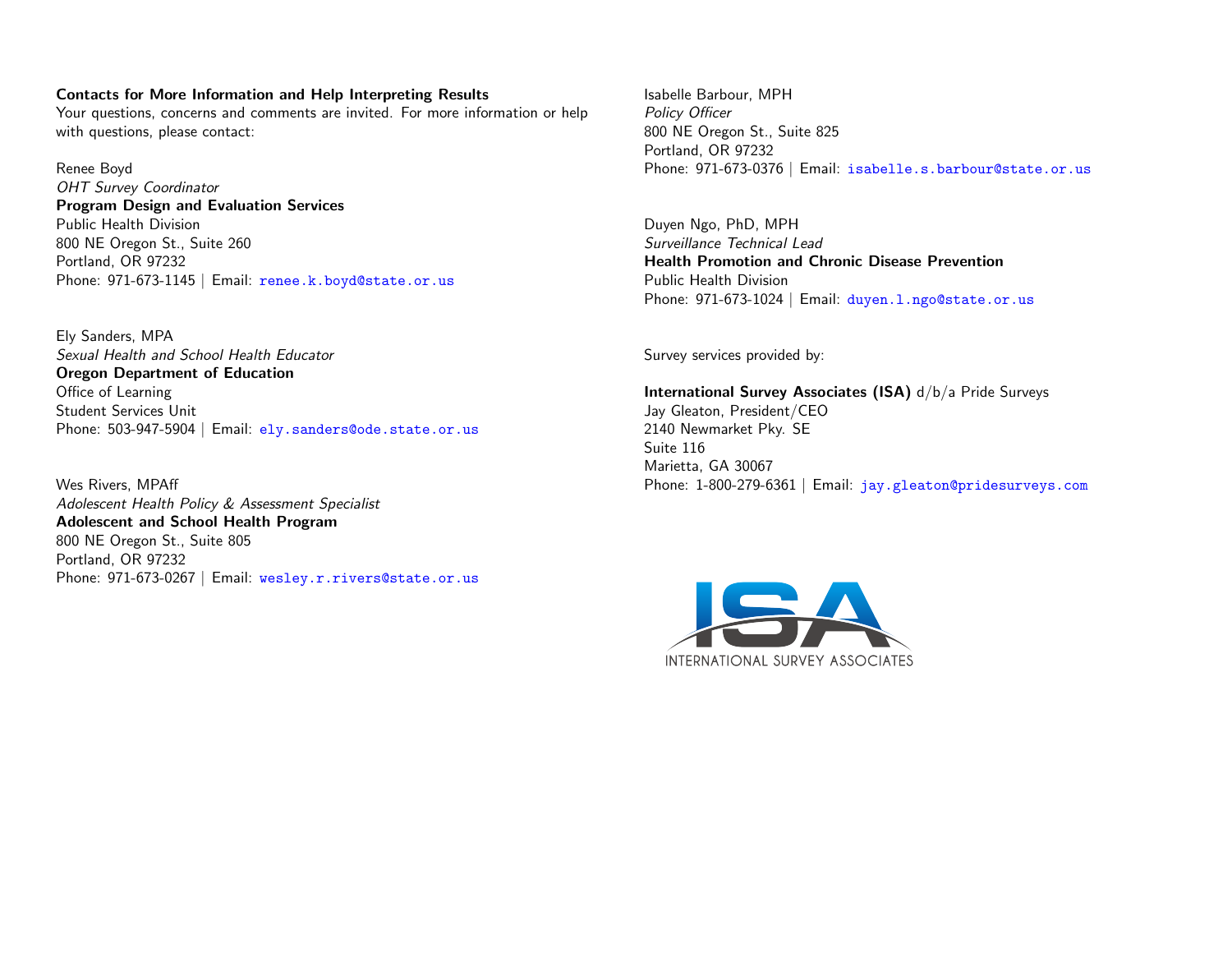# **Contents**

| 1              | <b>INTRODUCTION</b><br>1.1<br>1.2<br>1.2.1<br>1.3                                                                                                                                                                                                                                                                              | 16<br>16<br>16<br>16<br>17                   |
|----------------|--------------------------------------------------------------------------------------------------------------------------------------------------------------------------------------------------------------------------------------------------------------------------------------------------------------------------------|----------------------------------------------|
| $\overline{2}$ | <b>DEMOGRAPHICS</b><br>2.1<br>2.2<br>2.3<br>Language Used at Home Account Account Account Account Account Account Account Account Account Account Account A<br>2.4<br>2.5                                                                                                                                                      | 18<br>18<br>19<br>20<br>20<br>21             |
| 3              | <b>GENDER IDENTITY AND EXPRESSION</b>                                                                                                                                                                                                                                                                                          | 22                                           |
| 4              | <b>POSITIVE YOUTH DEVELOPMENT</b>                                                                                                                                                                                                                                                                                              | 26                                           |
| 5              | <b>GENERAL HEALTH</b><br>5.1<br>5.2<br>5.3<br>5.4<br>Oral Health <b>Communication</b> Contains a state of the contact of the contact of the contact of the contact of the contact of the contact of the contact of the contact of the contact of the contact of the contact of the conta<br>5.5<br><b>Asthma</b><br>5.6<br>5.7 | 28<br>28<br>29<br>30<br>31<br>32<br>32<br>34 |
| 6              | PHYSICAL ACTIVITY AND NUTRITION<br>6.1<br>6.2<br>6.3<br>Commuting To and From School<br>6.4                                                                                                                                                                                                                                    | 35<br>35<br>36<br>40<br>42                   |
| 7              | <b>BMI AND BODY IMAGE</b>                                                                                                                                                                                                                                                                                                      | 45                                           |
| 8              | <b>INJURY PREVENTION</b><br>8.1<br>8.2<br>8.3<br>Personal Safety (Alberta Alberta Alberta Alberta Alberta Alberta Alberta Alberta Alberta Alberta Alberta Albert<br>8.4<br>8.5                                                                                                                                                 | 46<br>46<br>46<br>48<br>50<br>51             |

| 9 | <b>GAMBLING</b>                                                                                                                                                                                                                                                                                                                                                                                                                                                                                                        | 53                                                                   |
|---|------------------------------------------------------------------------------------------------------------------------------------------------------------------------------------------------------------------------------------------------------------------------------------------------------------------------------------------------------------------------------------------------------------------------------------------------------------------------------------------------------------------------|----------------------------------------------------------------------|
|   | <b>10 SEXUAL BEHAVIOR</b>                                                                                                                                                                                                                                                                                                                                                                                                                                                                                              | 55                                                                   |
|   | <b>11 SEXUAL COERCION,</b><br>SEXUAL ASSAULT AND INTIMATE<br><b>PARTNER VIOLENCE</b>                                                                                                                                                                                                                                                                                                                                                                                                                                   | 57                                                                   |
|   | <b>12 SUBSTANCE USE</b><br>12.1 Abstinence from Substance Use <b>Exercise 2.1 Abstinence</b> from Substance Use <b>1988</b>                                                                                                                                                                                                                                                                                                                                                                                            | 58<br>58<br>58<br>59<br>64<br>67<br>72                               |
|   | <b>13 DRUG FREE COMMUNITIES CORE MEASURES</b><br>13.2 Perception of Moderate or Great Risk<br>13.3 Parents Feel It Would Be Wrong or Very Wrong                                                                                                                                                                                                                                                                                                                                                                        | 73<br>73<br>74<br>74<br>75<br>75<br>75<br>77<br>78                   |
|   | <b>14 HONESTY</b>                                                                                                                                                                                                                                                                                                                                                                                                                                                                                                      | 80                                                                   |
| A | <b>FREQUENCY DISTRIBUTIONS TABLES</b><br>A.1<br>A.2<br>Health<br>A.2.1<br>A.2.2<br>A.2.3<br>Grades and School Communications and School Communications are all the School Communications and School Communications are all the School Communications and School Communications and School Communications are all the Schoo<br>A.2.4<br>Health or Learning Conditions<br>A.2.5<br>A.2.6<br>School-Based Health Centers<br>A.2.7<br>A.2.8<br>A.2.9<br>Physical Activity Physical Activity<br>A.3<br>Safety<br>A.4<br>A.5 | 81<br>81<br>83<br>83<br>86<br>88<br>89<br>90<br>90<br>91<br>93<br>94 |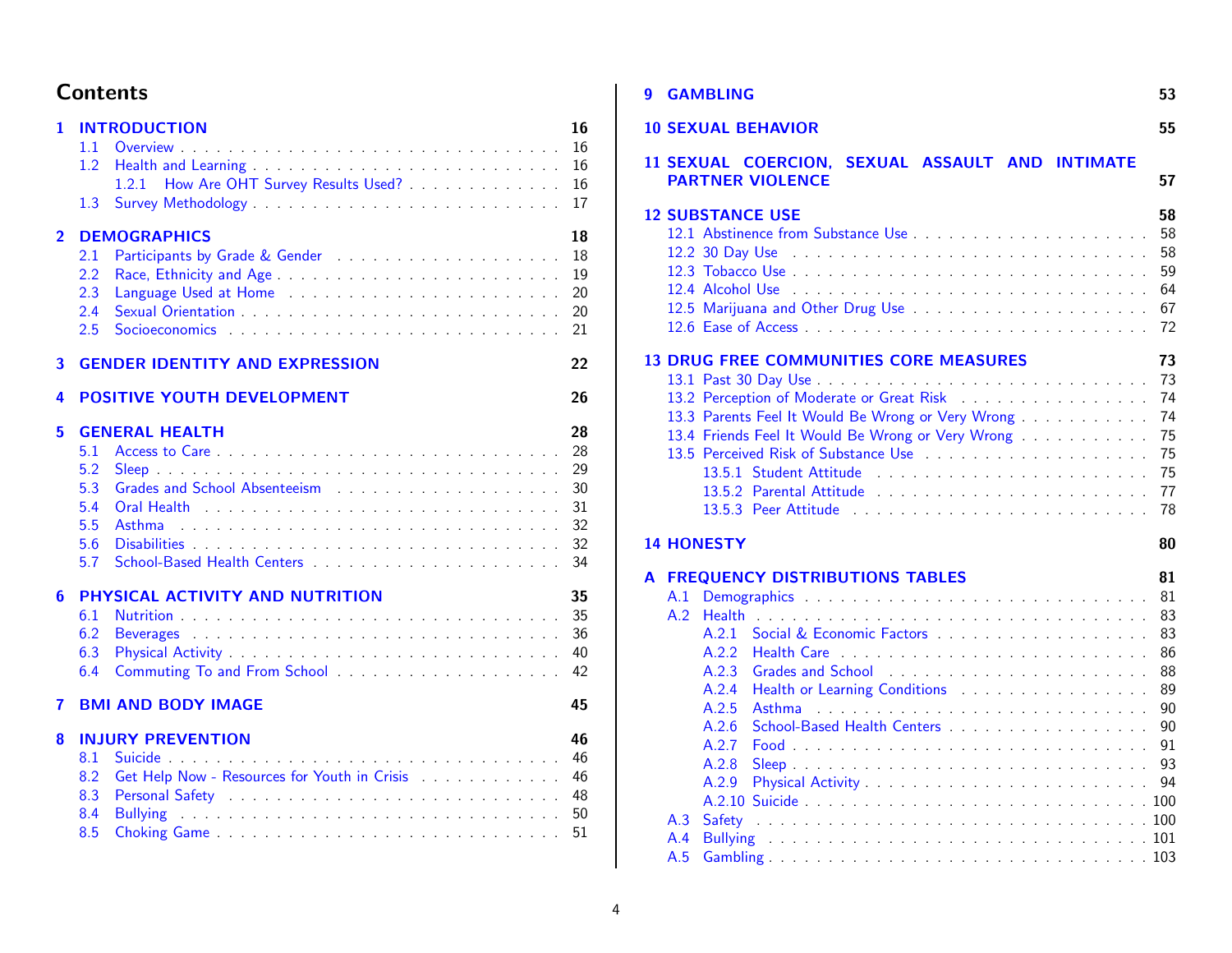|  | A.6 Sexual Orientation and Behavior et al., et al., et al., et al., et al. 104                                                                                                                                                 |
|--|--------------------------------------------------------------------------------------------------------------------------------------------------------------------------------------------------------------------------------|
|  | A.7 Violence-related Behaviors experience of the series of the UV of the SA.7 Violence-related Behaviors experience of the SA.7 Violence of the UV of the SA.7 Violence of the SA.7 Violence of the SA.7 Violence of the SA.7  |
|  |                                                                                                                                                                                                                                |
|  |                                                                                                                                                                                                                                |
|  |                                                                                                                                                                                                                                |
|  |                                                                                                                                                                                                                                |
|  |                                                                                                                                                                                                                                |
|  | A.8.5 Risk of Use the contract of the contract of the contract of the contract of the contract of the contract of the contract of the contract of the contract of the contract of the contract of the contract of the contract |
|  |                                                                                                                                                                                                                                |
|  | A.8.7 Peer Attitudes Towards Use <b>Example 20</b> and the set of the A.8.7 Peer Attitudes Towards Use                                                                                                                         |

# List of Tables

| $\mathbf 1$    |                                                                                                                                                                                                                                | 18       |
|----------------|--------------------------------------------------------------------------------------------------------------------------------------------------------------------------------------------------------------------------------|----------|
| $\overline{2}$ | Number of Participants by Gender                                                                                                                                                                                               | 18       |
| 3              | Percent of Participants by Gender Processors and Alexander Annual Service and Percent Alexander Alexander Alex                                                                                                                 | 18       |
| 4              | Race and Ethnicity Marshall Allen Contracts and Ethnicity Marshall Allen Allen Allen Allen Allen Allen                                                                                                                         | 19       |
| 5<br>6         | How old are you? And all the state of the state of the state of the state of the state of the state of the state of the state of the state of the state of the state of the state of the state of the state of the state of th | 20<br>20 |
| $\overline{7}$ |                                                                                                                                                                                                                                | 20       |
| 8              |                                                                                                                                                                                                                                | 21       |
| 9              | Do you receive free or reduced price lunches at school?                                                                                                                                                                        | 21       |
| 10             | How do you identify? (multiple responses)                                                                                                                                                                                      | 22       |
| 11             |                                                                                                                                                                                                                                | 23       |
| 12             | A person's appearance, style, dress or the way they walk or talk                                                                                                                                                               |          |
|                | may affect how people describe them. How do you see yourself?                                                                                                                                                                  |          |
|                |                                                                                                                                                                                                                                |          |
|                |                                                                                                                                                                                                                                | 24       |
| 13             | A person's appearance, style, dress or the way they walk or talk                                                                                                                                                               |          |
|                | may affect how people describe them. How do you see yourself?                                                                                                                                                                  |          |
|                |                                                                                                                                                                                                                                |          |
|                | Grade 11                                                                                                                                                                                                                       | 24       |
| 14             | A person's appearance, style, dress or the way they walk or talk                                                                                                                                                               |          |
|                | may affect how people describe them. How do you think other                                                                                                                                                                    |          |
|                | people at school would describe you?                                                                                                                                                                                           |          |
|                | Grade 8 and the contract of the contract of the contract of the contract of the contract of the contract of the                                                                                                                | 25       |
| 15             | A person's appearance, style, dress or the way they walk or talk                                                                                                                                                               |          |
|                | may affect how people describe them. How do you think other                                                                                                                                                                    |          |
|                | people at school would describe you?                                                                                                                                                                                           |          |
|                |                                                                                                                                                                                                                                |          |
|                |                                                                                                                                                                                                                                |          |
|                | Grade 11                                                                                                                                                                                                                       | 25       |
| 16             |                                                                                                                                                                                                                                | 26       |
| 17             | Would you say that in general your physical health is                                                                                                                                                                          | 26       |
| 18             | Would you say that in general your emotional and mental health is                                                                                                                                                              | 26       |
| 19             | I can do most things if I try.                                                                                                                                                                                                 | 27       |
| 20             | There is at least one teacher or other adult in my school that really                                                                                                                                                          |          |
|                |                                                                                                                                                                                                                                | 27       |
| 21             |                                                                                                                                                                                                                                | 27       |
| 22             | I can work out my problems.                                                                                                                                                                                                    | 27       |
| 23             | When did you last go to a doctor or nurse practitioner for a check-up<br>or physical exam when you were not sick or injured?                                                                                                   | 28       |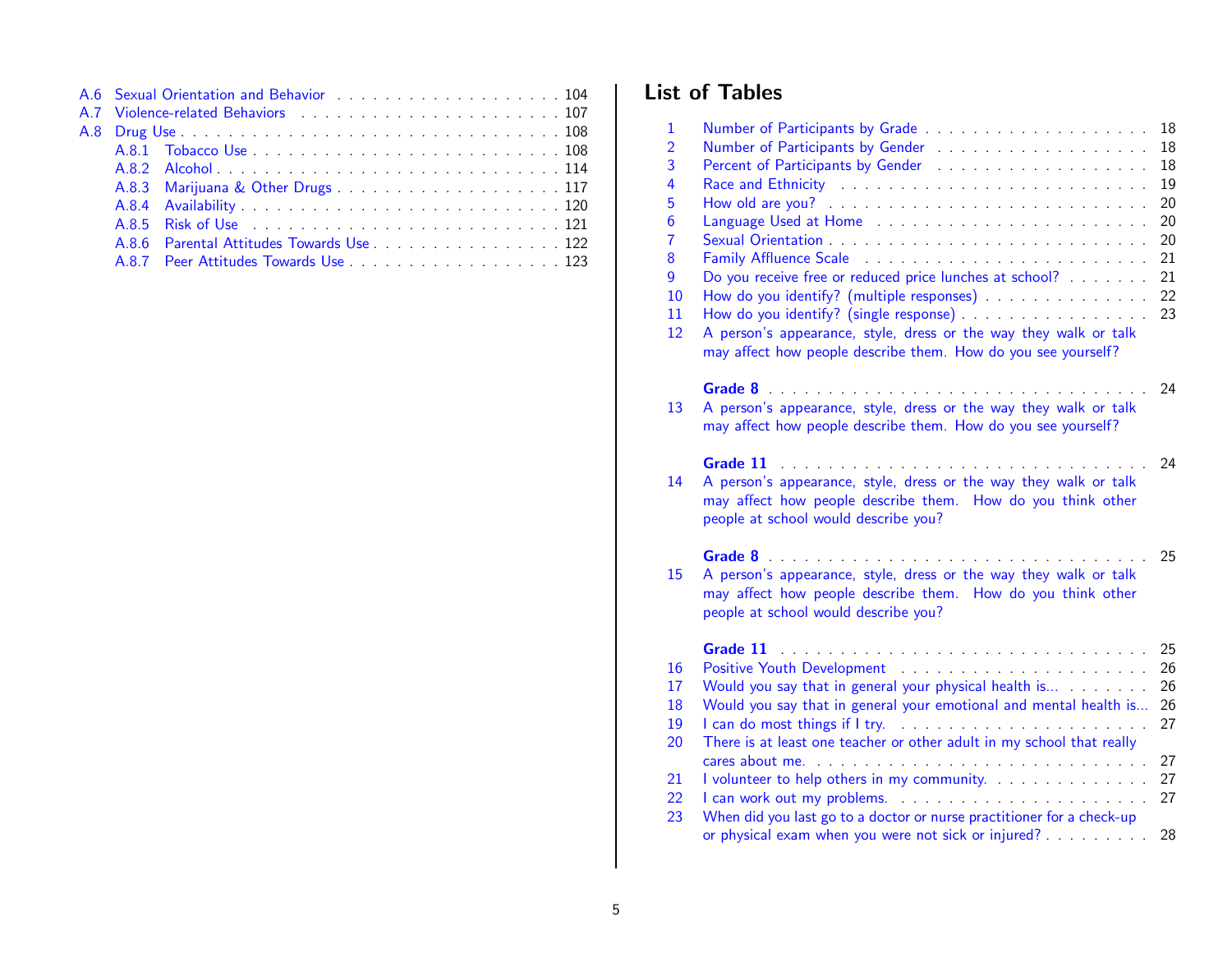| you should see a doctor, nurse, or other health professional.)<br>During the past 12 months, did you have any emotional or mental<br>25<br>health care needs that were not met? (Count any situation where<br>you thought you should see a counselor, social worker, or other<br>mental health professional.) Manual American American American American American American<br>In the past 12 months, have you visited an emergency room or<br>26<br>urgent care clinic for a physical or mental health care need?<br>On an average school night, how many hours of sleep do you get? .<br>27<br>During the past 12 months, how would you describe your grades in<br>28<br>During the past 12 months, how many days of school did you miss<br>29<br>During the past 12 months, how many days of school did you miss<br>30<br>During the past 12 months, how many days of school did you miss<br>31<br>because of emotional or mental health reasons?<br>During the past 12 months, how many days of school did you have<br>32<br>unexcused absences (meaning you skipped or cut school)?<br>When did you last go to a dentist or dental hygienist for a check-up,<br>33<br>exam, teeth cleaning, or other dental work?<br>34<br>35<br>Are you deaf or do you have serious difficulty hearing?<br>Are you blind or do you have serious difficulty seeing, even when<br>36<br>Because of a physical, mental, or emotional condition, do you have<br>37<br>serious difficulty concentrating, remembering or making decisions?<br>Do you have serious difficulty walking or climbing stairs?<br>38<br>Do you have difficulty dressing or bathing?<br>39<br>Because of a physical, mental, or emotional condition, do you have<br>40<br>difficulty doing errands alone such as visiting a physician's office or<br>41<br>Has a disability research and contact the contract of the state of the state of the state of the state of the<br>Does your school have a School-Based Health Center?<br>42<br>How many times have you used the School-Based Health Center at<br>43<br>In the past 12 months, did you ever eat less than you felt you should<br>44<br>because there wasn't enough money to buy food?<br>Average servings per day of fruits or vegetables (index of 6 questions).<br>45<br>During the past 7 days, on how many days did you eat breakfast?<br>46 | During the past 12 months, did you have any physical health care<br>needs that were not met? (Count any situation where you thought | 28 |
|-------------------------------------------------------------------------------------------------------------------------------------------------------------------------------------------------------------------------------------------------------------------------------------------------------------------------------------------------------------------------------------------------------------------------------------------------------------------------------------------------------------------------------------------------------------------------------------------------------------------------------------------------------------------------------------------------------------------------------------------------------------------------------------------------------------------------------------------------------------------------------------------------------------------------------------------------------------------------------------------------------------------------------------------------------------------------------------------------------------------------------------------------------------------------------------------------------------------------------------------------------------------------------------------------------------------------------------------------------------------------------------------------------------------------------------------------------------------------------------------------------------------------------------------------------------------------------------------------------------------------------------------------------------------------------------------------------------------------------------------------------------------------------------------------------------------------------------------------------------------------------------------------------------------------------------------------------------------------------------------------------------------------------------------------------------------------------------------------------------------------------------------------------------------------------------------------------------------------------------------------------------------------------------------------------------------------------------------------------------------|-------------------------------------------------------------------------------------------------------------------------------------|----|
|                                                                                                                                                                                                                                                                                                                                                                                                                                                                                                                                                                                                                                                                                                                                                                                                                                                                                                                                                                                                                                                                                                                                                                                                                                                                                                                                                                                                                                                                                                                                                                                                                                                                                                                                                                                                                                                                                                                                                                                                                                                                                                                                                                                                                                                                                                                                                                   |                                                                                                                                     |    |
|                                                                                                                                                                                                                                                                                                                                                                                                                                                                                                                                                                                                                                                                                                                                                                                                                                                                                                                                                                                                                                                                                                                                                                                                                                                                                                                                                                                                                                                                                                                                                                                                                                                                                                                                                                                                                                                                                                                                                                                                                                                                                                                                                                                                                                                                                                                                                                   |                                                                                                                                     | 28 |
|                                                                                                                                                                                                                                                                                                                                                                                                                                                                                                                                                                                                                                                                                                                                                                                                                                                                                                                                                                                                                                                                                                                                                                                                                                                                                                                                                                                                                                                                                                                                                                                                                                                                                                                                                                                                                                                                                                                                                                                                                                                                                                                                                                                                                                                                                                                                                                   |                                                                                                                                     | 29 |
|                                                                                                                                                                                                                                                                                                                                                                                                                                                                                                                                                                                                                                                                                                                                                                                                                                                                                                                                                                                                                                                                                                                                                                                                                                                                                                                                                                                                                                                                                                                                                                                                                                                                                                                                                                                                                                                                                                                                                                                                                                                                                                                                                                                                                                                                                                                                                                   |                                                                                                                                     | 29 |
|                                                                                                                                                                                                                                                                                                                                                                                                                                                                                                                                                                                                                                                                                                                                                                                                                                                                                                                                                                                                                                                                                                                                                                                                                                                                                                                                                                                                                                                                                                                                                                                                                                                                                                                                                                                                                                                                                                                                                                                                                                                                                                                                                                                                                                                                                                                                                                   |                                                                                                                                     | 30 |
|                                                                                                                                                                                                                                                                                                                                                                                                                                                                                                                                                                                                                                                                                                                                                                                                                                                                                                                                                                                                                                                                                                                                                                                                                                                                                                                                                                                                                                                                                                                                                                                                                                                                                                                                                                                                                                                                                                                                                                                                                                                                                                                                                                                                                                                                                                                                                                   |                                                                                                                                     |    |
|                                                                                                                                                                                                                                                                                                                                                                                                                                                                                                                                                                                                                                                                                                                                                                                                                                                                                                                                                                                                                                                                                                                                                                                                                                                                                                                                                                                                                                                                                                                                                                                                                                                                                                                                                                                                                                                                                                                                                                                                                                                                                                                                                                                                                                                                                                                                                                   |                                                                                                                                     | 30 |
|                                                                                                                                                                                                                                                                                                                                                                                                                                                                                                                                                                                                                                                                                                                                                                                                                                                                                                                                                                                                                                                                                                                                                                                                                                                                                                                                                                                                                                                                                                                                                                                                                                                                                                                                                                                                                                                                                                                                                                                                                                                                                                                                                                                                                                                                                                                                                                   |                                                                                                                                     |    |
|                                                                                                                                                                                                                                                                                                                                                                                                                                                                                                                                                                                                                                                                                                                                                                                                                                                                                                                                                                                                                                                                                                                                                                                                                                                                                                                                                                                                                                                                                                                                                                                                                                                                                                                                                                                                                                                                                                                                                                                                                                                                                                                                                                                                                                                                                                                                                                   |                                                                                                                                     | 30 |
|                                                                                                                                                                                                                                                                                                                                                                                                                                                                                                                                                                                                                                                                                                                                                                                                                                                                                                                                                                                                                                                                                                                                                                                                                                                                                                                                                                                                                                                                                                                                                                                                                                                                                                                                                                                                                                                                                                                                                                                                                                                                                                                                                                                                                                                                                                                                                                   |                                                                                                                                     | 31 |
|                                                                                                                                                                                                                                                                                                                                                                                                                                                                                                                                                                                                                                                                                                                                                                                                                                                                                                                                                                                                                                                                                                                                                                                                                                                                                                                                                                                                                                                                                                                                                                                                                                                                                                                                                                                                                                                                                                                                                                                                                                                                                                                                                                                                                                                                                                                                                                   |                                                                                                                                     |    |
|                                                                                                                                                                                                                                                                                                                                                                                                                                                                                                                                                                                                                                                                                                                                                                                                                                                                                                                                                                                                                                                                                                                                                                                                                                                                                                                                                                                                                                                                                                                                                                                                                                                                                                                                                                                                                                                                                                                                                                                                                                                                                                                                                                                                                                                                                                                                                                   |                                                                                                                                     | 31 |
|                                                                                                                                                                                                                                                                                                                                                                                                                                                                                                                                                                                                                                                                                                                                                                                                                                                                                                                                                                                                                                                                                                                                                                                                                                                                                                                                                                                                                                                                                                                                                                                                                                                                                                                                                                                                                                                                                                                                                                                                                                                                                                                                                                                                                                                                                                                                                                   |                                                                                                                                     |    |
|                                                                                                                                                                                                                                                                                                                                                                                                                                                                                                                                                                                                                                                                                                                                                                                                                                                                                                                                                                                                                                                                                                                                                                                                                                                                                                                                                                                                                                                                                                                                                                                                                                                                                                                                                                                                                                                                                                                                                                                                                                                                                                                                                                                                                                                                                                                                                                   |                                                                                                                                     | 31 |
|                                                                                                                                                                                                                                                                                                                                                                                                                                                                                                                                                                                                                                                                                                                                                                                                                                                                                                                                                                                                                                                                                                                                                                                                                                                                                                                                                                                                                                                                                                                                                                                                                                                                                                                                                                                                                                                                                                                                                                                                                                                                                                                                                                                                                                                                                                                                                                   |                                                                                                                                     | 32 |
|                                                                                                                                                                                                                                                                                                                                                                                                                                                                                                                                                                                                                                                                                                                                                                                                                                                                                                                                                                                                                                                                                                                                                                                                                                                                                                                                                                                                                                                                                                                                                                                                                                                                                                                                                                                                                                                                                                                                                                                                                                                                                                                                                                                                                                                                                                                                                                   |                                                                                                                                     | 32 |
|                                                                                                                                                                                                                                                                                                                                                                                                                                                                                                                                                                                                                                                                                                                                                                                                                                                                                                                                                                                                                                                                                                                                                                                                                                                                                                                                                                                                                                                                                                                                                                                                                                                                                                                                                                                                                                                                                                                                                                                                                                                                                                                                                                                                                                                                                                                                                                   |                                                                                                                                     | 32 |
|                                                                                                                                                                                                                                                                                                                                                                                                                                                                                                                                                                                                                                                                                                                                                                                                                                                                                                                                                                                                                                                                                                                                                                                                                                                                                                                                                                                                                                                                                                                                                                                                                                                                                                                                                                                                                                                                                                                                                                                                                                                                                                                                                                                                                                                                                                                                                                   |                                                                                                                                     |    |
|                                                                                                                                                                                                                                                                                                                                                                                                                                                                                                                                                                                                                                                                                                                                                                                                                                                                                                                                                                                                                                                                                                                                                                                                                                                                                                                                                                                                                                                                                                                                                                                                                                                                                                                                                                                                                                                                                                                                                                                                                                                                                                                                                                                                                                                                                                                                                                   |                                                                                                                                     | 33 |
|                                                                                                                                                                                                                                                                                                                                                                                                                                                                                                                                                                                                                                                                                                                                                                                                                                                                                                                                                                                                                                                                                                                                                                                                                                                                                                                                                                                                                                                                                                                                                                                                                                                                                                                                                                                                                                                                                                                                                                                                                                                                                                                                                                                                                                                                                                                                                                   |                                                                                                                                     | 33 |
|                                                                                                                                                                                                                                                                                                                                                                                                                                                                                                                                                                                                                                                                                                                                                                                                                                                                                                                                                                                                                                                                                                                                                                                                                                                                                                                                                                                                                                                                                                                                                                                                                                                                                                                                                                                                                                                                                                                                                                                                                                                                                                                                                                                                                                                                                                                                                                   |                                                                                                                                     | 33 |
|                                                                                                                                                                                                                                                                                                                                                                                                                                                                                                                                                                                                                                                                                                                                                                                                                                                                                                                                                                                                                                                                                                                                                                                                                                                                                                                                                                                                                                                                                                                                                                                                                                                                                                                                                                                                                                                                                                                                                                                                                                                                                                                                                                                                                                                                                                                                                                   |                                                                                                                                     |    |
|                                                                                                                                                                                                                                                                                                                                                                                                                                                                                                                                                                                                                                                                                                                                                                                                                                                                                                                                                                                                                                                                                                                                                                                                                                                                                                                                                                                                                                                                                                                                                                                                                                                                                                                                                                                                                                                                                                                                                                                                                                                                                                                                                                                                                                                                                                                                                                   |                                                                                                                                     |    |
|                                                                                                                                                                                                                                                                                                                                                                                                                                                                                                                                                                                                                                                                                                                                                                                                                                                                                                                                                                                                                                                                                                                                                                                                                                                                                                                                                                                                                                                                                                                                                                                                                                                                                                                                                                                                                                                                                                                                                                                                                                                                                                                                                                                                                                                                                                                                                                   |                                                                                                                                     | 33 |
|                                                                                                                                                                                                                                                                                                                                                                                                                                                                                                                                                                                                                                                                                                                                                                                                                                                                                                                                                                                                                                                                                                                                                                                                                                                                                                                                                                                                                                                                                                                                                                                                                                                                                                                                                                                                                                                                                                                                                                                                                                                                                                                                                                                                                                                                                                                                                                   |                                                                                                                                     | 33 |
|                                                                                                                                                                                                                                                                                                                                                                                                                                                                                                                                                                                                                                                                                                                                                                                                                                                                                                                                                                                                                                                                                                                                                                                                                                                                                                                                                                                                                                                                                                                                                                                                                                                                                                                                                                                                                                                                                                                                                                                                                                                                                                                                                                                                                                                                                                                                                                   |                                                                                                                                     | 34 |
|                                                                                                                                                                                                                                                                                                                                                                                                                                                                                                                                                                                                                                                                                                                                                                                                                                                                                                                                                                                                                                                                                                                                                                                                                                                                                                                                                                                                                                                                                                                                                                                                                                                                                                                                                                                                                                                                                                                                                                                                                                                                                                                                                                                                                                                                                                                                                                   |                                                                                                                                     | 34 |
|                                                                                                                                                                                                                                                                                                                                                                                                                                                                                                                                                                                                                                                                                                                                                                                                                                                                                                                                                                                                                                                                                                                                                                                                                                                                                                                                                                                                                                                                                                                                                                                                                                                                                                                                                                                                                                                                                                                                                                                                                                                                                                                                                                                                                                                                                                                                                                   |                                                                                                                                     |    |
|                                                                                                                                                                                                                                                                                                                                                                                                                                                                                                                                                                                                                                                                                                                                                                                                                                                                                                                                                                                                                                                                                                                                                                                                                                                                                                                                                                                                                                                                                                                                                                                                                                                                                                                                                                                                                                                                                                                                                                                                                                                                                                                                                                                                                                                                                                                                                                   |                                                                                                                                     | 35 |
|                                                                                                                                                                                                                                                                                                                                                                                                                                                                                                                                                                                                                                                                                                                                                                                                                                                                                                                                                                                                                                                                                                                                                                                                                                                                                                                                                                                                                                                                                                                                                                                                                                                                                                                                                                                                                                                                                                                                                                                                                                                                                                                                                                                                                                                                                                                                                                   |                                                                                                                                     | 35 |
|                                                                                                                                                                                                                                                                                                                                                                                                                                                                                                                                                                                                                                                                                                                                                                                                                                                                                                                                                                                                                                                                                                                                                                                                                                                                                                                                                                                                                                                                                                                                                                                                                                                                                                                                                                                                                                                                                                                                                                                                                                                                                                                                                                                                                                                                                                                                                                   |                                                                                                                                     | 35 |

| 47 | During the past 7 days, how many times did you drink 100% fruit<br>juices such as orange juice, apple juice, or grape juice? (Do not                                                                                                                                        |    |
|----|-----------------------------------------------------------------------------------------------------------------------------------------------------------------------------------------------------------------------------------------------------------------------------|----|
| 48 | count punch, Kool-Aid, sports drinks, or other fruit-flavored drinks.)<br>During the past 7 days, how many times did you drink soda or pop,<br>such as Coke, Pepsi, or Sprite? (Do not include diet soda or diet                                                            | 36 |
|    |                                                                                                                                                                                                                                                                             | 36 |
| 49 | During the past 7 days, how many times did you drink fruit-flavored<br>beverages such as Kool-Aid, Sunny Delight, or Snapple? (Do not                                                                                                                                       |    |
|    |                                                                                                                                                                                                                                                                             | 37 |
| 50 | During the past 7 days, how many times did you drink energy drinks<br>such as Red Bull, Rockstar, or Monster? (Do not include diet or                                                                                                                                       | 37 |
| 51 | During the past 7 days, how many times did you drink sports drinks                                                                                                                                                                                                          |    |
|    |                                                                                                                                                                                                                                                                             | 38 |
| 52 | During the past 7 days, how many times did you drink flavored milk<br>such as Chocolate or Strawberry milk? (Do not include plain milk.)                                                                                                                                    | 38 |
| 53 | During the past 7 days, how many times did you drink plain milk?<br>(Include milk that you added to cereal.)                                                                                                                                                                | 38 |
| 54 | During the past 7 days, how many times did you drink sweetened<br>coffee or tea beverages such as Starbucks Frappuccino or an Arizona                                                                                                                                       |    |
|    | Iced Tea?                                                                                                                                                                                                                                                                   | 38 |
| 55 | During the past 7 days, how many times did you drink plain water?<br>(Include tap and bottled water.) And all results are also had the set of the set of the set of the set of the                                                                                          | 39 |
| 56 | During the past 7 days, how many times did you visit a convenience                                                                                                                                                                                                          |    |
|    | store such as Plaid Pantry, 7-Eleven, Circle K, a mini-mart, or a gas<br>station store?<br>.<br>and a construction of the construction                                                                                                                                      | 39 |
| 57 | During the past 7 days, on how many days were you physically active<br>for a total of at least 60 minutes per day? (Add up all the time you<br>spent in any kind of physical activity that increased your heart rate                                                        |    |
|    |                                                                                                                                                                                                                                                                             | 40 |
| 58 | On how many of the past 7 days did you do exercises to strengthen<br>or tone your muscles, such as push-ups, sit-ups, or weight lifting?                                                                                                                                    | 41 |
| 59 | In an average week when you are in school, on how many days do                                                                                                                                                                                                              |    |
| 60 | you go to physical education (PE) classes?<br>During an average physical education (PE) class, how many minutes                                                                                                                                                             | 41 |
|    | do you spend actually exercising or playing sports?                                                                                                                                                                                                                         | 41 |
| 61 | On an average school day, how many hours do you watch TV?                                                                                                                                                                                                                   | 41 |
| 62 | On an average school day, how many hours do you play video or<br>computer games or use a computer for something that is not school<br>work? (Count time spent on things such as Xbox, Play Station, an<br>iPod, an iPad or other tablet, a smartphone, YouTube, Facebook or |    |
|    | other social networking tools, and the Internet). And the internet with the social networking tools, and the Internet                                                                                                                                                       | 42 |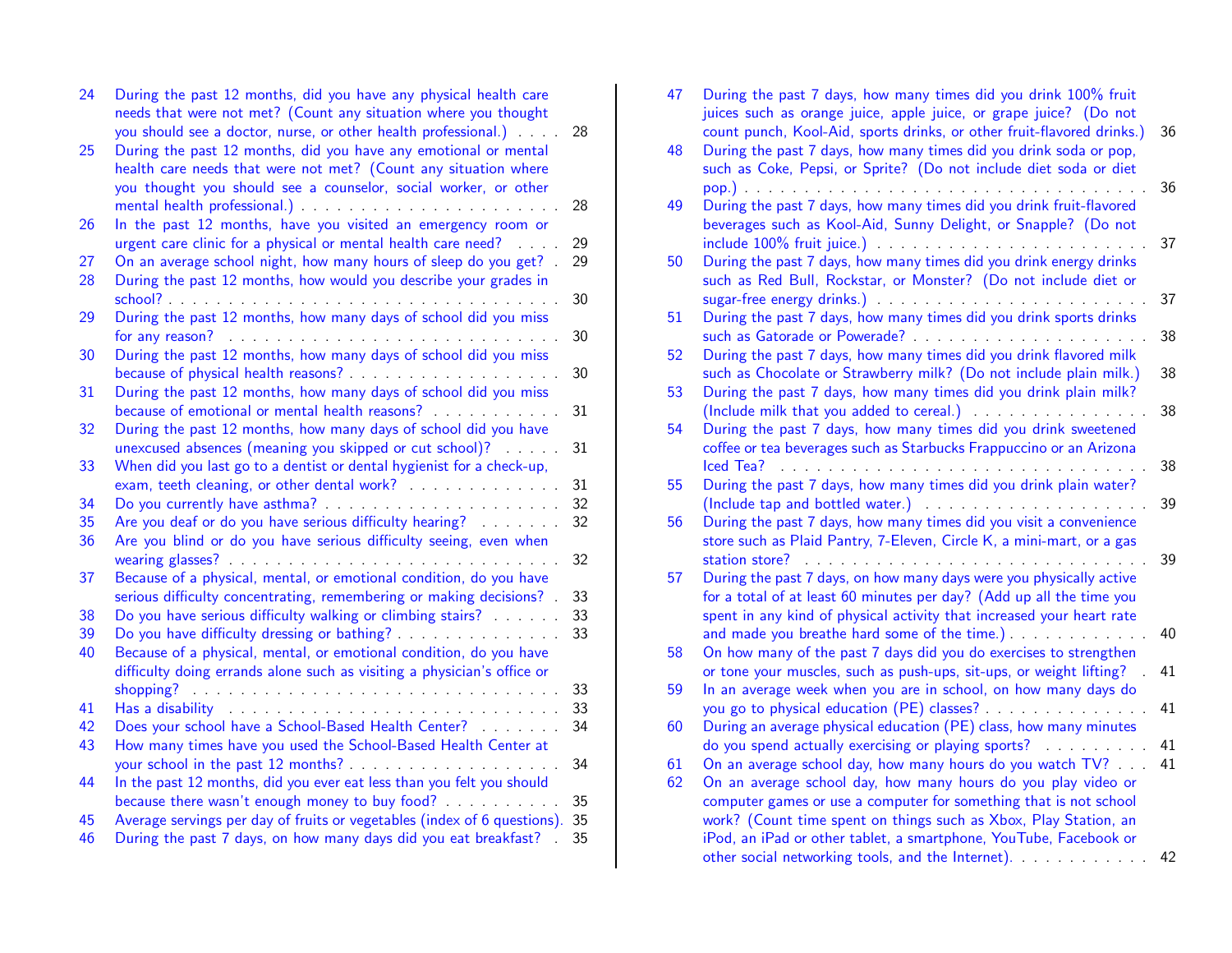| 63 | In an average school week, on how many days do you use each of<br>these forms of transportation to get to or from school?: Walk<br>$\mathbb{R}^2$                                                                                                                                                                                                                      | 42       |
|----|------------------------------------------------------------------------------------------------------------------------------------------------------------------------------------------------------------------------------------------------------------------------------------------------------------------------------------------------------------------------|----------|
| 64 | In an average school week, on how many days do you use each of                                                                                                                                                                                                                                                                                                         |          |
| 65 | these forms of transportation to get to or from school?: Ride a bike<br>In an average school week, on how many days do you use each of<br>these forms of transportation to get to or from school?: Ride a                                                                                                                                                              | 43       |
|    |                                                                                                                                                                                                                                                                                                                                                                        | 43       |
| 66 | In an average school week, on how many days do you use each of<br>these forms of transportation to get to or from school?: Ride a                                                                                                                                                                                                                                      | 43       |
| 67 | In an average school week, on how many days do you use each of<br>these forms of transportation to get to or from school?: Ride public                                                                                                                                                                                                                                 |          |
| 68 | transportation, including a city bus or light rail manufactured and the set of the set of the set of the set of the set of the set of the set of the set of the set of the set of the set of the set of the set of the set of<br>In an average school week, on how many days do you use each of<br>these forms of transportation to get to or from school?: Ride in or | 43       |
|    | drive a car or other private motorized vehicle (with only members                                                                                                                                                                                                                                                                                                      | 44       |
| 69 | In an average school week, on how many days do you use each of<br>these forms of transportation to get to or from school?: Ride in a                                                                                                                                                                                                                                   |          |
| 70 |                                                                                                                                                                                                                                                                                                                                                                        | 44<br>45 |
| 71 |                                                                                                                                                                                                                                                                                                                                                                        | 45       |
| 72 | During the past 12 months, did you ever feel so sad or hopeless                                                                                                                                                                                                                                                                                                        |          |
|    | almost every day for two weeks or more in a row that you stopped                                                                                                                                                                                                                                                                                                       | 47       |
| 73 | doing some usual activities? And all activities and activities of the sound of the state of the state of the state of the state of the state of the state of the state of the state of the state of the state of the state of<br>During the past 12 months, did you ever seriously consider attempt-                                                                   |          |
|    |                                                                                                                                                                                                                                                                                                                                                                        | 47       |
| 74 | During the past 12 months, how many times did you actually at-                                                                                                                                                                                                                                                                                                         | 47       |
| 75 | During the past 30 days, how many times did you drive a car or<br>other vehicle when you had been drinking alcohol? (11th grade only)                                                                                                                                                                                                                                  | 48       |
| 76 | During the past 30 days, how many times did you drive a car or<br>other vehicle within three hours after using marijuana? (11th grade                                                                                                                                                                                                                                  |          |
| 77 | During the past 30 days, on how many days did you not go to school                                                                                                                                                                                                                                                                                                     | 48       |
|    | because you felt you would be unsafe at school or on your way to                                                                                                                                                                                                                                                                                                       | 49       |
| 78 | During the past 12 months, how many times has someone threat-                                                                                                                                                                                                                                                                                                          |          |
|    | ened you with a weapon such as a gun, knife, or club on school                                                                                                                                                                                                                                                                                                         | 49       |
| 79 | During the past 12 months, has anyone offered, sold or given you                                                                                                                                                                                                                                                                                                       |          |
|    |                                                                                                                                                                                                                                                                                                                                                                        | 49       |

| 80         | During the past 12 months, how many times were you in a physical                                                                                                                                                                                |          |
|------------|-------------------------------------------------------------------------------------------------------------------------------------------------------------------------------------------------------------------------------------------------|----------|
| 81         | fight on school property?<br>During the past 30 days, have you been bullied by someone using                                                                                                                                                    | 50       |
|            | any kind of technology, such as through social media, cell phones,                                                                                                                                                                              |          |
|            |                                                                                                                                                                                                                                                 | 50       |
| 82         | During the past 30 days, have you ever been bullied at school (or on                                                                                                                                                                            |          |
|            | the way to or from school) in relation to any of the following issues?                                                                                                                                                                          | 51       |
| 83         | This is an activity that some youth participate in to get a high by                                                                                                                                                                             |          |
|            | cutting off blood and oxygen to the brain using a variety of methods.                                                                                                                                                                           |          |
|            | Which of the following is true for you?                                                                                                                                                                                                         | 51       |
| 84         | How many times in your life have you participated in the Choking                                                                                                                                                                                |          |
|            | Game yourself?                                                                                                                                                                                                                                  | 52       |
| 85         | Thinking back to the last time you yourself participated in the                                                                                                                                                                                 |          |
|            | "Choking Game", were you alone or with other people?                                                                                                                                                                                            | 52       |
| 86         | Gambling involves betting anything of value (money, a watch, soda,                                                                                                                                                                              |          |
|            | etc.) on a game or event. Please check ALL the different types of                                                                                                                                                                               |          |
|            | gambling that you have bet on, if any, during the last 30 days.                                                                                                                                                                                 | 53       |
| 87         | During the last 12 months, have you ever felt that you would like                                                                                                                                                                               |          |
|            | to stop betting money but didn't think you could?                                                                                                                                                                                               | 54       |
| 88         | During the last 12 months, have you ever bet or gambled more than                                                                                                                                                                               |          |
|            |                                                                                                                                                                                                                                                 | 54       |
| 89         | Have you ever had sexual intercourse? Manuscript and the set of the set of the set of the set of the set of the                                                                                                                                 | 55<br>55 |
| 90<br>91   | How old were you when you had sexual intercourse for the first time?<br>During your life, with how many people have you had sexual inter-                                                                                                       |          |
|            |                                                                                                                                                                                                                                                 | 55       |
| 92         | During the past 3 months, with how many people did you have                                                                                                                                                                                     |          |
|            |                                                                                                                                                                                                                                                 | 56       |
| 93         | The last time you had intercourse, what method(s) did you or your                                                                                                                                                                               |          |
|            |                                                                                                                                                                                                                                                 | 56       |
| 94         | Did you drink alcohol or use drugs before you had sexual intercourse                                                                                                                                                                            |          |
|            | the last time?<br>and a construction of the construction of the construction of the construction of the construction of the construction of the construction of the construction of the construction of the construction of the construction of | 56       |
| 95         | Have you ever been physically forced to have sexual intercourse when                                                                                                                                                                            |          |
|            |                                                                                                                                                                                                                                                 | 57       |
| 96         | Have you ever given in to sexual activity when you didn't want to                                                                                                                                                                               |          |
|            |                                                                                                                                                                                                                                                 | 57       |
| 97         | During your life, has any adult ever had sexual contact with you?                                                                                                                                                                               | 57       |
| 98         | During the past 12 months, did your boyfriend or girlfriend ever hit,                                                                                                                                                                           |          |
|            |                                                                                                                                                                                                                                                 | 57       |
| 99         | During your life, has any adult ever intentionally hit or physically                                                                                                                                                                            |          |
|            | hurt you?                                                                                                                                                                                                                                       | 57       |
| 100<br>101 |                                                                                                                                                                                                                                                 | 58<br>58 |
|            |                                                                                                                                                                                                                                                 |          |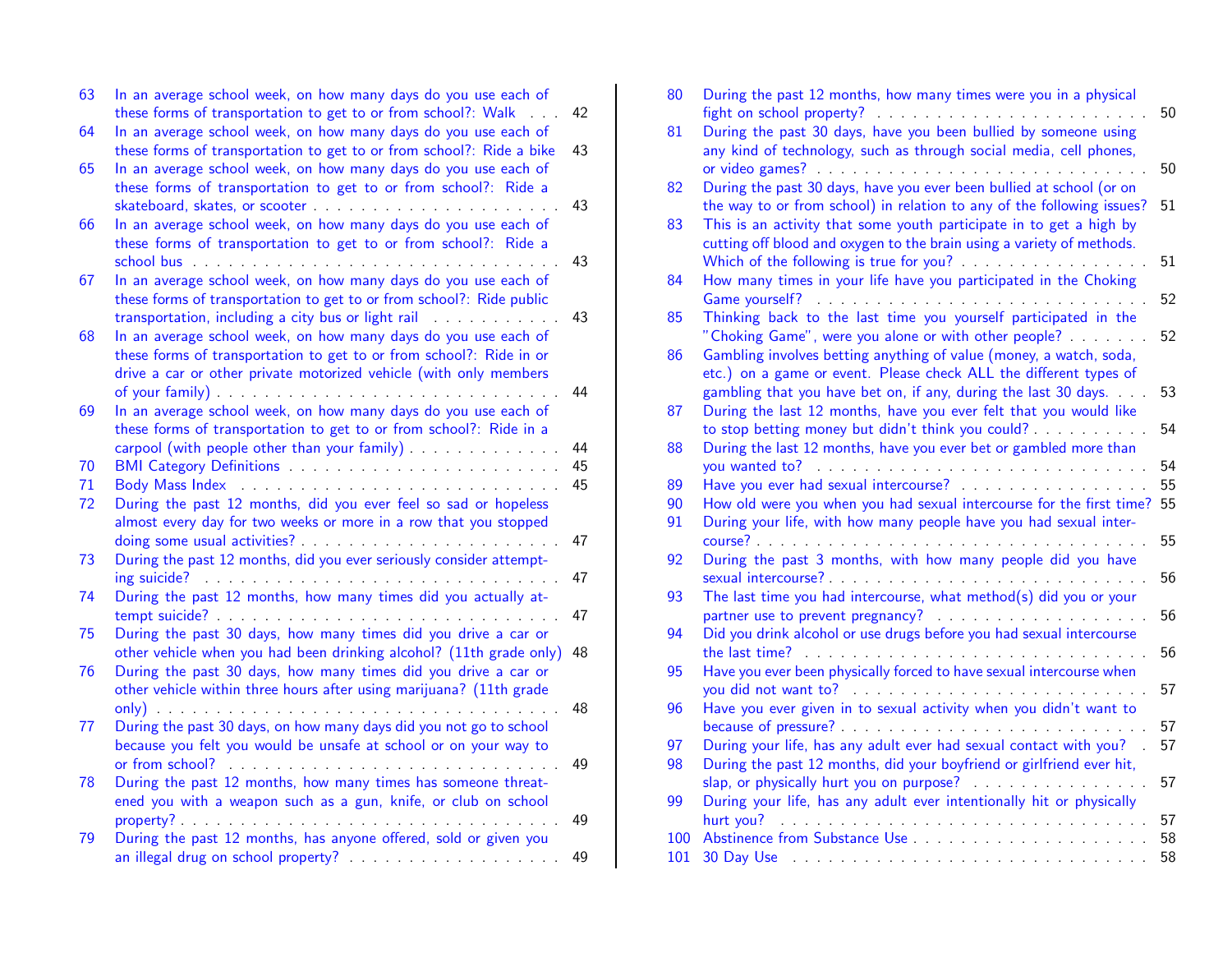| During the past 30 days, did you smoke cigarettes (including men-                                                                        | 59                                                                                                                                                                                                                                                                                                                                                                                                                                                                                                                                                                                                                                                                                                                                                                                                                                                                                                                                                                                                                                                                                                                                                                                                                                                           |                                                                                                                                                                                                                                                                                          |
|------------------------------------------------------------------------------------------------------------------------------------------|--------------------------------------------------------------------------------------------------------------------------------------------------------------------------------------------------------------------------------------------------------------------------------------------------------------------------------------------------------------------------------------------------------------------------------------------------------------------------------------------------------------------------------------------------------------------------------------------------------------------------------------------------------------------------------------------------------------------------------------------------------------------------------------------------------------------------------------------------------------------------------------------------------------------------------------------------------------------------------------------------------------------------------------------------------------------------------------------------------------------------------------------------------------------------------------------------------------------------------------------------------------|------------------------------------------------------------------------------------------------------------------------------------------------------------------------------------------------------------------------------------------------------------------------------------------|
|                                                                                                                                          | 59                                                                                                                                                                                                                                                                                                                                                                                                                                                                                                                                                                                                                                                                                                                                                                                                                                                                                                                                                                                                                                                                                                                                                                                                                                                           |                                                                                                                                                                                                                                                                                          |
| During the past 30 days, on how many days did you use chewing to-<br>bacco, snuff, dip, or snus, such as Redman, Levi Garrett, Beechnut, |                                                                                                                                                                                                                                                                                                                                                                                                                                                                                                                                                                                                                                                                                                                                                                                                                                                                                                                                                                                                                                                                                                                                                                                                                                                              |                                                                                                                                                                                                                                                                                          |
| Skoal, Skoal Bandits, Copenhagen, Camel Snus, or Marlboro Snus?                                                                          | 59                                                                                                                                                                                                                                                                                                                                                                                                                                                                                                                                                                                                                                                                                                                                                                                                                                                                                                                                                                                                                                                                                                                                                                                                                                                           |                                                                                                                                                                                                                                                                                          |
| cigar, such as a Swisher Sweets?                                                                                                         | 60                                                                                                                                                                                                                                                                                                                                                                                                                                                                                                                                                                                                                                                                                                                                                                                                                                                                                                                                                                                                                                                                                                                                                                                                                                                           |                                                                                                                                                                                                                                                                                          |
|                                                                                                                                          | 60                                                                                                                                                                                                                                                                                                                                                                                                                                                                                                                                                                                                                                                                                                                                                                                                                                                                                                                                                                                                                                                                                                                                                                                                                                                           |                                                                                                                                                                                                                                                                                          |
|                                                                                                                                          | 60                                                                                                                                                                                                                                                                                                                                                                                                                                                                                                                                                                                                                                                                                                                                                                                                                                                                                                                                                                                                                                                                                                                                                                                                                                                           |                                                                                                                                                                                                                                                                                          |
|                                                                                                                                          | 60                                                                                                                                                                                                                                                                                                                                                                                                                                                                                                                                                                                                                                                                                                                                                                                                                                                                                                                                                                                                                                                                                                                                                                                                                                                           |                                                                                                                                                                                                                                                                                          |
|                                                                                                                                          | 61                                                                                                                                                                                                                                                                                                                                                                                                                                                                                                                                                                                                                                                                                                                                                                                                                                                                                                                                                                                                                                                                                                                                                                                                                                                           |                                                                                                                                                                                                                                                                                          |
|                                                                                                                                          |                                                                                                                                                                                                                                                                                                                                                                                                                                                                                                                                                                                                                                                                                                                                                                                                                                                                                                                                                                                                                                                                                                                                                                                                                                                              |                                                                                                                                                                                                                                                                                          |
|                                                                                                                                          |                                                                                                                                                                                                                                                                                                                                                                                                                                                                                                                                                                                                                                                                                                                                                                                                                                                                                                                                                                                                                                                                                                                                                                                                                                                              |                                                                                                                                                                                                                                                                                          |
|                                                                                                                                          | 61                                                                                                                                                                                                                                                                                                                                                                                                                                                                                                                                                                                                                                                                                                                                                                                                                                                                                                                                                                                                                                                                                                                                                                                                                                                           |                                                                                                                                                                                                                                                                                          |
| How old were you when you first used any form of tobacco or vaping                                                                       | 62                                                                                                                                                                                                                                                                                                                                                                                                                                                                                                                                                                                                                                                                                                                                                                                                                                                                                                                                                                                                                                                                                                                                                                                                                                                           |                                                                                                                                                                                                                                                                                          |
|                                                                                                                                          | 62                                                                                                                                                                                                                                                                                                                                                                                                                                                                                                                                                                                                                                                                                                                                                                                                                                                                                                                                                                                                                                                                                                                                                                                                                                                           |                                                                                                                                                                                                                                                                                          |
|                                                                                                                                          | 62                                                                                                                                                                                                                                                                                                                                                                                                                                                                                                                                                                                                                                                                                                                                                                                                                                                                                                                                                                                                                                                                                                                                                                                                                                                           |                                                                                                                                                                                                                                                                                          |
| During the past 30 days, from which of the following sources did                                                                         |                                                                                                                                                                                                                                                                                                                                                                                                                                                                                                                                                                                                                                                                                                                                                                                                                                                                                                                                                                                                                                                                                                                                                                                                                                                              |                                                                                                                                                                                                                                                                                          |
| Does someone living in your house (other than you) smoke or vape                                                                         |                                                                                                                                                                                                                                                                                                                                                                                                                                                                                                                                                                                                                                                                                                                                                                                                                                                                                                                                                                                                                                                                                                                                                                                                                                                              |                                                                                                                                                                                                                                                                                          |
| During this school year, have you seen anyone smoking or vaping                                                                          |                                                                                                                                                                                                                                                                                                                                                                                                                                                                                                                                                                                                                                                                                                                                                                                                                                                                                                                                                                                                                                                                                                                                                                                                                                                              |                                                                                                                                                                                                                                                                                          |
|                                                                                                                                          |                                                                                                                                                                                                                                                                                                                                                                                                                                                                                                                                                                                                                                                                                                                                                                                                                                                                                                                                                                                                                                                                                                                                                                                                                                                              |                                                                                                                                                                                                                                                                                          |
|                                                                                                                                          | 63                                                                                                                                                                                                                                                                                                                                                                                                                                                                                                                                                                                                                                                                                                                                                                                                                                                                                                                                                                                                                                                                                                                                                                                                                                                           |                                                                                                                                                                                                                                                                                          |
| companies deliberately advertise and promote cigarettes to encour-                                                                       |                                                                                                                                                                                                                                                                                                                                                                                                                                                                                                                                                                                                                                                                                                                                                                                                                                                                                                                                                                                                                                                                                                                                                                                                                                                              |                                                                                                                                                                                                                                                                                          |
|                                                                                                                                          |                                                                                                                                                                                                                                                                                                                                                                                                                                                                                                                                                                                                                                                                                                                                                                                                                                                                                                                                                                                                                                                                                                                                                                                                                                                              |                                                                                                                                                                                                                                                                                          |
|                                                                                                                                          | 64                                                                                                                                                                                                                                                                                                                                                                                                                                                                                                                                                                                                                                                                                                                                                                                                                                                                                                                                                                                                                                                                                                                                                                                                                                                           |                                                                                                                                                                                                                                                                                          |
| than a few sips?                                                                                                                         | 65                                                                                                                                                                                                                                                                                                                                                                                                                                                                                                                                                                                                                                                                                                                                                                                                                                                                                                                                                                                                                                                                                                                                                                                                                                                           |                                                                                                                                                                                                                                                                                          |
|                                                                                                                                          | 65                                                                                                                                                                                                                                                                                                                                                                                                                                                                                                                                                                                                                                                                                                                                                                                                                                                                                                                                                                                                                                                                                                                                                                                                                                                           |                                                                                                                                                                                                                                                                                          |
|                                                                                                                                          | During the past 30 days, on how many days did you smoke menthol<br>During the past 30 days, on how many days did you smoke a little<br>During the past 30 days, on how many days did you smoke a large<br>During the past 30 days, on how many days did you smoke tobacco<br>During the past 30 days, on how many days did you use an e-<br>Any use of any flavored tobacco or vaping product<br>Current use of any flavored tobacco or vaping product<br>How old were you when you smoked a whole cigarette for the first<br>First tobacco or vaping product used<br>First tobacco or vaping product used<br>tobacco?<br>During the past 30 days, have you seen an advertisement promoting<br>Do you agree or disagree with the following statement: Cigarette<br>Do you think tobacco companies have been honest or dishonest with<br>the public about the dangers of tobacco use?<br>How old were you when you had your first drink of alcohol other<br>During the past 30 days, on how many days did you have at least<br>one drink of alcohol? The contract of the contract of the contract of the contract of the contract of the contract of the contract of the contract of the contract of the contract of the contract of the contract of the cont | Any tobacco use (including vaping products) in the past 30 days<br>61<br>61<br>product other than regular cigarettes? Exclude marijuana.<br>Tried to quit smoking cigarettes in the past 12 months<br>63<br>63<br>63<br>tobacco or a vaping product on a storefront or in a store?<br>64 |

| 124 | During the past 30 days, on how many days did you have 5 or more<br>drinks of alcohol in a row, that is, within a couple of hours?<br>$\mathbf{L}$ and $\mathbf{L}$ | 65 |
|-----|---------------------------------------------------------------------------------------------------------------------------------------------------------------------|----|
| 125 | During the past 30 days, what type of alcohol did you usually drink?                                                                                                | 66 |
| 126 | During the past 30 days, from which of the following sources did                                                                                                    |    |
|     |                                                                                                                                                                     | 66 |
| 127 | During the past 30 days, on how many days did you use marijuana                                                                                                     |    |
|     |                                                                                                                                                                     | 67 |
| 128 | Any marijuana use in the past 30 days and a series are all the manufactured and any mar-                                                                            | 67 |
| 129 | During the past 30 days, how many times did you use marijuana on                                                                                                    |    |
|     |                                                                                                                                                                     | 67 |
| 130 | Among those who used marijuana in past 30 days, "how did you use                                                                                                    |    |
|     |                                                                                                                                                                     | 68 |
| 131 | Does any adult living in your house use marijuana?                                                                                                                  | 68 |
| 132 | If one of your best friends offered you some marijuana, would you                                                                                                   |    |
|     |                                                                                                                                                                     | 68 |
| 133 | Susceptible to marijuana enter the substitution of the substitution of the substitution of the substitution of                                                      | 68 |
| 134 | During the past 30 days, have you seen an advertisement for mari-                                                                                                   |    |
|     | juana products or stores: In a magazine or newspaper?                                                                                                               | 69 |
| 135 | During the past 30 days, have you seen an advertisement for mari-                                                                                                   |    |
|     | juana products or stores: On a storefront?                                                                                                                          | 69 |
| 136 | During the past 30 days, have you seen an advertisement for mar-                                                                                                    |    |
|     | ijuana products or stores: Online? On your cellphone, tablet, or                                                                                                    |    |
|     | computer (through email, websites, or social media)?                                                                                                                | 69 |
| 137 | During the past 30 days, have you seen an advertisement for mari-                                                                                                   |    |
|     | juana products or stores: On a billboard?                                                                                                                           | 69 |
| 138 | During the past 30 days, have you seen an advertisement for mar-                                                                                                    |    |
|     | ijuana products or stores: On the sidewalk (like signs or people                                                                                                    |    |
|     |                                                                                                                                                                     | 69 |
| 139 | During the past 30 days, on how many days did you use prescription                                                                                                  |    |
|     | drugs (such as Oxycontin, Percocet, Vicodin, Codeine, Adderall,                                                                                                     |    |
|     | Ritalin, or Xanax) without a doctor's orders?                                                                                                                       | 70 |
| 140 | If you wanted to get some beer, wine or hard liquor (for example,                                                                                                   |    |
|     | vodka, whiskey or gin), how easy would it be for you to get some?                                                                                                   | 72 |
| 141 | If you wanted to get e-cigarettes or other vaping products, how easy                                                                                                |    |
|     |                                                                                                                                                                     | 72 |
| 142 | If you wanted to get some marijuana, how easy would it be for you                                                                                                   |    |
|     |                                                                                                                                                                     | 72 |
| 143 | If you wanted to get prescription drugs not prescribed to you, how                                                                                                  |    |
|     | easy would it be for you to get some? All and the second section of the second section of the second section of                                                     | 72 |
| 144 |                                                                                                                                                                     | 73 |
| 145 | Perceived Moderate or Great Risk<br>.                                                                                                                               | 74 |
| 146 | Parents Feel It Would Be Wrong or Very Wrong For You To                                                                                                             | 74 |
|     |                                                                                                                                                                     |    |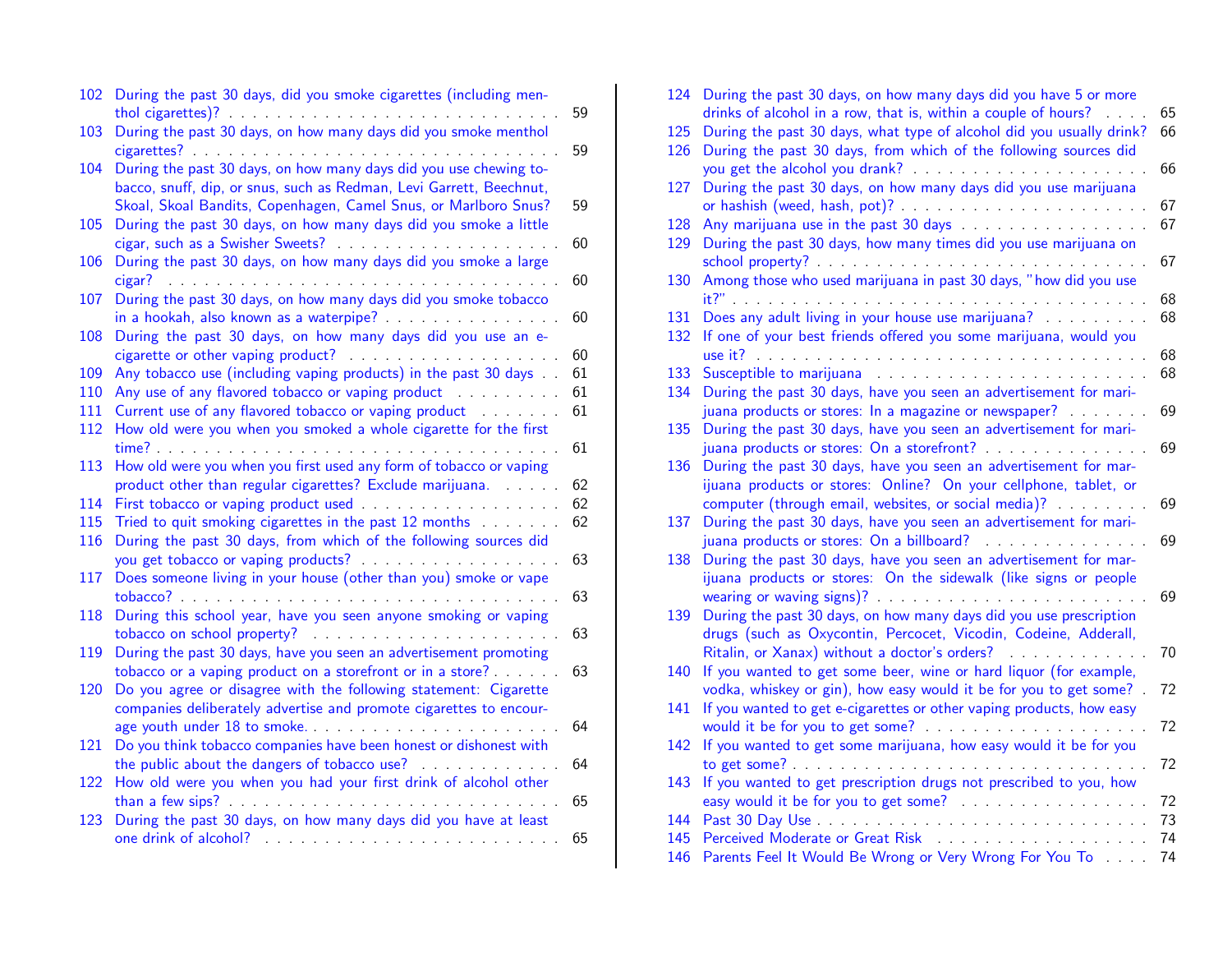| 147 | Friends Feel It Would Be Wrong or Very Wrong For You To                 | 75 |
|-----|-------------------------------------------------------------------------|----|
| 148 | How much do you think people risk harming themselves (physically        |    |
|     | or in other ways) if they smoke one or more packs of cigarettes per     |    |
|     | day?                                                                    | 75 |
| 149 | How much do you think people risk harming themselves (physically        |    |
|     | or in other ways) if they use e-cigarettes or other vaping products     |    |
|     |                                                                         | 75 |
| 150 | How much do you think people risk harming themselves (physically        |    |
|     | or in other ways) if they use marijuana regularly (at least once or     |    |
|     |                                                                         | 76 |
| 151 | How much do you think people risk harming themselves (physically        |    |
|     | or in other ways) if they take one or two drinks of an alcoholic        |    |
|     |                                                                         | 76 |
| 152 |                                                                         |    |
|     | How much do you think people risk harming themselves (physically        |    |
|     | or in other ways) if they have five or more drinks of an alcoholic      |    |
|     |                                                                         | 76 |
| 153 | How much do you think people risk harming themselves (physically        |    |
|     | or in other ways) if they use prescription drugs that are not pre-      |    |
|     |                                                                         | 76 |
| 154 | How wrong do your parents feel it would be for you to smoke             |    |
|     |                                                                         | 77 |
| 155 | How wrong do your parents feel it would be for you to e e-cigarettes    |    |
|     |                                                                         | 77 |
| 156 | How wrong do your parents feel it would be for you to drink beer,       |    |
|     | wine, or liquor (for example, vodka, whiskey, or gin) regularly?        | 77 |
| 157 | How wrong do your parents feel it would be for you to use marijuana?    | 77 |
| 158 | How wrong do your parents feel it would be for you to use prescrip-     |    |
|     |                                                                         | 78 |
| 159 | How wrong do your friends feel it would be for you to smoke cigarettes? | 78 |
| 160 | How wrong do your friends feel it would be for you to use e-cigarettes  |    |
|     |                                                                         | 78 |
| 161 | How wrong do your friends feel it would be for you to have one or       |    |
|     | two drinks of an alcoholic beverage nearly every day?                   | 78 |
| 162 | How wrong do your friends feel it would be for you to use marijuana?    | 79 |
| 163 | How wrong do your friends feel it would be for you to use prescription  |    |
|     |                                                                         | 79 |
| 164 |                                                                         | 80 |
| 165 |                                                                         | 81 |
| 166 |                                                                         | 81 |
| 167 |                                                                         | 81 |
| 168 | What is your race? American Indian/Native American                      | 81 |
| 169 | What is your race? Alaska Native                                        | 81 |
|     |                                                                         |    |

| 170 |                                                                                                                                                                                                                                | 82 |
|-----|--------------------------------------------------------------------------------------------------------------------------------------------------------------------------------------------------------------------------------|----|
| 171 |                                                                                                                                                                                                                                | 82 |
| 172 |                                                                                                                                                                                                                                | 82 |
| 173 |                                                                                                                                                                                                                                | 82 |
| 174 |                                                                                                                                                                                                                                | 82 |
| 175 |                                                                                                                                                                                                                                | 82 |
| 176 |                                                                                                                                                                                                                                | 82 |
| 177 | What is your race? Other Pacific Islander                                                                                                                                                                                      | 82 |
| 178 |                                                                                                                                                                                                                                | 82 |
| 179 |                                                                                                                                                                                                                                | 82 |
| 180 | What is your race? Other <b>Container What is your race?</b> Other                                                                                                                                                             | 83 |
| 181 | If you selected more than one race, what one race best describes you? 83                                                                                                                                                       |    |
| 182 | What is the language you use most often at home?                                                                                                                                                                               | 83 |
| 183 | Does your family own a car, van, or truck?                                                                                                                                                                                     | 83 |
| 184 | Do you have your own bedroom for yourself? Marketted: All Allen was also been allen                                                                                                                                            | 83 |
| 185 | During the past 12 months, how many times did you travel away on                                                                                                                                                               |    |
|     | vacation with your family? Manual Allen Contains a series of the series of the series of the series of the series of the series of the series of the series of the series of the series of the series of the series of the ser | 84 |
| 186 |                                                                                                                                                                                                                                | 84 |
| 187 | Do you receive free or reduced price lunches at school?                                                                                                                                                                        | 84 |
| 188 | A person's appearance, style, dress or the way they walk or talk may                                                                                                                                                           |    |
|     | affect how people describe them. How do you see yourself?                                                                                                                                                                      | 84 |
| 189 | A person's appearance, style, dress or the way they walk or talk may                                                                                                                                                           |    |
|     | affect how people describe them. How do you think other people at                                                                                                                                                              |    |
|     | school would describe you? Manual Allen School would describe you?                                                                                                                                                             | 85 |
| 190 |                                                                                                                                                                                                                                | 85 |
| 191 |                                                                                                                                                                                                                                | 85 |
| 192 |                                                                                                                                                                                                                                | 85 |
| 193 | How do you identify? Gender nonconforming, Genderqueer                                                                                                                                                                         | 85 |
| 194 | How do you identify? Genderfluid/not exclusively male or female                                                                                                                                                                | 85 |
| 195 | How do you identify? Intersex/Intergender                                                                                                                                                                                      | 85 |
| 196 | How do you identify? Something else fits better                                                                                                                                                                                | 85 |
| 197 | How do you identify? I am not sure of my gender identity                                                                                                                                                                       | 86 |
| 198 | How do you identify? I do not know what this question is asking.                                                                                                                                                               | 86 |
| 199 | Would you say that in general your physical health is                                                                                                                                                                          | 86 |
| 200 | Would you say that in general your emotional and mental health is                                                                                                                                                              | 86 |
| 201 | When did you last go to a doctor or nurse practitioner for a check-up                                                                                                                                                          |    |
|     | or physical exam when you were not sick or injured?                                                                                                                                                                            | 86 |
| 202 | During the past 12 months, did you have any physical health care                                                                                                                                                               |    |
|     | needs that were not met? (Count any situation where you thought                                                                                                                                                                |    |
|     | you should see a doctor, nurse, or other health professional.)                                                                                                                                                                 | 86 |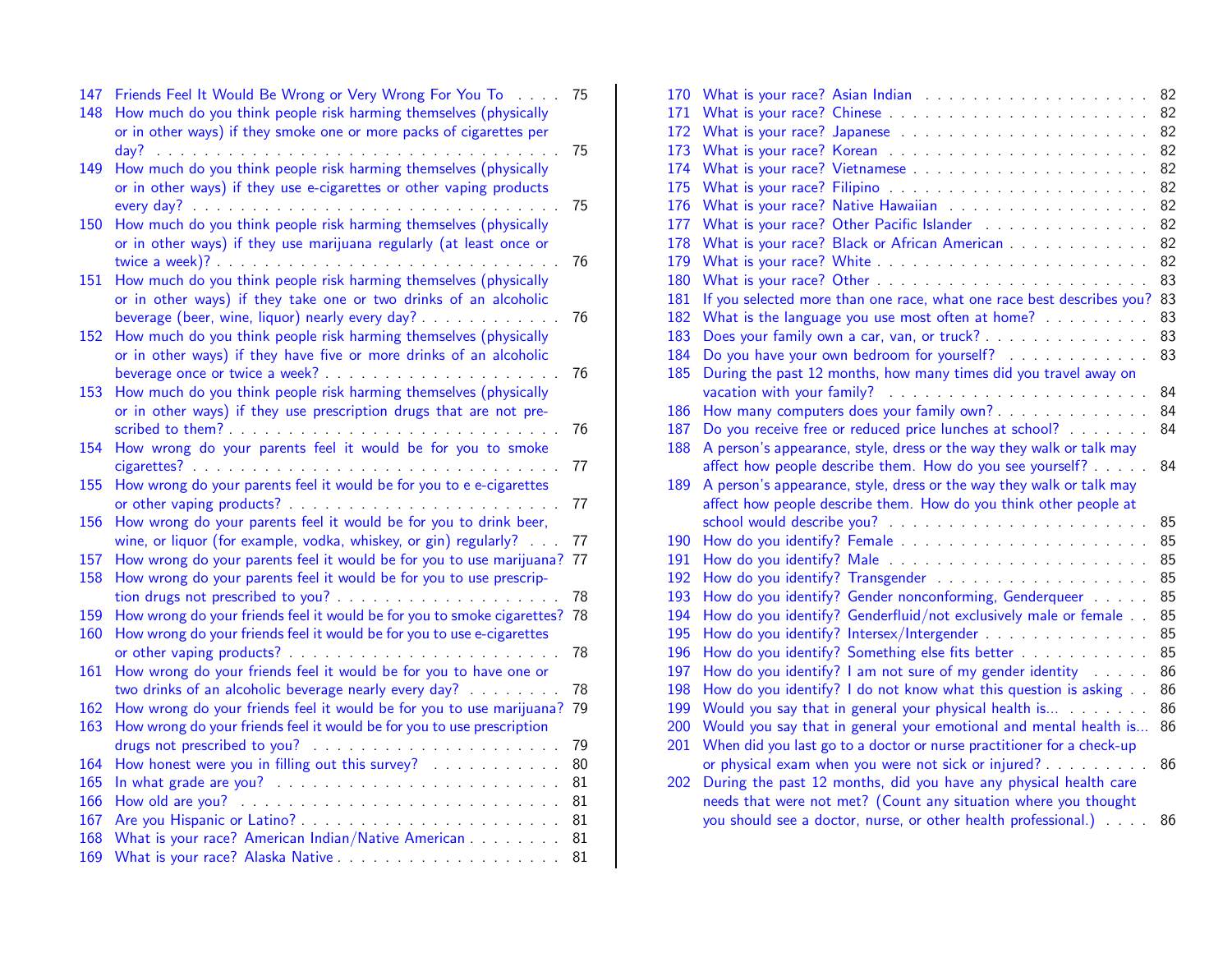| 203        | During the past 12 months, did you have any emotional or mental<br>health care needs that were not met? (Count any situation where<br>you thought you should see a counselor, social worker, or other                                                                                                                                                                 |          |
|------------|-----------------------------------------------------------------------------------------------------------------------------------------------------------------------------------------------------------------------------------------------------------------------------------------------------------------------------------------------------------------------|----------|
| 204        | mental health professional.) expansion and the set of the set of the set of the set of the set of the set of the set of the set of the set of the set of the set of the set of the set of the set of the set of the set of the<br>In the past 12 months, have you visited an emergency room or<br>urgent care clinic for a physical or mental health care need? Yes - | 87       |
|            | during school hours and the set of the set of the set of the set of the set of the set of the set of the set of the set of the set of the set of the set of the set of the set of the set of the set of the set of the set of                                                                                                                                         | 87       |
| 205        | In the past 12 months, have you visited an emergency room or<br>urgent care clinic for a physical or mental health care need? Yes -<br>during the summer and all the state of the state of the state of the state of the state of the state of the state of the state of the state of the state of the state of the state of the state of the state of the state of t | 87       |
| 206        | In the past 12 months, have you visited an emergency room or<br>urgent care clinic for a physical or mental health care need? Yes -                                                                                                                                                                                                                                   | 87       |
| 207        | In the past 12 months, have you visited an emergency room or<br>urgent care clinic for a physical or mental health care need? No                                                                                                                                                                                                                                      | 87       |
| 208        | In the past 12 months, have you visited an emergency room or<br>urgent care clinic for a physical or mental health care need? Don't                                                                                                                                                                                                                                   |          |
| 209        | I can do most things if I try.                                                                                                                                                                                                                                                                                                                                        | 87<br>87 |
| 210        | There is at least one teacher or other adult in my school that really                                                                                                                                                                                                                                                                                                 | 88       |
| 211        |                                                                                                                                                                                                                                                                                                                                                                       | 88       |
| 212        | I can work out my problems.                                                                                                                                                                                                                                                                                                                                           | 88       |
| 213        | During the past 12 months, how would you describe your grades in                                                                                                                                                                                                                                                                                                      | 88       |
| 214        | During the past 12 months, how many days of school did you miss                                                                                                                                                                                                                                                                                                       | 88       |
| 215        | During the past 12 months, how many days of school did you miss                                                                                                                                                                                                                                                                                                       | 89       |
| 216        | During the past 12 months, how many days of school did you miss<br>because of emotional or mental health reasons?                                                                                                                                                                                                                                                     | 89       |
| 217        | During the past 12 months, how many days of school did you have<br>unexcused absences (meaning you skipped or cut school)?                                                                                                                                                                                                                                            | 89       |
| 218        | Are you deaf or do you have serious difficulty hearing?                                                                                                                                                                                                                                                                                                               | 89       |
| 219        | Are you blind or do you have serious difficulty seeing, even when                                                                                                                                                                                                                                                                                                     | 89       |
| 220        | Because of a physical, mental, or emotional condition, do you have<br>serious difficulty concentrating, remembering or making decisions?                                                                                                                                                                                                                              | 90       |
| 221<br>222 | Do you have serious difficulty walking or climbing stairs?<br>Do you have difficulty dressing or bathing?                                                                                                                                                                                                                                                             | 90<br>90 |

| 223 | Because of a physical, mental, or emotional condition, do you have<br>difficulty doing errands alone such as visiting a physician's office or                                                                                      |    |
|-----|------------------------------------------------------------------------------------------------------------------------------------------------------------------------------------------------------------------------------------|----|
|     |                                                                                                                                                                                                                                    | 90 |
| 224 | Has a doctor or nurse ever told you that you have asthma?                                                                                                                                                                          | 90 |
| 225 |                                                                                                                                                                                                                                    | 90 |
| 226 | Does your school have a School-Based Health Center?                                                                                                                                                                                | 90 |
| 227 | How many times have you used the School-Based Health Center at                                                                                                                                                                     |    |
|     |                                                                                                                                                                                                                                    | 91 |
| 228 | In the past 12 months, did you ever eat less than you felt you should                                                                                                                                                              |    |
|     | because there wasn't enough money to buy food?                                                                                                                                                                                     | 91 |
| 229 | During the past 7 days, how many times did you drink 100% fruit                                                                                                                                                                    |    |
|     | juices such as orange juice, apple juice, or grape juice? (Do not                                                                                                                                                                  |    |
|     | count punch, Kool-Aid, sports drinks, or other fruit-flavored drinks.)                                                                                                                                                             | 91 |
| 230 | During the past 7 days, how many times did you eat fruit? (Do not                                                                                                                                                                  |    |
|     | count fruit juice.) <b>COMPANY COUNTER AND THE SERVICE SERVICE SERVICE SERVICE SERVICE SERVICE SERVICE SERVICE SERVICE SERVICE SERVICE SERVICE SERVICE SERVICE SERVICE SERVICE SERVICE SERVICE SERVICE SERVICE SERVICE SERVICE</b> | 92 |
| 231 | During the past 7 days, how many times did you eat green salad?                                                                                                                                                                    | 92 |
| 232 | During the past 7 days, how many times did you eat potatoes? (Do                                                                                                                                                                   |    |
|     | not count french fries, fried potatoes, or potato chips.)                                                                                                                                                                          | 92 |
| 233 | During the past 7 days, how many times did you eat carrots?                                                                                                                                                                        | 92 |
| 234 | During the past 7 days, how many times did you eat other vegeta-                                                                                                                                                                   |    |
|     | bles? (Do not count green salad, potatoes, or carrots.)                                                                                                                                                                            | 93 |
| 235 | During the past 7 days, on how many days did you eat breakfast?                                                                                                                                                                    | 93 |
| 236 | On an average school night, how many hours of sleep do you get?                                                                                                                                                                    | 93 |
| 237 | During the past 7 days, on how many days were you physically active                                                                                                                                                                |    |
|     | for a total of at least 60 minutes per day? (Add up all the time you                                                                                                                                                               |    |
|     | spent in any kind of physical activity that increased your heart rate                                                                                                                                                              |    |
|     |                                                                                                                                                                                                                                    | 94 |
| 238 | On how many of the past 7 days did you do exercises to strengthen                                                                                                                                                                  |    |
|     | or tone your muscles, such as push-ups, sit-ups, or weight lifting?                                                                                                                                                                | 94 |
| 239 | In an average week when you are in school, on how many days do                                                                                                                                                                     |    |
|     | you go to physical education (PE) classes?                                                                                                                                                                                         | 94 |
| 240 | During an average physical education (PE) class, how many minutes                                                                                                                                                                  |    |
|     | do you spend actually exercising or playing sports?<br>and a straight and                                                                                                                                                          | 94 |
| 241 | On an average school day, how many hours do you watch TV?                                                                                                                                                                          | 95 |
| 242 | On an average school day, how many hours do you play video or                                                                                                                                                                      |    |
|     | computer games or use a computer for something that is not school                                                                                                                                                                  |    |
|     | work? (Count time spent on things such as Xbox, Play Station, an                                                                                                                                                                   |    |
|     | iPod, an iPad or other tablet, a smartphone, YouTube, Facebook or                                                                                                                                                                  |    |
|     | other social networking tools, and the Internet).                                                                                                                                                                                  | 95 |
| 243 | During the past 7 days, how many times did you drink soda or pop,                                                                                                                                                                  |    |
|     | such as Coke, Pepsi, or Sprite? (Do not include diet soda or diet                                                                                                                                                                  |    |
|     | $\sim$<br>$\mathcal{L}$ . $\mathcal{L}$<br>o.                                                                                                                                                                                      | 96 |
|     |                                                                                                                                                                                                                                    |    |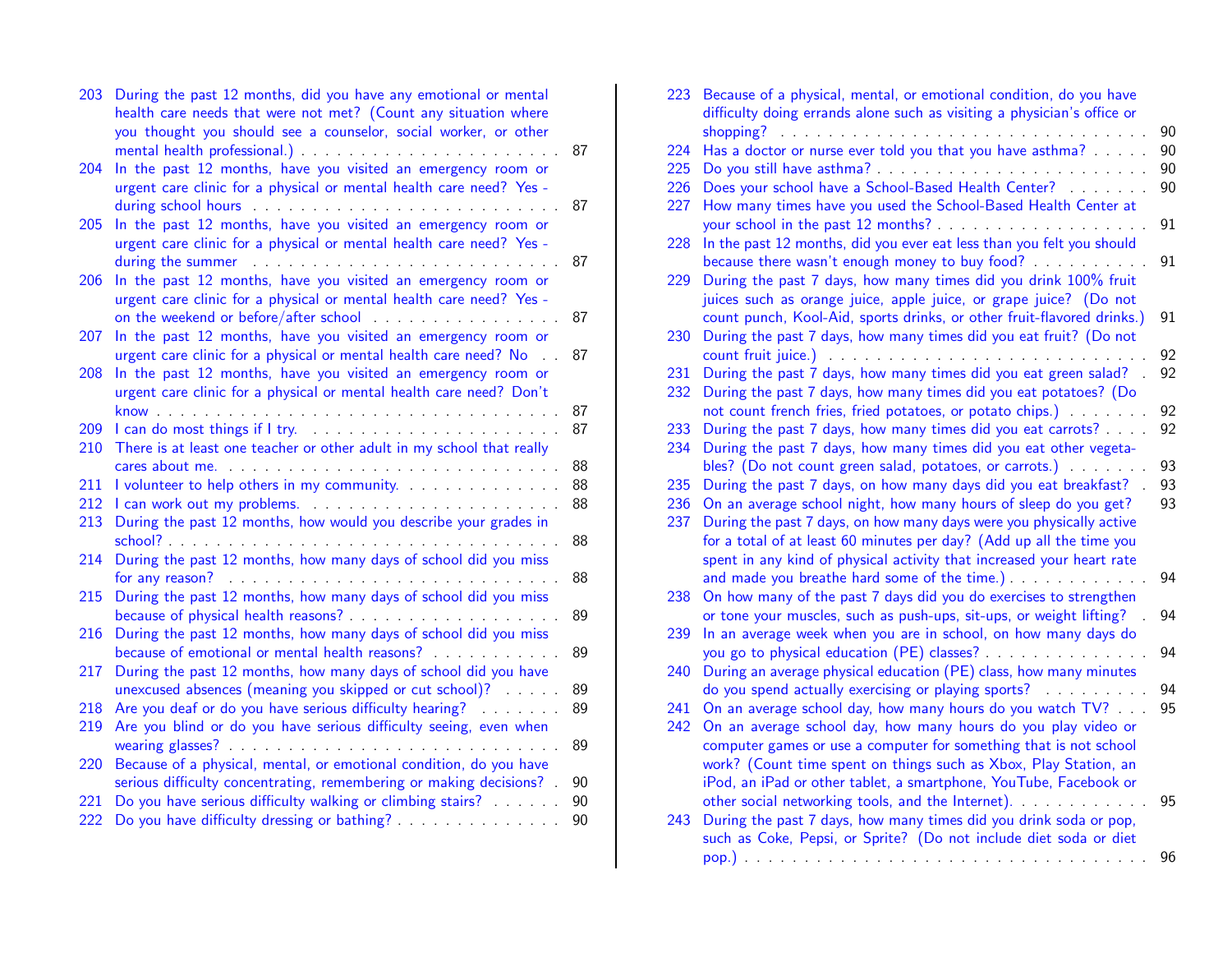| 244 | During the past 7 days, how many times did you drink fruit-flavored<br>beverages such as Kool-Aid, Sunny Delight, or Snapple? (Do not                                                                                                                                                                                                                                  | 96       |
|-----|------------------------------------------------------------------------------------------------------------------------------------------------------------------------------------------------------------------------------------------------------------------------------------------------------------------------------------------------------------------------|----------|
| 245 | During the past 7 days, how many times did you drink energy drinks<br>such as Red Bull, Rockstar, or Monster? (Do not include diet or                                                                                                                                                                                                                                  |          |
| 246 | During the past 7 days, how many times did you drink sports drinks<br>such as Gatorade or Powerade?<br>$\mathcal{L}^{\mathcal{L}}$ , $\mathcal{L}^{\mathcal{L}}$ , $\mathcal{L}^{\mathcal{L}}$                                                                                                                                                                         | 96<br>96 |
| 247 | During the past 7 days, how many times did you drink flavored milk<br>such as Chocolate or Strawberry milk? (Do not include plain milk.).                                                                                                                                                                                                                              | 97       |
| 248 | During the past 7 days, how many times did you drink drink plain                                                                                                                                                                                                                                                                                                       | 97       |
| 249 | During the past 7 days, how many times did you drink sweetened<br>coffee or tea beverages such as Starbucks Frappuccino or an Arizona<br>Iced Tea?<br>.                                                                                                                                                                                                                | 97       |
| 250 | During the past 7 days, how many times did you drink plain water?<br>(Include tap and bottled water.) And all results are also had the set of the set of the set of the set of the                                                                                                                                                                                     | 97       |
| 251 | In an average school week, on how many days do you use each of                                                                                                                                                                                                                                                                                                         | 98       |
| 252 | these forms of transportation to get to or from school? Walk<br>In an average school week, on how many days do you use each of<br>these forms of transportation to get to or from school? Ride a bike                                                                                                                                                                  | 98       |
| 253 | In an average school week, on how many days do you use each<br>of these forms of transportation to get to or from school? Ride a<br>skateboard, skates, or scooter.                                                                                                                                                                                                    | 98       |
| 254 | $\mathcal{A}$ . The set of the set of the set of the set of the set of the set of the set of the set of the set of the set of the set of the set of the set of the set of the set of the set of the set of the set of the set of t<br>In an average school week, on how many days do you use each<br>of these forms of transportation to get to or from school? Ride a |          |
| 255 | In an average school week, on how many days do you use each of<br>these forms of transportation to get to or from school? Ride public                                                                                                                                                                                                                                  | 98       |
| 256 | transportation, including a city bus or light rail.<br>In an average school week, on how many days do you use each of<br>these forms of transportation to get to or from school? Ride in or                                                                                                                                                                            | 99       |
| 257 | drive a car or other private vehicle (with only members of your family.)<br>In an average school week, on how many days do you use each of                                                                                                                                                                                                                             | 99       |
|     | these forms of transportation to get to or from school? Ride in a                                                                                                                                                                                                                                                                                                      | 99       |
| 258 | During the past 7 days, how many times did you visit a convenience<br>store such as Plaid Pantry, 7-Eleven, Circle K, a mini-mart, or a gas                                                                                                                                                                                                                            |          |
| 259 | station store?<br>.<br>$\mathcal{L}^{\mathcal{A}}$ , and $\mathcal{L}^{\mathcal{A}}$ , and<br>During the past 12 months, did you ever feel so sad or hopeless                                                                                                                                                                                                          | 99       |
|     | almost every day for two weeks or more in a row that you stopped                                                                                                                                                                                                                                                                                                       |          |

| 260 | During the past 12 months, did you ever seriously consider attempt-<br>$ing \, surface?$ 100                                                                                                                         |     |
|-----|----------------------------------------------------------------------------------------------------------------------------------------------------------------------------------------------------------------------|-----|
| 261 | During the past 12 months, how many times did you actually at-                                                                                                                                                       |     |
| 262 | During the past 30 days, on how many days did you not go to school<br>because you felt you would be unsafe at school or on your way to                                                                               |     |
| 263 | During the past 12 months, how many times has someone threat-<br>ened you with a weapon such as a gun, knife, or club on school                                                                                      | 100 |
| 264 | During the past 12 months, how many times were you in a physical                                                                                                                                                     |     |
| 265 | During the past 12 months, has anyone offered, sold or given you                                                                                                                                                     |     |
| 266 | During the past 30 days, have you been bullied by someone using<br>any kind of technology, such as through social media, cell phones,                                                                                |     |
| 267 | During the past 30 days, have you ever been bullied at school (or<br>on the way to or from school) in relation to any of the following                                                                               |     |
| 268 | During the past 30 days, have you ever been bullied at school (or                                                                                                                                                    |     |
| 269 | on the way to or from school) in relation to any of the following<br>issues? Unwanted sexual comments or attention 101<br>During the past 30 days, have you ever been bullied at school (or                          |     |
|     | on the way to or from school) in relation to any of the following<br>issues? Bullying because someone thought you were gay, lesbian or                                                                               |     |
| 270 | bisexual<br>. 101<br>and a straight and a<br>$\mathbf{L}$ and $\mathbf{L}$<br>During the past 30 days, have you ever been bullied at school (or<br>on the way to or from school) in relation to any of the following |     |
|     | issues? Bullying about your weight, clothes, acne, or other physical                                                                                                                                                 |     |
| 271 | During the past 30 days, have you ever been bullied at school (or<br>on the way to or from school) in relation to any of the following                                                                               |     |
| 272 | issues? Bullying about your group of friends 102<br>During the past 30 days, have you ever been bullied at school (or<br>on the way to or from school) in relation to any of the following                           |     |
| 273 | issues? Other reasons .<br>. 102<br>and a string<br>During the past 30 days, have you ever been bullied at school (or                                                                                                |     |
|     | on the way to or from school) in relation to any of the following                                                                                                                                                    |     |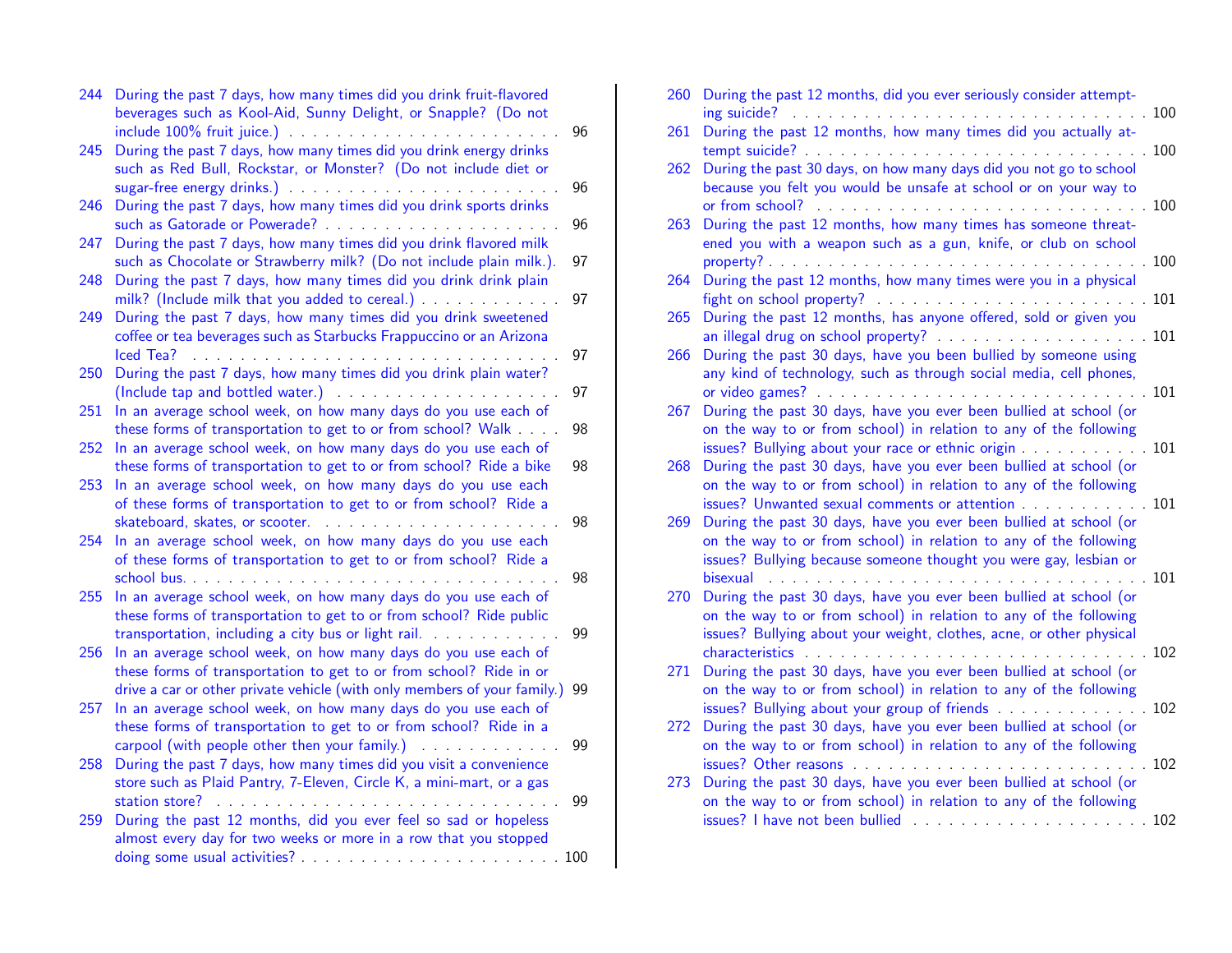|     | 274 This is an activity that some youth participate in to get a high by<br>cutting off blood and oxygen to the brain using a variety of methods. |  |
|-----|--------------------------------------------------------------------------------------------------------------------------------------------------|--|
|     | Which of the following is true for you? I have never heard of the                                                                                |  |
| 275 | This is an activity that some youth participate in to get a high                                                                                 |  |
|     | by cutting off blood and oxygen to the brain using a variety of                                                                                  |  |
|     | methods. Which of the following is true for you? I've heard of                                                                                   |  |
|     | someone participating in the Choking Game 102                                                                                                    |  |
| 276 | This is an activity that some youth participate in to get a high by                                                                              |  |
|     | cutting off blood and oxygen to the brain using a variety of methods.                                                                            |  |
|     | Which of the following is true for you? I have helped someone else                                                                               |  |
|     |                                                                                                                                                  |  |
| 277 | This is an activity that some youth participate in to get a high by                                                                              |  |
|     | cutting off blood and oxygen to the brain using a variety of methods.<br>Which of the following is true for you? I have participated in the      |  |
|     |                                                                                                                                                  |  |
| 278 | How many times in your life have you participated in the Choking                                                                                 |  |
|     |                                                                                                                                                  |  |
| 279 | Thinking back to the last time you yourself participated in the                                                                                  |  |
|     | "Choking Game", were you alone or with other people? 103                                                                                         |  |
| 280 | Gambling involves betting anything of value (money, a watch, soda,                                                                               |  |
|     | etc.) on a game or event. Please check ALL the different types of                                                                                |  |
|     | gambling that you have bet on, if any, during the last 30 days. I did                                                                            |  |
| 281 | Gambling involves betting anything of value (money, a watch, soda,                                                                               |  |
|     | etc.) on a game or event. Please check ALL the different types                                                                                   |  |
|     | of gambling that you have bet on, if any, during the last 30 days.                                                                               |  |
|     | Playing scratch off tickets, or any lottery tickets (such as Powerball                                                                           |  |
|     |                                                                                                                                                  |  |
| 282 | Gambling involves betting anything of value (money, a watch, soda,                                                                               |  |
|     | etc.) on a game or event. Please check ALL the different types<br>of gambling that you have bet on, if any, during the last 30 days.             |  |
|     | Playing dice or coin flips                                                                                                                       |  |
| 283 | Gambling involves betting anything of value (money, a watch, soda,                                                                               |  |
|     | etc.) on a game or event. Please check ALL the different types                                                                                   |  |
|     | of gambling that you have bet on, if any, during the last 30 days.                                                                               |  |
|     | Playing cards (poker, etc.)                                                                                                                      |  |
| 284 | Gambling involves betting anything of value (money, a watch, soda,                                                                               |  |
|     | etc.) on a game or event. Please check ALL the different types                                                                                   |  |
|     | of gambling that you have bet on, if any, during the last 30 days.                                                                               |  |
|     | Betting on games of personal skill (bowling, video games, dares, etc.)104                                                                        |  |

| 285 | Gambling involves betting anything of value (money, a watch, soda,                                                                                                                                                               |
|-----|----------------------------------------------------------------------------------------------------------------------------------------------------------------------------------------------------------------------------------|
|     | etc.) on a game or event. Please check ALL the different types                                                                                                                                                                   |
|     | of gambling that you have bet on, if any, during the last 30 days.                                                                                                                                                               |
|     | Playing Fantasy Sports (Fan Duel, Draft King, etc.) 104                                                                                                                                                                          |
| 286 | During the last 12 months, have you ever Felt that you would like                                                                                                                                                                |
|     | to stop betting money but didn't think you could? 104                                                                                                                                                                            |
| 287 | During the last 12 months, have you ever Bet or gambled more                                                                                                                                                                     |
|     |                                                                                                                                                                                                                                  |
| 288 | Do you think of yourself as?<br>The set of the set of the set of the set of the set of the set of the set of the set of the set of the set of the set of the set of the set of the set of the set of the set of the set of the s |
| 289 | Have you ever had sexual intercourse? Manuscript Allen Marshall 105                                                                                                                                                              |
| 290 | How old were you when you had sexual intercourse for the first time?105                                                                                                                                                          |
| 291 | During your life, with how many people have you had sexual inter-                                                                                                                                                                |
| 292 | During the past 3 months, with how many people did you have                                                                                                                                                                      |
|     |                                                                                                                                                                                                                                  |
| 293 | Did you drink alcohol or use drugs before you had sexual intercourse                                                                                                                                                             |
|     | the last time? $\ldots$ , $\ldots$ , $\ldots$ , $\ldots$ , $\ldots$ , $\ldots$ , $\ldots$ , $\ldots$ , $\ldots$ , $\ldots$                                                                                                       |
| 294 | The last time you had sexual intercourse, what method(s) did you                                                                                                                                                                 |
|     | or your partner use to prevent pregnancy? I have never had sexual                                                                                                                                                                |
|     |                                                                                                                                                                                                                                  |
| 295 | The last time you had sexual intercourse, what method(s) did you                                                                                                                                                                 |
|     | or your partner use to prevent pregnancy? IUD (intrauterine device                                                                                                                                                               |
|     |                                                                                                                                                                                                                                  |
| 296 | The last time you had sexual intercourse, what method(s) did you                                                                                                                                                                 |
|     | or your partner use to prevent pregnancy? Contraceptive implant                                                                                                                                                                  |
|     |                                                                                                                                                                                                                                  |
| 297 | The last time you had sexual intercourse, what method(s) did you                                                                                                                                                                 |
|     | or your partner use to prevent pregnancy? Depo-Provera (injectable                                                                                                                                                               |
|     |                                                                                                                                                                                                                                  |
| 298 | The last time you had sexual intercourse, what method(s) did you                                                                                                                                                                 |
|     | or your partner use to prevent pregnancy? Birth control pills 106                                                                                                                                                                |
| 299 | The last time you had sexual intercourse, what method(s) did you                                                                                                                                                                 |
|     | or your partner use to prevent pregnancy? Contraceptive patch 106                                                                                                                                                                |
| 300 | The last time you had sexual intercourse, what method(s) did you                                                                                                                                                                 |
|     | or your partner use to prevent pregnancy? Contraceptive ring 106                                                                                                                                                                 |
| 301 | The last time you had sexual intercourse, what method(s) did you                                                                                                                                                                 |
|     | or your partner use to prevent pregnancy? Condoms 107                                                                                                                                                                            |
| 302 | The last time you had sexual intercourse, what method(s) did you                                                                                                                                                                 |
|     | or your partner use to prevent pregnancy? Withdrawal  107                                                                                                                                                                        |
| 303 | The last time you had sexual intercourse, what method(s) did you                                                                                                                                                                 |
|     | or your partner use to prevent pregnancy? Emergency contraception                                                                                                                                                                |
|     |                                                                                                                                                                                                                                  |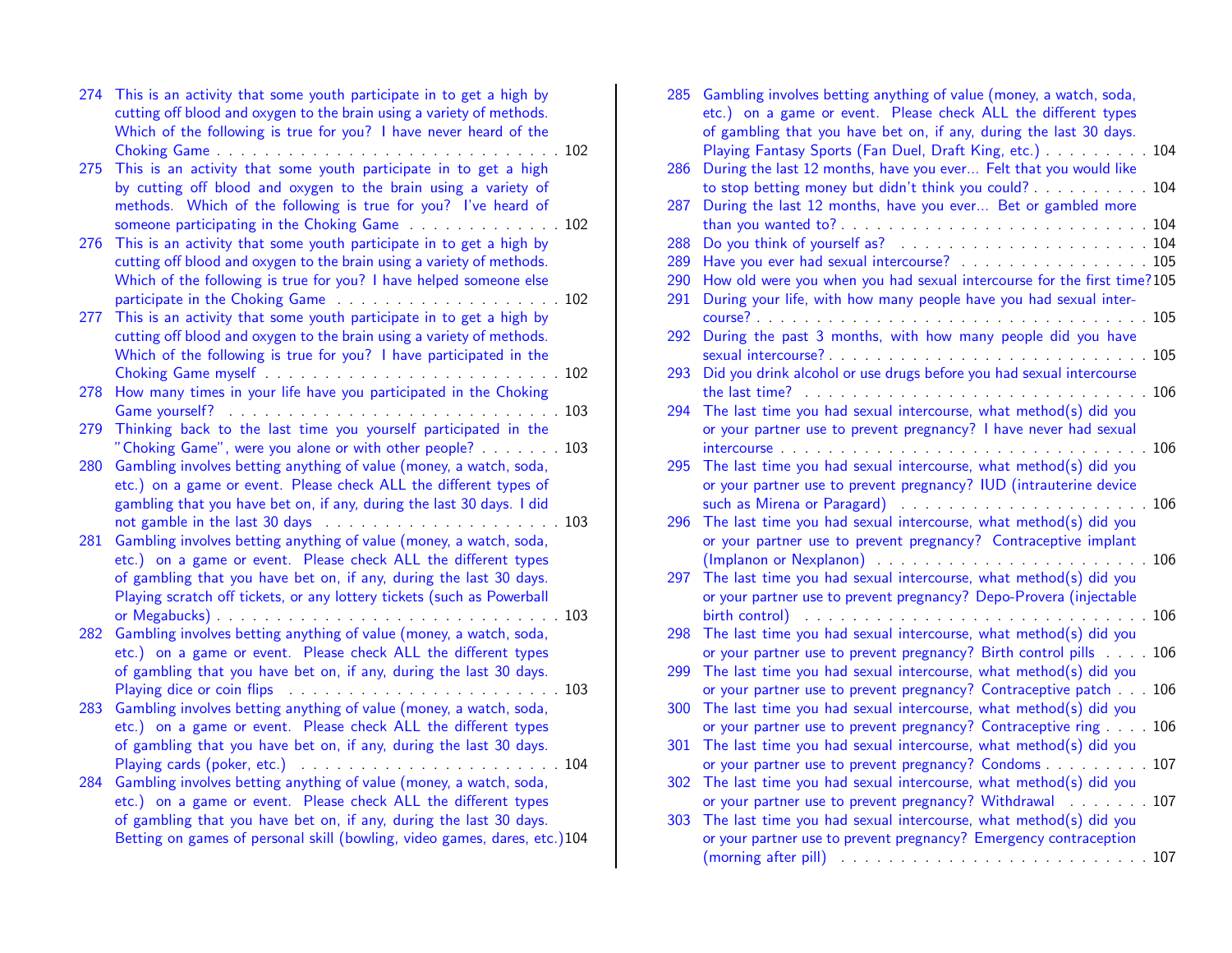| 304 | The last time you had sexual intercourse, what method(s) did you                                                                                                                                                               |
|-----|--------------------------------------------------------------------------------------------------------------------------------------------------------------------------------------------------------------------------------|
|     | or your partner use to prevent pregnancy? Some other method 107                                                                                                                                                                |
| 305 | The last time you had sexual intercourse, what method(s) did you                                                                                                                                                               |
|     | or your partner use to prevent pregnancy? No method was used to                                                                                                                                                                |
|     |                                                                                                                                                                                                                                |
| 306 | The last time you had sexual intercourse, what method(s) did you                                                                                                                                                               |
|     | or your partner use to prevent pregnancy? Not sure 107                                                                                                                                                                         |
| 307 | Have you ever been physically forced to have sexual intercourse when                                                                                                                                                           |
|     | you did not want to? A contract the contract of the contract of the contract of the contract of the contract of the contract of the contract of the contract of the contract of the contract of the contract of the contract o |
| 308 | Have you ever given in to sexual activity when you didn't want to                                                                                                                                                              |
|     |                                                                                                                                                                                                                                |
| 309 | During your life, has any adult ever had sexual contact with you? 108                                                                                                                                                          |
| 310 | During the past 12 months, did your boyfriend or girlfriend ever hit,                                                                                                                                                          |
|     | slap, or physically hurt you on purpose? 108                                                                                                                                                                                   |
| 311 | During your life, has any adult ever intentionally hit or physically                                                                                                                                                           |
|     | hurt you?                                                                                                                                                                                                                      |
| 312 | During the past 30 days, on how many days did you Smoke cigarettes?108                                                                                                                                                         |
| 313 | During the past 30 days, on how many days did you smoke menthol                                                                                                                                                                |
|     | cigarettes? 108                                                                                                                                                                                                                |
| 314 | During the past 30 days, on how many days did you use chewing                                                                                                                                                                  |
|     | tobacco, snuff, or dip such as Redman, Levi Garrett, Beechnut,                                                                                                                                                                 |
|     | Skoal, Skoal Bandits, Copenhagen, Camel Snus, or Marlboro Snus?<br>109                                                                                                                                                         |
| 315 | During the past 30 days, on how many days did you smoke a little                                                                                                                                                               |
|     |                                                                                                                                                                                                                                |
| 316 | During the past 30 days, on how many days did you smoke a large                                                                                                                                                                |
|     | cigar?                                                                                                                                                                                                                         |
| 317 | During the past 30 days, on how many days did you smoke tobacco                                                                                                                                                                |
|     | in a hookah, also known as a waterpipe? 109                                                                                                                                                                                    |
| 318 | During the past 30 days, on how many days did you use an e-                                                                                                                                                                    |
|     | cigarette or other vaping product? 110                                                                                                                                                                                         |
| 319 | Have you ever used any tobacco or vaping product with mint, fruit,                                                                                                                                                             |
|     | coffee, candy, or other flavors? Exclude marijuana. 110                                                                                                                                                                        |
| 320 | During the past 30 days, have you used any tobacco or vaping                                                                                                                                                                   |
|     | product with mint, fruit, coffee, candy, or other flavors? Exclude                                                                                                                                                             |
|     |                                                                                                                                                                                                                                |
| 321 | How old were you when you smoked a whole cigarette for the first                                                                                                                                                               |
|     |                                                                                                                                                                                                                                |
| 322 | How old were you when you first used any form of tobacco or vaping                                                                                                                                                             |
|     | product other than regular cigarettes? Exclude marijuana. 111                                                                                                                                                                  |
| 323 | The very first time you used any tobacco or vaping product (includ-                                                                                                                                                            |
|     | ing e-cigarettes), which type of product did you use? 111                                                                                                                                                                      |
| 324 | During the past 12 months, did you ever try to quit smoking cigarettes?111                                                                                                                                                     |

| 325 | During the past 30 days, from which of the following sources did                                                                                                                                                               |
|-----|--------------------------------------------------------------------------------------------------------------------------------------------------------------------------------------------------------------------------------|
|     | you get tobacco or vaping products? I did not get tobacco or vaping                                                                                                                                                            |
|     |                                                                                                                                                                                                                                |
| 326 | During the past 30 days, from which of the following sources did                                                                                                                                                               |
|     | you get tobacco or vaping products? A store or gas station 112                                                                                                                                                                 |
| 327 | During the past 30 days, from which of the following sources did                                                                                                                                                               |
|     | you get tobacco or vaping products? Friends 18 or older 112                                                                                                                                                                    |
| 328 | During the past 30 days, from which of the following sources did                                                                                                                                                               |
|     | you get tobacco or vaping products? Friends under 18 [12]                                                                                                                                                                      |
| 329 | During the past 30 days, from which of the following sources did you                                                                                                                                                           |
|     | get tobacco or vaping products? Took from home without permission112                                                                                                                                                           |
| 330 | During the past 30 days, from which of the following sources did                                                                                                                                                               |
|     | you get tobacco or vaping products? A family member 112                                                                                                                                                                        |
| 331 | During the past 30 days, from which of the following sources did                                                                                                                                                               |
|     |                                                                                                                                                                                                                                |
| 332 | During the past 30 days, from which of the following sources did                                                                                                                                                               |
|     | you get tobacco or vaping products? Some other source  112                                                                                                                                                                     |
| 333 | Does someone living in your house (other than you) smoke or vape                                                                                                                                                               |
|     |                                                                                                                                                                                                                                |
| 334 | During this school year, have you seen anyone smoking or vaping                                                                                                                                                                |
| 335 | During the past 30 days, have you seen an advertisement promoting                                                                                                                                                              |
|     | tobacco or a vaping product on a storefront or in a store? 113                                                                                                                                                                 |
| 336 | Do you agree or disagree with the following statement: Cigarette                                                                                                                                                               |
|     | companies deliberately advertise and promote cigarettes to encour-                                                                                                                                                             |
|     | age youth under 18 to smoke. The same state of the state of the state of the state of the state of the state of the state of the state of the state of the state of the state of the state of the state of the state of the st |
| 337 | Do you think tobacco companies have been honest or dishonest with                                                                                                                                                              |
|     | the public about the dangers of tobacco use? 113                                                                                                                                                                               |
| 338 | How old were you when you had your first drink of alcohol other                                                                                                                                                                |
|     |                                                                                                                                                                                                                                |
| 339 | During the past 30 days, on how many days did you have at least                                                                                                                                                                |
|     |                                                                                                                                                                                                                                |
| 340 | During the past 30 days, on how many days did you have 5 or more                                                                                                                                                               |
|     | drinks of alcohol in a row, that is, within a couple of hours? 114                                                                                                                                                             |
| 341 | During the past 30 days, what type of alcohol did you usually drink? 115                                                                                                                                                       |
| 342 | During the past 30 days, from which of the following sources did                                                                                                                                                               |
|     | you get the alcohol you drank? I did not drink alcohol during the                                                                                                                                                              |
|     |                                                                                                                                                                                                                                |
| 343 | During the past 30 days, from which of the following sources did                                                                                                                                                               |
|     | you get the alcohol you drank? At a party 115                                                                                                                                                                                  |
| 344 | During the past 30 days, from which of the following sources did                                                                                                                                                               |
|     | you get the alcohol you drank? Friends 21 or older 115                                                                                                                                                                         |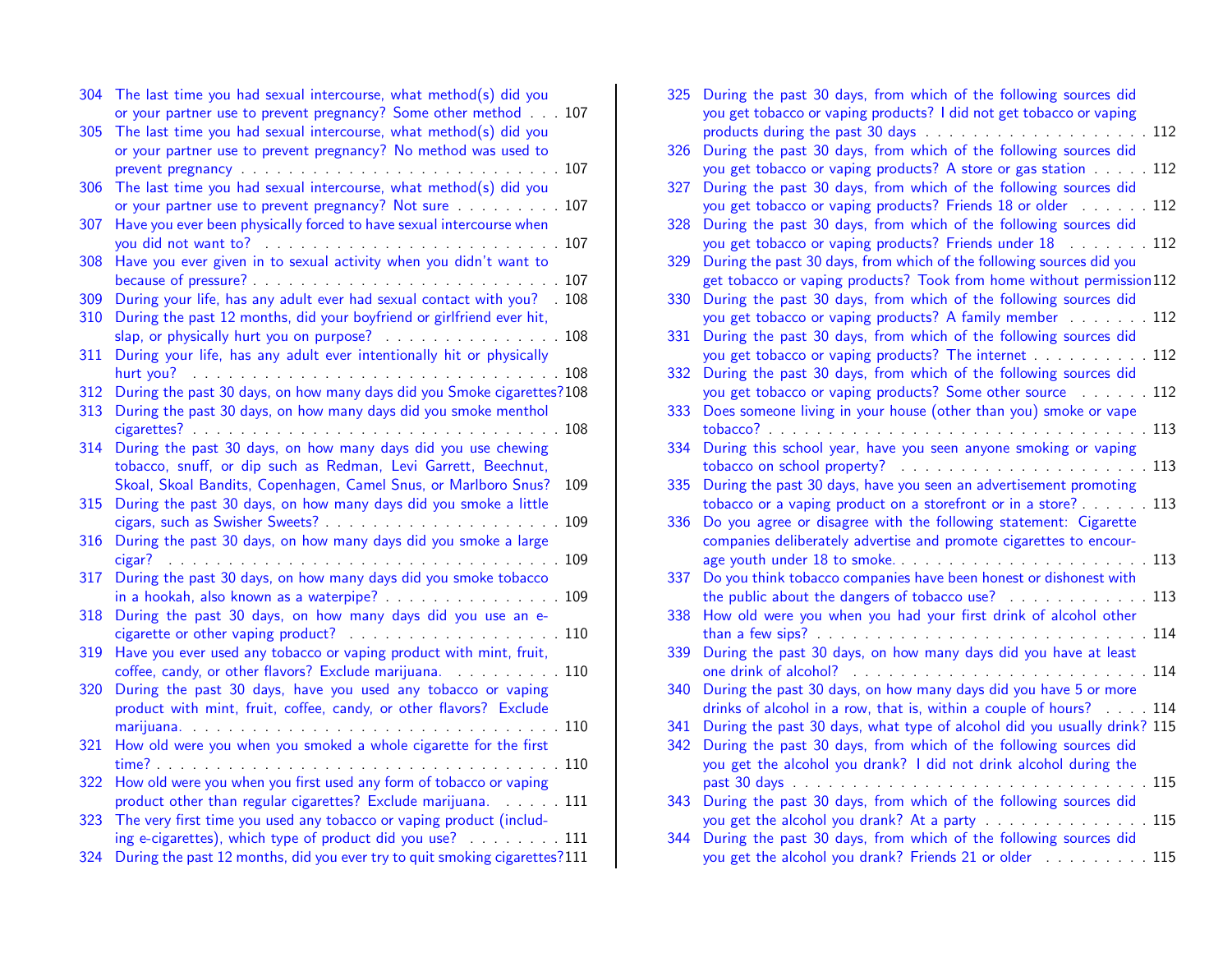| 345        | During the past 30 days, from which of the following sources did<br>you get the alcohol you drank? Friends under 21 115                                                                              |
|------------|------------------------------------------------------------------------------------------------------------------------------------------------------------------------------------------------------|
| 346        | During the past 30 days, from which of the following sources did<br>you get the alcohol you drank? Family member (not parents)  115                                                                  |
| 347        | During the past 30 days, from which of the following sources did<br>you get the alcohol you drank? At home with my parents' permission116                                                            |
| 348        | During the past 30 days, from which of the following sources did<br>you get the alcohol you drank? A store, gas station, or liquor store . 116                                                       |
| 349        | During the past 30 days, from which of the following sources did                                                                                                                                     |
| 350        | you get the alcohol you drank? Bar, night club or restaurant 116<br>During the past 30 days, from which of the following sources did<br>you get the alcohol you drank? From home without my parents' |
| 351        | During the past 30 days, from which of the following sources did<br>you get the alcohol you drank? I gave money to someone to get it                                                                 |
| 352        | During the past 30 days, from which of the following sources did                                                                                                                                     |
| 353        | you get the alcohol you drank? I got it some other way 116<br>During the past 30 days, how many times did you drive a car or                                                                         |
|            | other vehicle when you had been drinking alcohol? 116                                                                                                                                                |
| 354<br>355 | How old were you when you tried marijuana for the first time? 117<br>During the past 30 days, on how many days did you use marijuana                                                                 |
| 356        | During the past 30 days, how many times did you use marijuana on                                                                                                                                     |
|            |                                                                                                                                                                                                      |
| 357        | During the past 30 days, if you used marijuana, how did you use it?                                                                                                                                  |
| 358        | During the past 30 days, if you used marijuana, how did you use it?                                                                                                                                  |
| 359        | During the past 30 days, if you used marijuana, how did you use it?                                                                                                                                  |
| 360        | During the past 30 days, if you used marijuana, how did you use it?                                                                                                                                  |
| 361        | During the past 30 days, if you used marijuana, how did you use it?                                                                                                                                  |
| 362        | During the past 30 days, if you used marijuana, how did you use it?                                                                                                                                  |
|            |                                                                                                                                                                                                      |
| 363        | During the past 30 days, if you used marijuana, how did you use it?                                                                                                                                  |
| 364        | When you smoked marijuana during the past 30 days, did you ever<br>mix it with tobacco? Either rolling with loose tobacco (spliff) or<br>rolling marijuana in a tobacco blunt wrap. 118              |
|            |                                                                                                                                                                                                      |

| 365 | When you used marijuana during the past 30 days, did you ever         |  |
|-----|-----------------------------------------------------------------------|--|
| 366 | During the past 30 days, how many times did you drive a car or        |  |
|     | other vehicle within three hours after using marijuana? 119           |  |
| 367 | Does any adult living in your house use marijuana? 119                |  |
| 368 | If one of your best friends offered you some marijuana, would you     |  |
|     |                                                                       |  |
| 369 | During the past 30 days, have you seen an advertisement for mari-     |  |
|     | juana products or stores: In a magazine or newspaper? 119             |  |
| 370 | During the past 30 days, have you seen an advertisement for mari-     |  |
|     | juana products or stores: On a storefront? 119                        |  |
| 371 | During the past 30 days, have you seen an advertisement for mar-      |  |
|     | ijuana products or stores: Online? On your cellphone, tablet, or      |  |
|     | computer (through email, websites, or social media)? 119              |  |
| 372 | During the past 30 days, have you seen an advertisement for mari-     |  |
|     | juana products or stores: On a billboard? 120                         |  |
| 373 | During the past 30 days, have you seen an advertisement for mar-      |  |
|     | ijuana products or stores: On the sidewalk (like signs or people      |  |
|     |                                                                       |  |
| 374 | During the past 30 days, on how many days did you use prescription    |  |
|     | drugs (such as Oxycontin, Percocet, Vicodin, Codeine, Adderall,       |  |
|     | Ritalin, or Xanax) without a doctor's orders? 120                     |  |
| 375 | If you wanted to get some beer, wine or hard liquor (for example,     |  |
|     | vodka, whiskey or gin), how easy would it be for you to get some? 120 |  |
| 376 | If you wanted to get e-cigarettes or other vaping products, how easy  |  |
|     |                                                                       |  |
| 377 | If you wanted to get some marijuana, how easy would it be for you     |  |
|     |                                                                       |  |
| 378 | If you wanted to get prescription drugs not prescribed to you, how    |  |
|     | How much do you think people risk harming themselves (physically      |  |
| 379 | or in other ways) if they Take one or two drinks of an alcoholic      |  |
|     |                                                                       |  |
| 380 | How much do you think people risk harming themselves (physically      |  |
|     | or in other ways) if they Have five or more drinks of an alcoholic    |  |
|     |                                                                       |  |
| 381 | How much do you think people risk harming themselves (physically      |  |
|     | or in other ways) if they Smoke one or more packs of cigarettes per   |  |
|     | dav?                                                                  |  |
| 382 | How much do you think people risk harming themselves (physically      |  |
|     | or in other ways) if they Use e-cigarettes or other vaping products   |  |
|     |                                                                       |  |
|     |                                                                       |  |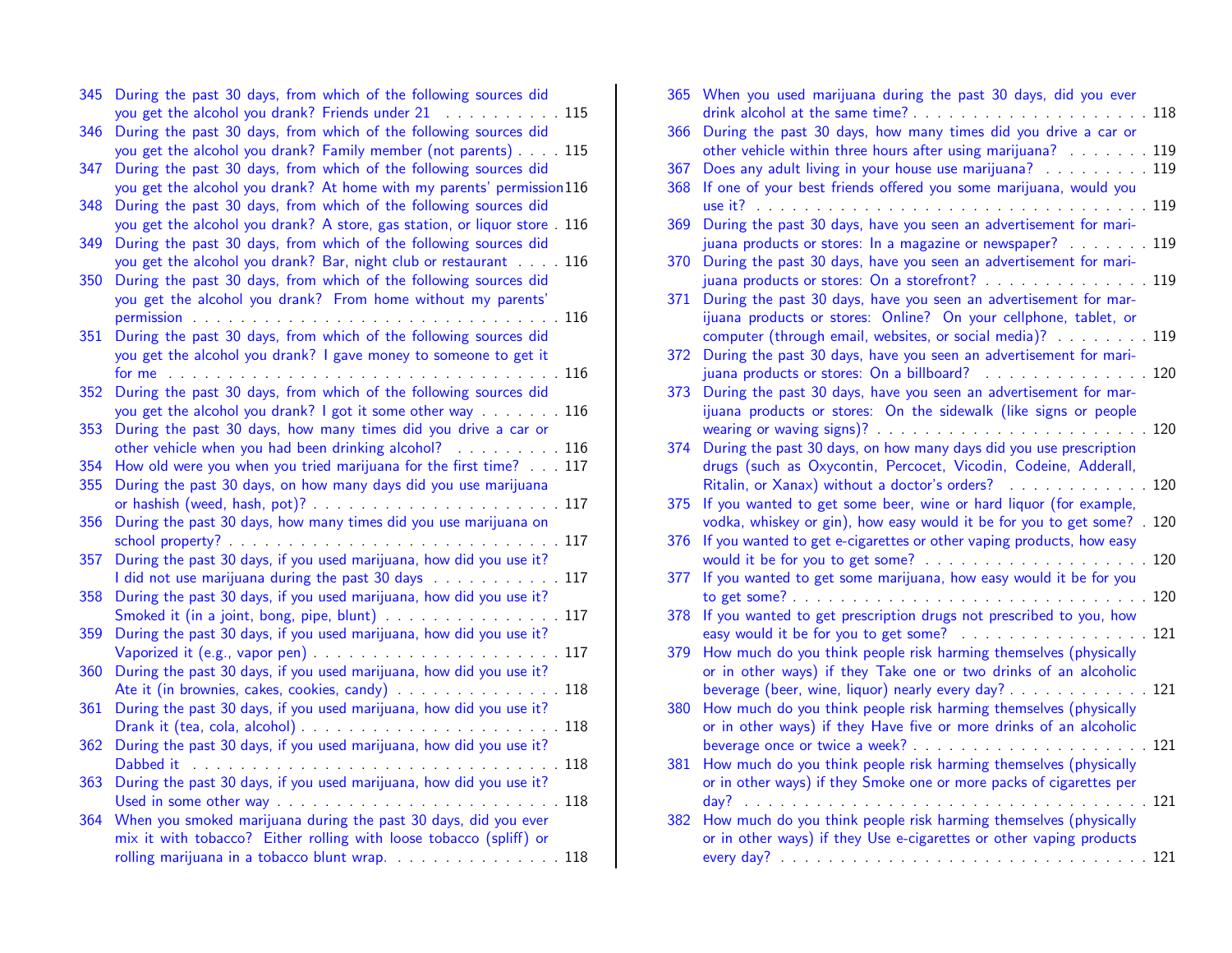| 383        | How much do you think people risk harming themselves (physically<br>or in other ways) if they Use marijuana regularly (at least once or     |
|------------|---------------------------------------------------------------------------------------------------------------------------------------------|
| 384        | How much do you think people risk harming themselves (physically<br>or in other ways) if they Use prescription drugs that are not pre-      |
| 385        | How wrong do your parents feel it would be for you to? Drink beer,<br>wine, or liquor (for example, vodka, whiskey, or gin) regularly? 122  |
| 386        | How wrong do your parents feel it would be for you to? Smoke                                                                                |
| 387        | How wrong do your parents feel it would be for you to? Use an                                                                               |
| 388<br>389 | How wrong do your parents feel it would be for you to? Use marijuana?123<br>How wrong do your parents feel it would be for you to? Use pre- |
| 390        | How wrong do your friends feel it would be for you to? Have one                                                                             |
| 391        | or two drinks of an alcoholic beverage nearly every day? 123<br>How wrong do your friends feel it would be for you to? Smoke                |
| 392        | How wrong do your friends feel it would be for you to? Use an                                                                               |
| 393<br>394 | How wrong do your friends feel it would be for you to? Use marijuana?124<br>How wrong do your friends feel it would be for you to? Use pre- |
|            | scription drugs not prescribed to you? 124                                                                                                  |

# List of Figures

[1 Past 30 Day Use of Tobacco, Alcohol and Other Drugs](#page-70-0) . . . . . . . . 71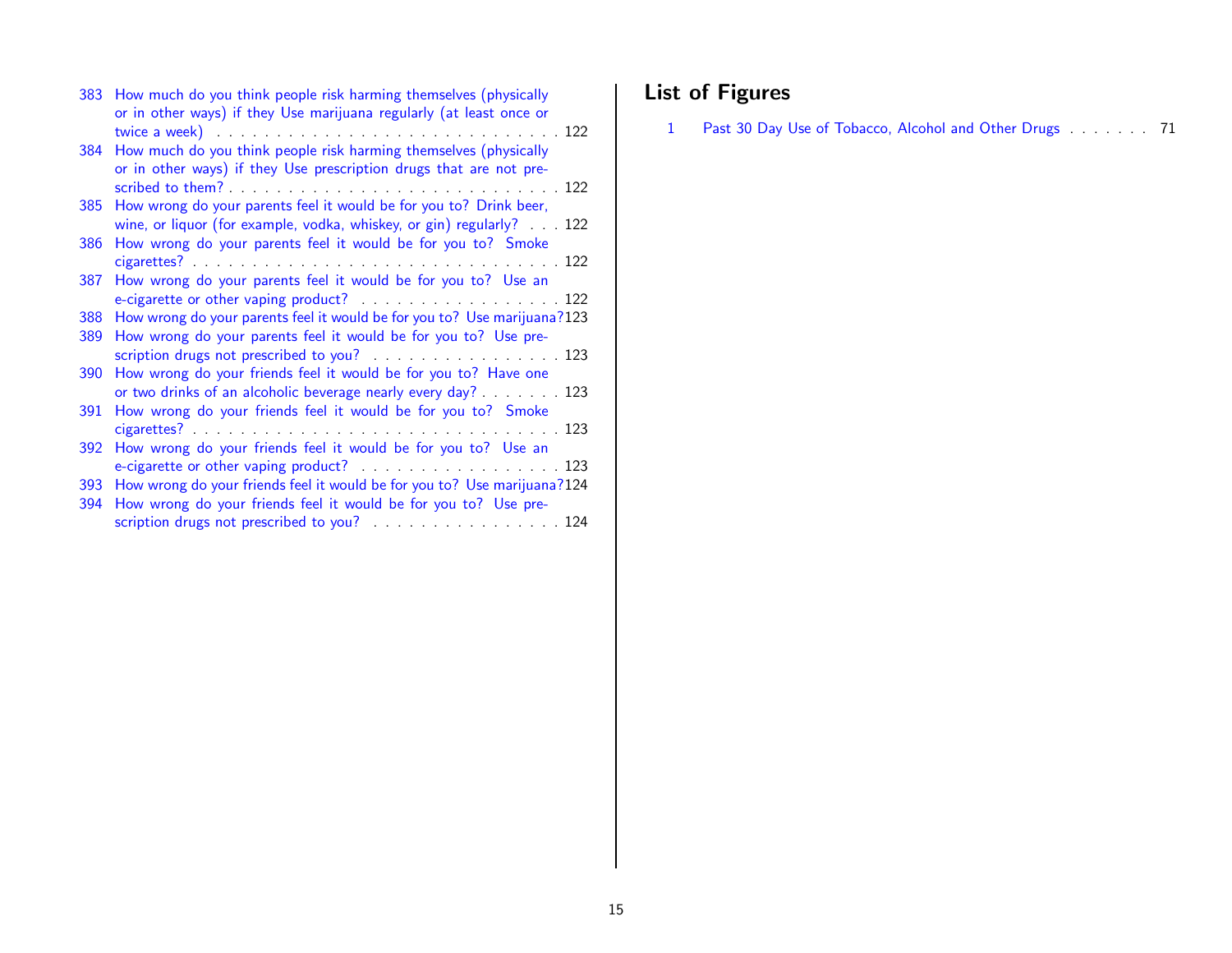# <span id="page-15-0"></span>1 INTRODUCTION

## <span id="page-15-1"></span>1.1 Overview

"No educational tool is more essential than good health." Council of Child State School Officers

There is a strong, well-established link between health and learning. Students' health impacts attendance, test scores, and the ability to pay attention in class. Emotional, social and physical health problems can become barriers to learning, making it more difficult for students to be academically or behaviorally successful in school. Addressing the health and well-being of the whole child can go a long way to support achievement in school.

The Oregon Healthy Teens (OHT) Survey is a survey of 8<sup>th</sup> and 11<sup>th</sup> grade youth conducted in the spring of 2017. The OHT Survey is conducted in odd-numbered years, alternating with Oregon Health Authority's (OHA) Student Wellness Survey (SWS), which is administered in even-numbered years. The OHT Survey is an anonymous and voluntary survey sponsored by the Oregon Health Authority (OHA) in collaboration with the Oregon Department of Education. The survey is offered in two platforms: by paper or online.

This report provides a glimpse into the health and well-being of  $8<sup>th</sup>$  and  $11<sup>th</sup>$  graders in Oregon. Young people need the support of caring adults to help them navigate their expanding roles, relationships and responsibilities. Information from this report will help your schools and communities identify strengths and areas to work on to better meet the needs of your student population.

# <span id="page-15-2"></span>1.2 Health and Learning

Good health is necessary for academic success. It is difficult for students to be successful in school if they are depressed, tired, being bullied, abused, stressed, sick, hungry, gambling, or using alcohol or other drugs. Keeping students healthy involves engaging families, school administrators, school nurses or school health staff, teachers, students, and communities to help create a healthy learning environment that promotes students' physical, social and emotional well-being. Young people's potential to learn increases by reinforcing positive behaviors and helping students develop knowledge and skills to make smart and healthy choices.

Even in a community where most young people are thriving, others will develop problems, which can affect the well-being of their peers as well as themselves. Behavior such as the use of alcohol, tobacco, and other drugs (ATOD) among students continues to be a major concern in Oregon as it is across the nation. Substance use among school-aged children affects scholastic performance and motivation to remain in school - and sets a pattern that can follow an individual throughout his or her life. Monitoring factors that put children at risk for harmful behavior and factors that help protect against the initiation of these behaviors is essential to our efforts to prevent substance abuse and other risky behavior, and to promote youth well-being.

The OHT Survey helps Oregonians identify students' current health and safety habits so that improvements can be made where needed. Establishing healthy lifestyles for Oregon youth leads to improved learning in the classroom and longer, healthier and more productive lives for Oregon's population.

#### <span id="page-15-3"></span>1.2.1 How Are OHT Survey Results Used?

The OHT survey provides a wealth of data for local school and community program planning, assessment, implementation and evaluation. OHT survey results are used by schools, state and local agencies, organizations, communities, and policy makers to:

- Identify and track youth health risks;
- Plan ways to promote healthy behavior and prevent risky behaviors;
- Inform health education curriculum;
- Support programs and activities that give students the knowledge and skills to support positive health behaviors;
- Inform new state or community-level policies;
- Develop laws to prevent injuries and unnecessary deaths; and
- Identify health priorities for fiscal resource allocations.

The monitoring of youth health provided through the OHT Survey improves the ability to procure health-related funding by providing the baseline data often required for grant writing. The OHT Survey also serves as an ongoing source for measuring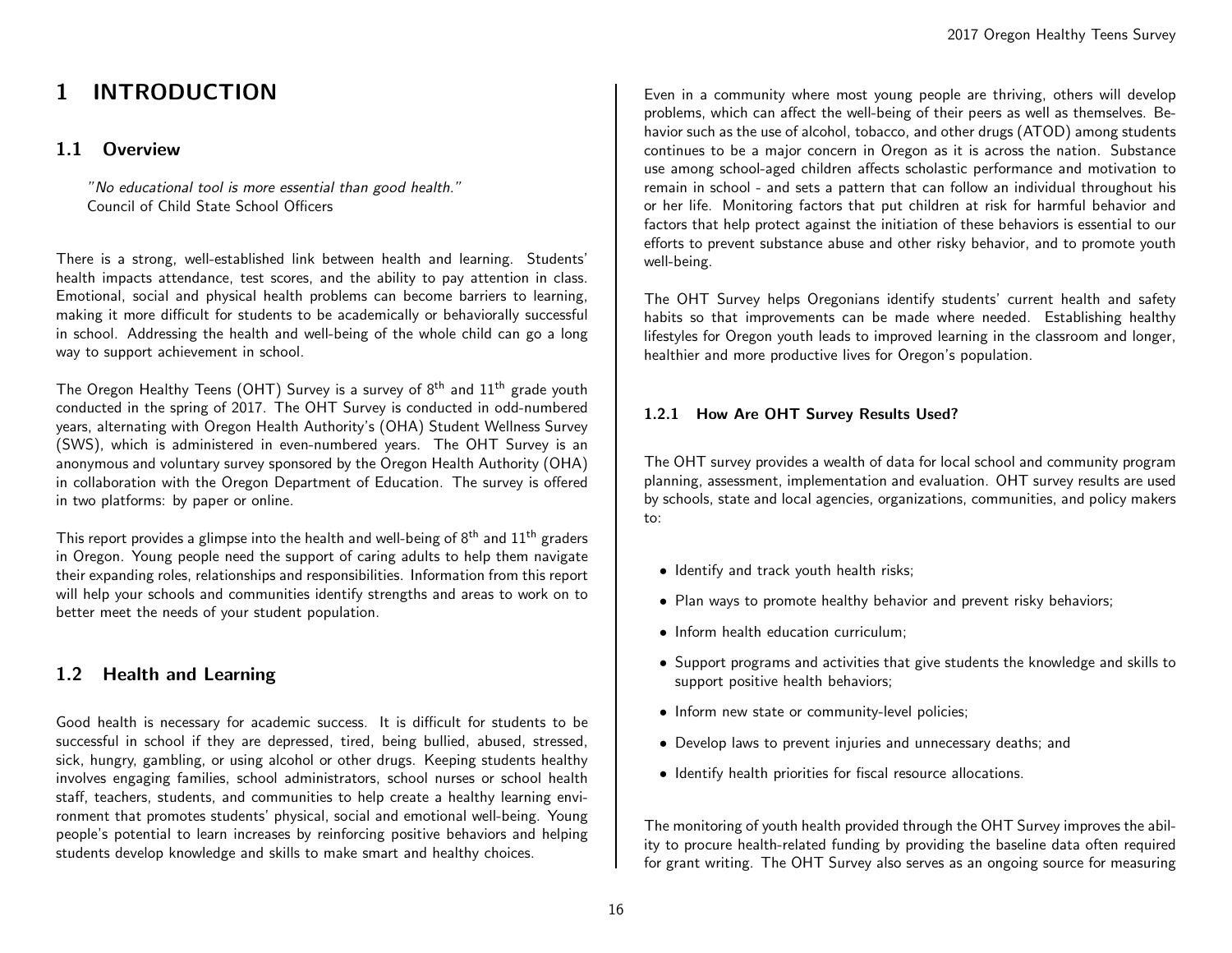objectives and progress and is designed to help evaluate the effectiveness of a variety of projects and programs that promote healthy adolescence in Oregon. The data are also used to report state and national leading health indicators included in the Oregon Benchmarks  $^1$  $^1$  and Healthy People 2020.

OHT survey data may also be useful to highlight health-related learning support that your school provides in the School Readiness section of the new school report cards: [http://www.oregon.gov/ode/schools-and-districts/](http://www.oregon.gov/ode/schools-and-districts/reportcards/reportcards/Pages/Report-Card-Redesign-1213.aspx) [reportcards/reportcards/Pages/Report-Card-Redesign-1213.aspx](http://www.oregon.gov/ode/schools-and-districts/reportcards/reportcards/Pages/Report-Card-Redesign-1213.aspx)

## <span id="page-16-0"></span>1.3 Survey Methodology

The OHT Survey was designed to assess a wide range of topics that included school climate, positive youth development, sexual behavior, mental and emotional health, physical activity and nutrition, substance use, problem gambling, fighting and other risky behaviors.

OHT Survey results are used by schools, state and local agencies, organizations and communities to assess and monitor the health and well-being of Oregon youth and the environments in which they live. OHT Survey data can serve as a valuable tool for program planning, implementation, and evaluation. The data are essential information for communications with legislators and the public, and communities and local agencies will find the data improves their ability to procure funding by providing the baseline data needed for grant writing. In these ways, schools, communities and policy makers will find themselves poised to make effective decisions about behavior and health policies, services, programs and educational activities.

Results for each item do not include the missing answers, or the proportion of students who did not answer a specific question. These missings range from less than 1% to 13% for 8<sup>th</sup> grade and less than 1% to 11% for 11<sup>th</sup> grade, with the vast majority of questions having fewer than 10% missing.

The OHT Survey was designed with different questionnaires for  $8<sup>th</sup>$  and  $11<sup>th</sup>$  grade. The 8<sup>th</sup> grade version of the survey consisted of a subset of the questions found on the  $11<sup>th</sup>$  grade version. For those questions that were only asked of  $11<sup>th</sup>$  graders, only 11<sup>th</sup> grade data are reported.

This report is divided into topic-specific sections. Each section provides summary data tables that include results for both grade levels, where appropriate, and compares local data to that of the state. The state data for this report have been weighted based on statewide enrollment numbers. District and school data are unweighted.

<span id="page-16-1"></span><sup>1</sup><https://public.health.oregon.gov/About/Pages/HealthStatusIndicators.aspx#data>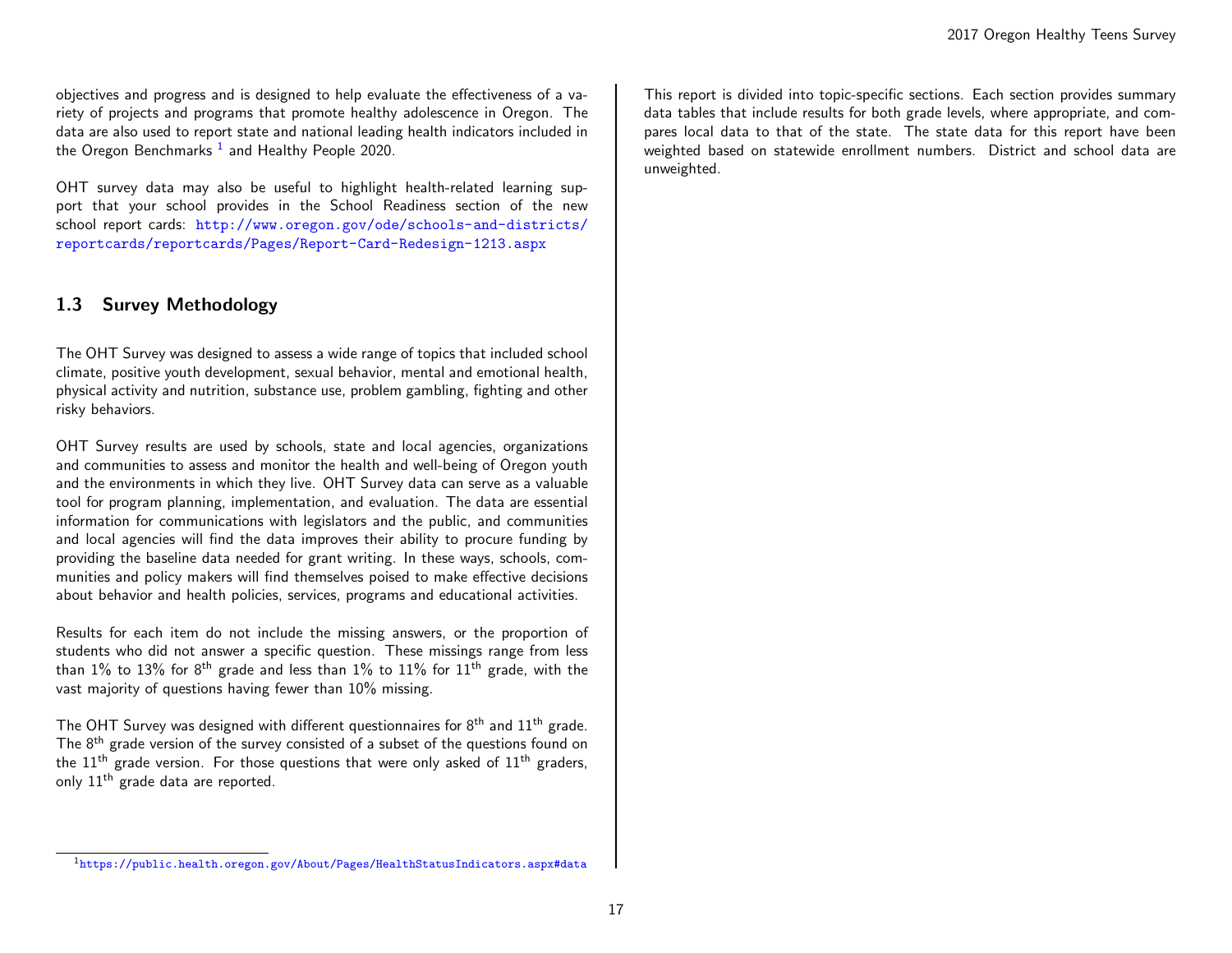# <span id="page-17-0"></span>2 DEMOGRAPHICS

This section describes the demographic profile of participating students. In all, 28,139 students in grades 8 and 11 participated in this year's OHT Survey, similar to the number (30,477) participating in the 2015 OHT Survey. Logic edits to identify and remove unreliable responses resulted in a total of  $14,852$   $8^{th}$  grade and 11,895 11<sup>th</sup> grade completed surveys.

# <span id="page-17-1"></span>2.1 Participants by Grade & Gender

<span id="page-17-2"></span>Table 1: Number of Participants by Grade

|       | Grade 8      | Grade 11 |
|-------|--------------|----------|
|       | <b>State</b> | State    |
| TOTAL | 14,852       | 11.895   |

<span id="page-17-3"></span>Table 2: Number of Participants by Gender

|                                            | Grade 8<br><b>State</b> | Grade 11<br><b>State</b> |
|--------------------------------------------|-------------------------|--------------------------|
| Female                                     | 7.037                   | 5,728                    |
| Male                                       | 6,971                   | 5,430                    |
| Transgender                                | 52                      | 47                       |
| Non-binary/GNC                             | 716                     | 650                      |
| I do not know what this question is asking | 76                      | 40                       |
| TOTAL                                      | 14,852                  | 11,895                   |

• Non-binary/GNC includes gender nonconforming, genderqueer, gender fluid, intersex/intergender, something else fits better, and I am not sure of my gender identity.

<span id="page-17-4"></span>Table 3: Percent of Participants by Gender

|                                            | Grade 8<br><b>State</b><br>$\%$ | Grade 11<br><b>State</b><br>$\%$ |
|--------------------------------------------|---------------------------------|----------------------------------|
| Female                                     | 47.4                            | 48.2                             |
| Male                                       | 46.9                            | 45.6                             |
| Transgender                                | 0.4                             | 0.4                              |
| Non-binary/GNC                             | 4.8                             | 5.5                              |
| I do not know what this question is asking | 0.5                             | 0.3                              |

• Percentages exclude missing answers.

• Non-binary/GNC includes gender nonconforming, genderqueer, gender fluid, intersex/intergender, something else fits better, and I am not sure of my gender identity.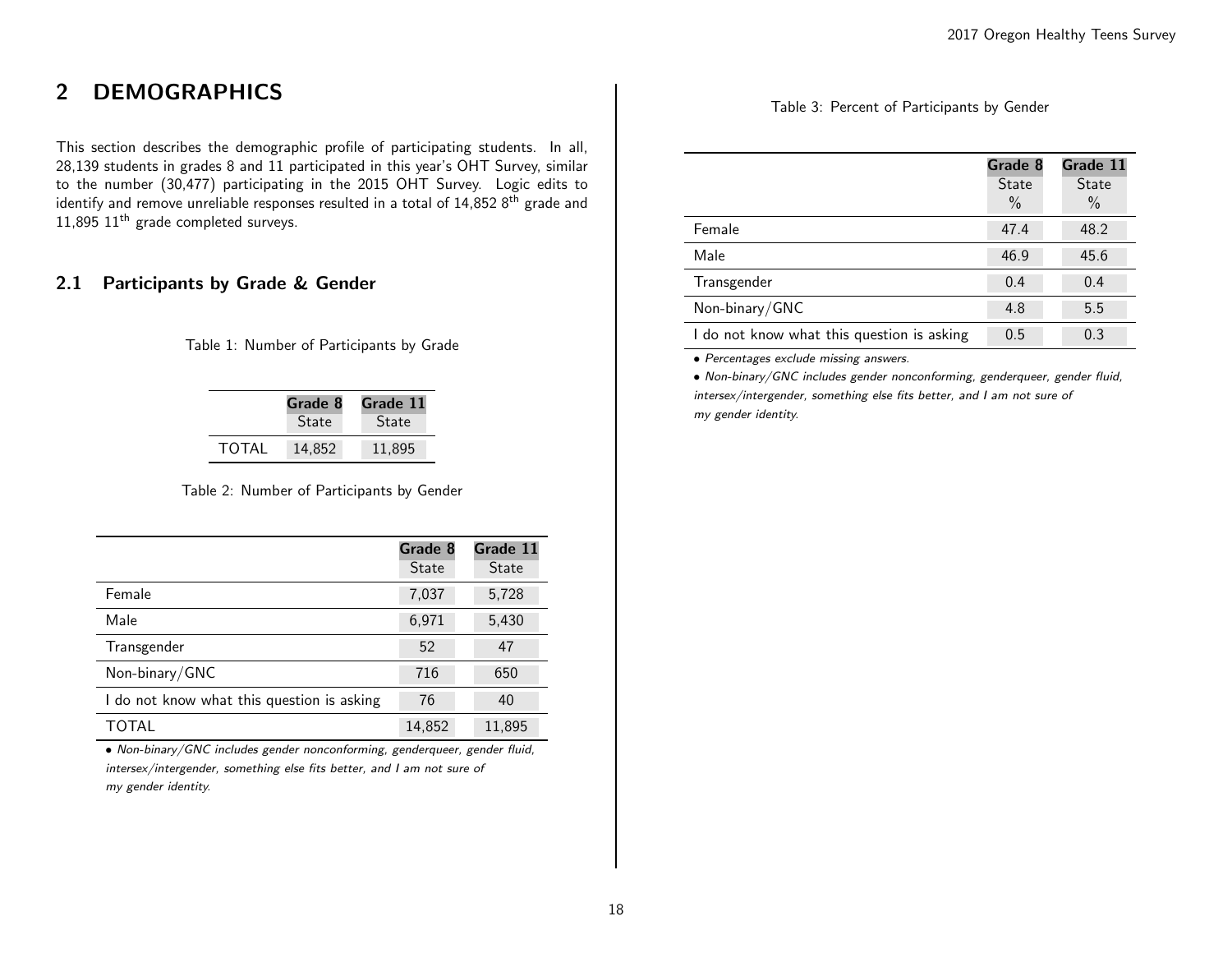# <span id="page-18-0"></span>2.2 Race, Ethnicity and Age

The racial and ethnic composition of students in schools across Oregon varies considerably. While Whites remain the largest racial group (Table 4) approximately 25% of students reported being Hispanic. Students were also asked to report their age (Table 5).

As an initial step towards obtaining more granular information on race and ethnicity, the Asian and Pacific Islander categories were broken out into specific groups based on state population totals. To protect confidentiality, some of the smaller groups were combined for reporting purposes.

The following table shows the percentage of students that self-identified their race and ethnicity as...

#### <span id="page-18-1"></span>Table 4: Race and Ethnicity

|                                           | Grade 8<br>State<br>$\frac{0}{0}$ | Grade 11<br>State<br>$\frac{0}{0}$ |
|-------------------------------------------|-----------------------------------|------------------------------------|
| Hispanic / Latino                         | 28.2                              | 25.0                               |
| Non-Hispanic American<br>Indian           | 3.6                               | 2.0                                |
| Non-Hispanic Alaska<br><b>Native</b>      | 0.1                               | 0.2                                |
| Non-Hispanic Asian<br>Indian              | 0.3                               | 0.3                                |
| Non-Hispanic Chinese                      | 1.1                               | 0.9                                |
| Non-Hispanic Japanese                     | 0.4                               | 0.3                                |
| Non-Hispanic Korean                       | 0.4                               | 0.3                                |
| Non-Hispanic Vietnamese                   | 1.1                               | 1.2                                |
| Non-Hispanic Filipino                     | 0.7                               | 0.6                                |
| Non-Hispanic Native<br>Hawaiian           | 0.3                               | 0.2                                |
| Non-Hispanic Other<br>Pacific Islander    | 0.6                               | 0.7                                |
| Non-Hispanic Black or<br>African American | 2.2                               | 2.2                                |
| Non-Hispanic White                        | 56.8                              | 62.8                               |
| Non-Hispanic Other                        | 3.4                               | 2.4                                |
| Non-Hispanic Multiple -<br>No best given  | 0.8                               | 0.8                                |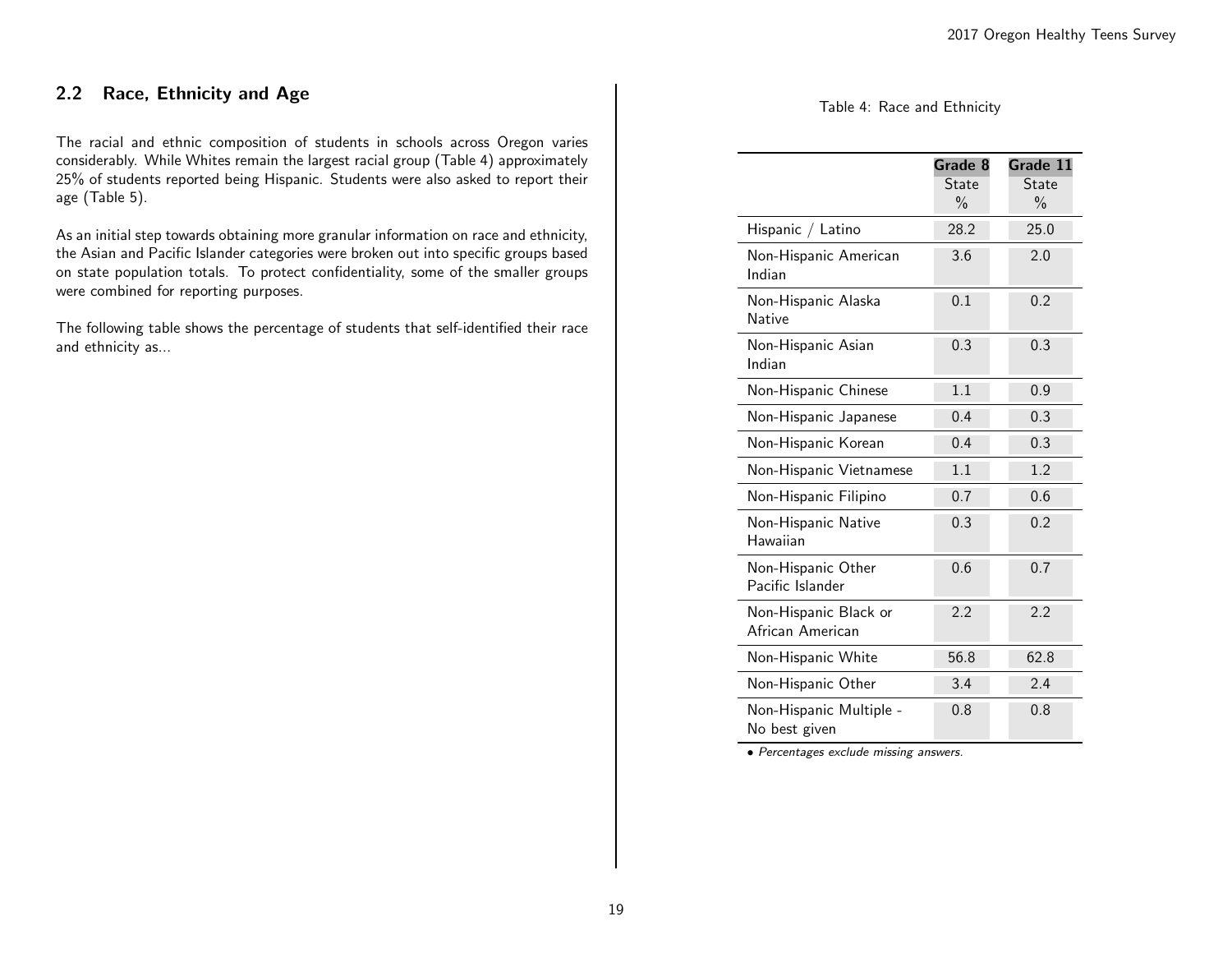The following table shows the reported ages of the students who participated in this survey.

## <span id="page-19-2"></span>Table 5: How old are you?

|                         | Grade 8<br>State<br>$\frac{0}{0}$ | Grade 11<br>State<br>$\frac{0}{0}$ |
|-------------------------|-----------------------------------|------------------------------------|
| 12 years old or younger | 0.2                               | 0.0                                |
| 13 years old            | 36.5                              | 0.0                                |
| 14 years old            | 61.5                              | 0.0                                |
| 15 years old            | 1.8                               | 0.2                                |
| 16 years old            | 0.0                               | 35.9                               |
| 17 years old            | 0.0                               | 62.1                               |
| 18 years old or older   | 0.0                               | 1.8                                |

• Percentages exclude missing answers.

# <span id="page-19-0"></span>2.3 Language Used at Home

Students were asked what language they used most often at home.

<span id="page-19-3"></span>Table 6: Language Used at Home

|                  | Grade 8       | Grade 11      |
|------------------|---------------|---------------|
|                  | State         | State         |
|                  | $\frac{0}{0}$ | $\frac{0}{0}$ |
| English          | 83.9          | 85.9          |
| Spanish          | 12.9          | 11.0          |
| Another language | 3.2           | 3.2           |

• Percentages exclude missing answers.

# <span id="page-19-1"></span>2.4 Sexual Orientation

Students were asked "Do you think of yourself as ..."

<span id="page-19-4"></span>Table 7: Sexual Orientation

|                                       | Grade 8<br><b>State</b>  | Grade 11<br><b>State</b> |
|---------------------------------------|--------------------------|--------------------------|
| Lesbian or gay                        | $\frac{0}{0}$<br>$1.5\,$ | $\frac{0}{0}$<br>2.1     |
| Straight, that is, not lesbian or gay | 82.2                     | 82.5                     |
| Bisexual                              | 6.4                      | 7.5                      |
| Something else                        | 3.9                      | 4.1                      |
| Don't know/Not sure                   | 6.0                      | 3.8                      |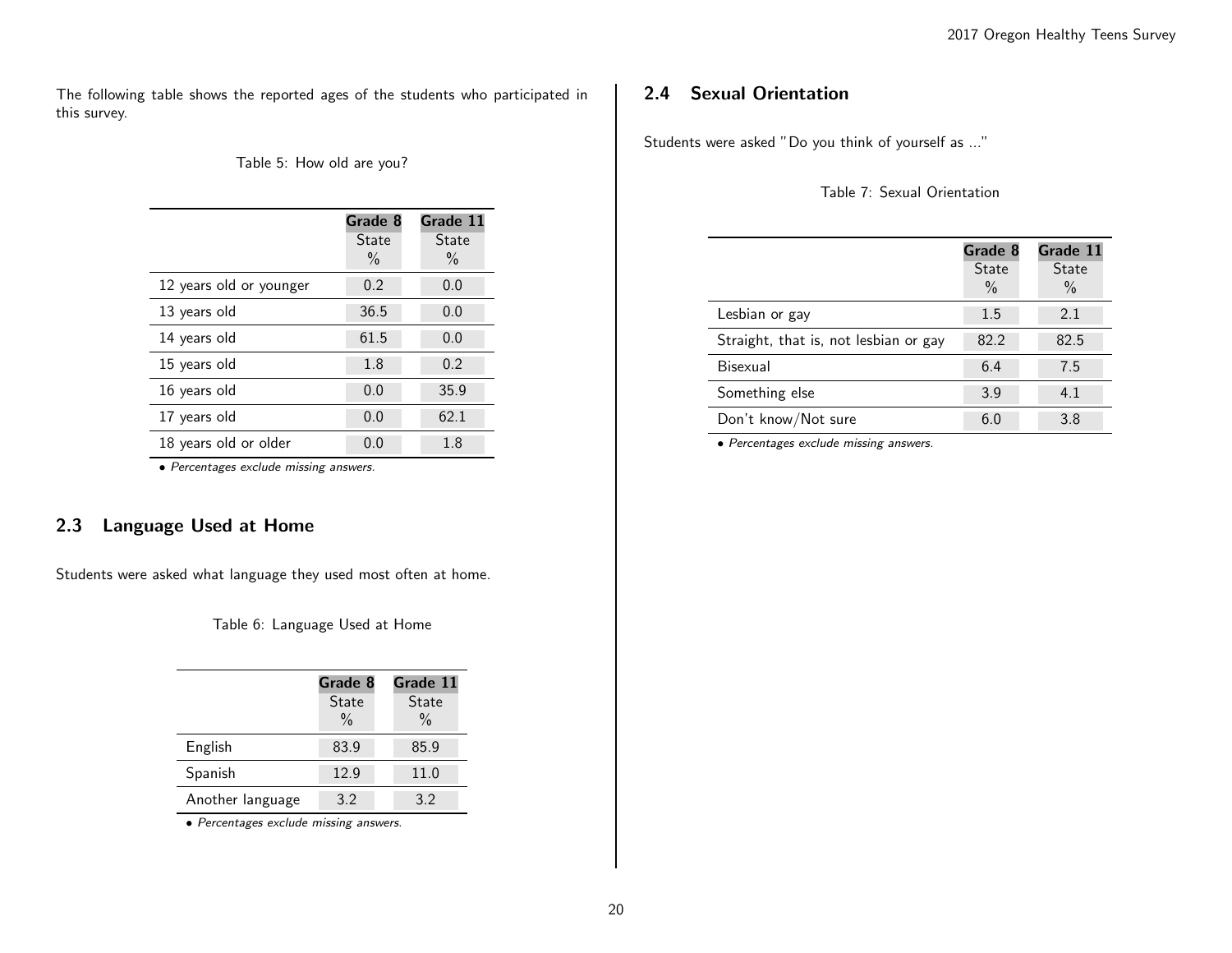# <span id="page-20-0"></span>2.5 Socioeconomics

Students were asked to answer the following questions related to socioeconomic indicators.

- Does your family own a car, truck or van?
- Do you have your own bedroom for yourself?
- During the past 12 months, how many times did you travel away on vacation with your family?
- How many computers does your family own?

These questions comprise the Family Affluence scale (Table 8), which has been used to explain socioeconomic inequalities in a wide range of health behaviors.

<span id="page-20-1"></span>Table 8: Family Affluence Scale

|            | Grade 8<br><b>State</b><br>$\frac{0}{0}$ | Grade 11<br>State<br>$\%$ |
|------------|------------------------------------------|---------------------------|
| Low FAS    | 11.1                                     | 10.0                      |
| Middle FAS | 32.9                                     | 35.4                      |
| High FAS   | 56.0                                     | 54.6                      |

Receiving free or reduced-price lunch is another indicator of socioeconomic status. Statewide, more than half (57.5%) of the  $8<sup>th</sup>$  graders reported using free lunch or did not know if they received free lunch compared with 45.9% of 11<sup>th</sup> graders reporting the same.

Table 9: Do you receive free or reduced price lunches at school?

<span id="page-20-2"></span>

|            | Grade 8                       | Grade 11             |
|------------|-------------------------------|----------------------|
|            | <b>State</b><br>$\frac{0}{0}$ | <b>State</b><br>$\%$ |
| Yes        | 40.9                          | 38.0                 |
| No         | 42.5                          | 54.1                 |
| Don't know | 16.6                          | 8.0                  |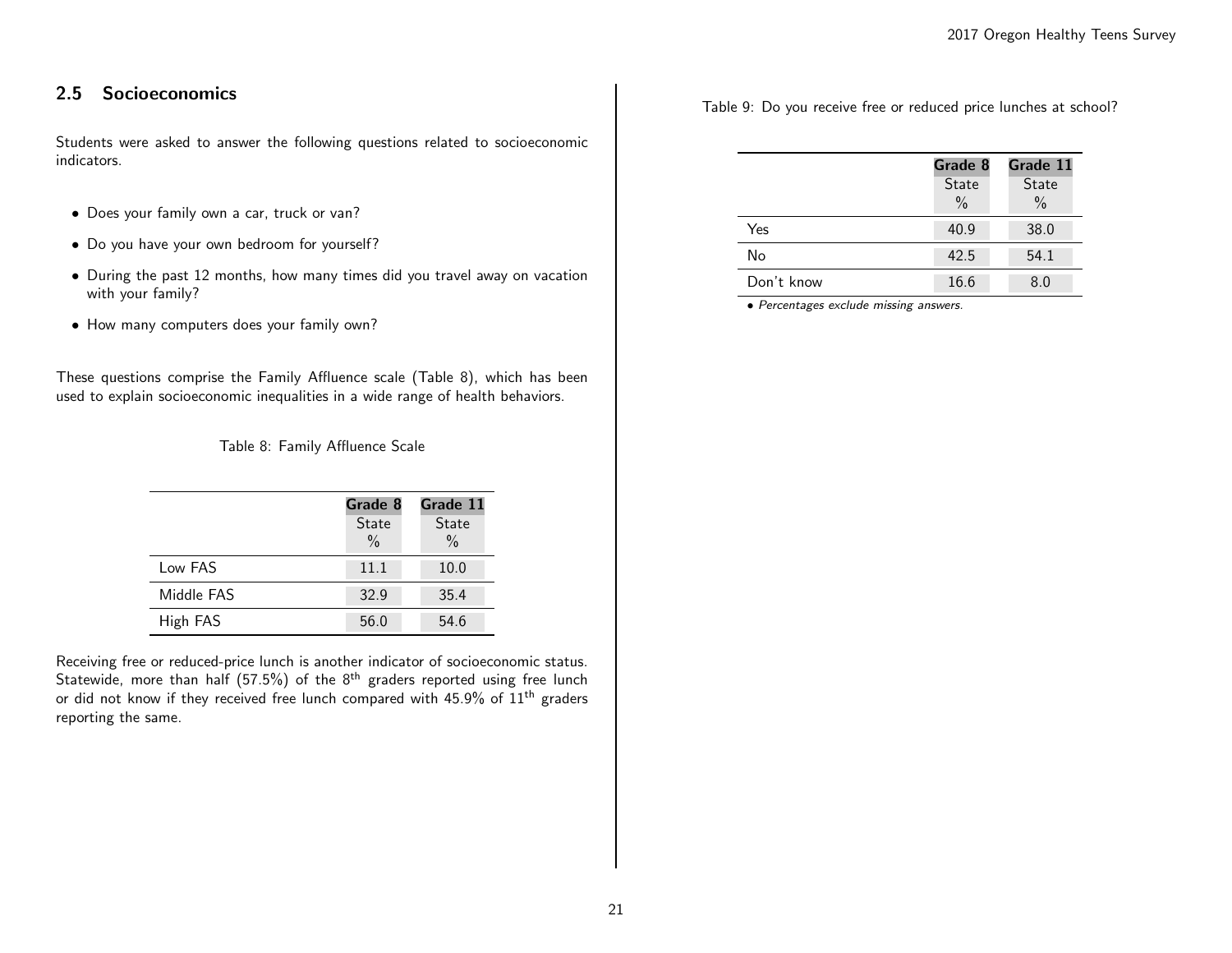# <span id="page-21-0"></span>3 GENDER IDENTITY AND EXPRESSION

Oregon recognizes that academic success depends on a safe school environment that is free from discrimination and harassment.

Historically, persons of different sexual and gender orientations were grouped together under the lesbian, gay, bisexual, transgender and questioning (LGBTQ) umbrella, but gender identity, gender expression and sexual orientation are different things. A person's sexual orientation is the gender to which a person is emotionally, romantically, and sexually attracted. Gender identity is how a person self-identifies as a particular gender, regardless of biological sex characteristics. Transgender can describe persons who are assigned a certain gender, but identify with something different. A transgender person can identify as straight, gay, lesbian, bisexual or asexual.

In spring 2016, the OHT Survey Workgroup partnered with universities, community organizations, and members of LGBTQ communities to select indicators that would best measure gender identity and gender expression among youth in Oregon. Oregon is one of the first states in the nation to adopt such comprehensive and inclusive measures on a youth survey to ensure every youth has the opportunity to have their identities counted. As a response to youth comments regarding other topics that should be included in the survey, the gender question was expanded in the 2017 OHT Survey to include multiple options for those who identify as neither exclusively male nor female, including a place to write or type in their identity.

We recognize these data are complex and do not necessarily reflect or accurately describe the full identifiers of the population.

For a complete glossary of terms, we encourage you to visit the Human Rights Campaign at <http://www.hrc.org/resources/glossary-of-terms>. To learn more about the benefits of having inclusive data collection policies, please visit [http://](http://www.thetaskforce.org/why-data-collection-matters-to-lgbt-people/) [www.thetaskforce.org/why-data-collection-matters-to-lgbt-people/](http://www.thetaskforce.org/why-data-collection-matters-to-lgbt-people/).

The vast majority of youth identify as either male or female, with  $2.0\%$  of  $8^{\text{th}}$ graders and 2.3% of  $11<sup>th</sup>$  graders specifying a non-binary gender (transgender, gender non-conforming, genderqueer, gender fluid or intersex/intergender).

<span id="page-21-1"></span>Table 10: How do you identify? (multiple responses)

|                            | Grade 8       | Grade 11      |
|----------------------------|---------------|---------------|
|                            | State         | State         |
|                            | $\frac{0}{0}$ | $\frac{0}{0}$ |
| Female                     | 48.9          | 48.7          |
| Male                       | 47.7          | 47.4          |
| Transgender                | 0.9           | 0.9           |
| Gender nonconforming,      | 0.5           | 0.8           |
| Genderqueer                |               |               |
| Genderfluid/not            | 1.1           | 1.0           |
| exclusively male or female |               |               |
| Intersex/Intergender       | 0.2           | 0.2           |
| Something else fits better | 2.2           | 3.0           |
| I am not sure of my        | 1.0           | 0.9           |
| gender identity            |               |               |
| I do not know what this    | 1.0           | 0.8           |
| question is asking         |               |               |

• Percentages exclude missing answers.

• Students were asked to mark all that apply so each response is calculated individually.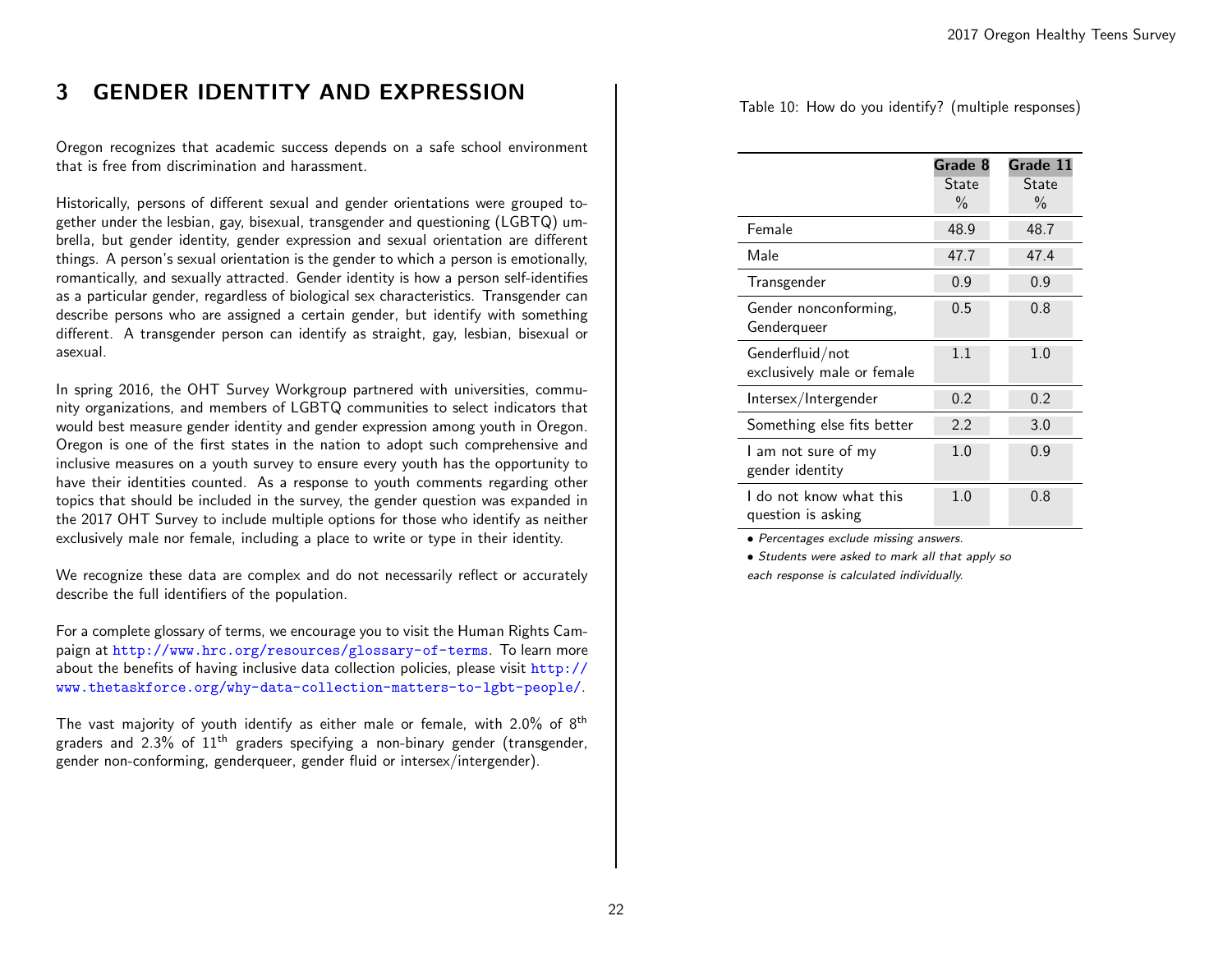<span id="page-22-0"></span>Table 11: How do you identify? (single response)

|                                                        | Grade 8<br>State<br>$\frac{0}{0}$ | Grade 11<br>State<br>$\frac{0}{0}$ |
|--------------------------------------------------------|-----------------------------------|------------------------------------|
| Female only                                            | 47.9                              | 48.0                               |
| Male only                                              | 46.4                              | 45.8                               |
| Transgender only                                       | 0.4                               | 0.4                                |
| Gender nonconforming,<br>Genderqueer only              | 0.2                               | 0.3                                |
| Gender fluid/not<br>exclusively male or female<br>only | 0.6                               | 0.5                                |
| Intersex/Intergender only                              | 0.0                               | 0.0                                |
| Something else fits better<br>only                     | 1.3                               | 1.9                                |
| I am not sure of my<br>gender identity only            | 0.5                               | 0.4                                |
| I do not know what this<br>question is asking only     | 0.5                               | 0.3                                |
| Multiple Responses                                     | 2.2                               | 2.3                                |

• Percentages exclude missing answers.

• Students were asked to mark all that apply so each response is calculated individually.

Youth whose gender expression (such as their appearance, style, dress, or the way they walk or talk) does not fit into traditional roles based on their birth sex may refer to themselves as gender nonconforming, androgynous, or non-binary (neither exclusively male nor female). These gender expansive students face numerous obstacles and stressors such as bullying, which is reflected in greater health disparities, such as depression, suicide, and tobacco, alcohol and drug use, independent of their gender identity.

The current OHT survey included two items to explore gender expression; how the student sees themselves, as well as how others at school perceive them.

Self-perceived gender expression generally corresponds to gender identity. Relatively few males (2.1% of  $8<sup>th</sup>$  graders and 1.3% of 11<sup>th</sup> graders) consider their gender expression to be feminine (somewhat, mostly or very), while a similar number of females (2.1% of  $8<sup>th</sup>$  graders and 1.8% of 11<sup>th</sup> graders) have a masculine (somewhat, mostly or very) gender expression. In comparison, the majority of non-binary students feel their gender expression is either masculine  $(42.1\%$  of  $8<sup>th</sup>$  graders and 53.4% of  $11<sup>th</sup>$  graders) or equally feminine and masculine (23.4% of  $8<sup>th</sup>$  graders and 19.7% of  $11<sup>th</sup>$  graders).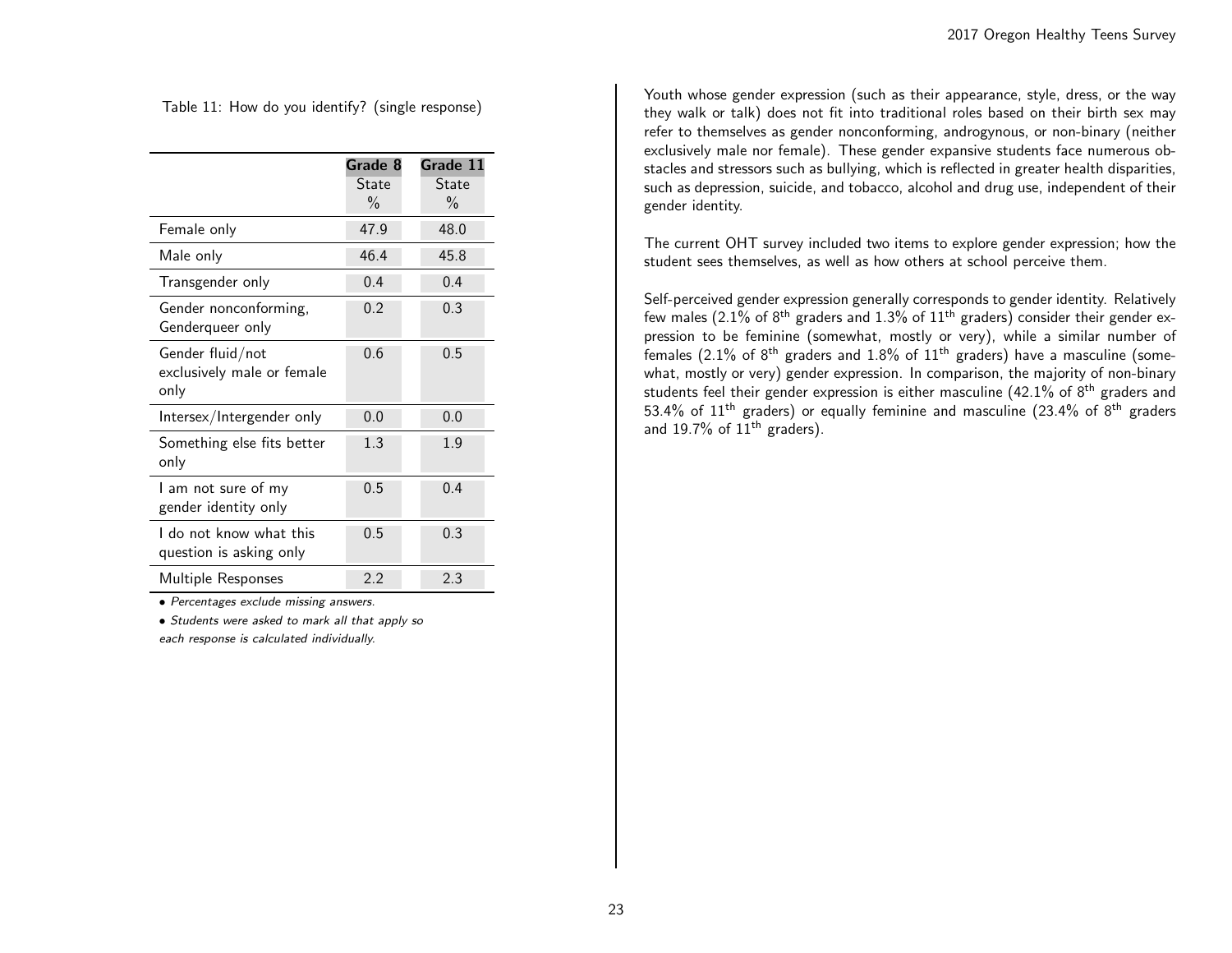<span id="page-23-0"></span>Table 12: A person's appearance, style, dress or the way they walk or talk may affect how people describe them. How do you see yourself?

## Grade 8

|                                               | <b>Female</b> | <b>Male</b> | Non-binary/GNC |
|-----------------------------------------------|---------------|-------------|----------------|
|                                               | State         | State       | State          |
|                                               | $\%$          | $\%$        | $\%$           |
| Very feminine                                 | 19.9          | 0.5         | 5.3            |
| Mostly feminine                               | 35.4          | 0.9         | 4.1            |
| Somewhat feminine                             | 8.1           | 0.7         | 2.3            |
| Equally feminine and<br>masculine             | 14.0          | 4.3         | 23.4           |
| Somewhat masculine                            | 1.2           | 9.6         | 13.4           |
| Mostly masculine                              | 0.6           | 26.1        | 16.4           |
| Very masculine                                | 0.2           | 23.9        | 12.2           |
| I am not sure                                 | 12.2          | 18.4        | 16.1           |
| I do not know what this<br>question is asking | 8.3           | 15.6        | 6.7            |

• Percentages exclude missing answers.

• Non-binary/GNC includes those who identify as transgender, gender non-conforming, genderqueer, gender fluid, intersex/intergender or something else.

<span id="page-23-1"></span>Table 13: A person's appearance, style, dress or the way they walk or talk may affect how people describe them. How do you see yourself?

#### Grade 11

|                                               | <b>Female</b><br>State<br>$\%$ | <b>Male</b><br>State<br>$\%$ | Non-binary/GNC<br>State<br>$\%$ |
|-----------------------------------------------|--------------------------------|------------------------------|---------------------------------|
| Very feminine                                 | 24.2                           | 0.2                          | 2.7                             |
| Mostly feminine                               | 45.7                           | 0.5                          | 4.5                             |
| Somewhat feminine                             | 8.6                            | 0.6                          | 4.3                             |
| Equally feminine and<br>masculine             | 11.6                           | 3.9                          | 19.7                            |
| Somewhat masculine                            | 1.3                            | 9.6                          | 11.7                            |
| Mostly masculine                              | 0.3                            | 33.3                         | 21.9                            |
| Very masculine                                | 0.1                            | 35.3                         | 19.9                            |
| I am not sure                                 | 5.0                            | 9.7                          | 10.1                            |
| I do not know what this<br>question is asking | 3.1                            | 6.8                          | 5.3                             |

• Percentages exclude missing answers.

• Non-binary/GNC includes those who identify as transgender, gender non-conforming, genderqueer, gender fluid, intersex/intergender or something else.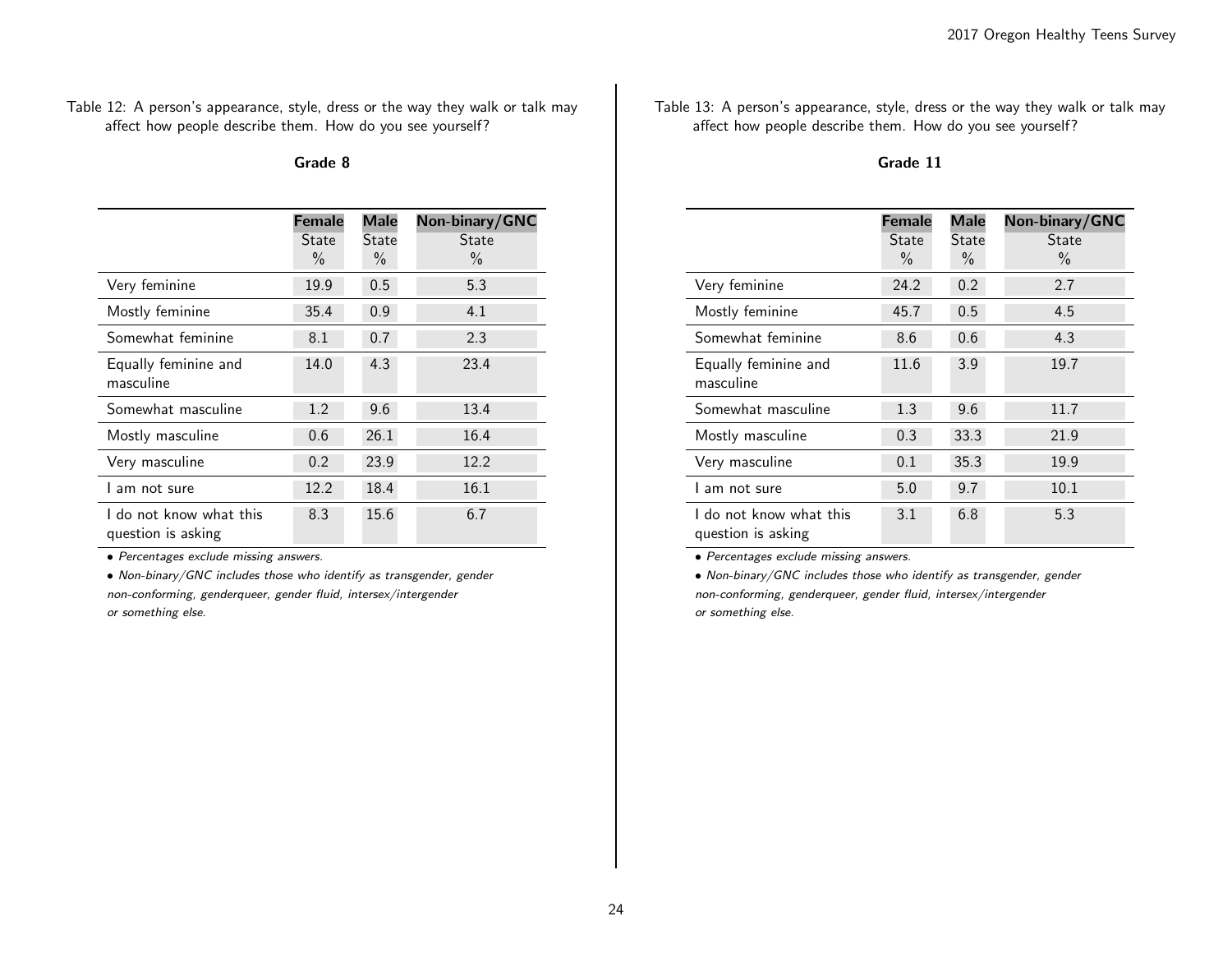Students are more uncertain of how others perceive their gender. While a large majority of males (52.9% of 8<sup>th</sup> graders and 70.1% of 11<sup>th</sup> graders) and females (63.3% of 8<sup>th</sup> graders and 77.6% of  $11<sup>th</sup>$  graders) think other people's perception of their gender expression corresponds to their gender, relatively large numbers of males (37.2% of  $8<sup>th</sup>$  graders and 22.6% of  $11<sup>th</sup>$  graders) and females (23.2% of  $8<sup>th</sup>$ graders and  $11.2\%$  of  $11<sup>th</sup>$  graders) are not sure how others would describe them.

<span id="page-24-0"></span>Table 14: A person's appearance, style, dress or the way they walk or talk may affect how people describe them. How do you think other people at school would describe you?

#### Grade 8

|                                               | <b>Female</b> | <b>Male</b> | Non-binary/GNC |
|-----------------------------------------------|---------------|-------------|----------------|
|                                               | State         | State       | State          |
|                                               | $\%$          | $\%$        | $\%$           |
| Very feminine                                 | 19.9          | 0.7         | 6.5            |
| Mostly feminine                               | 28.0          | 1.1         | 7.4            |
| Somewhat feminine                             | 15.5          | 1.9         | 7.8            |
| Equally feminine and                          | 10.3          | 6.1         | 15.4           |
| masculine                                     |               |             |                |
| Somewhat masculine                            | 1.9           | 11.0        | 12.3           |
| Mostly masculine                              | 0.9           | 24.0        | 13.4           |
| Very masculine                                | 0.4           | 17.9        | 7.5            |
| I am not sure                                 | 18.8          | 26.9        | 24.3           |
| I do not know what this<br>question is asking | 4.4           | 10.4        | 5.3            |

• Percentages exclude missing answers.

• Non-binary/GNC includes those who identify as transgender, gender non-conforming, genderqueer, gender fluid, intersex/intergender or something else.

<span id="page-24-1"></span>Table 15: A person's appearance, style, dress or the way they walk or talk may affect how people describe them. How do you think other people at school would describe you?

#### Grade 11

|                                               | <b>Female</b><br>State<br>$\%$ | <b>Male</b><br>State<br>$\%$ | Non-binary/GNC<br><b>State</b><br>$\%$ |
|-----------------------------------------------|--------------------------------|------------------------------|----------------------------------------|
| Very feminine                                 | 22.9                           | 0.6                          | 3.7                                    |
| Mostly feminine                               | 38.7                           | 0.7                          | 8.9                                    |
| Somewhat feminine                             | 16.0                           | 1.2                          | 8.6                                    |
| Equally feminine and<br>masculine             | 8.7                            | 4.8                          | 13.0                                   |
| Somewhat masculine                            | 1.5                            | 10.4                         | 15.2                                   |
| Mostly masculine                              | 0.8                            | 31.9                         | 16.9                                   |
| Very masculine                                | 0.1                            | 27.8                         | 18.2                                   |
| l am not sure                                 | 9.2                            | 17.7                         | 11.4                                   |
| I do not know what this<br>question is asking | 2.1                            | 4.9                          | 4.2                                    |

• Percentages exclude missing answers.

• Non-binary/GNC includes those who identify as transgender, gender non-conforming, genderqueer, gender fluid, intersex/intergender or something else.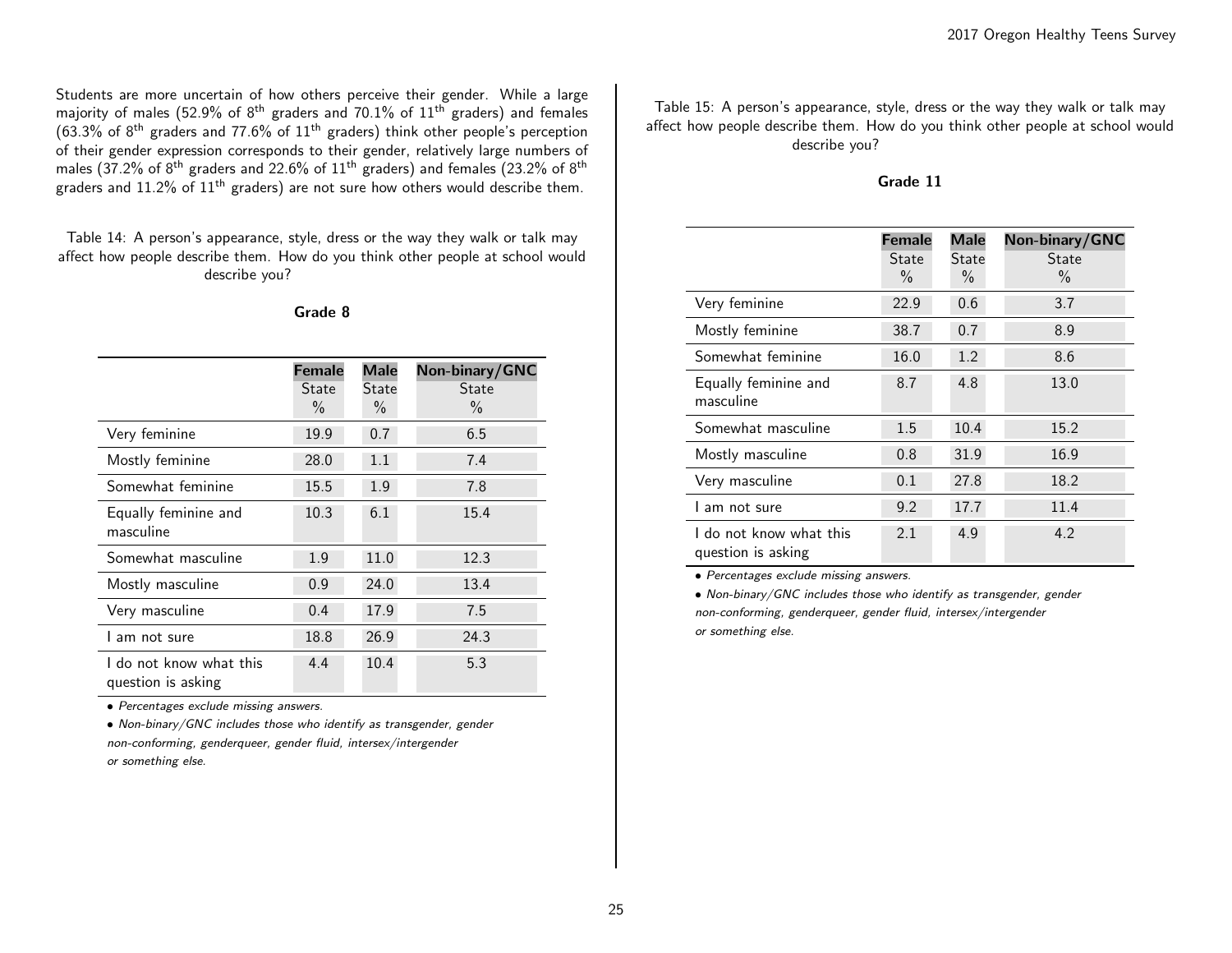# <span id="page-25-0"></span>4 POSITIVE YOUTH DEVELOPMENT

Positive Youth Development (PYD) framework is an approach that focuses on building strengths and attributes that can buffer the impact of stress and obstacles young people face. PYD is a term used to describe empowering and promoting youth confidence, competence, and resilience in ways that benefit both youth and the larger society. PYD theory recognizes that all youth have a vital stake in their future and a pivotal role to play in working alongside adults to shape policies that affect them. Supporting PYD often requires a shift from viewing youth as troublemakers who exhibit risky behavior to seeing youth as positive change agents, willing and able to contribute to society. PYD focuses on viewing youth as partners with providers, policy makers, and researchers and on developing their skills for meaningful participation.

The PYD benchmark that is reported is calculated based on responses to six questions in the survey related to well-being and social connectedness: physical health status, mental health status, volunteerism, having a supportive adult, selfconfidence and problem-solving capacity. A youth meets the PYD benchmark if they answer five out of the six questions positively. The PYD benchmark provides a measure of the number of teens reporting strong levels of individual health and confidence, adult support at school and helping others in the community.

For more information about the PYD benchmark, please contact Wes Rivers at <wesley.rivers@state.or.us> or 971-673-0267.

<span id="page-25-1"></span>Table 16: Positive Youth Development

|                                   | Grade 8       | Grade 11      |
|-----------------------------------|---------------|---------------|
|                                   | <b>State</b>  | <b>State</b>  |
|                                   | $\frac{0}{0}$ | $\frac{0}{0}$ |
| Does not meet<br><b>benchmark</b> | 44.0          | 42.3          |
|                                   |               |               |
| Meets PYD benchmark               | 56.0          | 57.7          |

The OHT Survey includes questions relating to students' physical, mental and emotional health, including connections to the school and community. Higher test scores are strongly associated with students' reporting of caring relationships at school and meaningful participation in the community, For more information,

please refer to the Healthy Kids Learn Better Health and Academic Achievement Research Fact Sheet at:

[https://public.health.oregon.gov/HealthyPeopleFamilies/Youth/](https://public.health.oregon.gov/HealthyPeopleFamilies/Youth/HealthSchool/HKLB/Documents/FactSheetHKLB.pdf) [HealthSchool/HKLB/Documents/FactSheetHKLB.pdf](https://public.health.oregon.gov/HealthyPeopleFamilies/Youth/HealthSchool/HKLB/Documents/FactSheetHKLB.pdf)

For Oregon youth statewide, roughly half of the  $8<sup>th</sup>$  and  $11<sup>th</sup>$  graders said that their physical health and mental health were very good or excellent (Tables 17, 18).

Table 17: Would you say that in general your physical health is...

<span id="page-25-2"></span>

|           | Grade 8<br>State<br>$\frac{0}{0}$ | Grade 11<br>State<br>$\%$ |
|-----------|-----------------------------------|---------------------------|
| Excellent | 19.9                              | 15.9                      |
| Very good | 33.3                              | 32.8                      |
| Good      | 33.1                              | 34.5                      |
| Fair      | 11.7                              | 13.9                      |
| Poor      | 2.1                               | 2.9                       |

<span id="page-25-3"></span>• Percentages exclude missing answers.

Table 18: Would you say that in general your emotional and mental health is...

|           | Grade 8<br><b>State</b><br>$\%$ | Grade 11<br>State<br>$\%$ |
|-----------|---------------------------------|---------------------------|
|           |                                 |                           |
| Excellent | 19.0                            | 13.5                      |
| Very good | 28.1                            | 23.5                      |
| Good      | 27.9                            | 29.3                      |
| Fair      | 16.7                            | 21.8                      |
| Poor      | 8.4                             | 12.0                      |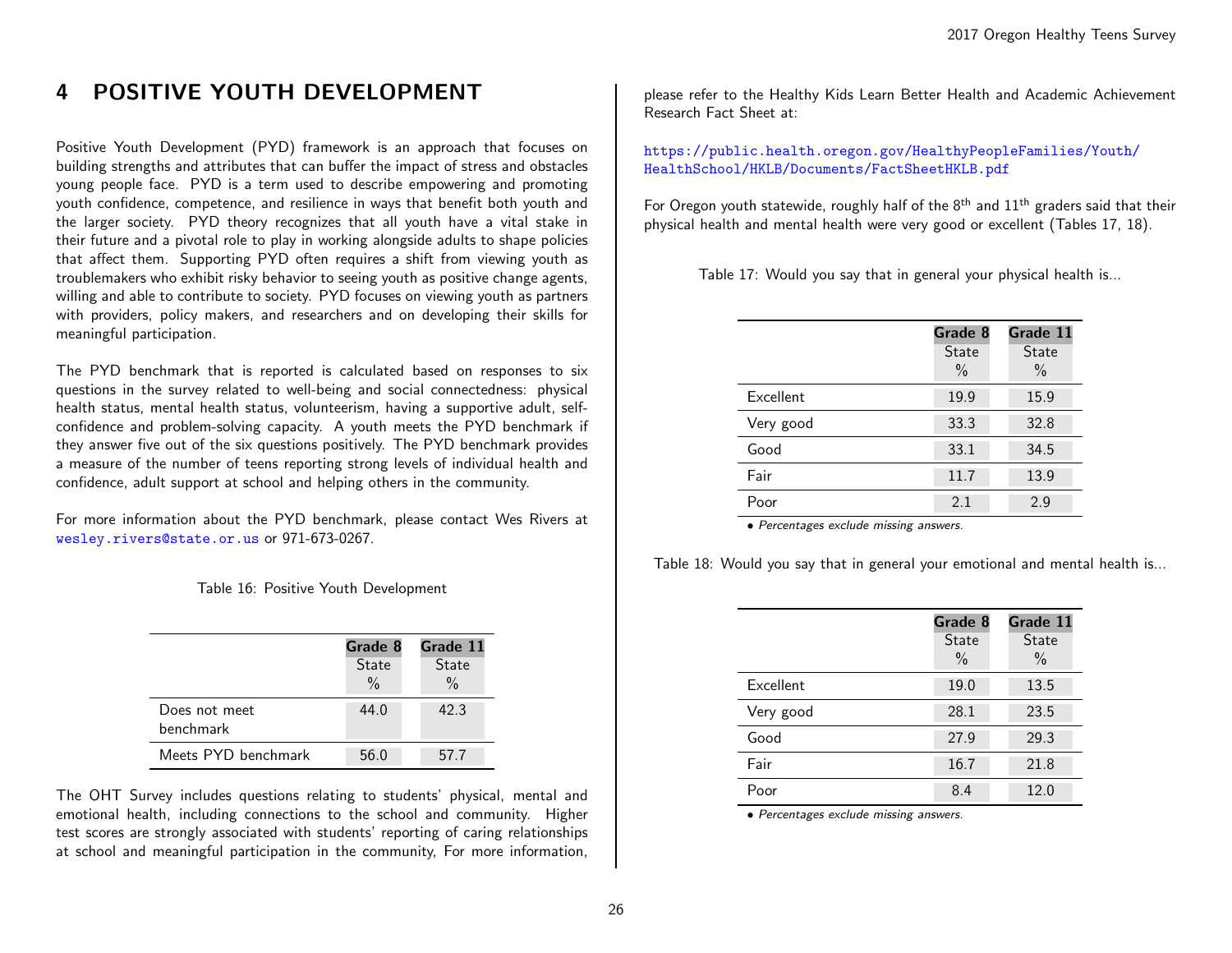Oregon students reported confidence in their performance, with 87.1% of 8<sup>th</sup> graders and 90.4% of 11th graders responding that they can do most things if they try (Table 19) and were able to work out their problems (76.2%, 8th graders; 79.4%,  $11<sup>th</sup>$  graders - Table 22). The majority of students (71.1% of 8<sup>th</sup> graders and 76.4% of 11<sup>th</sup> graders) also thought there was at least one teacher or adult in the school that really cared for them (Table 20). But, more than half (55.0%) of the  $8<sup>th</sup>$ graders and almost half (49.1%) of  $11<sup>th</sup>$  graders said it was "only a little true" or "not true at all" that they volunteered in their community (Table 21).

<span id="page-26-0"></span>Table 19: I can do most things if I try.

|                  | Grade 8<br><b>State</b><br>$\%$ | Grade 11<br>State<br>$\frac{0}{0}$ |
|------------------|---------------------------------|------------------------------------|
| Very much true   | 40.3                            | 45.4                               |
| Pretty much true | 46.7                            | 45.0                               |
| A little true    | 11.9                            | 8.7                                |
| Not at all true  | 1.0                             | 0.8                                |

<span id="page-26-1"></span>• Percentages exclude missing answers.

Table 20: There is at least one teacher or other adult in my school that really cares about me.

|                  | Grade 8       | Grade 11 |
|------------------|---------------|----------|
|                  | <b>State</b>  | State    |
|                  | $\frac{0}{0}$ | $\%$     |
| Very much true   | 39.7          | 46.0     |
| Pretty much true | 31.4          | 30.3     |
| A little true    | 20.7          | 17.6     |
| Not at all true  | 8.2           | 6.1      |

• Percentages exclude missing answers.

<span id="page-26-2"></span>Table 21: I volunteer to help others in my community.

|                  | Grade 8       | Grade 11 |
|------------------|---------------|----------|
|                  | <b>State</b>  | State    |
|                  | $\frac{0}{0}$ | $\%$     |
| Very much true   | 16.0          | 22.7     |
| Pretty much true | 29.0          | 28.3     |
| A little true    | 38.4          | 34.3     |
| Not at all true  | 16.6          | 14.8     |
|                  |               |          |

• Percentages exclude missing answers.

<span id="page-26-3"></span>Table 22: I can work out my problems.

|                  | Grade 8<br><b>State</b><br>$\frac{0}{0}$ | Grade 11<br><b>State</b><br>$\%$ |
|------------------|------------------------------------------|----------------------------------|
| Very much true   | 33.2                                     | 34.7                             |
| Pretty much true | 43.0                                     | 44.8                             |
| A little true    | 20.0                                     | 17.5                             |
| Not at all true  | 3.8                                      | 3.1                              |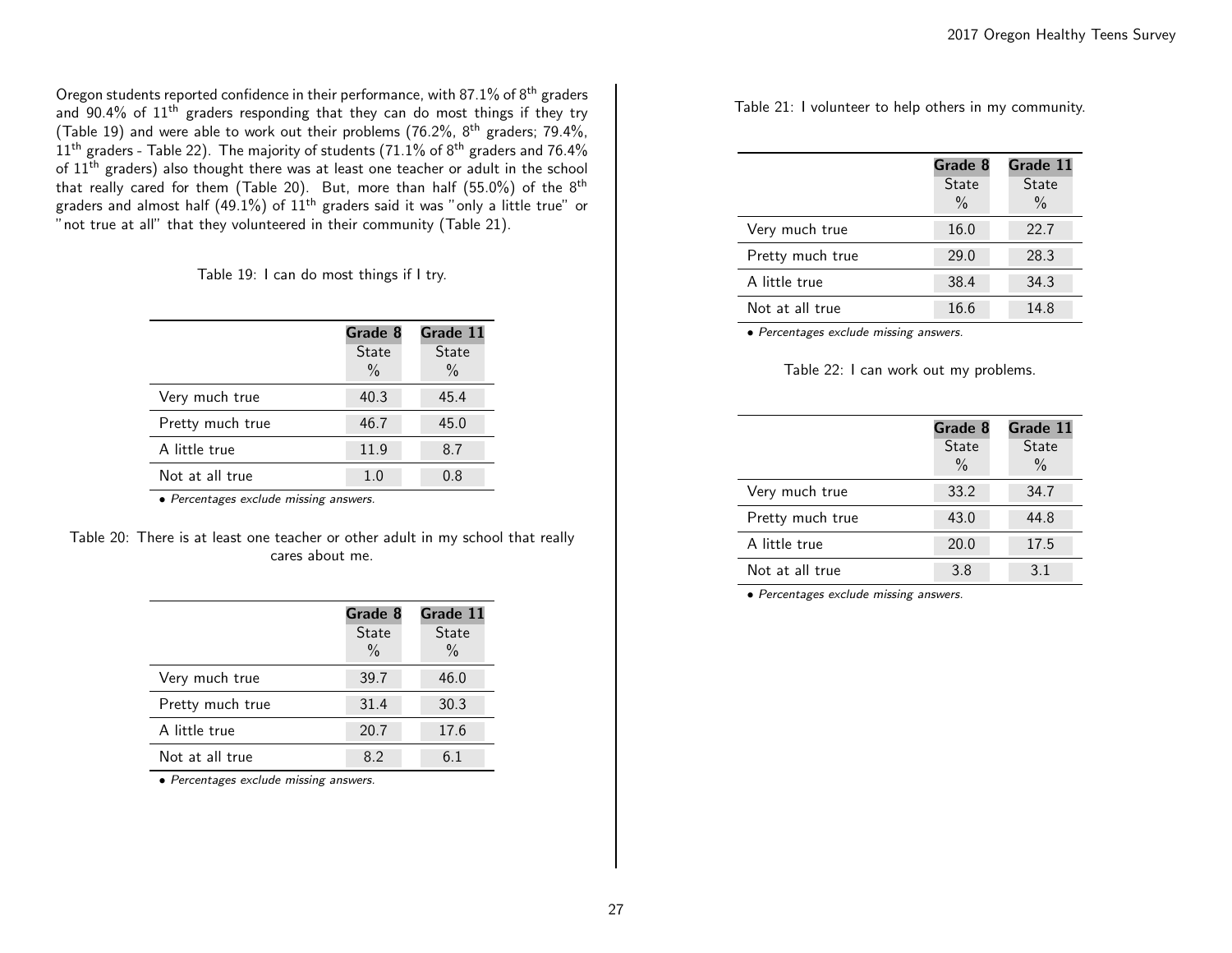# <span id="page-27-0"></span>5 GENERAL HEALTH

Health and well-being are so essential to academic success that health indicators have been included in the School Readiness section of the School Report Cards. These data can help you highlight your school health successes.

# <span id="page-27-1"></span>5.1 Access to Care

More than half of the respondents said they had visited a doctor for a physical exam in the past 12 months (Table 23). In that same time period a great majority of  $8^{\text{th}}$  graders (79.5%) and  $11^{\text{th}}$  graders (82.3%) reported that they did not have any physical health care needs unmet (Table 24), while a similar number of students  $(81.3\%$  of 8<sup>th</sup> graders and 77.6% of  $11<sup>th</sup>$  graders) also reported that they did not have any mental health care needs unmet (Table 25). Most students said they had not visited an emergency room in the past 12 months and, of those who did, the emergency room was most frequently accessed during the weekend (Table 26).

#### <span id="page-27-2"></span>Table 23: When did you last go to a doctor or nurse practitioner for a check-up or physical exam when you were not sick or injured?

|                                 | Grade 8<br>State<br>$\frac{0}{0}$ | Grade 11<br>State<br>$\%$ |
|---------------------------------|-----------------------------------|---------------------------|
| During the past 12<br>months    | 61.8                              | 62.2                      |
| Between 12 and 24<br>months ago | 14.1                              | 15.8                      |
| More than 24 months ago         | 3.9                               | 6.5                       |
| Never                           | 2.0                               | 3.0                       |
| Not sure                        | 18.2                              | 12.5                      |

• Percentages exclude missing answers.

<span id="page-27-3"></span>Table 24: During the past 12 months, did you have any physical health care needs that were not met? (Count any situation where you thought you should see a doctor, nurse, or other health professional.)

|     | Grade 8       | Grade 11      |
|-----|---------------|---------------|
|     | State         | <b>State</b>  |
|     | $\frac{0}{0}$ | $\frac{0}{0}$ |
| Yes | 20.5          | 17.7          |
| No  | 79.5          | 82.3          |
|     |               |               |

<span id="page-27-4"></span>• Percentages exclude missing answers.

Table 25: During the past 12 months, did you have any emotional or mental health care needs that were not met? (Count any situation where you thought you should see a counselor, social worker, or other mental health professional.)

|     | Grade 8       | Grade 11      |
|-----|---------------|---------------|
|     | State         | State         |
|     | $\frac{0}{0}$ | $\frac{0}{0}$ |
| Yes | 18.7          | 22.4          |
| No  | 81.3          | 77.6          |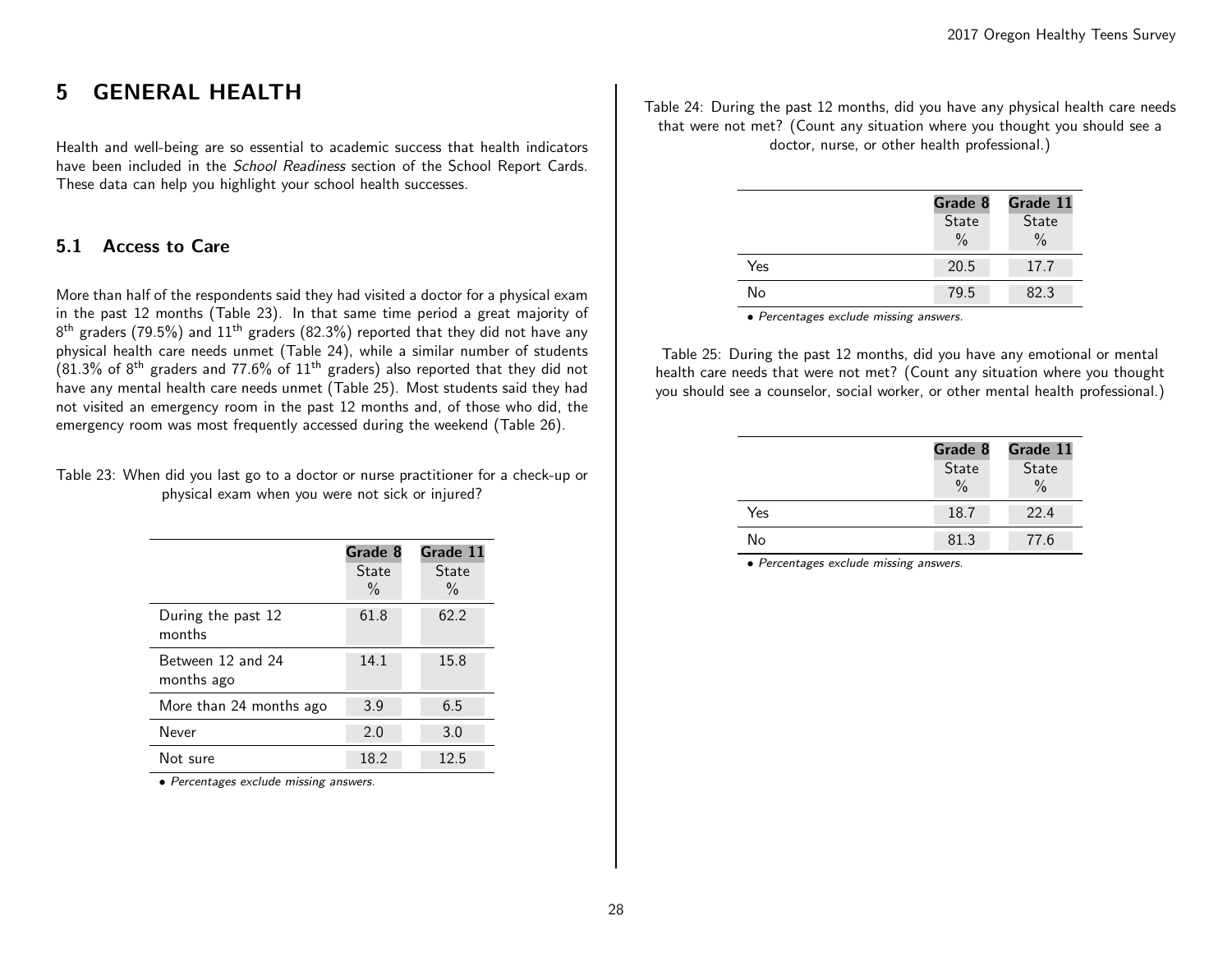<span id="page-28-1"></span>Table 26: In the past 12 months, have you visited an emergency room or urgent care clinic for a physical or mental health care need?

|                           | Grade 8<br><b>State</b><br>$\frac{0}{0}$ | Grade 11<br><b>State</b><br>$\frac{0}{0}$ |
|---------------------------|------------------------------------------|-------------------------------------------|
| Yes - during school hours | 10.8                                     | 12.1                                      |
| Yes - during the summer   | 7.4                                      | 6.5                                       |
| Yes - on the weekend      | 16.6                                     | 17.1                                      |
| No                        | 62.7                                     | 66.1                                      |
| Don't know                | 9.3                                      | 4.6                                       |

• Percentages exclude missing answers.

• Students were asked to mark all that apply so each response is calculated individually.

#### <span id="page-28-0"></span>5.2 Sleep

Sleep, like nutrition and physical activity, is a critical determinant of health and well-being.<sup>[2](#page-28-3)</sup> Sleep is a basic requirement for infant, child, and adolescent health and development. The odds of being a short sleeper (defined as someone who sleeps less than 6 hours a night) in the U.S. have increased significantly over the past [3](#page-28-4)0 years.<sup>3</sup> The National Sleep Foundation recommends teens get 8-10 hours of sleep per night. Many youths do not get enough sleep. About half of 8<sup>th</sup> graders and nearly three-quarters of  $11<sup>th</sup>$  graders get fewer than 8 hours of sleep on school nights.

Table 27: On an average school night, how many hours of sleep do you get?

<span id="page-28-2"></span>

|                  | Grade 8<br><b>State</b><br>$\%$ | Grade 11<br><b>State</b><br>$\frac{0}{0}$ |
|------------------|---------------------------------|-------------------------------------------|
| 4 or less hours  | 5.7                             | 7.1                                       |
| 5 hours          | 7.2                             | 12.3                                      |
| 6 hours          | 13.9                            | 25.9                                      |
| 7 hours          | 24.8                            | 30.8                                      |
| 8 hours          | 29.9                            | 18.6                                      |
| 9 hours          | 13.8                            | 4.1                                       |
| 10 or more hours | 4.8                             | 1.2                                       |

<span id="page-28-4"></span><span id="page-28-3"></span><sup>&</sup>lt;sup>2</sup>Institute of Medicine, Committee on Sleep Medicine and Research. Sleep disorders and sleep deprivation: An unmet public health problem. Washington: National Academies Press; 2006. <sup>3</sup>Healhty People 2020.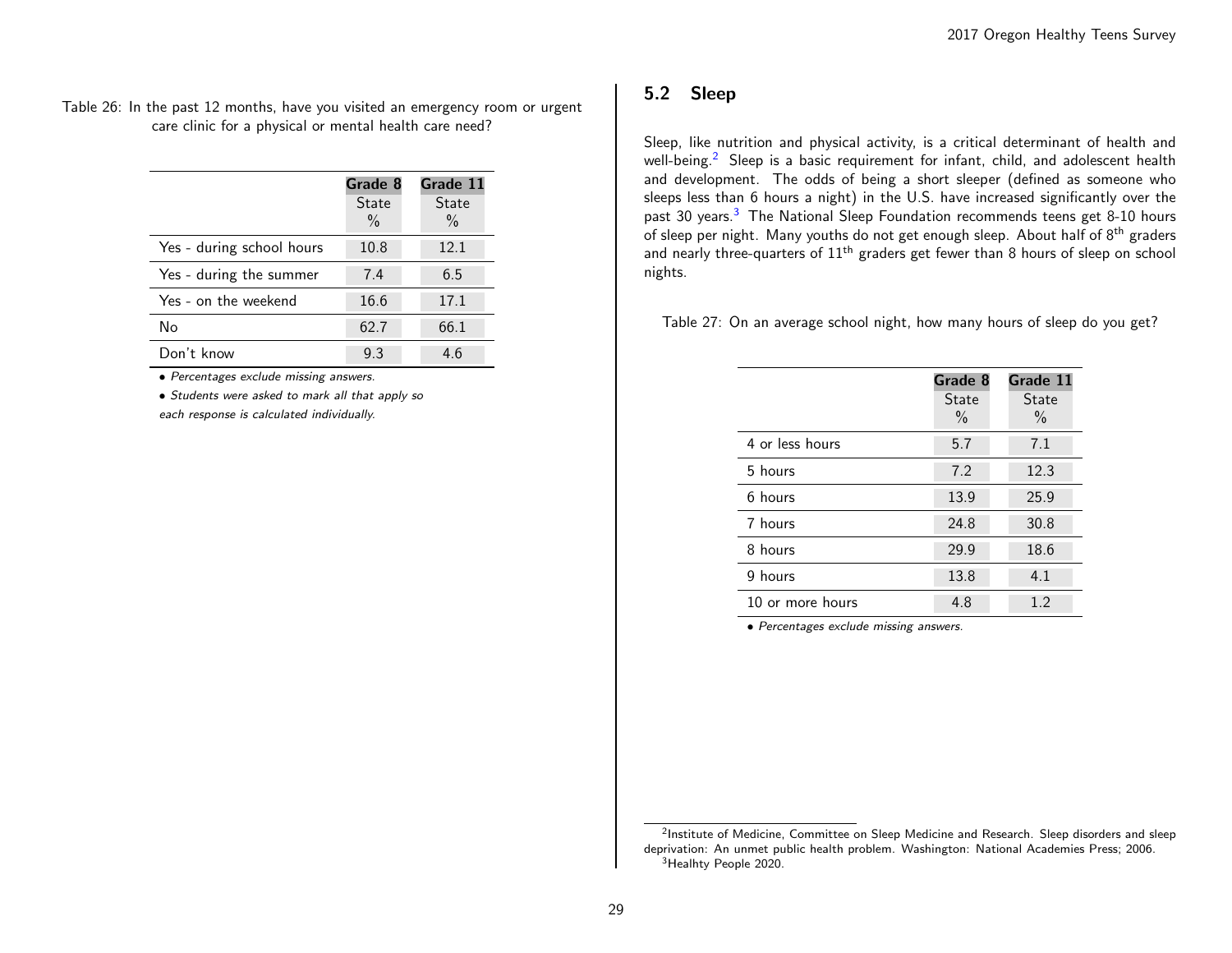# <span id="page-29-0"></span>5.3 Grades and School Absenteeism

Students who are chronically absent (missing 10 percent or more of school days in an academic year) are more likely to drop out of high school than their peers. There are many health-related reasons why students miss school, including asthma, oral health problems, mental health challenges, substance abuse, pregnancy and obesity.

Overall, Oregon youth reported good grades, with 71.7% of 8<sup>th</sup> graders and 69.4% of 11th graders saying they earned mostly As and Bs. Yet, 6.7% of 8th graders and 7.6% of 11<sup>th</sup> graders (5,666 students in total) reported Ds and Fs (Table 28). In attendance reporting, more than half  $(52.9\%)$  of  $11<sup>th</sup>$  graders compared with more than a third  $(40.5\%)$  8<sup>th</sup> graders reported missing 6 or more days of school a year (Table 29). For both groups, more of the absences were attributed to physical health reasons versus mental health reasons (Tables 30, 31). Unexcused absences were reported more frequently by  $11<sup>th</sup>$  graders, with more than one in three skipping school on 1 or more days in the school year (Table 32).

#### Table 28: During the past 12 months, how would you describe your grades in school?

<span id="page-29-1"></span>

|                      | Grade 8<br><b>State</b><br>$\frac{0}{0}$ | Grade 11<br>State<br>$\%$ |
|----------------------|------------------------------------------|---------------------------|
| Mostly A's           | 40.3                                     | 33.9                      |
| Mostly B's           | 31.4                                     | 35.5                      |
| Mostly C's           | 16.6                                     | 20.0                      |
| Mostly D's           | 3.6                                      | 4.9                       |
| Mostly F's           | 3.2                                      | 2.7                       |
| None of these grades | 0.6                                      | 0.4                       |
| Not sure             | 4.3                                      | 2.6                       |

• Percentages exclude missing answers.

<span id="page-29-2"></span>Table 29: During the past 12 months, how many days of school did you miss for any reason?

|                 | Grade 8<br>State<br>$\frac{0}{0}$ | Grade 11<br>State<br>$\%$ |
|-----------------|-----------------------------------|---------------------------|
| None            | 9.6                               | 7.1                       |
| $1-2$ days      | 22.1                              | 15.7                      |
| $3-5$ days      | 27.7                              | 24.3                      |
| $6-10$ days     | 20.5                              | 22.5                      |
| $11-15$ days    | 9.3                               | 11.7                      |
| 16 or more days | 10.8                              | 18.8                      |
|                 |                                   |                           |

<span id="page-29-3"></span>• Percentages exclude missing answers.

Table 30: During the past 12 months, how many days of school did you miss because of physical health reasons?

|                 | Grade 8<br>State<br>$\frac{0}{0}$ | Grade 11<br>State<br>$\%$ |
|-----------------|-----------------------------------|---------------------------|
| None            | 33.5                              | 28.4                      |
| $1-2$ days      | 30.2                              | 28.5                      |
| $3-5$ days      | 21.3                              | 23.7                      |
| $6-10$ days     | 9.8                               | 11.4                      |
| $11-15$ days    | 2.9                               | 4.3                       |
| 16 or more days | 2.3                               | 3.7                       |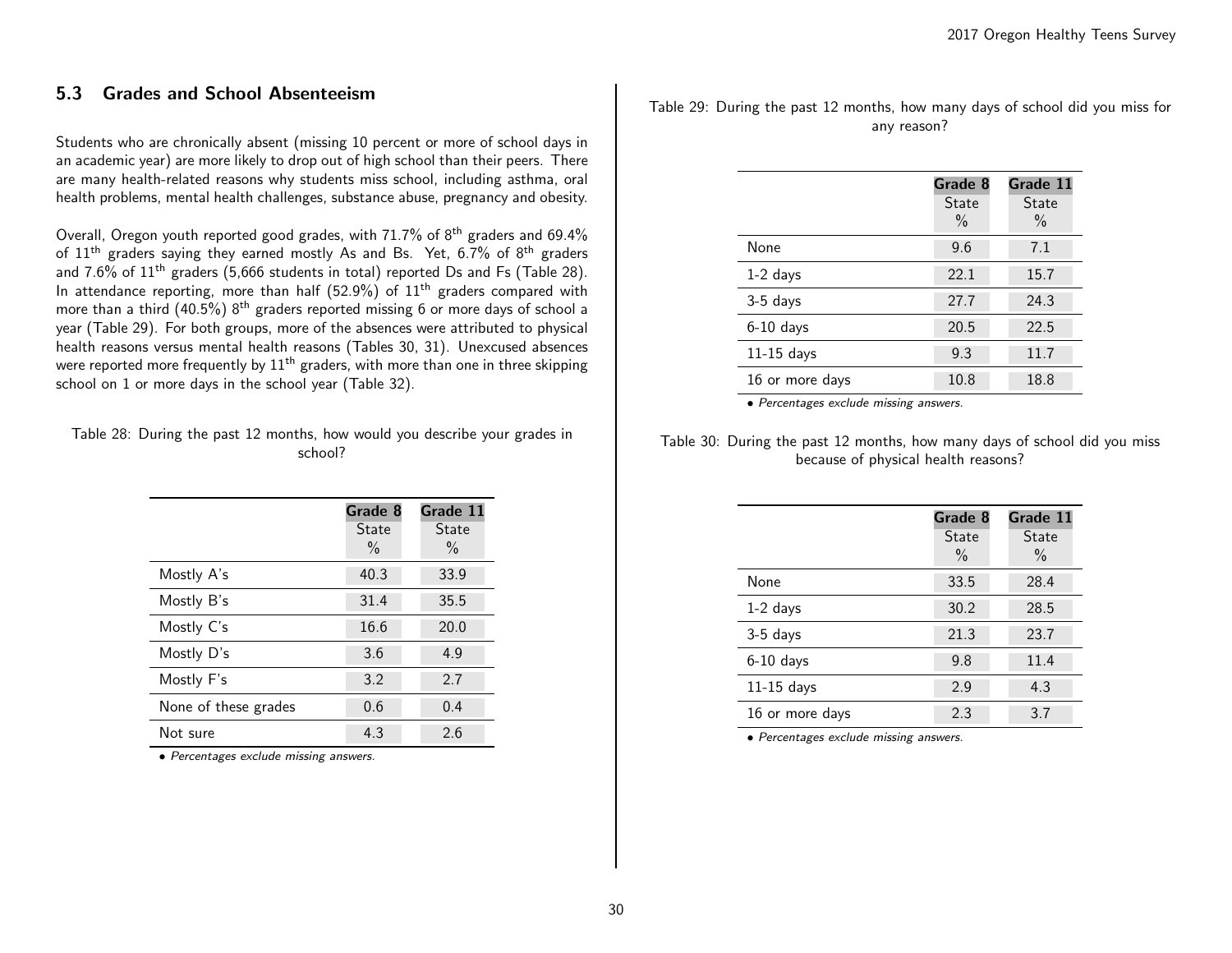#### <span id="page-30-1"></span>Table 31: During the past 12 months, how many days of school did you miss because of emotional or mental health reasons?

|                 | Grade 8<br>State<br>$\frac{0}{0}$ | Grade 11<br><b>State</b><br>$\%$ |
|-----------------|-----------------------------------|----------------------------------|
| None            | 77.4                              | 66.1                             |
| $1-2$ days      | 13.3                              | 17.5                             |
| $3-5$ days      | 4.8                               | 7.5                              |
| $6-10$ days     | 2.4                               | 4.3                              |
| $11-15$ days    | 0.9                               | 1.9                              |
| 16 or more days | 1.1                               | 2.7                              |

<span id="page-30-2"></span>• Percentages exclude missing answers.

Table 32: During the past 12 months, how many days of school did you have unexcused absences (meaning you skipped or cut school)?

|                 | Grade 8 | Grade 11 |
|-----------------|---------|----------|
|                 | State   | State    |
|                 | $\%$    | $\%$     |
| None            | 77.2    | 60.9     |
| $1-2$ days      | 12.6    | 16.9     |
| $3-5$ days      | 4.8     | 8.7      |
| $6-10$ days     | 2.8     | 5.5      |
| $11-15$ days    | 1.1     | 2.6      |
| 16 or more days | 1.6     | 5.4      |

• Percentages exclude missing answers.

# <span id="page-30-0"></span>5.4 Oral Health

A healthy mouth is an important part of overall health. $4$  The majority of Oregonians - young or old, male or female, rich or poor - suffer from oral disease, which, left untreated, causes pain, lowers productivity and increases risks for other diseases.

Fortunately, the majority of Oregon student respondents said they had visited a dentist in the past 12 months (74.0% for 8<sup>th</sup> graders and 73.8% for  $11<sup>th</sup>$  graders) (Table 33).

<span id="page-30-3"></span>Table 33: When did you last go to a dentist or dental hygienist for a check-up, exam, teeth cleaning, or other dental work?

|                                 | Grade 8<br>State<br>$\frac{0}{0}$ | Grade 11<br>State<br>$\%$ |
|---------------------------------|-----------------------------------|---------------------------|
| During the past 12<br>months    | 74.0                              | 73.8                      |
| Between 12 and 24<br>months ago | 9.3                               | 11.9                      |
| More than 24 months ago         | 4.1                               | 6.9                       |
| Never                           | 1.0                               | 1.1                       |
| Not sure                        | 11.5                              | 6.4                       |

<span id="page-30-4"></span><sup>4</sup><https://public.health.oregon.gov/About/Pages/ship-oral-health.aspx>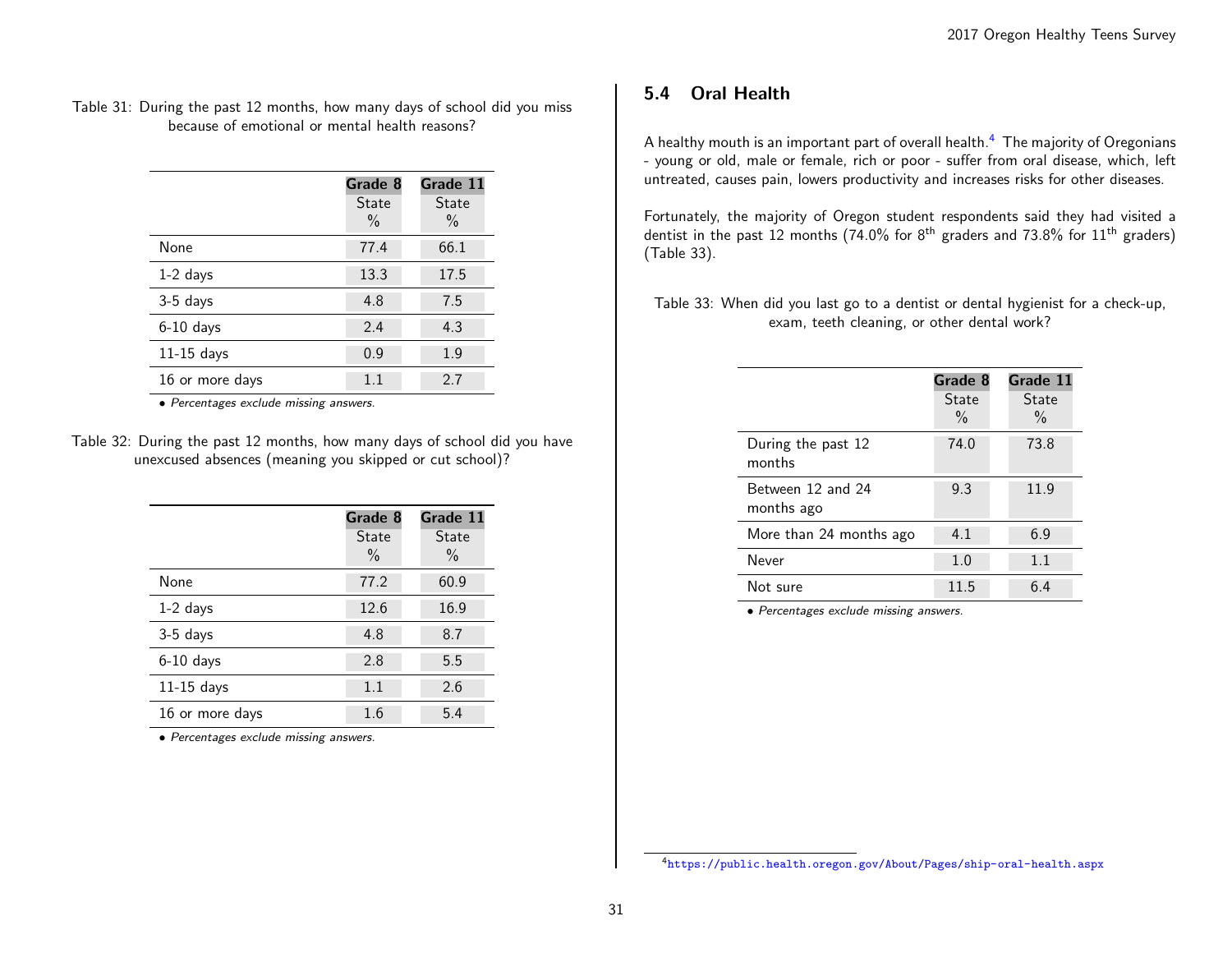## <span id="page-31-0"></span>5.5 Asthma

Asthma is a chronic lung disease that causes shortness of breath, coughing, and wheezing and is one of the most common chronic diseases among children and young adults. Asthma can dramatically affect their lives and their parents' lives. Uncontrolled asthma can result in interrupted sleep, missed days of school, lower levels of physical activity, and an over-reliance on emergency care. With effective medical care, medications, and self-management, most young people with asthma can control their asthma and lead normal lives.

Asthma symptoms can be managed with quality health care, the correct medications, and good self-management skills so people with asthma can live healthy and productive lives.

<span id="page-31-2"></span>Table 34: Do you currently have asthma?

|                                   | Grade 8<br><b>State</b><br>$\frac{0}{0}$ | Grade 11<br><b>State</b><br>$\frac{0}{0}$ |
|-----------------------------------|------------------------------------------|-------------------------------------------|
| Does not currently have<br>asthma | 89.8                                     | 87.2                                      |
| Currently has asthma              | 10.2                                     | 12.8                                      |

• Percentages exclude missing answers.

## <span id="page-31-1"></span>5.6 Disabilities

Nearly [5](#page-31-5)7 million people in the United States have some type of disability. <sup>5</sup> Although disability becomes increasingly common as people age, some people are born with disabilities and some children and youth acquire disabilities early in life. Youth with disabilities may be more likely than other youth to experience social stigma and abuse, engage in risky behaviors, and have unmet healthcare needs. The 2017 OHT survey identified youth with disabilities using six questions (on the 11th grade survey only) assessing difficulty with: 1) hearing; 2) seeing; 3) concentrating, remembering, or making decisions; 4) walking or climbing stairs; 5) dressing or bathing; and 6) doing errands alone. These questions have been used by the U.S. Census Bureau for several years and are now standard on most federally-funded health surveys.

Table 35: Are you deaf or do you have serious difficulty hearing?

<span id="page-31-3"></span>

|     | Grade 11<br>State<br>$\frac{0}{0}$ |
|-----|------------------------------------|
| Yes | 2.2                                |
| No  | 97.8                               |

<span id="page-31-4"></span> $\bullet$  Only 11<sup>th</sup> graders were asked this question.

#### Table 36: Are you blind or do you have serious difficulty seeing, even when wearing glasses?

|                               | Grade 11<br>State<br>$\frac{0}{0}$ |
|-------------------------------|------------------------------------|
| Yes                           | 5.2                                |
| No                            | 94.8                               |
| $\bigcap$ $\bigcup$ $\bigcup$ |                                    |

• Only  $11^{tn}$  graders were asked this question.

<span id="page-31-5"></span><sup>5</sup>US Census Bureau. Nearly 1 in 5 people have a disability in the US Census Bureau Reports. Available at [https://www.census.gov/newsroom/releases/archives/miscellaneous/](https://www.census.gov/newsroom/releases/archives/miscellaneous/cb12-134.html) [cb12-134.html](https://www.census.gov/newsroom/releases/archives/miscellaneous/cb12-134.html). Last accessed: Oct 16, 2015.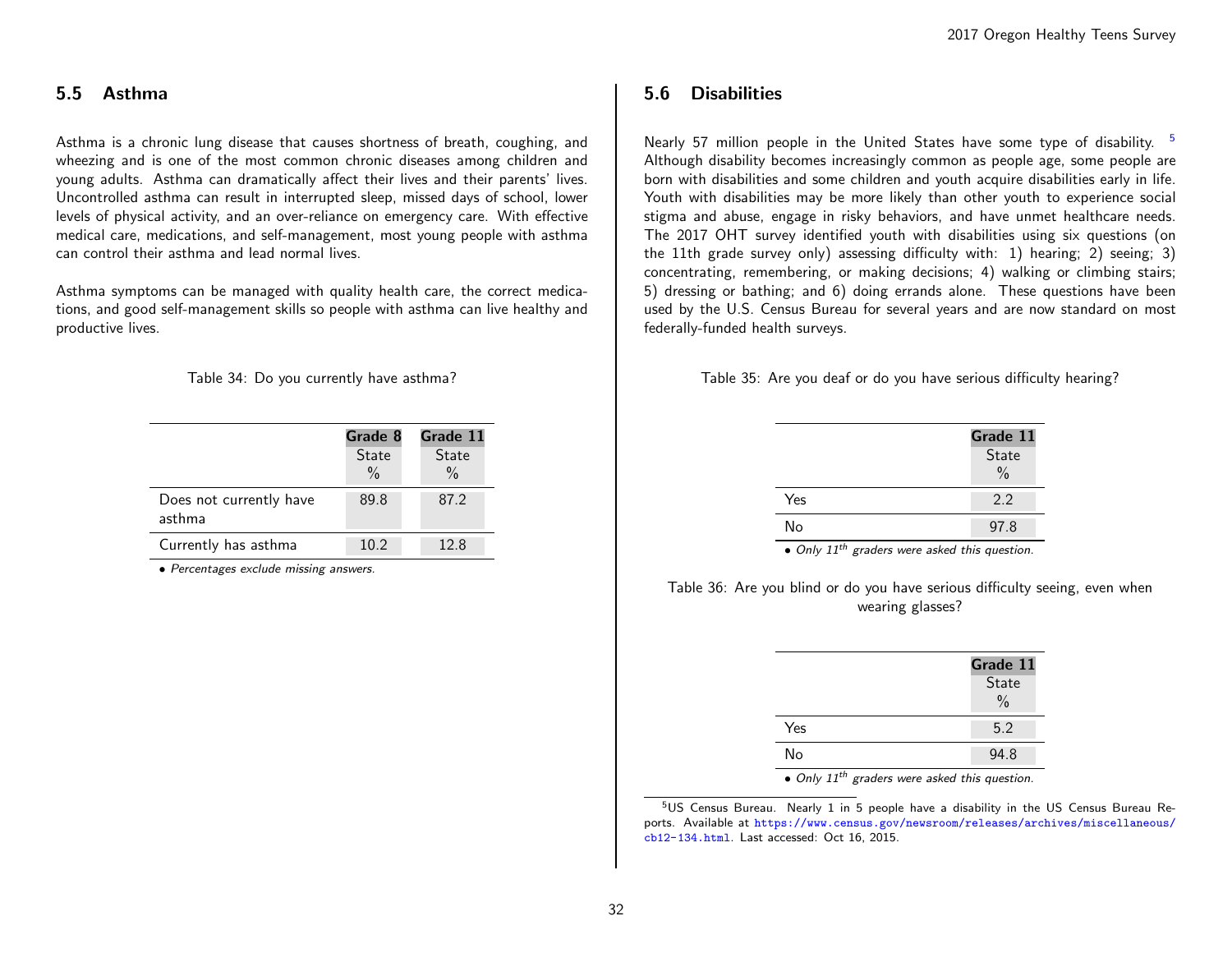<span id="page-32-0"></span>Table 37: Because of a physical, mental, or emotional condition, do you have serious difficulty concentrating, remembering or making decisions?

|     | Grade 11<br>State<br>$\frac{0}{0}$ |
|-----|------------------------------------|
| Yes | 24.7                               |
| No  | 75.3                               |

<span id="page-32-1"></span>• Only 11<sup>th</sup> graders were asked this question.

|  |  |  | Table 38: Do you have serious difficulty walking or climbing stairs? |  |
|--|--|--|----------------------------------------------------------------------|--|
|  |  |  |                                                                      |  |

|     | Grade 11<br>State<br>$\frac{0}{0}$ |
|-----|------------------------------------|
| Yes | 2.7                                |
| No  | 97.3                               |

<span id="page-32-2"></span> $\bullet$  Only  $11^{th}$  graders were asked this question.

| Table 39: Do you have difficulty dressing or bathing? |  |  |  |  |  |  |  |
|-------------------------------------------------------|--|--|--|--|--|--|--|
|-------------------------------------------------------|--|--|--|--|--|--|--|

|     | Grade 11      |
|-----|---------------|
|     | State         |
|     | $\frac{0}{0}$ |
| Yes | 1.0           |
| No  | 99.0          |

 $\bullet$  Only  $11^{th}$  graders were asked this question.

<span id="page-32-3"></span>Table 40: Because of a physical, mental, or emotional condition, do you have difficulty doing errands alone such as visiting a physician's office or shopping?

 $\overline{a}$ 

|     | Grade 11<br>State<br>$\frac{0}{0}$ |
|-----|------------------------------------|
| Yes | 9.2                                |
| No  | 90.8                               |

• Only 11<sup>th</sup> graders were asked this question.

## <span id="page-32-4"></span>Table 41: Has a disability

|     | Grade 11<br>State<br>$\frac{0}{0}$ |
|-----|------------------------------------|
| Yes | 32.0                               |
| No  | 68.0                               |

 $\bullet$  Only  $11^{th}$  graders were asked this question.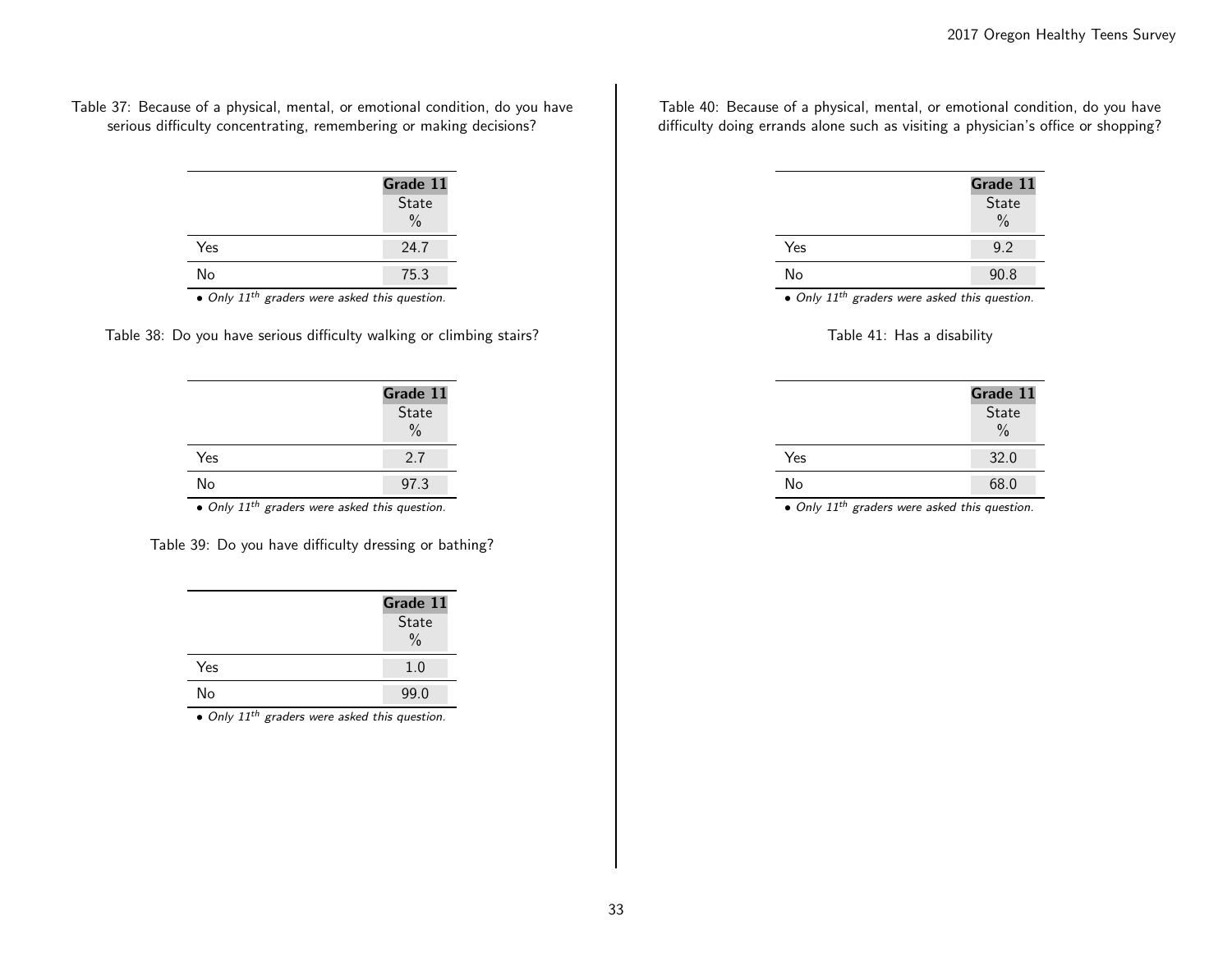# <span id="page-33-0"></span>5.7 School-Based Health Centers

Oregon's 78 School-Based Health Centers (SBHCs) offer a unique health care model in which comprehensive physical, mental and preventive health services are provided to youth in a school setting.

Adolescents are often reported to have the lowest access to health care service use of any age group, and they are the least likely to seek care through traditional officebased settings. Additionally, coordinating care for children has been an ongoing challenge for working parents.

SBHCs see children who otherwise would not get care, help students get back to the classroom faster, lessen the demand on parents to take time off to take children to well and urgent care needs, and improve students' health.

The following tables show results for student awareness and use of SBHCs. With nearly half of  $8<sup>th</sup>$  graders and a third of  $11<sup>th</sup>$  graders reporting that they do not know if their school has an SBHC (Table 42), public awareness activities for the program are needed. Utilization of the SBHCs is also low (Table 43) and could be boosted with greater awareness of the services provided.

For more information on Oregon's School-Based Health Centers, please visit:

[http://www.oregon.gov/oha/ph/HealthyPeopleFamilies/Youth/](http://www.oregon.gov/oha/ph/HealthyPeopleFamilies/Youth/HealthSchool/SchoolBasedHealthCenters/Pages/index.aspx) [HealthSchool/SchoolBasedHealthCenters/Pages/index.aspx](http://www.oregon.gov/oha/ph/HealthyPeopleFamilies/Youth/HealthSchool/SchoolBasedHealthCenters/Pages/index.aspx).

Table 42: Does your school have a School-Based Health Center?

<span id="page-33-1"></span>

|            | Grade 8<br>State<br>$\frac{0}{0}$ | Grade 11<br><b>State</b><br>$\%$ |
|------------|-----------------------------------|----------------------------------|
| Yes        | 32.5                              | 48.7                             |
| No         | 21.7                              | 16.3                             |
| Don't know | 45.8                              | 35.0                             |

• Percentages exclude missing answers.

<span id="page-33-2"></span>Table 43: How many times have you used the School-Based Health Center at your school in the past 12 months?

|                                                | Grade 8<br>State<br>$\frac{0}{0}$ | Grade 11<br>State<br>$\%$ |
|------------------------------------------------|-----------------------------------|---------------------------|
| Never                                          | 58.7                              | 61.5                      |
| I've used it, but not in<br>the last 12 months | 7.1                               | 8.7                       |
| Once                                           | 12.6                              | 13.3                      |
| Twice                                          | 8.4                               | 6.7                       |
| 3-5 times                                      | 9.3                               | 6.1                       |
| 6-10 times                                     | 1.9                               | 1.8                       |
| More than 10 times                             | 2.1                               | 1.9                       |

• Percentages exclude missing answers.

• Percentages exclude those whose school does not have a School-based Health Center.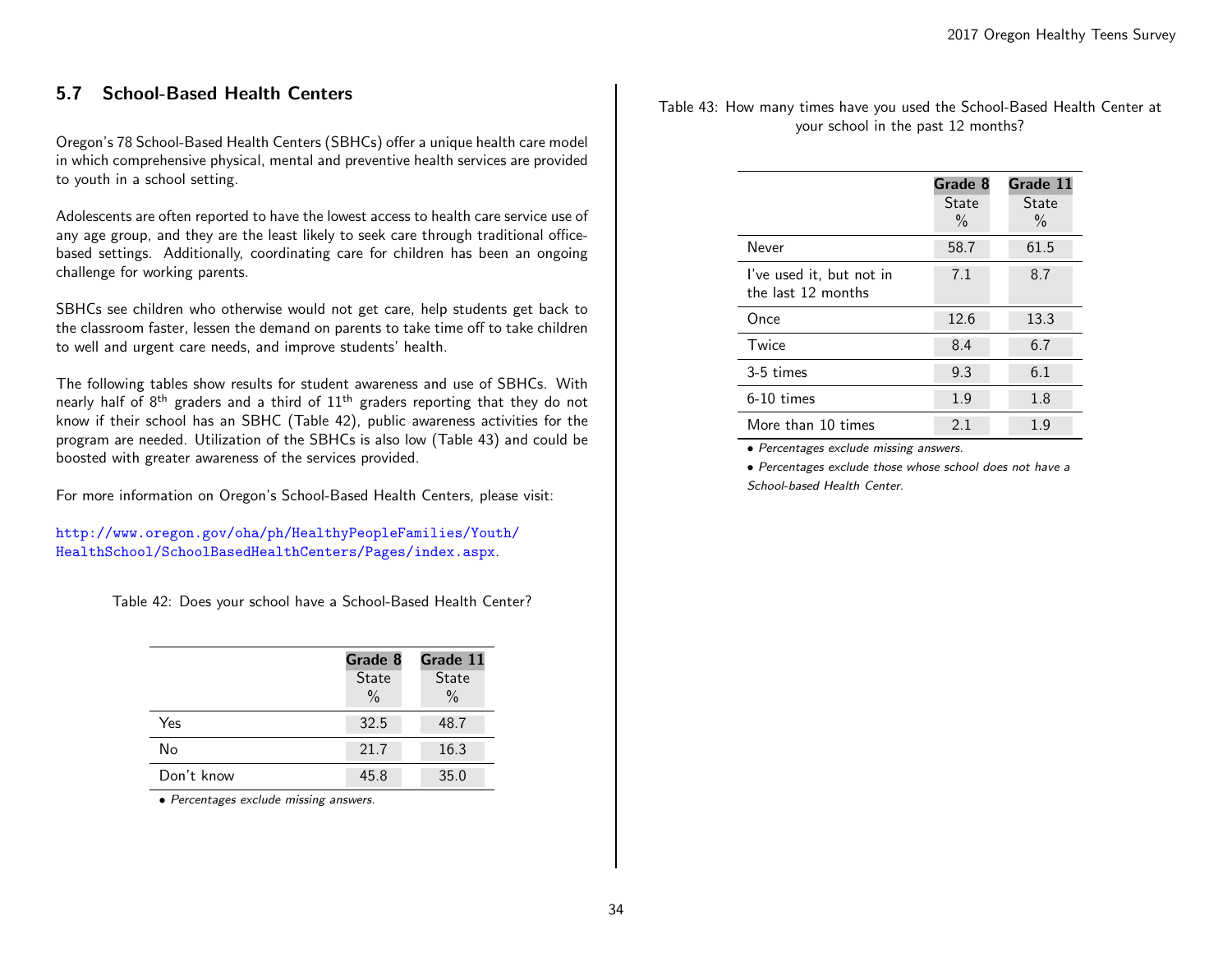# <span id="page-34-0"></span>6 PHYSICAL ACTIVITY AND NUTRITION

Good nutrition and daily physical activity go hand-in-hand for keeping the body functioning normally, maintaining a healthy weight, and preventing chronic disease, all of which help children do better in school. By improving the school environment to support healthy eating and physical activity, schools and communities can provide students with the skills, social support, and environmental reinforcement they need to adopt lifelong healthy behaviors.

The survey's nutrition questions focus on food insecurity, dining habits, and consumption of various foods and beverages.

# <span id="page-34-1"></span>6.1 Nutrition

Alarmingly, more than one in five Oregon 11th graders reported that they did not have enough money to buy the amount of food they needed (Table 44) and, three in four  $8<sup>th</sup>$  grade students, and four in five  $11<sup>th</sup>$  grade students said that they ate less than five servings of fruits and vegetables a day (Table 45). Less than half in both groups,  $(41.2\%$ ,  $8^{\text{th}}$  graders and 32.3%,  $11^{\text{th}}$  graders) said they ate daily breakfast (Table 46).

<span id="page-34-2"></span>Table 44: In the past 12 months, did you ever eat less than you felt you should because there wasn't enough money to buy food?

|     | Grade 8<br>State<br>$\frac{0}{0}$ | Grade 11<br>State<br>$\frac{0}{0}$ |
|-----|-----------------------------------|------------------------------------|
| Yes | 14.4                              | 17.8                               |
| No  | 85.6                              | 82.2                               |

• Percentages exclude missing answers.

Table 45: Average servings per day of fruits or vegetables (index of 6 questions).

<span id="page-34-3"></span>

|                               | Grade 8<br><b>State</b><br>$\frac{0}{0}$ | Grade 11<br>State<br>$\%$ |
|-------------------------------|------------------------------------------|---------------------------|
| None                          | 0.8                                      | 1.2                       |
| $<$ One serving per day       | 9.6                                      | 10.5                      |
| 1 to $<$ 3 servings per day   | 41.7                                     | 47.1                      |
| 3 to $<$ 5 servings per day   | 22.9                                     | 22.4                      |
| 5 or more servings per<br>day | 25.0                                     | 18.8                      |

<span id="page-34-4"></span>• Percentages exclude missing answers.

Table 46: During the past 7 days, on how many days did you eat breakfast?

|          | Grade 8<br>State<br>$\%$ | Grade 11<br>State<br>$\%$ |
|----------|--------------------------|---------------------------|
| $0$ days | 9.7                      | 13.7                      |
| 1 day    | 6.3                      | 7.4                       |
| 2 days   | 8.4                      | 10.7                      |
| 3 days   | 9.3                      | 9.9                       |
| 4 days   | 7.9                      | 8.1                       |
| 5 days   | 9.3                      | 10.4                      |
| 6 days   | 7.8                      | 7.6                       |
| 7 days   | 41.2                     | 32.3                      |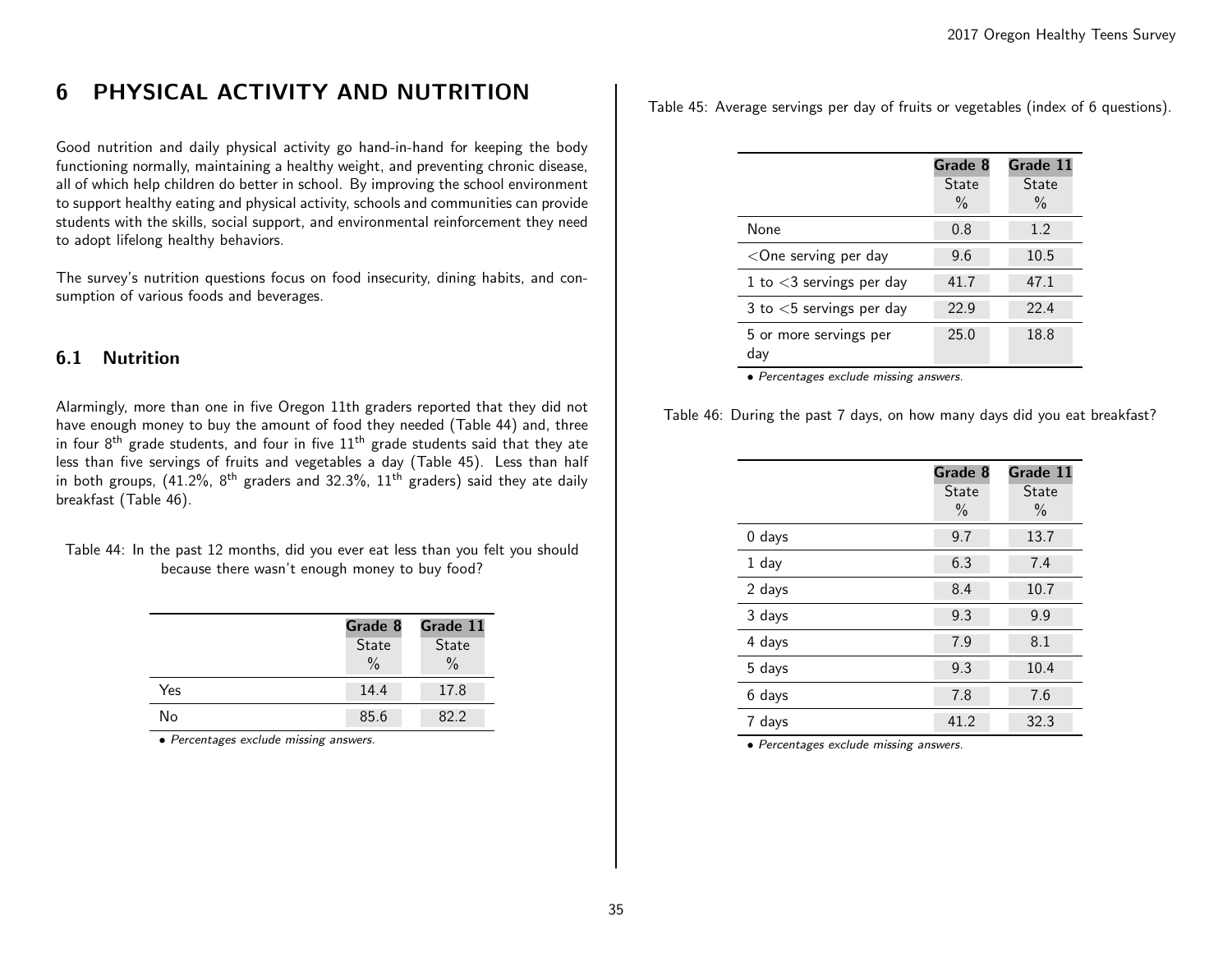## <span id="page-35-0"></span>6.2 Beverages

Most students (68.1% of  $8<sup>th</sup>$  graders and 64.5% of  $11<sup>th</sup>$  graders) reported drinking fruit juices at least once in the past seven days (Table 47). The majority (59.9% of  $8<sup>th</sup>$  graders and 56.2% of  $11<sup>th</sup>$  graders) consumed soft drinks one to six times in the past seven days, with 5.3% of  $8<sup>th</sup>$  graders and 5.9% of  $11<sup>th</sup>$  graders drinking soft drinks 2 or more times/day (Table 48). Interestingly, more than half of the  $8^{\text{th}}$  graders (64.7%) and  $11^{\text{th}}$  graders (65.0%) said they drank water three or more times a day in the past seven days (Table 55).

<span id="page-35-1"></span>Table 47: During the past 7 days, how many times did you drink 100% fruit juices such as orange juice, apple juice, or grape juice? (Do not count punch, Kool-Aid, sports drinks, or other fruit-flavored drinks.)

|                                                               | Grade 8<br>State<br>$\%$ | Grade 11<br>State<br>$\frac{0}{0}$ |
|---------------------------------------------------------------|--------------------------|------------------------------------|
| I did not drink 100% fruit<br>juice during the past 7<br>days | 31.9                     | 35.5                               |
| 1 to 3 times during the<br>past 7 days                        | 37.8                     | 38.9                               |
| 4 to 6 times during the<br>past 7 days                        | 13.1                     | 11.7                               |
| 1 time per day                                                | 6.4                      | 5.7                                |
| 2 times per day                                               | 6.4                      | 4.4                                |
| 3 times per day                                               | 2.2                      | 1.9                                |
| 4 or more times per day                                       | 2.2                      | 1.8                                |

• Percentages exclude missing answers.

<span id="page-35-2"></span>Table 48: During the past 7 days, how many times did you drink soda or pop, such as Coke, Pepsi, or Sprite? (Do not include diet soda or diet pop.)

|                                | Grade 8<br>State<br>$\frac{0}{0}$ | Grade 11<br>State<br>$\frac{0}{0}$ |
|--------------------------------|-----------------------------------|------------------------------------|
| 0 times in past 7 days         | 31.0                              | 33.0                               |
| 1 to 3 times in past 7<br>days | 49.8                              | 43.7                               |
| 4 to 6 times in past 7<br>days | 10.0                              | 12.5                               |
| 1 time per day                 | 3.9                               | 4.9                                |
| 2 times per day                | 2.6                               | 2.8                                |
| 3 times per day                | 1.1                               | 1.5                                |
| 4 or more times per day        | 1.6                               | 1.7                                |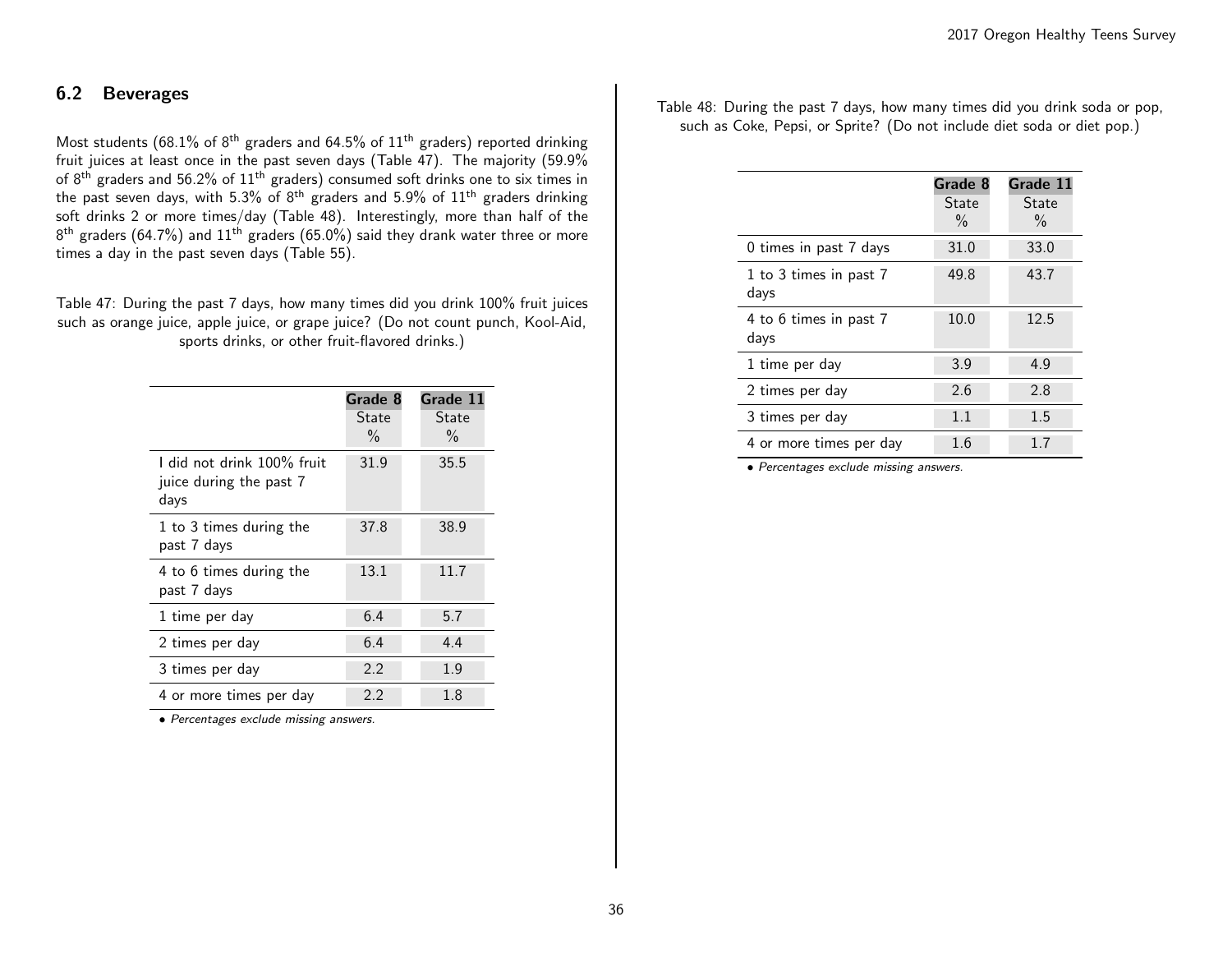Table 49: During the past 7 days, how many times did you drink fruit-flavored beverages such as Kool-Aid, Sunny Delight, or Snapple? (Do not include 100% fruit juice.)

|                                | Grade 8<br>State<br>$\%$ | Grade 11<br>State<br>$\%$ |
|--------------------------------|--------------------------|---------------------------|
| 0 times in past 7 days         | 51.0                     | 54.6                      |
| 1 to 3 times in past 7<br>days | 30.2                     | 29.1                      |
| 4 to 6 times in past 7<br>days | 9.9                      | 8.9                       |
| 1 time per day                 | 4.0                      | 3.5                       |
| 2 times per day                | 2.2                      | 1.8                       |
| 3 times per day                | 1.2                      | 1.1                       |
| 4 or more times per day        | $1.5\,$                  | 11                        |

• Percentages exclude missing answers.

Table 50: During the past 7 days, how many times did you drink energy drinks such as Red Bull, Rockstar, or Monster? (Do not include diet or sugar-free energy drinks.)

|                                | Grade 8<br><b>State</b><br>$\%$ | Grade 11<br>State<br>$\%$ |
|--------------------------------|---------------------------------|---------------------------|
| 0 times in past 7 days         | 75.7                            | 68.0                      |
| 1 to 3 times in past 7<br>days | 16.4                            | 21.2                      |
| 4 to 6 times in past 7<br>days | 3.8                             | 5.7                       |
| 1 time per day                 | 2.0                             | 2.6                       |
| 2 times per day                | 0.9                             | 1.1                       |
| 3 times per day                | 0.4                             | 0.4                       |
| 4 or more times per day        | 0.9                             | 0.9                       |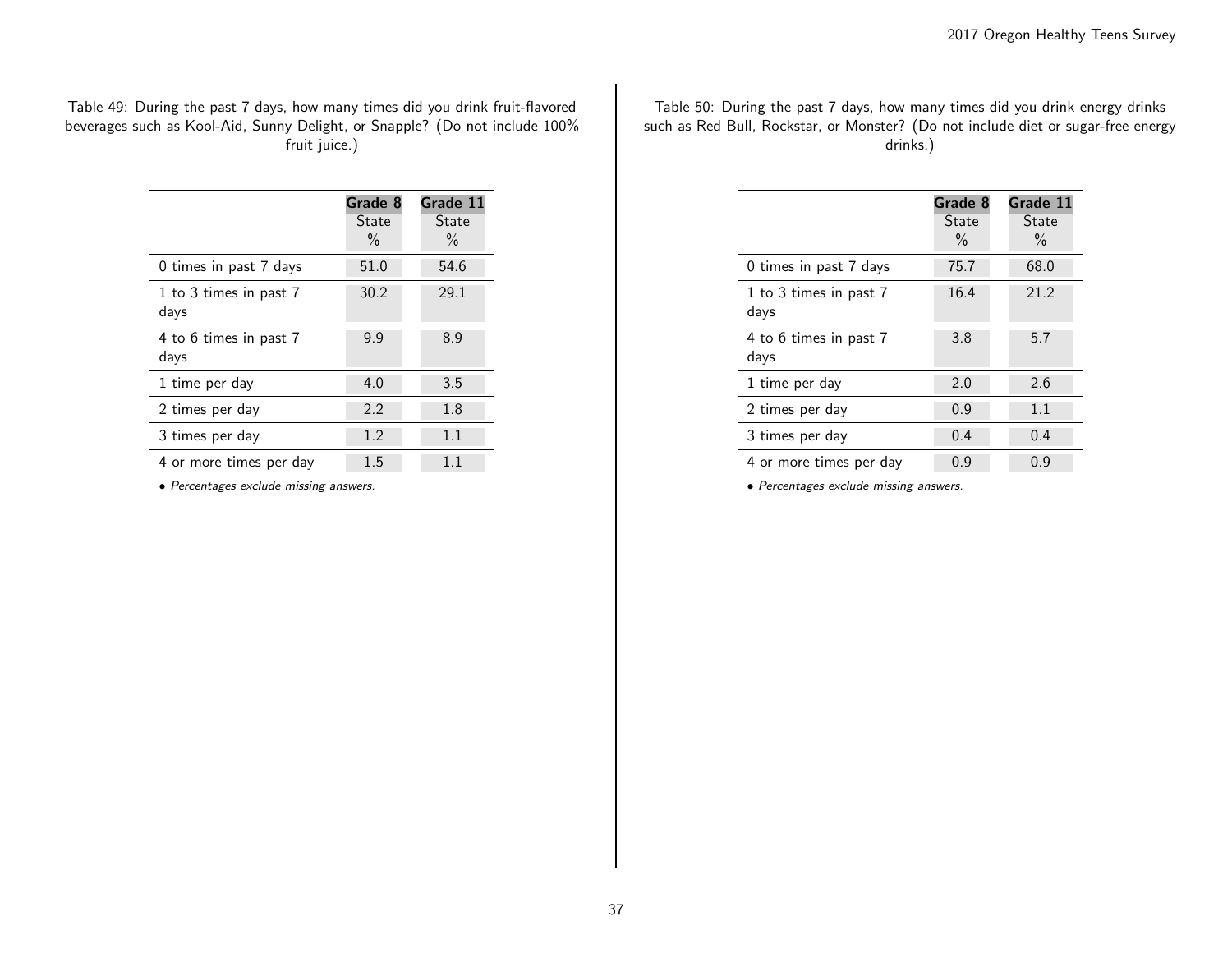#### Table 51: During the past 7 days, how many times did you drink sports drinks such as Gatorade or Powerade?

|                                | Grade 8<br>State<br>$\%$ | Grade 11<br>State<br>$\%$ |
|--------------------------------|--------------------------|---------------------------|
| 0 times in past 7 days         | 52.3                     | 58.0                      |
| 1 to 3 times in past 7<br>days | 28.7                     | 25.7                      |
| 4 to 6 times in past 7<br>days | 10.7                     | 9.2                       |
| 1 time per day                 | 3.7                      | 3.9                       |
| 2 times per day                | 1.9                      | 1.4                       |
| 3 times per day                | 1.1                      | 0.6                       |
| 4 or more times per day        | 1.6                      | 1.2                       |

• Percentages exclude missing answers.

| Table 52: During the past 7 days, how many times did you drink flavored milk |  |
|------------------------------------------------------------------------------|--|
| such as Chocolate or Strawberry milk? (Do not include plain milk.)           |  |

| Grade 8<br>State<br>$\%$ | Grade 11<br>State<br>$\%$ |
|--------------------------|---------------------------|
| 59.9                     | 64.2                      |
| 20.3                     | 19.9                      |
| 9.9                      | 7.9                       |
| 5.3                      | 4.4                       |
| 1.9                      | 1.9                       |
| 0.8                      | 0.5                       |
| 1.8                      | 1.2                       |
|                          |                           |

• Percentages exclude missing answers.

Table 53: During the past 7 days, how many times did you drink plain milk? (Include milk that you added to cereal.)

|                                | Grade 8<br>State<br>$\%$ | Grade 11<br>State<br>$\%$ |
|--------------------------------|--------------------------|---------------------------|
| 0 times in past 7 days         | 19.0                     | 26.0                      |
| 1 to 3 times in past 7<br>days | 23.1                     | 25.5                      |
| 4 to 6 times in past 7<br>days | 20.4                     | 17.6                      |
| 1 time per day                 | 14.4                     | 13.8                      |
| 2 times per day                | 10.3                     | 8.9                       |
| 3 times per day                | 4.5                      | 3.8                       |
| 4 or more times per day        | 8.3                      | 4.4                       |
|                                |                          |                           |

• Percentages exclude missing answers.

Table 54: During the past 7 days, how many times did you drink sweetened coffee or tea beverages such as Starbucks Frappuccino or an Arizona Iced Tea?

|                                | Grade 8<br>State<br>$\%$ | Grade 11<br>State<br>$\%$ |
|--------------------------------|--------------------------|---------------------------|
| 0 times in past 7 days         | 52.4                     | 47.4                      |
| 1 to 3 times in past 7<br>days | 29.6                     | 29.5                      |
| 4 to 6 times in past 7<br>days | 8.5                      | 11.6                      |
| 1 time per day                 | 4.8                      | 6.3                       |
| 2 times per day                | 2.0                      | 2.4                       |
| 3 times per day                | 1.0                      | 0.9                       |
| 4 or more times per day        | 1.7                      | 1.9                       |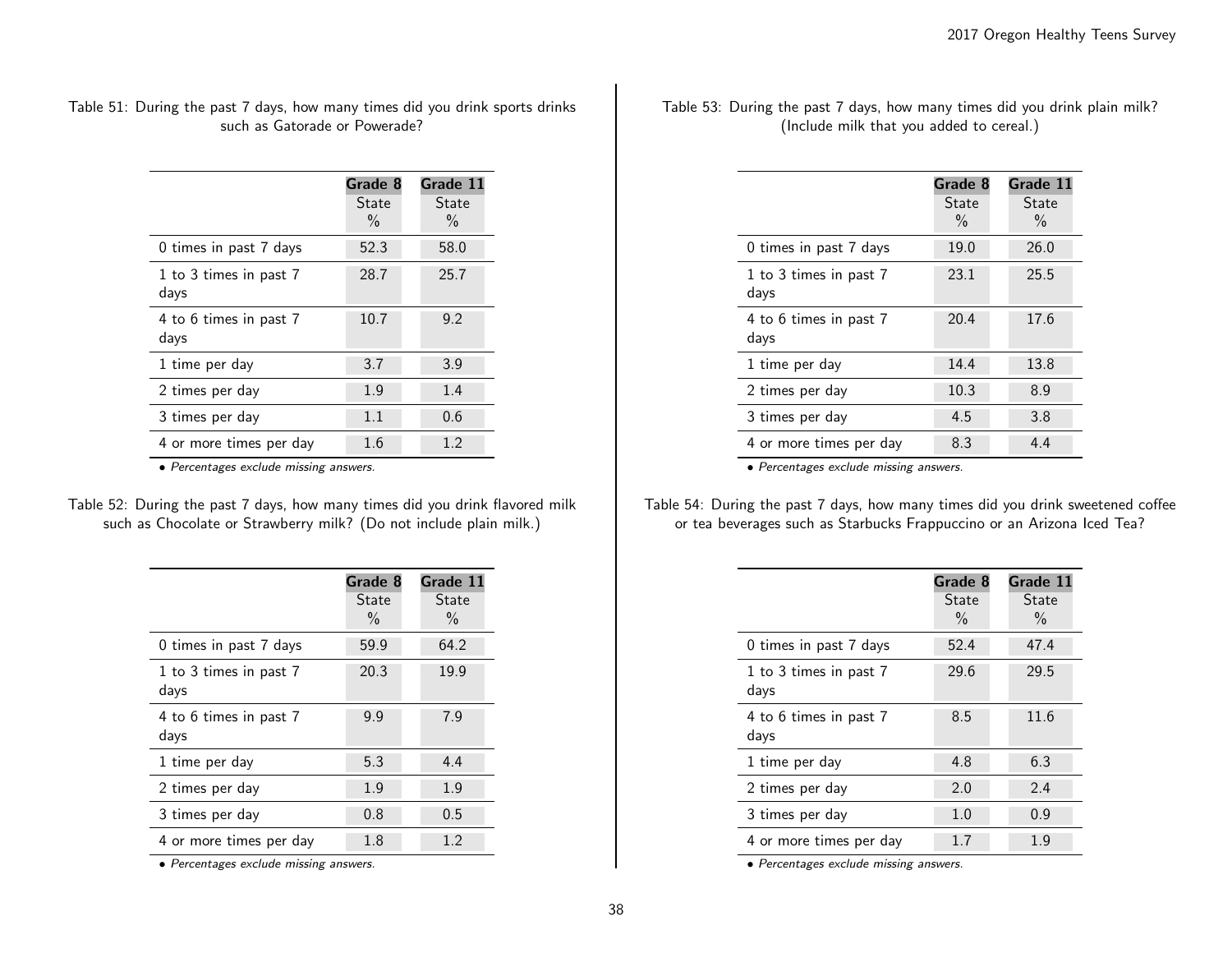#### Table 55: During the past 7 days, how many times did you drink plain water? (Include tap and bottled water.)

|                                | Grade 8<br>State<br>$\frac{0}{0}$ | Grade 11<br>State<br>$\%$ |
|--------------------------------|-----------------------------------|---------------------------|
| 0 times in past 7 days         | 1.4                               | 1.7                       |
| 1 to 3 times in past 7<br>days | 6.1                               | 5.6                       |
| 4 to 6 times in past 7<br>days | 9.8                               | 8.7                       |
| 1 time per day                 | 7.5                               | 7.9                       |
| 2 times per day                | 10.6                              | 11.1                      |
| 3 times per day                | 14.2                              | 14.8                      |
| 4 or more times per day        | 50.5                              | 50.2                      |

• Percentages exclude missing answers.

Table 56: During the past 7 days, how many times did you visit a convenience store such as Plaid Pantry, 7-Eleven, Circle K, a mini-mart, or a gas station store?

|                                                                  | Grade 8<br>State<br>$\%$ | Grade 11<br>State<br>$\frac{0}{0}$ |
|------------------------------------------------------------------|--------------------------|------------------------------------|
| I did not visit a<br>convenience store during<br>the past 7 days | 40.9                     | 43.6                               |
| 1 time during the past 7<br>days                                 | 26.1                     | 24.9                               |
| 2 or 3 times during the<br>past 7 days                           | 25.0                     | 23.8                               |
| 4 to 6 times during the<br>past 7 days                           | 6.0                      | 5.8                                |
| 7 or more times during<br>the past 7 days                        | 2.0                      | 1.8                                |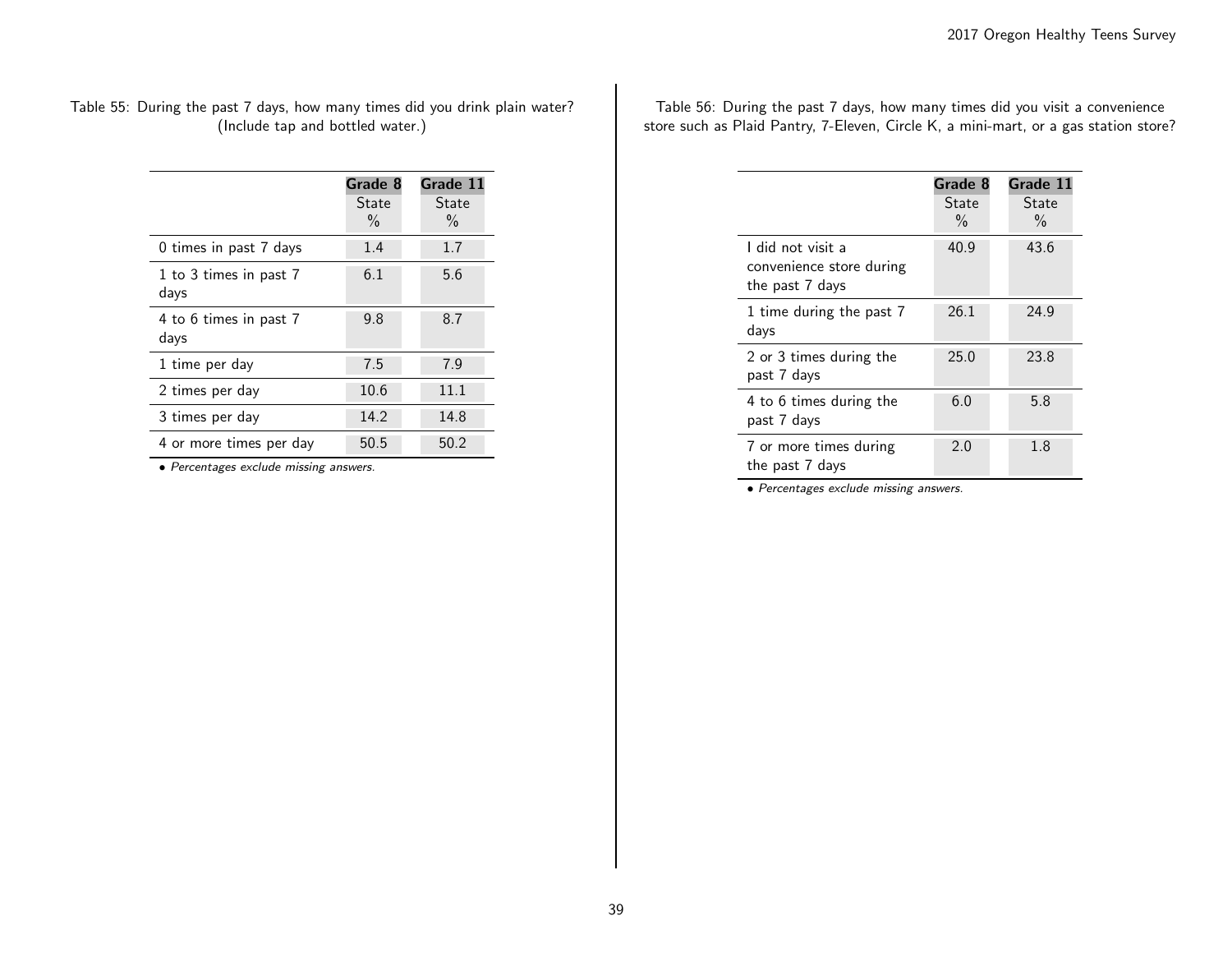## 6.3 Physical Activity

The Centers for Disease Control and Prevention (CDC) recommends that children and youth should be physically active at least 60 minutes per day, including aerobic, muscle strengthening and bone strengthening activities.

Physical activity among adolescents is consistently related to higher levels of academic performance and self-esteem and lower levels of anxiety and stress. Physical Education has a beneficial role to play in schools by integrating physical activity into and across the school day and can help to reduce aggression and improve connectedness.

Conversely, considerable research has shown that screen time contributes to the development of adolescent obesity by displacing more active pursuits. Snacking increases while watching TV or movies, and late-night screen time may interfere with getting adequate sleep, a known risk factor for obesity.

Oregon youth appear to fall far short of the physical activity recommendations of the CDC with less than a third of the  $8<sup>th</sup>$  graders and less than a fourth of the  $11<sup>th</sup>$ graders reporting that they were physically active at least 60 minutes each day of the week (Table 57). As might be expected, only 20.0% of  $11<sup>th</sup>$  graders said they attended PE classes 5 days a week, compared with more than half (55.9%) of the 8<sup>th</sup> graders saying the same (Table 59). Yet, sedentary activities (TV watching, using computers for games, videos, non-school work activities) were limited with the majority (60.2% for 8<sup>th</sup> graders and 64.6% for  $11<sup>th</sup>$  graders) of all respondents reporting they watched one hour or less or no TV each day and more than a third (33.1% for 8<sup>th</sup> graders and 36.0% for 11<sup>th</sup> graders) of all respondents reporting they used the computer for fun one hour or less or not at all each day (Tables 61,62).

Table 57: During the past 7 days, on how many days were you physically active for a total of at least 60 minutes per day? (Add up all the time you spent in any kind of physical activity that increased your heart rate and made you breathe hard some of the time.)

|          | Grade 8<br>State<br>$\%$ | Grade 11<br>State<br>$\frac{0}{0}$ |
|----------|--------------------------|------------------------------------|
| $0$ days | 6.4                      | 13.4                               |
| 1 day    | 5.1                      | 7.5                                |
| 2 days   | 6.9                      | 8.9                                |
| 3 days   | 10.7                     | 11.5                               |
| 4 days   | 11.9                     | 11.7                               |
| 5 days   | 18.8                     | 15.9                               |
| 6 days   | 10.7                     | 8.7                                |
| 7 days   | 29.4                     | 22.5                               |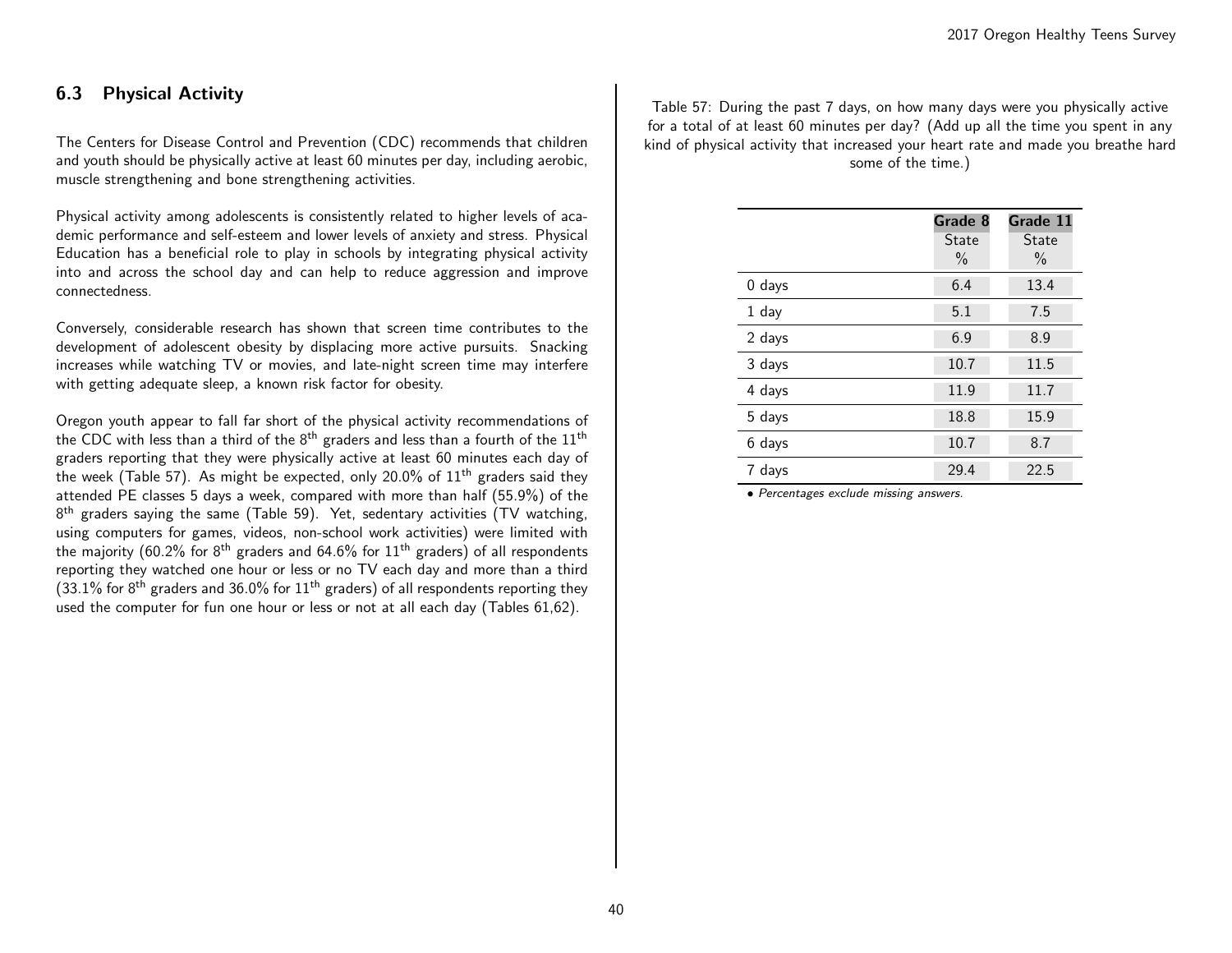| Table 58: On how many of the past 7 days did you do exercises to strengthen or |  |
|--------------------------------------------------------------------------------|--|
| tone your muscles, such as push-ups, sit-ups, or weight lifting?               |  |

|          | Grade 8<br>State<br>$\frac{0}{0}$ | Grade 11<br><b>State</b><br>$\%$ |
|----------|-----------------------------------|----------------------------------|
| $0$ days | 19.8                              | 33.2                             |
| 1 day    | 9.3                               | 8.8                              |
| 2 days   | 10.8                              | 9.6                              |
| 3 days   | 13.3                              | 11.1                             |
| 4 days   | 10.5                              | 8.6                              |
| 5 days   | 16.2                              | 13.3                             |
| 6 days   | 5.2                               | 4.2                              |
| days     | 15.0                              | 11.1                             |

• Percentages exclude missing answers.

| Table 59: In an average week when you are in school, on how many days do you |  |
|------------------------------------------------------------------------------|--|
| go to physical education (PE) classes?                                       |  |

|          | Grade 8<br><b>State</b><br>$\%$ | Grade 11<br><b>State</b><br>$\%$ |
|----------|---------------------------------|----------------------------------|
| $0$ days | 23.7                            | 66.3                             |
| $1$ day  | 1.9                             | 0.9                              |
| 2 days   | 3.3                             | 1.9                              |
| 3 days   | 8.2                             | 6.8                              |
| 4 days   | 7.0                             | 4.1                              |
| 5 days   | 55.9                            | 20.0                             |

• Percentages exclude missing answers.

Table 60: During an average physical education (PE) class, how many minutes do you spend actually exercising or playing sports?

|                      | Grade 8<br>State<br>$\%$ | Grade 11<br>State<br>$\%$ |
|----------------------|--------------------------|---------------------------|
| Less than 10 minutes | 1.7                      | 1.9                       |
| 10 to 20 minutes     | 6.8                      | 4.0                       |
| 21 to 30 minutes     | 18.3                     | 10.9                      |
| 31 to 40 minutes     | 28.5                     | 24.0                      |
| 41 to 50 minutes     | 25.4                     | 24.4                      |
| 51 to 60 minutes     | 12.7                     | 16.5                      |
| More than 60 minutes | 6.6                      | 18.2                      |

• Percentages exclude missing answers.

• Based only on students who took PE classes.

Table 61: On an average school day, how many hours do you watch TV?

|                                               | Grade 8<br><b>State</b><br>$\%$ | Grade 11<br>State<br>$\frac{0}{0}$ |
|-----------------------------------------------|---------------------------------|------------------------------------|
| I do not watch TV on an<br>average school day | 21.3                            | 27.3                               |
| Less than 1 hour per day                      | 22.1                            | 21.7                               |
| 1 hour per day                                | 16.7                            | 15.7                               |
| 2 hours per day                               | 19.0                            | 17.6                               |
| 3 hours per day                               | 10.9                            | 9.9                                |
| 4 hours per day                               | 4.5                             | 4.1                                |
| 5 or more hours per day                       | 5.4                             | 3.8                                |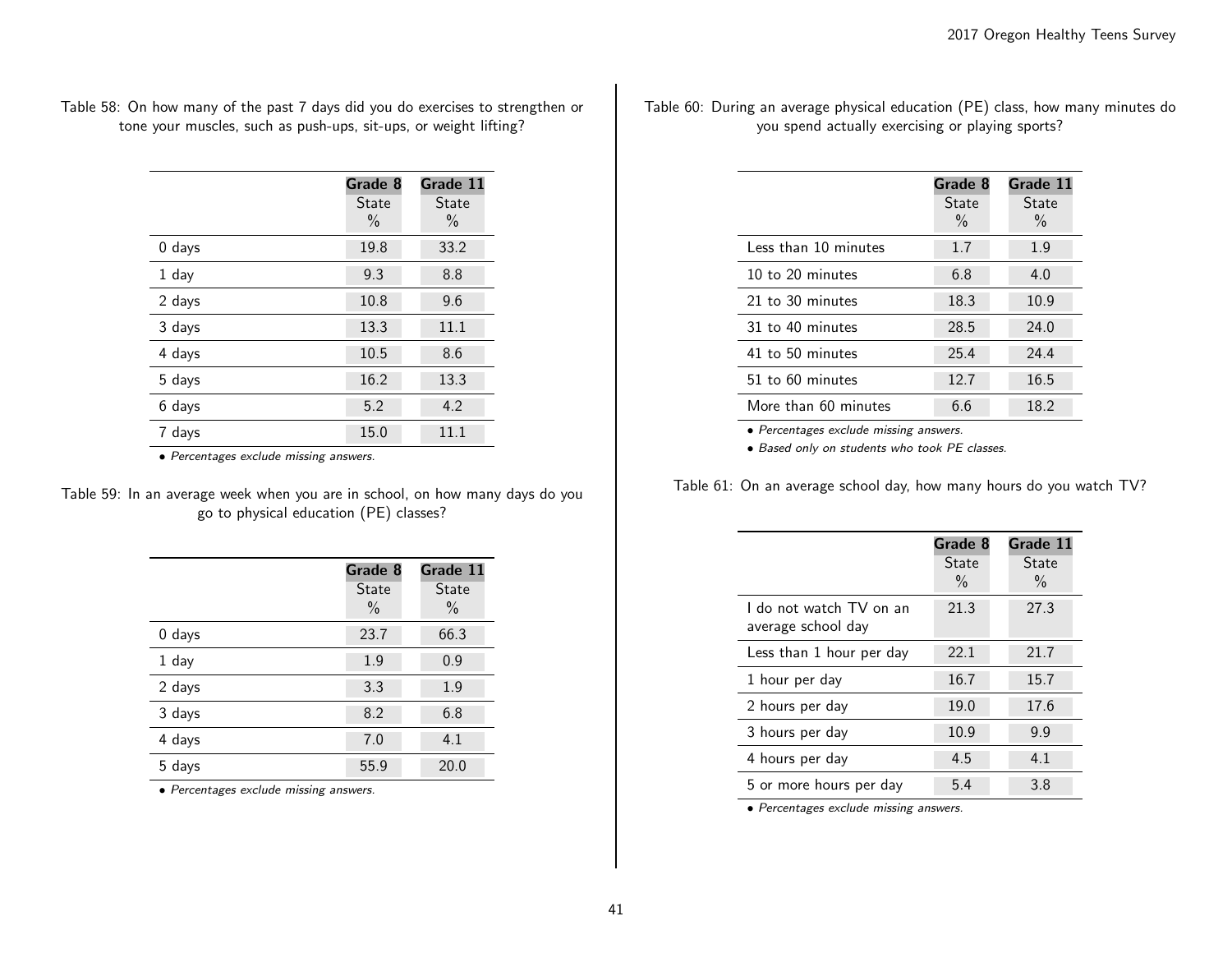Table 62: On an average school day, how many hours do you play video or computer games or use a computer for something that is not school work? (Count time spent on things such as Xbox, Play Station, an iPod, an iPad or other tablet, a smartphone, YouTube, Facebook or other social networking tools, and the Internet).

|                                                                                                        | Grade 8<br>State<br>$\frac{0}{0}$ | Grade 11<br>State<br>$\%$ |
|--------------------------------------------------------------------------------------------------------|-----------------------------------|---------------------------|
| I do not play video or<br>computer games or use a<br>computer for something<br>that is not school work | 9.5                               | 15.1                      |
| Less than 1 hour per day                                                                               | 11.9                              | 10.6                      |
| 1 hour per day                                                                                         | 11.7                              | 10.3                      |
| 2 hours per day                                                                                        | 17.5                              | 17.2                      |
| 3 hours per day                                                                                        | 17.2                              | 16.5                      |
| 4 hours per day                                                                                        | 11.0                              | 10.5                      |
| 5 or more hours per day                                                                                | 21.2                              | 19.9                      |

• Percentages exclude missing answers.

## 6.4 Commuting To and From School

Despite the well-known benefits of physical activity, many children live and play in environments that make getting daily physical activity difficult. Questions relating to which modes of transportation students use to get to and from school provide a glimpse into how physical activity is (or isn't) incorporated into their daily lives.

Of the seven modes of transportation assessed, riding in a car was most utilized five days a week among  $11<sup>th</sup>$  graders (Table 68), while 8<sup>th</sup> graders used a school bus as a mode of transportation most frequently (Table 66). Walking to school, while not most preferred, was reported by a significant number of students, with 18.2% of  $8<sup>th</sup>$  graders and 13.7% of  $11<sup>th</sup>$  graders saying they walked to school five days a week (Table 63).

| Table 63: In an average school week, on how many days do you use each of these |  |                                                         |  |  |  |  |  |  |
|--------------------------------------------------------------------------------|--|---------------------------------------------------------|--|--|--|--|--|--|
|                                                                                |  | forms of transportation to get to or from school?: Walk |  |  |  |  |  |  |

|          | Grade 8<br><b>State</b><br>$\%$ | Grade 11<br><b>State</b><br>$\%$ |
|----------|---------------------------------|----------------------------------|
| $0$ days | 60.1                            | 72.3                             |
| 1 day    | 8.9                             | 5.1                              |
| 2 days   | 5.5                             | 3.8                              |
| 3 days   | 4.1                             | 3.2                              |
| 4 days   | 3.2                             | 1.9                              |
| 5 days   | 18.2                            | 13.7                             |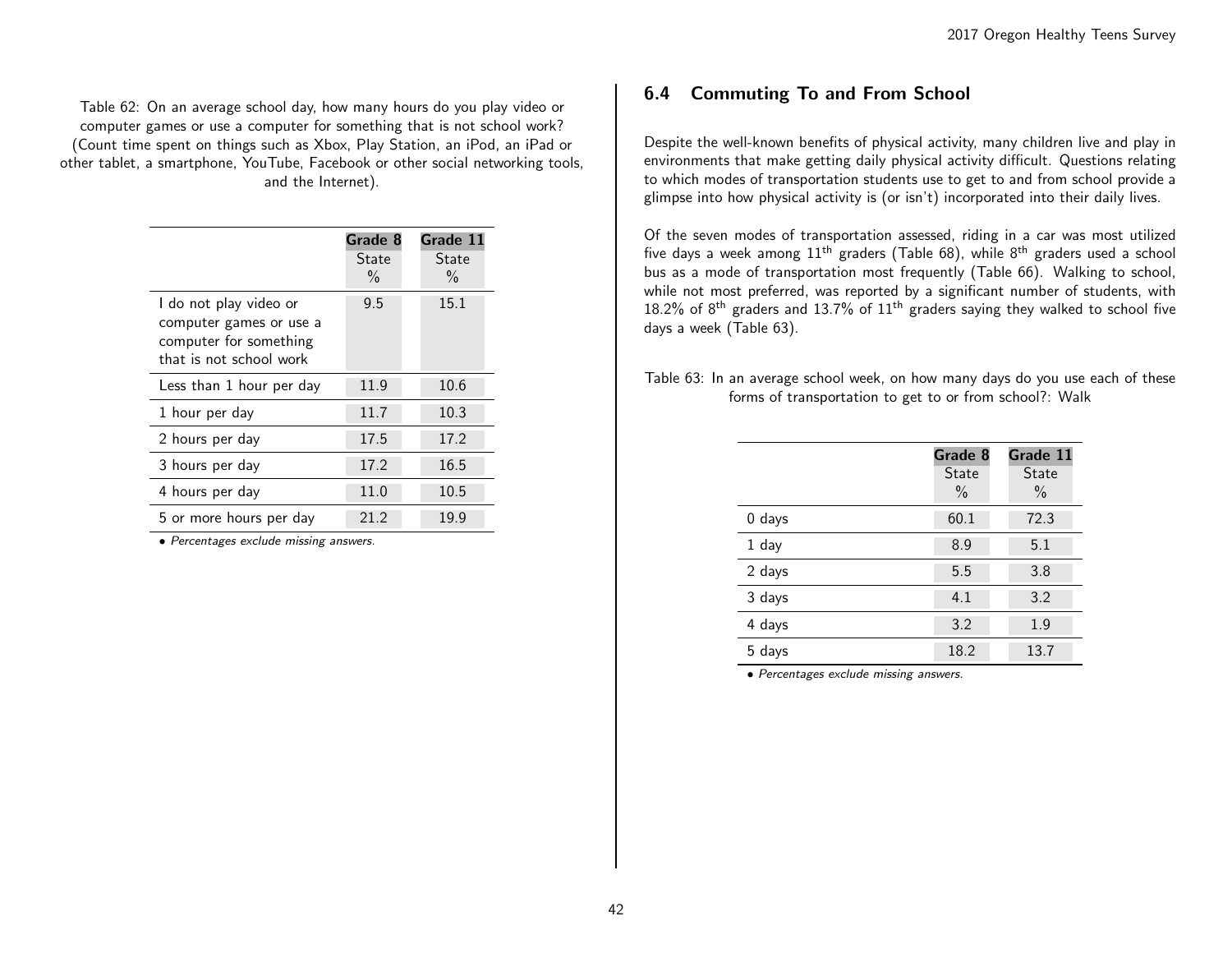Table 64: In an average school week, on how many days do you use each of these forms of transportation to get to or from school?: Ride a bike

|          | Grade 8<br>State<br>$\frac{0}{0}$ | Grade 11<br><b>State</b><br>$\%$ |
|----------|-----------------------------------|----------------------------------|
| $0$ days | 92.3                              | 96.0                             |
| $1$ day  | 2.7                               | 1.4                              |
| 2 days   | 1.3                               | 0.8                              |
| 3 days   | 1.0                               | 0.5                              |
| 4 days   | 0.6                               | 0.4                              |
| 5 days   | 2.0                               | 0.9                              |

• Percentages exclude missing answers.

Table 65: In an average school week, on how many days do you use each of these forms of transportation to get to or from school?: Ride a skateboard, skates, or scooter

|          | Grade 8<br><b>State</b> | Grade 11<br>State |
|----------|-------------------------|-------------------|
|          | $\%$                    | $\%$              |
| $0$ days | 92.8                    | 96.5              |
| $1$ day  | 2.2                     | 1.0               |
| 2 days   | 1.3                     | 0.8               |
| 3 days   | 1.0                     | 0.6               |
| 4 days   | 0.6                     | 0.2               |
| 5 days   | 2.1                     | 0.9               |

• Percentages exclude missing answers.

Table 66: In an average school week, on how many days do you use each of these forms of transportation to get to or from school?: Ride a school bus

|          | Grade 8<br><b>State</b><br>$\%$ | Grade 11<br><b>State</b><br>$\%$ |
|----------|---------------------------------|----------------------------------|
| $0$ days | 38.6                            | 69.2                             |
| 1 day    | 3.9                             | 2.4                              |
| 2 days   | 3.7                             | 2.7                              |
| 3 days   | 4.8                             | 2.9                              |
| 4 days   | 8.4                             | 3.7                              |
| 5 days   | 40.7                            | 19.1                             |

• Percentages exclude missing answers.

Table 67: In an average school week, on how many days do you use each of these forms of transportation to get to or from school?: Ride public transportation, including a city bus or light rail

|          | Grade 8<br>State<br>$\%$ | Grade 11<br>State<br>$\%$ |
|----------|--------------------------|---------------------------|
| $0$ days | 93.5                     | 90.2                      |
| 1 day    | 1.9                      | 1.8                       |
| 2 days   | 0.8                      | 1.4                       |
| 3 days   | 0.6                      | 1.2                       |
| 4 days   | 0.6                      | 1.1                       |
| 5 days   | 2.6                      | 4.3                       |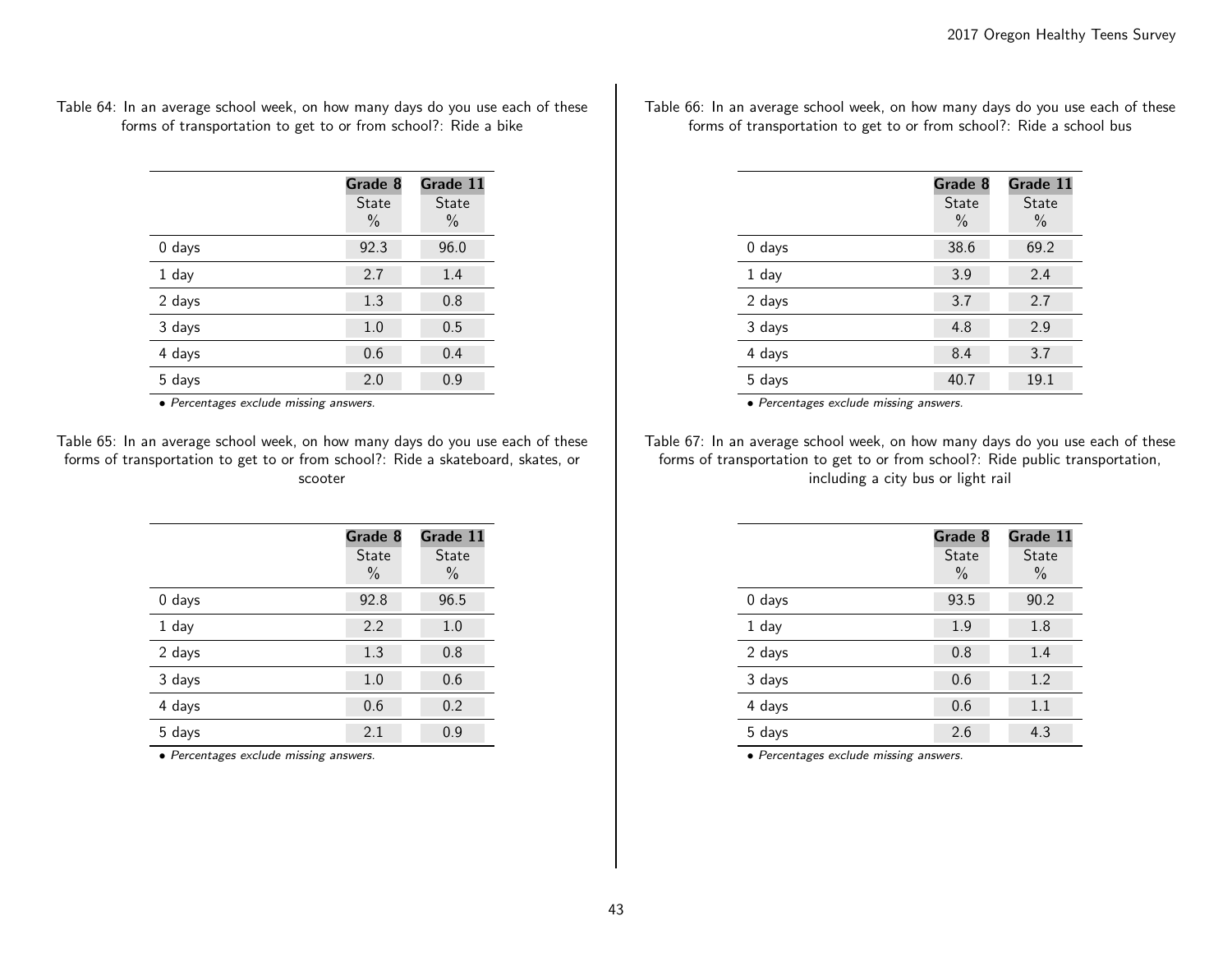Table 68: In an average school week, on how many days do you use each of these forms of transportation to get to or from school?: Ride in or drive a car or other private motorized vehicle (with only members of your family)

|          | Grade 8 | Grade 11 |
|----------|---------|----------|
|          | State   | State    |
|          | $\%$    | $\%$     |
| $0$ days | 34.2    | 21.9     |
| $1$ day  | 14.2    | 6.8      |
| 2 days   | 7.4     | 5.5      |
| 3 days   | 5.4     | 4.4      |
| 4 days   | 6.6     | 5.6      |
| 5 days   | 32.2    | 55.8     |

• Percentages exclude missing answers.

Table 69: In an average school week, on how many days do you use each of these forms of transportation to get to or from school?: Ride in a carpool (with people other than your family)

|          | Grade 8<br><b>State</b><br>$\%$ | Grade 11<br><b>State</b><br>$\%$ |
|----------|---------------------------------|----------------------------------|
| $0$ days | 85.4                            | 78.2                             |
| 1 day    | 5.9                             | 6.1                              |
| 2 days   | 2.8                             | 3.7                              |
| 3 days   | 1.4                             | 2.8                              |
| 4 days   | 1.1                             | 1.8                              |
| 5 days   | 3.4                             | 7.5                              |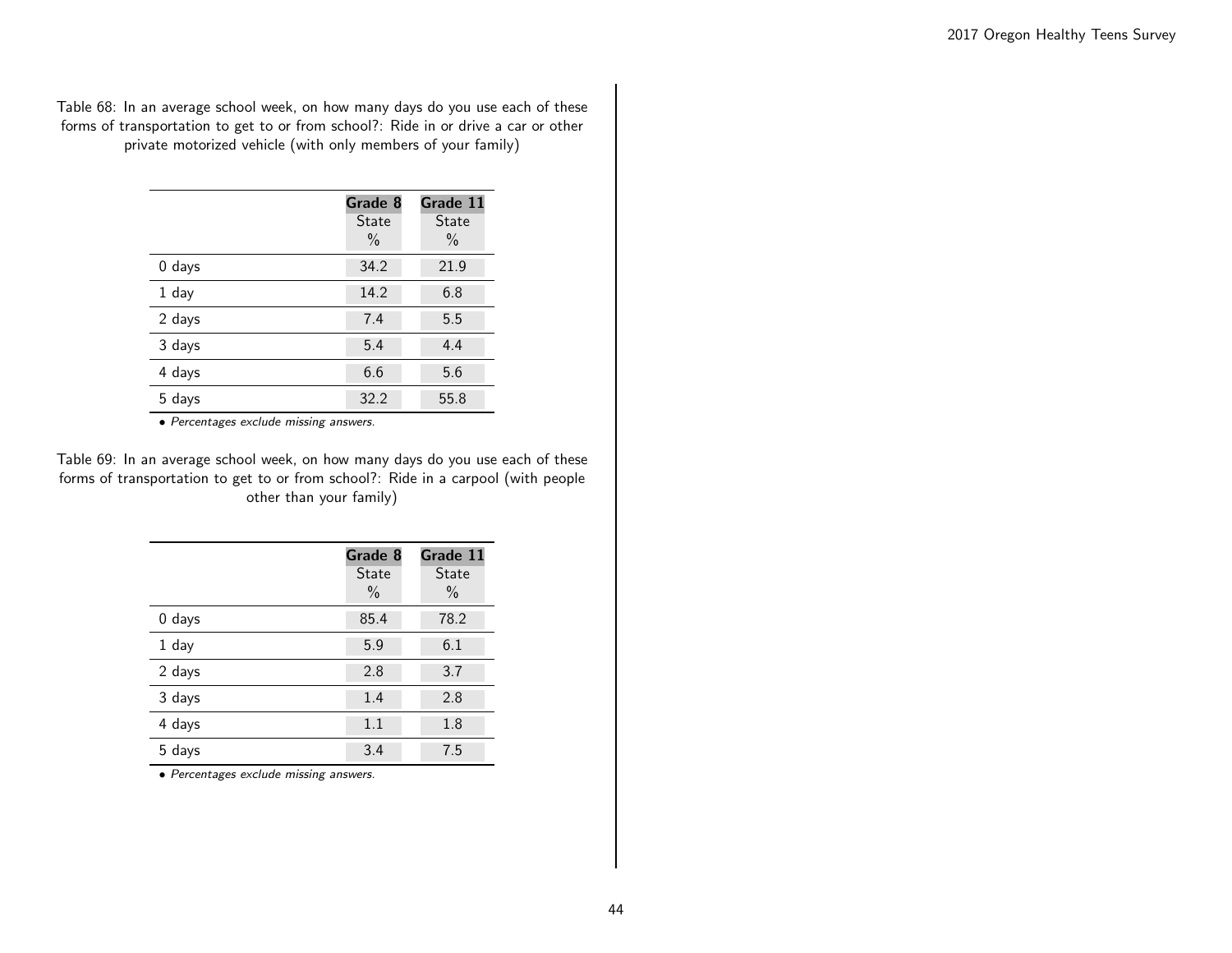# 7 BMI AND BODY IMAGE

Height and weight questions are used to calculate a Body Mass Index (BMI). BMI is a reliable indicator of body fatness for most children and teens. BMI does not measure body fat directly, but research has shown that BMI correlates to direct measures of body fat, such as underwater weighing and dual energy xray absorptiometry (DXA). BMI is an inexpensive and easy-to-perform method of screening for weight categories that may lead to health problems. The BMI values are compared with other youth of the same age and sex. The percentile on the chart where BMI falls determines whether the child is considered not overweight or obese, overweight, or obese. A BMI of  $>=$  85th percentile and  $<$  95th percentile is considered overweight, while those with a BMI of  $>=$  95th percentile are considered obese. For more information on BMI and youth, please refer to the CDC website at:

[http://www.cdc.gov/healthyweight/assessing/bmi/childrens\\_bmi/](http://www.cdc.gov/healthyweight/assessing/bmi/childrens_bmi/about_childrens_bmi.html#How%20is%20BMI%20calculated) [about\\_childrens\\_bmi.html#How%20is%20BMI%20calculated](http://www.cdc.gov/healthyweight/assessing/bmi/childrens_bmi/about_childrens_bmi.html#How%20is%20BMI%20calculated)

Table 70: BMI Category Definitions

| <b>Weight Category</b>  | <b>Percentile Range</b>                      |
|-------------------------|----------------------------------------------|
| Not overweight or obese | Less than the 85th percentile                |
| Overweight              | 85th to less than the 95th percentile        |
| Obese                   | Equal to or greater than the 95th percentile |

Table 71: Body Mass Index

|                         | Grade 8<br><b>State</b><br>$\frac{0}{0}$ | Grade 11<br><b>State</b><br>$\frac{0}{0}$ |
|-------------------------|------------------------------------------|-------------------------------------------|
| Not overweight or obese | 74.3                                     | 71.0                                      |
| Overweight              | 14.3                                     | 15.2                                      |
| Obese                   | 11.4                                     | 13.7                                      |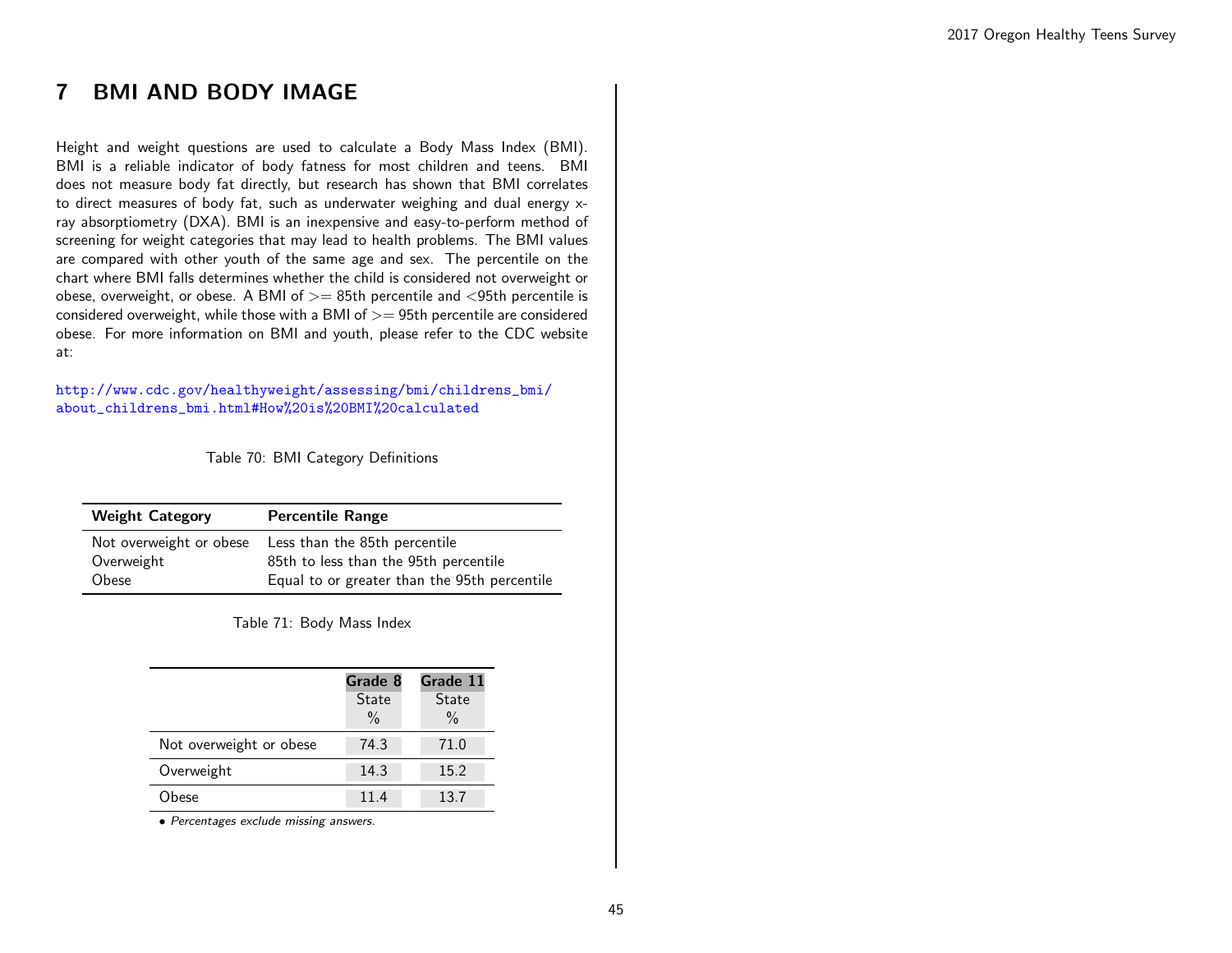# 8 INJURY PREVENTION

## 8.1 Suicide

In Oregon, suicide is the second leading cause of death among Oregonians aged 10 to 24.[6](#page-45-0)

Factors associated with an increased risk of suicide among youth include prior attempts, depression, family discord, substance abuse, relationship problems, discipline or legal problems, and access to firearms.

Protective factors include effective care for mental, physical and substance abuse disorders, access to mental health care, support for seeking help, reduced access to lethal means, discussing problems with friends or family, emotional health, strong connections to family and community, and such life skills as problem-solving, conflict resolution and anger management.

Questions on the survey ask about suicide ideation (thinking about, considering, or planning suicide), suicide attempts, and resulting injuries.

For more information on youth suicide prevention, see:

[https://public.health.oregon.gov/PreventionWellness/SafeLiving/](https://public.health.oregon.gov/PreventionWellness/SafeLiving/SuicidePrevention/Pages/index.aspx) [SuicidePrevention/Pages/index.aspx](https://public.health.oregon.gov/PreventionWellness/SafeLiving/SuicidePrevention/Pages/index.aspx)

## 8.2 Get Help Now - Resources for Youth in Crisis

A variety of free, confidential and anonymous support is available 24/7 for youth to put them on the path to healing:

#### LINES FOR LIFE

| Call:       | 800-273-TALK (8255)          |
|-------------|------------------------------|
| En espanol: | 1088-628-9454                |
| TTY:        | 1-800-799-4TTY (4889)        |
| Text:       | 273TALK to 839863            |
| Web:        | https://www.linesforlife.org |

#### ALCOHOL AND DRUG HELPLINE

Call: 800-923-4357 Text: RecoveryNow to 839863

For individuals and family members seeking crisis intervention, treatment referral, and chemical-dependency information.

#### MILITARY HELPLINE

Call: 888-457-4838 Text: MIL1 to 839863

Support for service members, veterans, and their families that is independent of any branch of the military or government.

#### YOUTHLINE

Call: 877-968-8491 Text: teen2teen to 839863 Chat at: <http://www.oregonyouthline.org>

A teen-to-teen crisis and help line for anything no problem is too big or too small. Teens available to help daily from 4-10 p.m. Pacific Standard Time (off-hour calls answered by Lines for Life).

<span id="page-45-0"></span><sup>6</sup>[https://public.health.oregon.gov/PreventionWellness/SafeLiving/]( https://public.health.oregon.gov/PreventionWellness/SafeLiving/SuicidePrevention/Pages/sdata.aspx) [SuicidePrevention/Pages/sdata.aspx]( https://public.health.oregon.gov/PreventionWellness/SafeLiving/SuicidePrevention/Pages/sdata.aspx)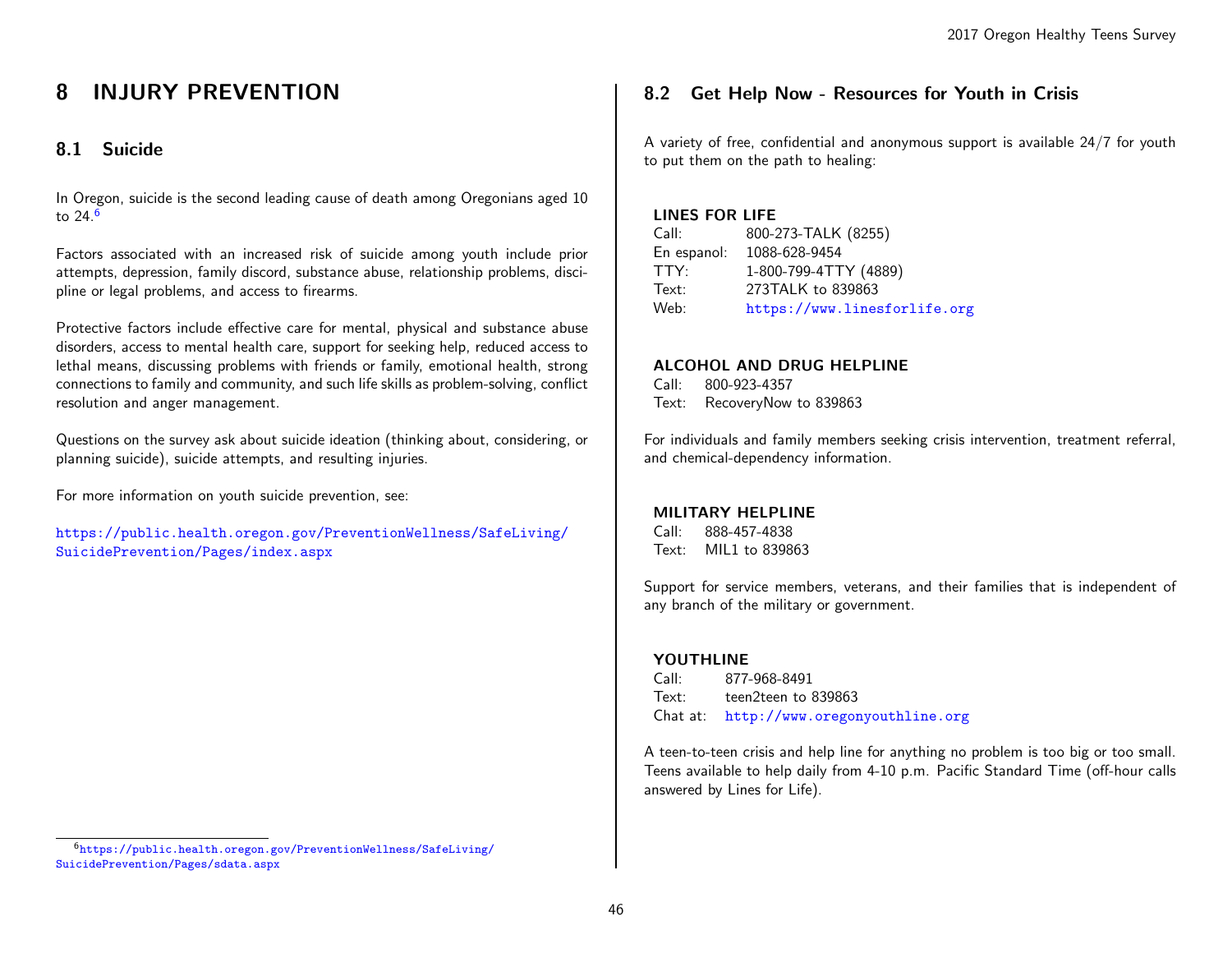Nearly one in three reported that they felt "sad or hopeless" every day for two weeks (Table 72) and 8.7% of  $8^{\text{th}}$  graders and 6.8% of  $11^{\text{th}}$  graders said they attempted suicide one or more times in the past 12 months (Table 74). These rates may underscore the need for increased mental health services to ensure that vulnerable students reporting sadness do not progress to attempting suicide.

Table 72: During the past 12 months, did you ever feel so sad or hopeless almost every day for two weeks or more in a row that you stopped doing some usual activities?

|     | Grade 8       |               |
|-----|---------------|---------------|
|     | State         | State         |
|     | $\frac{0}{0}$ | $\frac{0}{0}$ |
| Yes | 30.1          | 32.2          |
| No  | 69.9          | 67.8          |

• Percentages exclude missing answers.

Table 73: During the past 12 months, did you ever seriously consider attempting suicide?

|     | Grade 8<br>State<br>$\frac{0}{0}$ | Grade 11<br><b>State</b><br>$\frac{0}{0}$ |
|-----|-----------------------------------|-------------------------------------------|
| Yes | 16.9                              | 18.2                                      |
| No  | 83.1                              | 81.8                                      |

• Percentages exclude missing answers.

Table 74: During the past 12 months, how many times did you actually attempt suicide?

|                 | Grade 8<br><b>State</b><br>$\frac{0}{0}$ | Grade 11<br><b>State</b><br>$\frac{0}{0}$ |
|-----------------|------------------------------------------|-------------------------------------------|
| $0 \times$      | 91.3                                     | 93.2                                      |
| 1 time          | 4.5                                      | 3.6                                       |
| 2 or 3 times    | 2.7                                      | 2.4                                       |
| 4 or 5 times    | 0.5                                      | 0.4                                       |
| 6 or more times | 1.0                                      | 0.4                                       |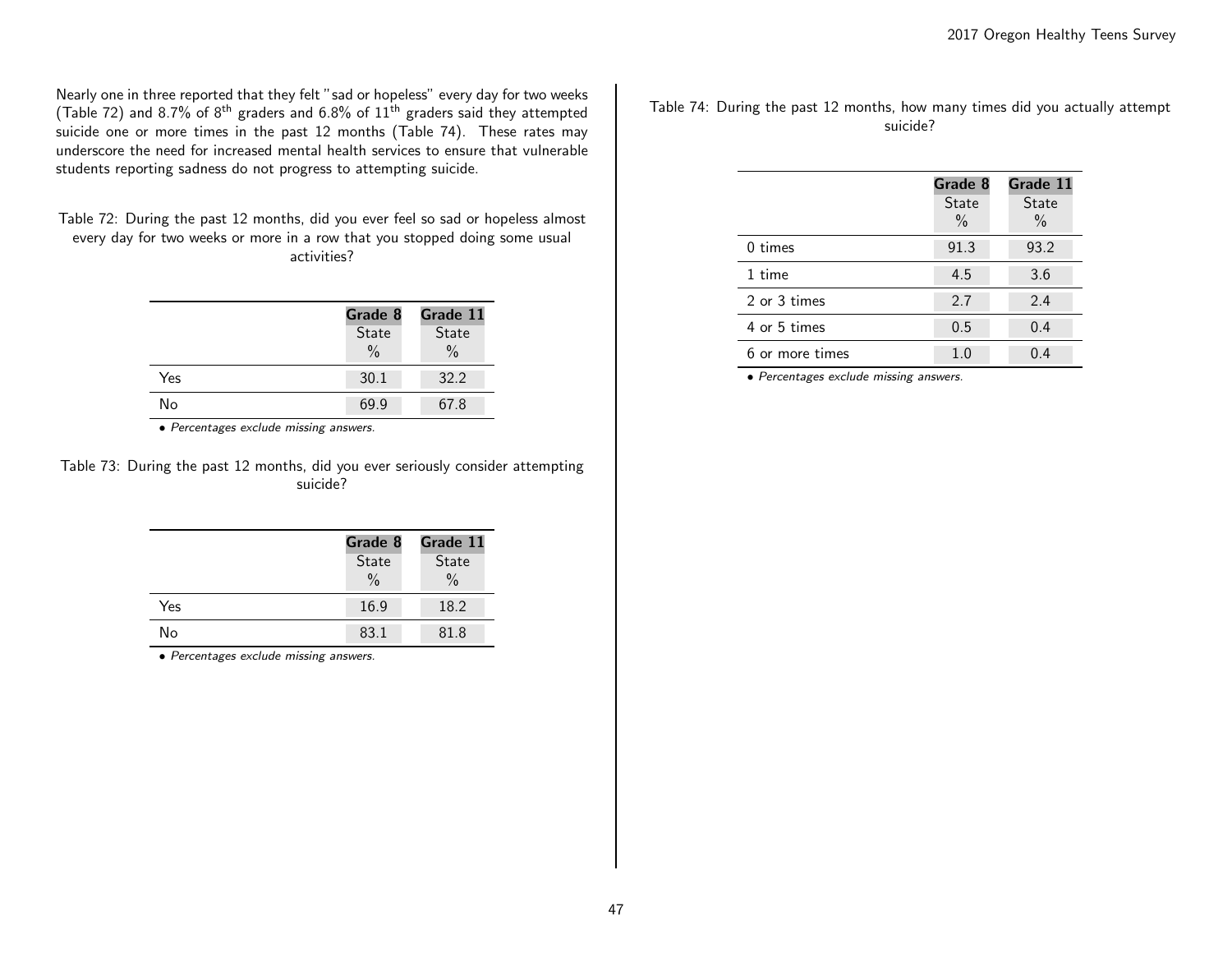## 8.3 Personal Safety

According to the Centers for Disease Control and Prevention (CDC), motor vehicle accidents (categorized under "unintentional injuries") are the leading cause of death for teens.

Driving under the influence, includes alcohol and other impairing drugs, such as marijuana. In past years, Oregon and other states were primarily concerned with driving under the influence of alcohol. This continues to be a major concern, but marijuana has also become a major concern with the legalization of marijuana in Oregon in 2015.

Marijuana affects reaction time, short-term memory, hand-eye coordination, concentration and perception of time and distance - all of which are vital functions for driving safely.

Combining alcohol with marijuana is even more dangerous, multiplying the adverse effects on a person's ability to operate a vehicle safely.

For teens who drink and drive, the risk of being involved in a motor vehicle crash is greater than for older drivers who have similar levels of blood alcohol concentration (BAC).

| Table 75: During the past 30 days, how many times did you drive a car or other |                                                               |  |
|--------------------------------------------------------------------------------|---------------------------------------------------------------|--|
|                                                                                | vehicle when you had been drinking alcohol? (11th grade only) |  |

|                                              | Grade 11<br><b>State</b><br>$\frac{0}{0}$ |
|----------------------------------------------|-------------------------------------------|
| I did not drive a car in<br>the past 30 days | 73.2                                      |
| $0 \times$                                   | 24.7                                      |
| 1 time                                       | 1.2                                       |
| 2 or 3 times                                 | 0.6                                       |
| 4 or 5 times                                 | 0.2                                       |
| 6 or more times                              | 0.1                                       |
| باعد ما                                      |                                           |

• Only 11<sup>th</sup> graders were asked this question.

Table 76: During the past 30 days, how many times did you drive a car or other vehicle within three hours after using marijuana? (11th grade only)

|                                        | Grade 11<br>State<br>$\%$ |
|----------------------------------------|---------------------------|
| I did not drive in the past<br>30 days | 37.0                      |
| $0 \times$                             | 57.4                      |
| 1 time                                 | 2.1                       |
| 2-3 times                              | 1.8                       |
| 4-5 times                              | 0.6                       |
| 6 or more times                        | 1.2                       |

 $\bullet$  Only 11<sup>th</sup> graders were asked this question.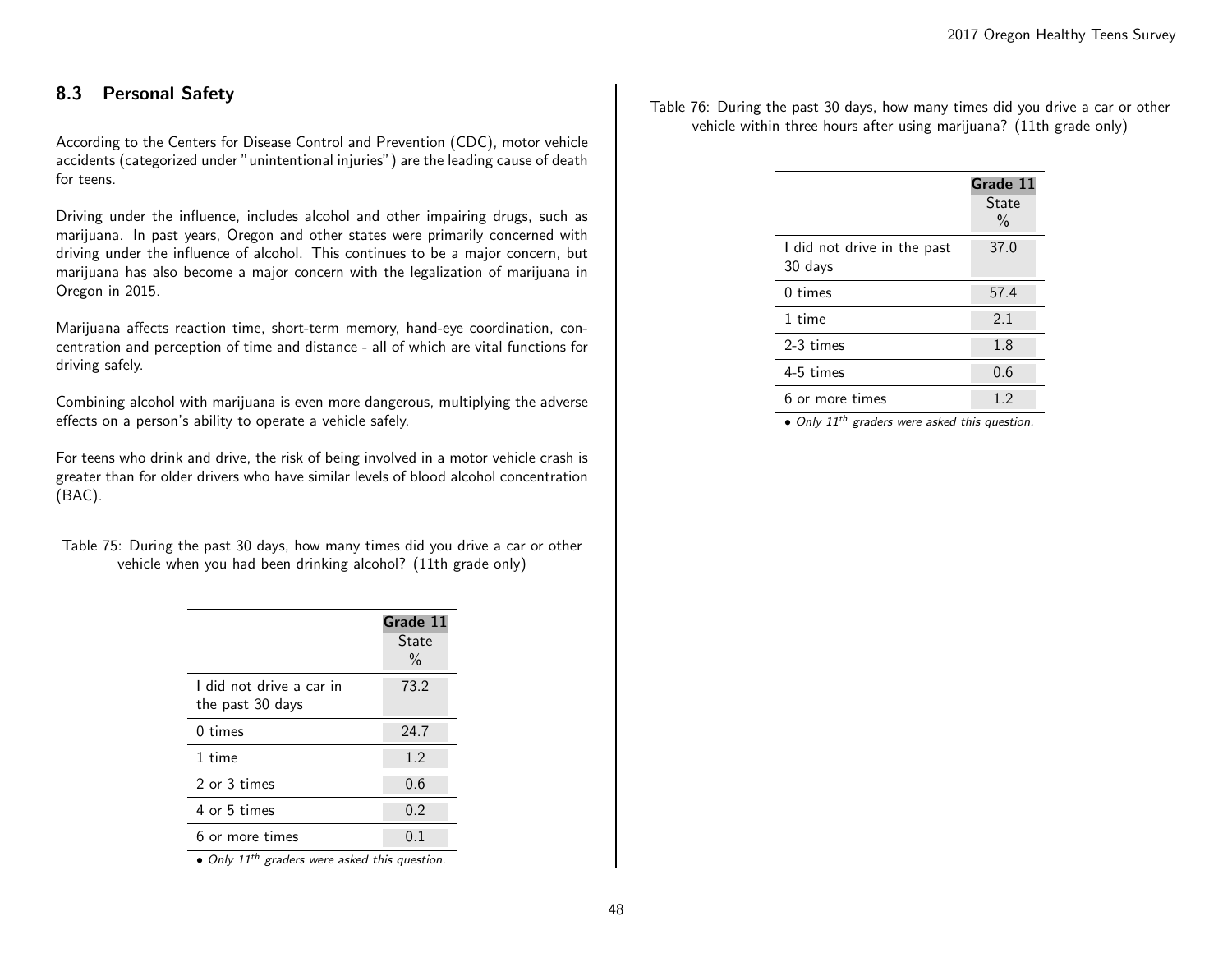A safe school environment is necessary for students to learn and achieve high academic success. Disruptive or violent behavior disrupts a student's ability to learn and a school's ability to educate its students in a safe environment.

The following tables highlight results for students' physical and emotional safety on or near school grounds. Research has demonstrated that middle school students engage in more problem behaviors than at any other time of their educational careers.<sup>[7](#page-48-0)</sup> A higher percentage of  $8<sup>th</sup>$  grade students, compared with  $11<sup>th</sup>$  grade students, reported having been threatened at school (8.4% vs. 5.2%, respectively), and being engaged in a physical fight on school property (14.8% vs. 5.7%) (Tables 78, 80). 8.7% of  $8<sup>th</sup>$  grade students and 16.5% of  $11<sup>th</sup>$  grade students reported being offered, sold or given drugs on school property (Table 79).

Table 77: During the past 30 days, on how many days did you not go to school because you felt you would be unsafe at school or on your way to or from school?

|                | Grade 8<br>State<br>$\%$ | Grade 11<br>State<br>$\%$ |
|----------------|--------------------------|---------------------------|
| $0$ days       | 90.9                     | 93.4                      |
| 1 day          | 5.2                      | 3.3                       |
| 2 or 3 days    | 2.4                      | 2.2                       |
| 4 or 5 days    | 0.6                      | 0.5                       |
| 6 or more days | 0.9                      | 0.6                       |

• Percentages exclude missing answers.

<span id="page-48-0"></span><sup>7</sup>Gottfredson GD, Gottfredson DC, Czeh ER, Cantor D, Crosse SB, Hantaman I. National Study of Delinquency Prevention in Schools. Ellicott City: Gottfredson Associates, Inc. 2000

Table 78: During the past 12 months, how many times has someone threatened you with a weapon such as a gun, knife, or club on school property?

|                  | Grade 8<br><b>State</b><br>$\frac{0}{0}$ | Grade 11<br>State<br>$\%$ |
|------------------|------------------------------------------|---------------------------|
| 0 times          | 91.6                                     | 94.8                      |
| 1 time           | 4.4                                      | 2.6                       |
| 2 or 3 times     | 2.2                                      | 1.4                       |
| 4 or 5 times     | 0.6                                      | 0.3                       |
| 6 or 7 times     | 0.3                                      | 0.1                       |
| 8 or 9 times     | 0.2                                      | 0.2                       |
| 10 or 11 times   | 0.1                                      | 0.1                       |
| 12 or more times | 0.6                                      | 0.4                       |

• Percentages exclude missing answers.

Table 79: During the past 12 months, has anyone offered, sold or given you an illegal drug on school property?

|     | Grade 8<br>State<br>$\frac{0}{0}$ | Grade 11<br><b>State</b><br>$\frac{0}{0}$ |
|-----|-----------------------------------|-------------------------------------------|
| Yes | 8.7                               | 16.5                                      |
| No  | 91.3                              | 83.5                                      |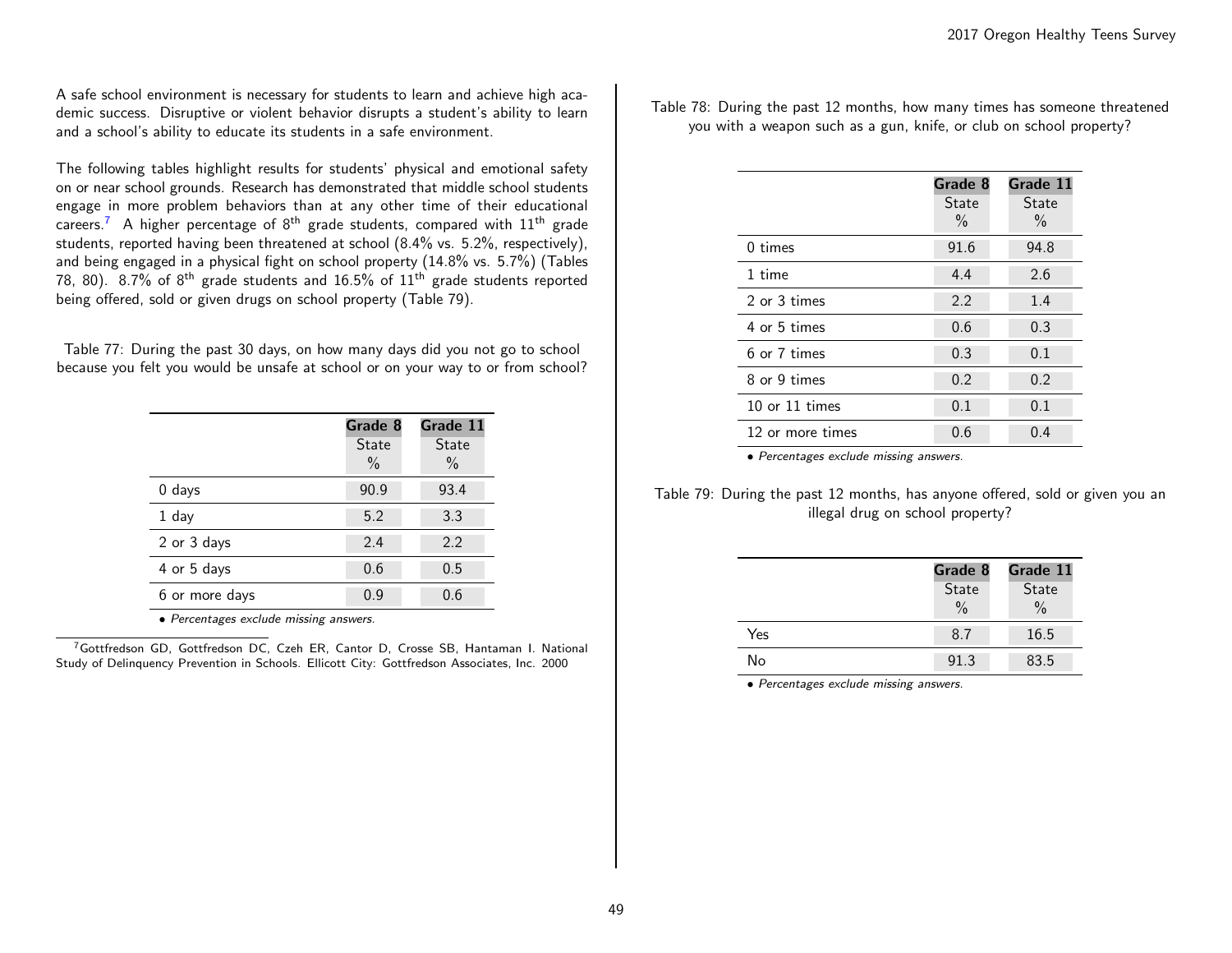Table 80: During the past 12 months, how many times were you in a physical fight on school property?

|                  | Grade 8<br>State<br>$\frac{0}{0}$ | Grade 11<br>State<br>$\%$ |
|------------------|-----------------------------------|---------------------------|
| $0 \times$       | 85.2                              | 94.3                      |
| 1 time           | 8.5                               | 3.2                       |
| 2 or 3 times     | 4.3                               | 1.5                       |
| 4 or 5 times     | 0.9                               | 0.3                       |
| 6 or 7 times     | 0.2                               | 0.1                       |
| 8 or 9 times     | 0.2                               | 0.1                       |
| 10 or $11$ times | 0.1                               | 0.1                       |
| 12 or more times | 0.4                               | 0.3                       |

• Percentages exclude missing answers.

## 8.4 Bullying

Bullying can take the form of physical or mental harassment. In today's world where teens use social media, web-based video games and other technology, cyberbullying has become another channel for harassment. Table 81 shows that 14.9% of  $8<sup>th</sup>$  graders and 11.1% of 11<sup>th</sup> graders reported having been bullied through any type of current technology. Table 82 shows the results to the mark-all-that-apply question: During the past 30 days, have you ever been harassed at school (or on the way to or from school) in relation to any of the following issues? Respondents could mark as many as applied. The individual issues included as responses were aggregated into the category, "Bullied for any reason."

Harassment, intimidation or bullying means any act that substantially interferes with a student's educational benefits, opportunities or performance, that takes place on or immediately adjacent to school grounds, at any school-sponsored activity, on school-provided transportation or at any official school bus stop, and that has the effect of: (1) physically harming a student or damaging a student's property; (2) knowingly placing a student in reasonable fear of physical harm to the student or damage to the student's property; or (3) creating a hostile educational environment.

A caring school community, in which students are challenged academically and supported by the adults, can serve as a counter to the process by which victimization distances students from learning and contributes to other problems, including truancy and academic failure.<sup>[8](#page-49-0)</sup>

Table 81: During the past 30 days, have you been bullied by someone using any kind of technology, such as through social media, cell phones, or video games?

|     | Grade 8<br>State<br>$\frac{0}{0}$ | Grade 11<br>State<br>$\frac{0}{0}$ |
|-----|-----------------------------------|------------------------------------|
| Yes | 14.9                              | 11.1                               |
| No  | 85.1                              | 88.9                               |

• Percentages exclude missing answers.

<span id="page-49-0"></span> $8$ Office of Juvenile Justice and Delinquency Prevention News @ A Glance. November  $-$ December 2011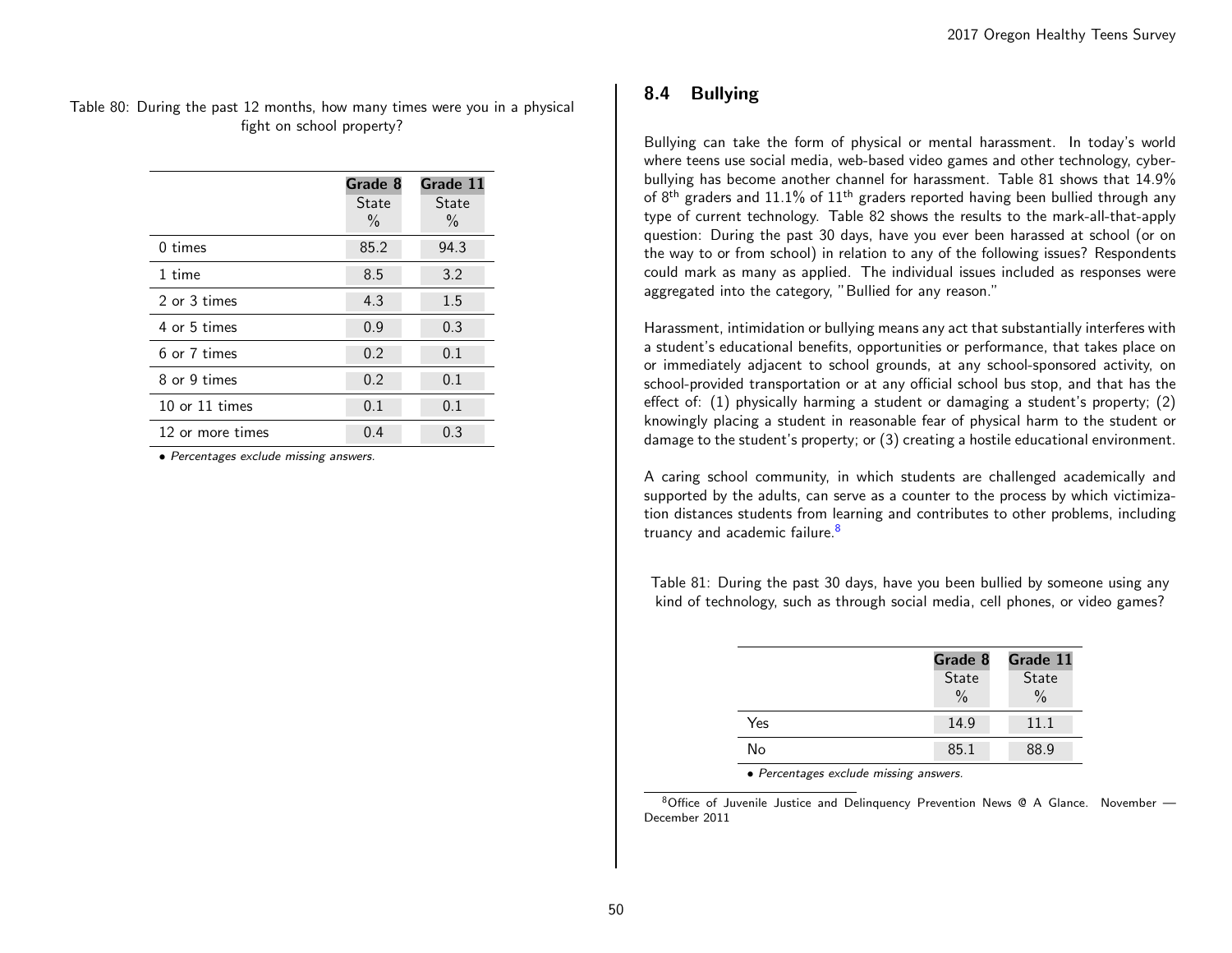Table 82: During the past 30 days, have you ever been bullied at school (or on the way to or from school) in relation to any of the following issues?

|                                                                                      | Grade 8<br>State<br>$\frac{0}{0}$ | Grade 11<br>State<br>$\frac{0}{0}$ |
|--------------------------------------------------------------------------------------|-----------------------------------|------------------------------------|
| I have not been bullied                                                              | 69.1                              | 79.4                               |
| Bullied for any reason                                                               | 30.9                              | 20.6                               |
| Bullied about your race or<br>ethnic origin                                          | 5.8                               | 4.3                                |
| Unwanted sexual<br>comments or attention                                             | 6.9                               | 5.7                                |
| Bullied because someone<br>thought you were gay,<br>lesbian or bisexual              | 6.1                               | 2.8                                |
| Bullied about your<br>weight, clothes, acne, or<br>other physical<br>characteristics | 13.6                              | 74                                 |
| Bullied about your group<br>of friends                                               | 7.6                               | 4.3                                |
| Other reasons                                                                        | 16.8                              | 10.3                               |

• Percentages exclude missing answers.

• Students were asked to mark all that apply so

each response is calculated individually.

#### 8.5 Choking Game

The "choking game" is a strangulation activity that some youth may participate in to achieve a "high-like" sensation. It involves cutting off circulation to the carotid artery with a rope, belt, hands, or holding your breath. It may occur alone or in groups. The choking game is different from autoerotic asphyxiation (AEA), which has a sexual component and is almost always done alone.

The following tables measure awareness of and participation in the choking game.

Table 83: This is an activity that some youth participate in to get a high by cutting off blood and oxygen to the brain using a variety of methods. Which of the following is true for you?

|                                                                  | Grade 8<br>State<br>$\frac{0}{0}$ | Grade 11<br>State<br>$\%$ |
|------------------------------------------------------------------|-----------------------------------|---------------------------|
| I have never heard of the<br>Choking Game                        | 82.8                              | 82.1                      |
| I've heard of someone<br>participating in the<br>Choking Game    | 15.1                              | 15.8                      |
| I have helped someone<br>else participate in the<br>Choking Game | 0.5                               | 0.6                       |
| I have participated in the<br>Choking Game myself                | 2.4                               | 2.1                       |

• Percentages exclude missing answers.

• Students were asked to mark all that apply so each response is calculated individually.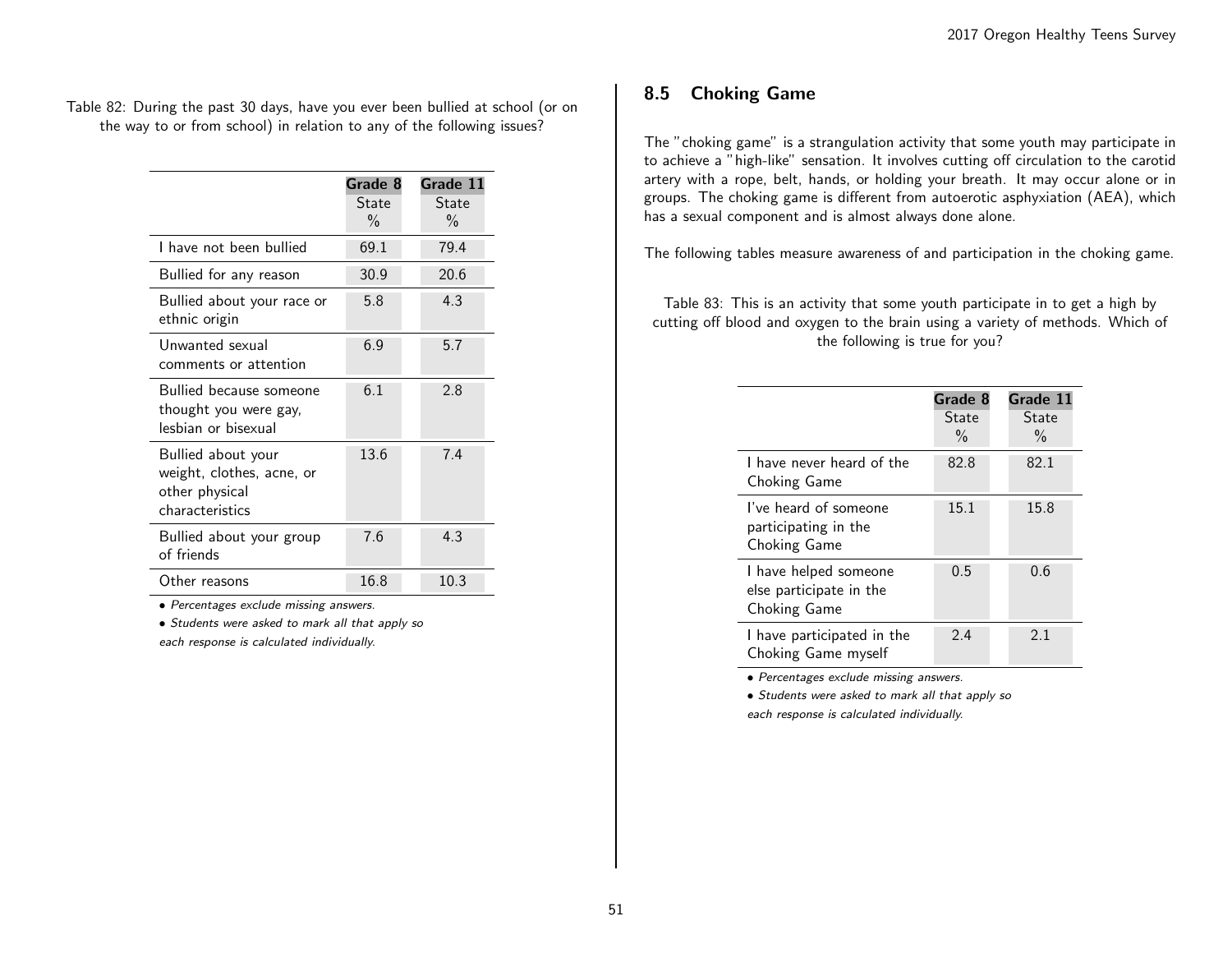#### Table 84: How many times in your life have you participated in the Choking Game yourself?

|                                            | Grade 8<br>State<br>$\frac{0}{0}$ | Grade 11<br>State<br>$\frac{0}{0}$ |
|--------------------------------------------|-----------------------------------|------------------------------------|
| None - I have never<br>participated myself | 97.5                              | 98.0                               |
| One time                                   | 1.1                               | 1.1                                |
| Two times                                  | 0.6                               | 0.5                                |
| 3 to 5 times                               | 0.4                               | 0.3                                |
| More than 5 times                          | 0.4                               | 0.2                                |

• Percentages exclude missing answers.

Table 85: Thinking back to the last time you yourself participated in the "Choking Game", were you alone or with other people?

|                                                    | Grade 8       | Grade 11      |
|----------------------------------------------------|---------------|---------------|
|                                                    | <b>State</b>  | State         |
|                                                    | $\frac{0}{0}$ | $\frac{0}{0}$ |
| I have never participated<br>in the "Choking Game" | 97.5          | 97.9          |
| L was alone                                        | 0.7           | 0.5           |
| I was with other people                            | 1.8           | 1.6           |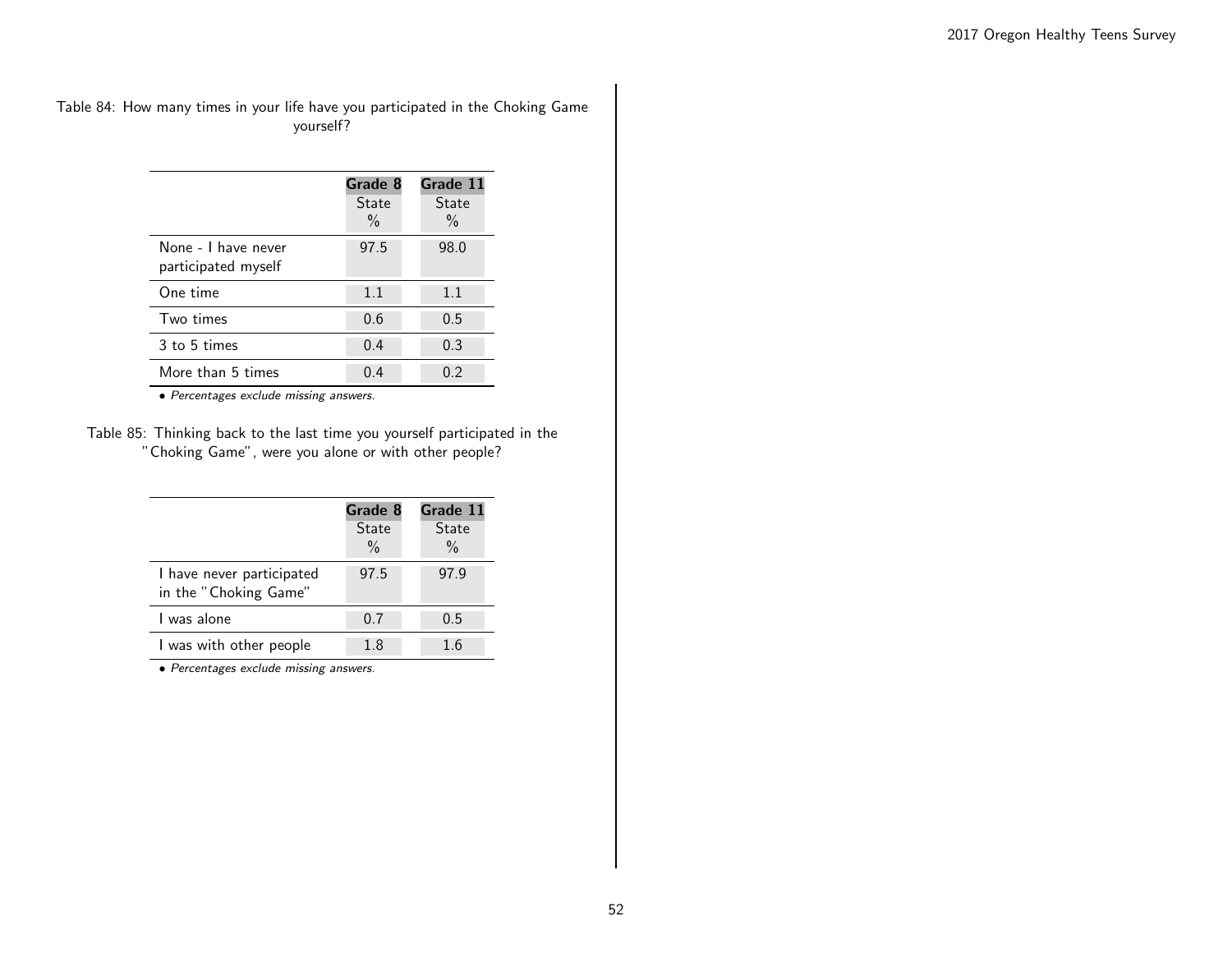# 9 GAMBLING

Research indicates that the frequency of gambling activity among youth correlates with increased alcohol, tobacco and illicit drug use, with some youth developing serious gambling problems.<sup>[9](#page-52-0)</sup>

A series of questions asked students about different types of gambling activities, as well as their feelings about their involvement in gambling, which could indicate signs of problem gambling.

The good news is that the majority (78.7% for  $8<sup>th</sup>$  graders and 81.7% for  $11<sup>th</sup>$ graders) of student respondents did not gamble in the last 30 days and that percentage held fairly consistent for all the scenarios presented on the survey. Yet, of those who reported betting, 93.8% of 8<sup>th</sup> graders and 95.8% of 11<sup>th</sup> graders do not feel they want to stop betting (Table 87), and 7.7% of 8th graders and 7.1% of  $11<sup>th</sup>$  graders have bet more than they wanted to (Table 88).

#### HELP FOR GAMBLING - PROBLEM GAMBLING HOTLINE

Call: 1-877-My Limit (1-877-695-4648) Instant Messaging/Chat: <http://www.opgr.org/>

Help is free, confidential, and it works.

Treatment and counseling services are available free to any Oregon resident who has problems related to gambling either as a problem gambler or as a family member or friend of a problem gambler.

Table 86: Gambling involves betting anything of value (money, a watch, soda, etc.) on a game or event. Please check ALL the different types of gambling that you have bet on, if any, during the last 30 days.

|                                                                              | Grade 8<br>State<br>$\frac{0}{0}$ | Grade 11<br>State<br>$\frac{0}{0}$ |
|------------------------------------------------------------------------------|-----------------------------------|------------------------------------|
| I did not gamble in the<br>last 30 days                                      | 78.7                              | 81.7                               |
| Playing scratch off<br>tickets, or any lottery<br>tickets                    | 3.2                               | 3.4                                |
| Playing dice or coin flips                                                   | 5.4                               | 3.5                                |
| Playing cards (poker,<br>$etc.$ )                                            | 6.8                               | 5.5                                |
| Betting on games of<br>personal skill (bowling,<br>video games, dares, etc.) | 14.1                              | 12.1                               |
| <b>Playing Fantasy Sports</b>                                                | 2.4                               | 2.4                                |

• Percentages exclude missing answers.

• Students were asked to mark all that apply so each response is calculated individually.

<span id="page-52-0"></span><sup>9</sup>Volberg, Rachel A., Hedberg, Eric C. and Moore, Thomas L., Oregon Youth and Their Parents: Gambling and Problem Gambling Prevalence and Attitudes; Report to the Oregon Department of Human Services; March 2008.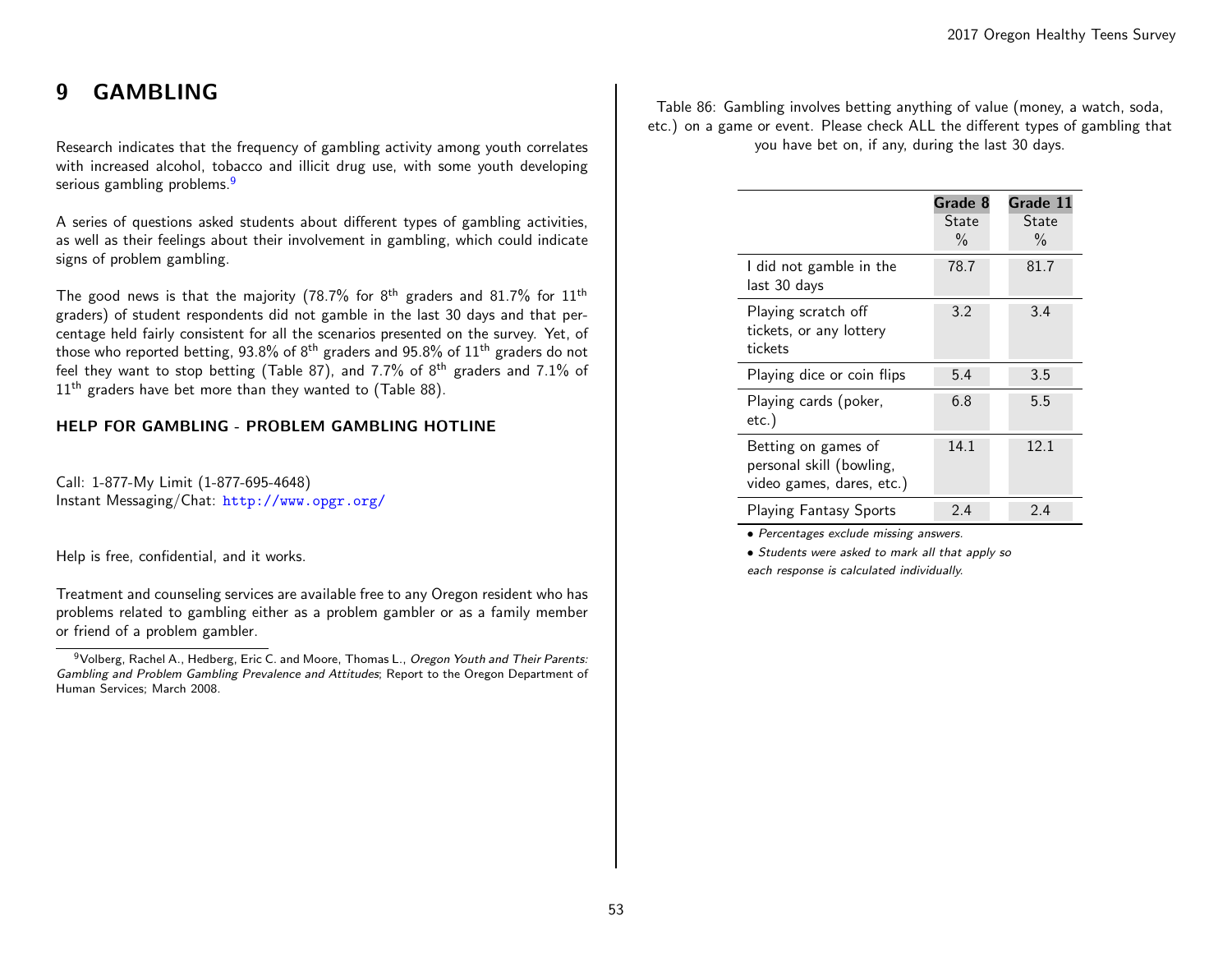#### Table 87: During the last 12 months, have you ever felt that you would like to stop betting money but didn't think you could?

|                       | Grade 8<br><b>State</b><br>$\frac{0}{0}$ | Grade 11<br><b>State</b><br>$\%$ |
|-----------------------|------------------------------------------|----------------------------------|
| I don't bet for money | 72.1                                     | 71.5                             |
| Yes                   | 1.7                                      | 1.2                              |
| No                    | 26.2                                     | 27.3                             |

• Percentages exclude missing answers.

| Table 88: During the last 12 months, have you ever bet or gambled more than |  |  |                |  |  |  |  |
|-----------------------------------------------------------------------------|--|--|----------------|--|--|--|--|
|                                                                             |  |  | you wanted to? |  |  |  |  |

|                       | Grade 8<br><b>State</b><br>$\frac{0}{0}$ | Grade 11<br><b>State</b><br>$\frac{0}{0}$ |
|-----------------------|------------------------------------------|-------------------------------------------|
| I don't bet for money | 68.2                                     | 69.2                                      |
| Yes                   | 2.5                                      | 22                                        |
| N٥                    | 29.4                                     | 28.6                                      |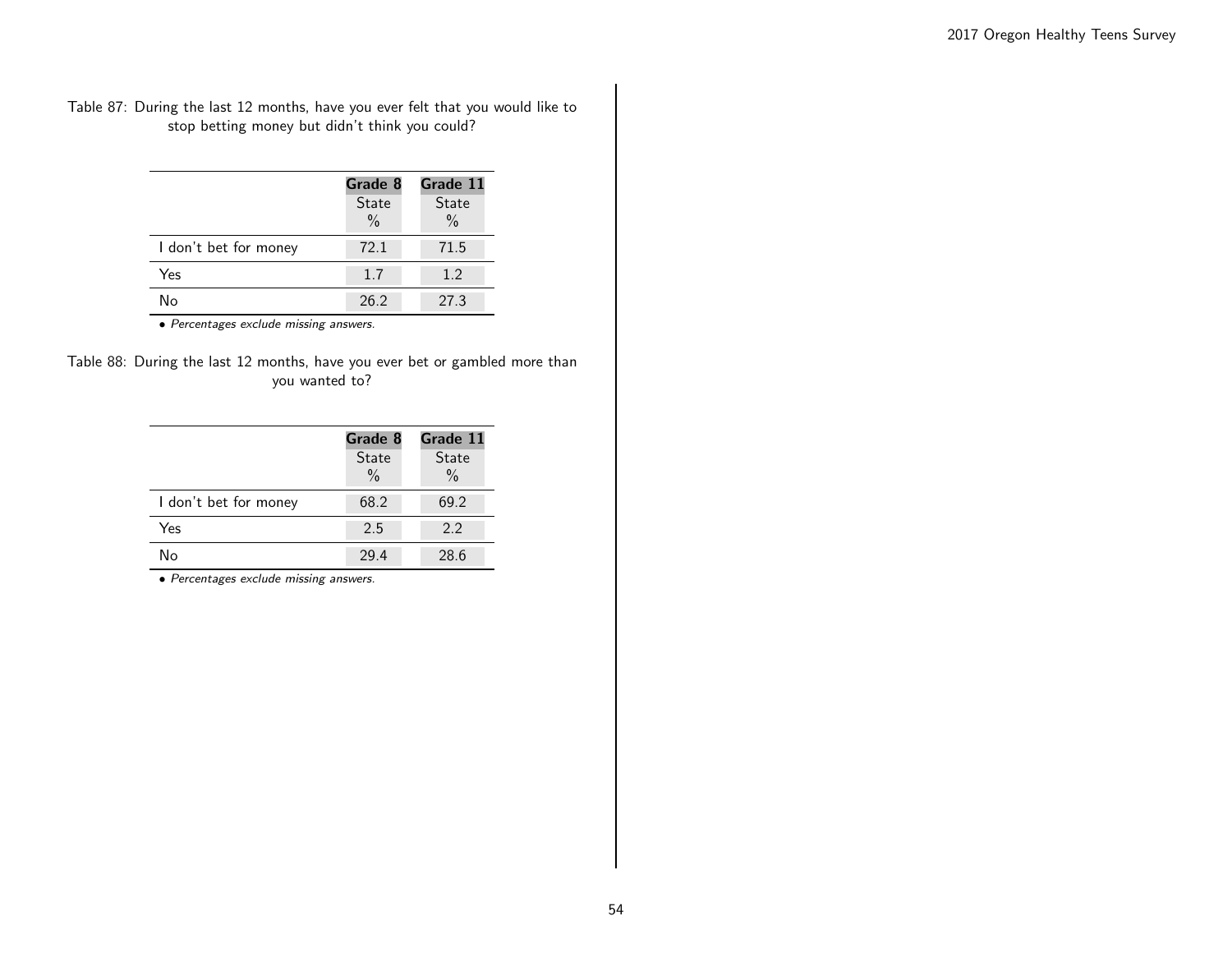# 10 SEXUAL BEHAVIOR

Adolescents who engage in sexual intercourse are at increased risk for a number of health, social and economic consequences. Unprotected sex and multiple sex partners place young people at risk for HIV infection, other sexually transmitted diseases (STDs), and pregnancy. Each year, there are approximately 20 million new STD cases in the United States, and half are among young people aged 15-24 years.  $10$  Despite a decline in the last two decades, teen pregnancy rates in the U.S. remain among the highest in the western industrialized world.<sup>[11](#page-54-1)</sup> Youth who have sex at a young age are also at higher risk for depression, dropping out of school, and other risky behaviors.

For more information on youth sexual health, see:

[https://public.health.oregon.gov/HealthyPeopleFamilies/Youth/](https://public.health.oregon.gov/HealthyPeopleFamilies/Youth/YouthSexualHealth/Pages/index.aspx) [YouthSexualHealth/Pages/index.aspx](https://public.health.oregon.gov/HealthyPeopleFamilies/Youth/YouthSexualHealth/Pages/index.aspx)

Table 89: Have you ever had sexual intercourse?

|     | Grade 8       | Grade 11      |
|-----|---------------|---------------|
|     | State         | <b>State</b>  |
|     | $\frac{0}{0}$ | $\frac{0}{0}$ |
| Yes | 8.4           | 40.9          |
| No  | 91.6          | 59.1          |

• Percentages exclude missing answers.

<span id="page-54-1"></span><span id="page-54-0"></span><sup>10</sup>CDC Fact Sheet. Reported STDS in the United States. 2013. [https://www.cdc.gov/std/](https://www.cdc.gov/std/life-stages-populations/adolescents-youngadults.htm) [life-stages-populations/adolescents-youngadults.htm](https://www.cdc.gov/std/life-stages-populations/adolescents-youngadults.htm). Last accessed September 1, 2017. <sup>11</sup>Centers for Disease Control and Prevention. Teen Pregnancy in the United States. 2013. <http://www.cdc.gov/teenpregnancy/about/index.htm>. Last accessed September 1, 2017.

Table 90: How old were you when you had sexual intercourse for the first time?

|                         | Grade 8<br>State<br>$\%$ | Grade 11<br>State<br>$\%$ |
|-------------------------|--------------------------|---------------------------|
| 11 years old or younger | 14.6                     | 2.3                       |
| 12 years old            | 15.0                     | 2.2                       |
| 13 years old            | 41.3                     | 6.3                       |
| 14 years old            | 28.7                     | 14.3                      |
| 15 years old            | 0.3                      | 29.4                      |
| 16 years old            | 0.0                      | 35.9                      |
| 17 years old or older   | 0.0                      | 9.7                       |

• Percentages exclude missing answers and

students who responded as never having had sex

Table 91: During your life, with how many people have you had sexual intercourse?

|                  | Grade 8<br>State<br>$\frac{0}{0}$ | Grade 11<br><b>State</b><br>$\frac{0}{0}$ |
|------------------|-----------------------------------|-------------------------------------------|
| 1 person         | 55.7                              | 46.3                                      |
| 2 people         | 21.4                              | 20.1                                      |
| 3 people         | 8.2                               | 12.3                                      |
| 4 people         | 3.6                               | 7.7                                       |
| 5 people         | 1.7                               | 3.5                                       |
| 6 or more people | 9.4                               | 10.0                                      |

• Percentages exclude missing answers and

students who responded as never having had sex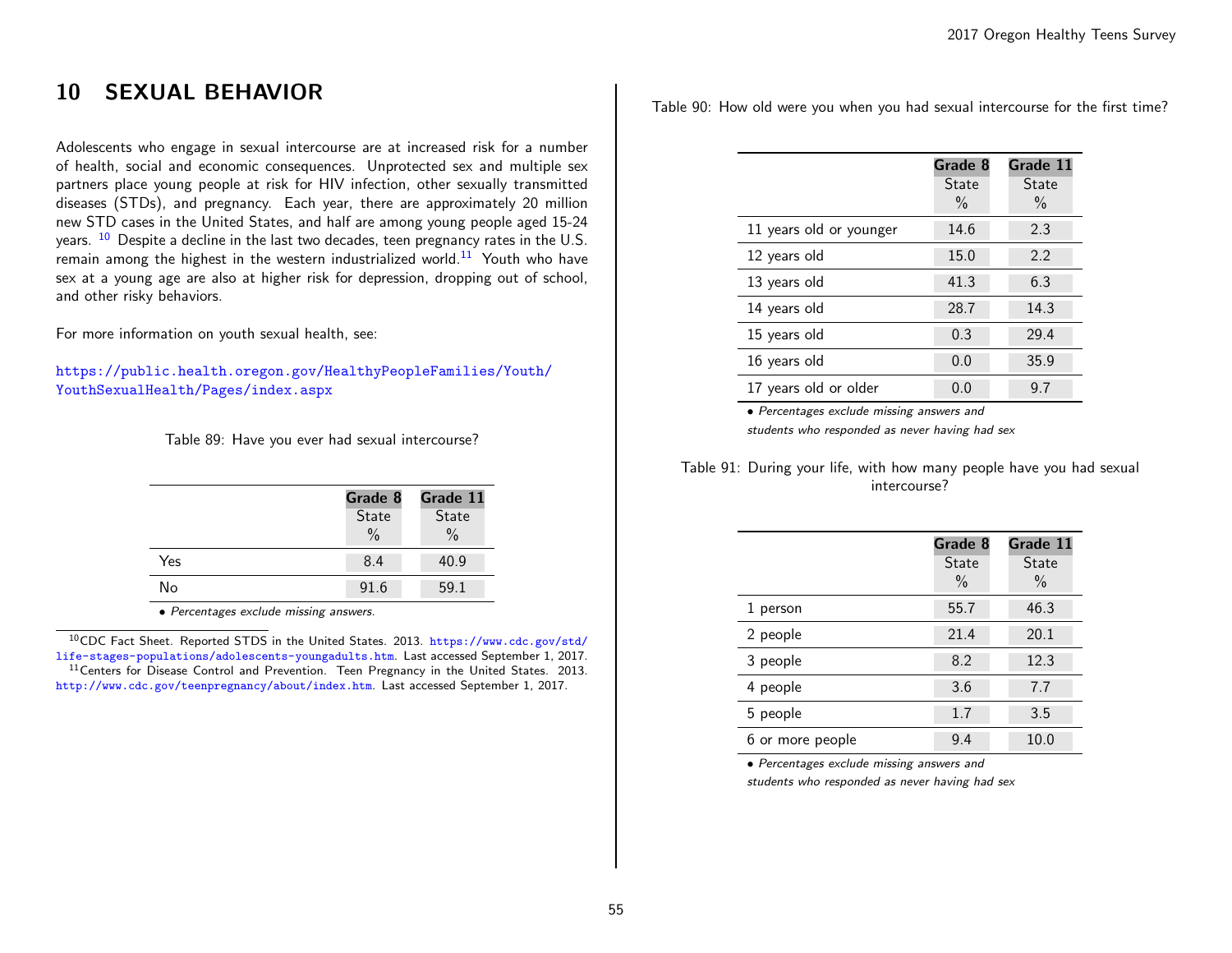Table 92: During the past 3 months, with how many people did you have sexual intercourse?

|                                                                       | Grade 8<br>State<br>$\%$ | Grade 11<br>State<br>$\%$ |
|-----------------------------------------------------------------------|--------------------------|---------------------------|
| I have had sexual<br>intercourse, but not<br>during the past 3 months | 45.4                     | 26.6                      |
| 1 person                                                              | 40.1                     | 61.5                      |
| 2 people                                                              | 6.9                      | 7.6                       |
| 3 people                                                              | 1.2                      | 2.4                       |
| 4 people                                                              | 0.5                      | 0.7                       |
| 5 people                                                              | 1.0                      | 0.1                       |
| 6 or more people                                                      | 5.0                      | 1.2                       |

• Percentages exclude missing answers and

students who responded as never having had sex

|  |  | Table 93: The last time you had intercourse, what method(s) did you or your |  |  |  |
|--|--|-----------------------------------------------------------------------------|--|--|--|
|  |  | partner use to prevent pregnancy?                                           |  |  |  |

|                                                     | Grade 8<br>State<br>$\frac{0}{0}$ | Grade 11<br>State<br>$\frac{0}{0}$ |
|-----------------------------------------------------|-----------------------------------|------------------------------------|
| Highly effective: (IUD<br>and Implant)              | 4.3                               | 15.0                               |
| Moderately effective:<br>(Depo, pills, patch, ring) | 29.3                              | 39.6                               |
| Less effective (Condoms<br>and withdrawal)          | 72.6                              | 65.8                               |
| Some other method                                   | 5.3                               | 3.4                                |
| No methods/Not sure                                 | 15.3                              | 8.3                                |
| Emergency contraception                             | 3.9                               | 2.6                                |

• Percentages exclude missing answers and

students who responded as never having had sex

• Results not comparable to previous years.

• Students were asked to mark all that apply so

each response is calculated individually.

Table 94: Did you drink alcohol or use drugs before you had sexual intercourse the last time?

|     | Grade 8       | Grade 11 |  |  |
|-----|---------------|----------|--|--|
|     | State         | State    |  |  |
|     | $\frac{0}{0}$ | $\%$     |  |  |
| Yes | 18.3          | 15.6     |  |  |
| No  | 81.7          | 84.4     |  |  |

• Percentages exclude missing answers and

students who responded as never having had sex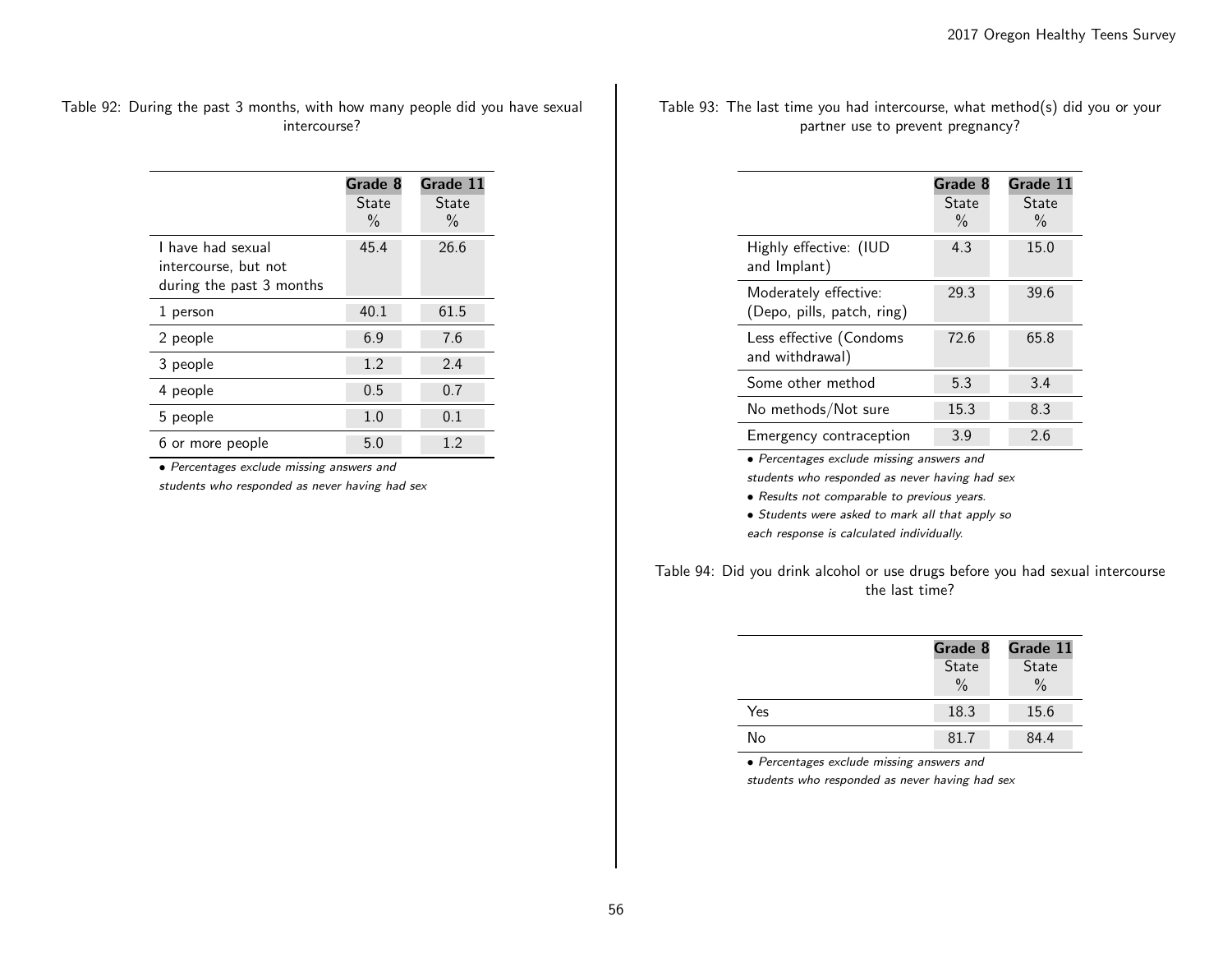# 11 SEXUAL COERCION, SEXUAL ASSAULT AND INTIMATE PARTNER VIOLENCE

Teens who are victims of sexual violence are more likely to be depressed, do poorly in school, and engage in unhealthy behaviors, like using drugs and alcohol. Sexual violence is any sexual act that is perpetrated against someone's will. Dating violence is a form of intimate partner violence that occurs between two people in a close relationship and can have a negative effect on health throughout life.

Table 95: Have you ever been physically forced to have sexual intercourse when you did not want to?

|     | Grade 11<br>State<br>$\frac{0}{0}$ |
|-----|------------------------------------|
| Yes | 6.1                                |
| No  | 93.9                               |

• Only 11<sup>th</sup> graders were asked this question.

Table 96: Have you ever given in to sexual activity when you didn't want to because of pressure?

|     | Grade 11      |
|-----|---------------|
|     | State         |
|     | $\frac{0}{0}$ |
| Yes | 12.1          |
| No  | 87.9          |

• Only 11<sup>th</sup> graders were asked this question.

Table 97: During your life, has any adult ever had sexual contact with you?

|     | Grade 11      |
|-----|---------------|
|     | State         |
|     | $\frac{0}{0}$ |
| Yes | 7.6           |
| No  | 92.4          |

 $\bullet$  Only  $11^{th}$  graders were asked this question.

Table 98: During the past 12 months, did your boyfriend or girlfriend ever hit, slap, or physically hurt you on purpose?

|     | Grade 11<br>State<br>$\frac{0}{0}$ |
|-----|------------------------------------|
| Yes | 3.7                                |
| No  | 96.3                               |

 $\bullet$  Only 11<sup>th</sup> graders were asked this question.

Table 99: During your life, has any adult ever intentionally hit or physically hurt you?

|     | Grade 11<br>State<br>$\frac{0}{0}$ |
|-----|------------------------------------|
| Yes | 21.7                               |
| No  | 78.3                               |

 $\bullet$  Only 11<sup>th</sup> graders were asked this question.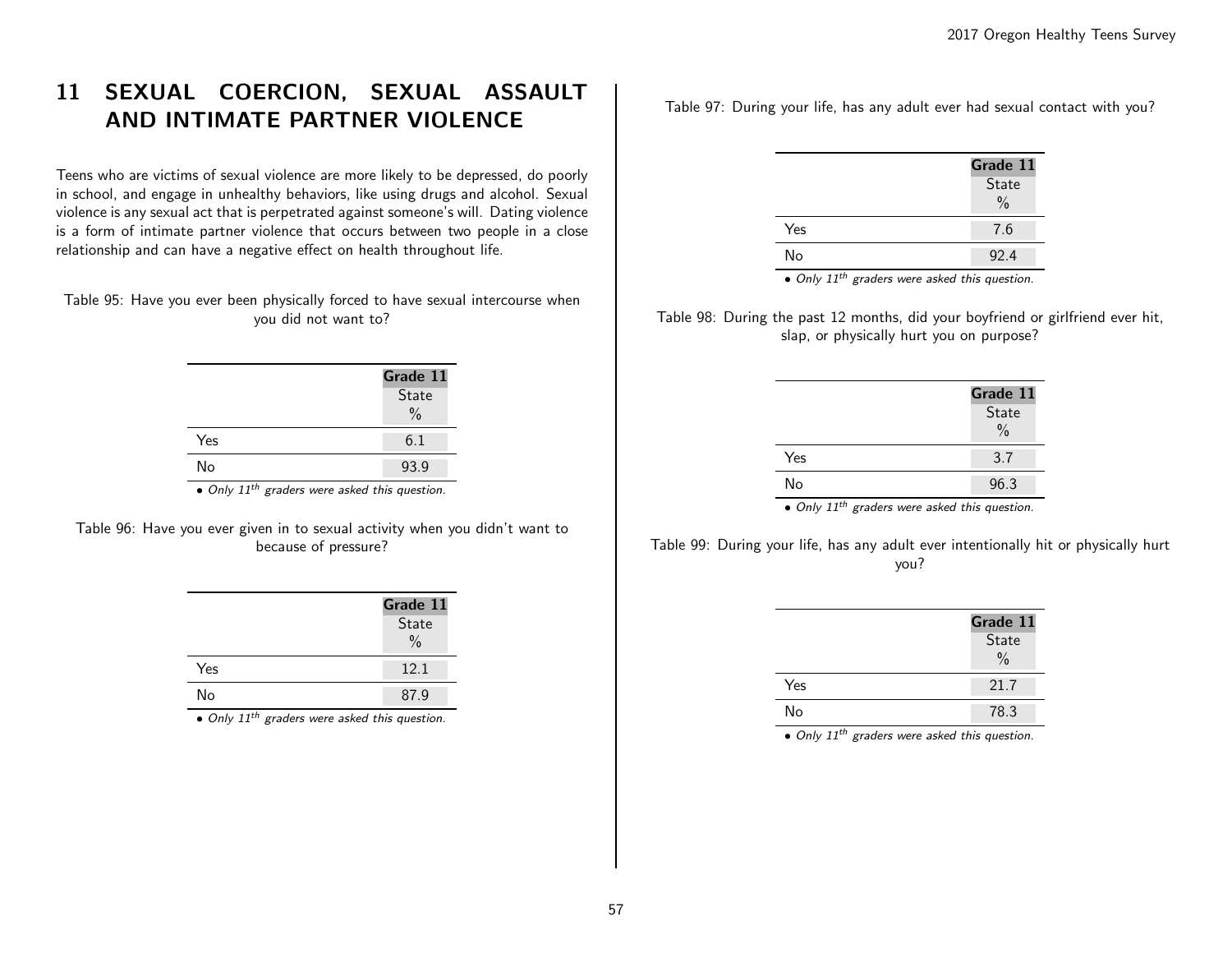# 12 SUBSTANCE USE

## 12.1 Abstinence from Substance Use

In middle school, most youth have never used cigarettes, alcohol, marijuana, or other prescription drugs not prescribed to them.

Table 100: Abstinence from Substance Use

|                                                | Grade 8<br>State<br>$\frac{0}{0}$ | Grade 11<br>State<br>$\%$ |
|------------------------------------------------|-----------------------------------|---------------------------|
| Never smoked a whole<br>cigarette              | 93.4                              | 83.8                      |
| Never used any tobacco<br>or vaping product    | 91.6                              | 81.1                      |
| Never had more than a<br>sip or two of alcohol | 73.2                              | 44.7                      |
| Never tried marijuana                          | 86.3                              | 60.5                      |

• Percentages exclude missing answers.

## 12.2 30 Day Use

Drug-Free Communities (DFC) are required to report on four drug categories: tobacco, alcohol, marijuana and prescription drug use.

The following table indicates the percentage of students by grade who reported using each substance at least one day during the 30 day period.

| Table 101: 30 Day Use |  |  |  |  |
|-----------------------|--|--|--|--|
|-----------------------|--|--|--|--|

|                                                                                   | Grade 8<br>State<br>$\%$ | Grade 11<br>State<br>$\frac{0}{0}$ |
|-----------------------------------------------------------------------------------|--------------------------|------------------------------------|
| Had at least one drink of<br>alcohol                                              | 10.3                     | 26.9                               |
| Had 5 or more drinks of<br>alcohol in a row, that is,<br>within a couple of hours | 4.6                      | 14.1                               |
| Smoked cigarettes                                                                 | 3.0                      | 7.7                                |
| Used an e-cigarette or<br>other vaping product                                    | 6.3                      | 12.9                               |
| Used marijuana or<br>hashish                                                      | 6.7                      | 20.9                               |
| Used prescription drugs<br>without a doctor's orders                              | 4.9                      | 6.6                                |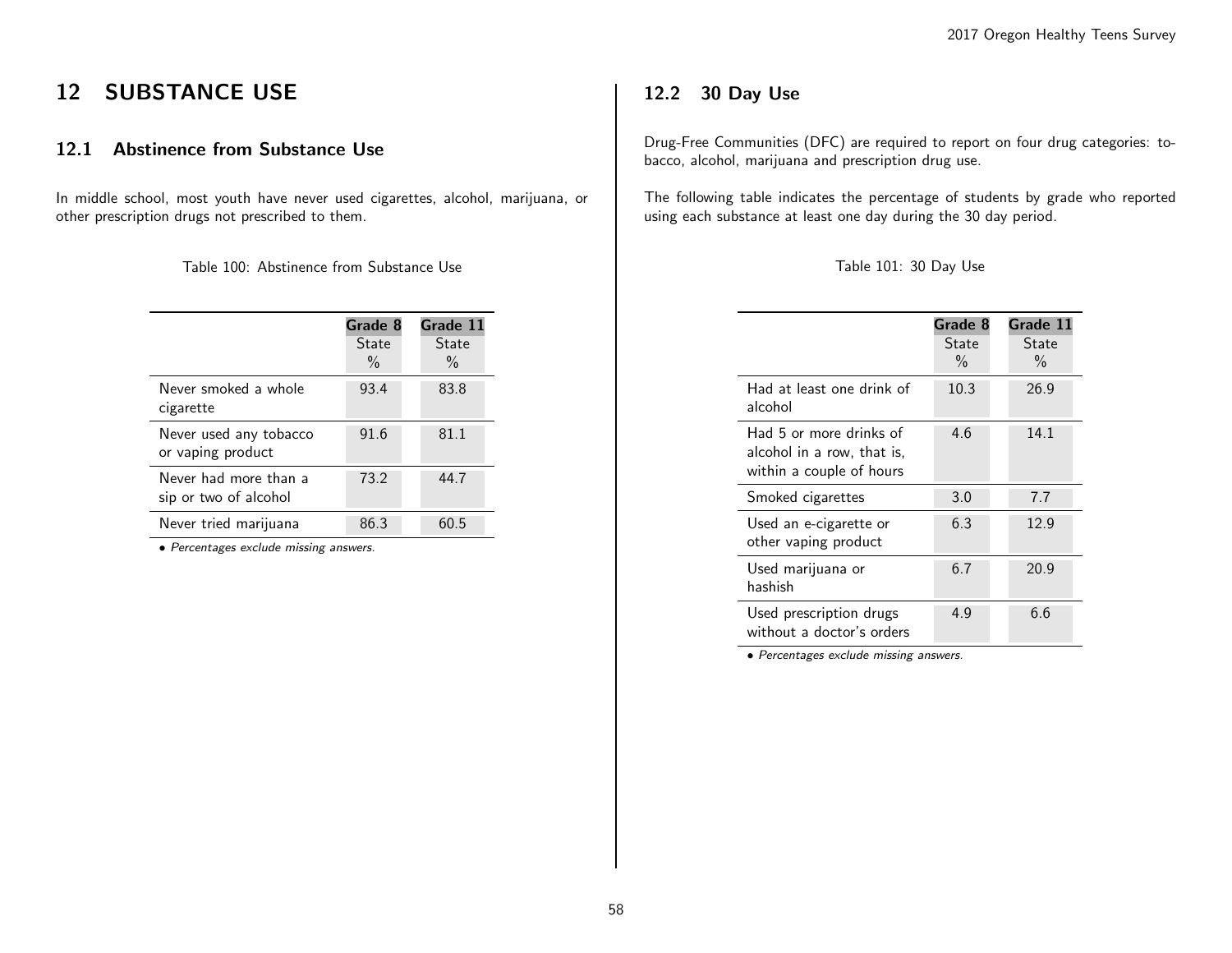## 12.3 Tobacco Use

Smoking is the number one preventable cause of disease and death in this country.

Most adult smokers start smoking before the age of 18 years. In 2017, Senate Bill 754 passed, which raised the minimum age to purchase cigarettes from 18 to 21 in Oregon.

Oregon students responded to 23 questions related to tobacco use including age of initiation, desire or attempts to stop smoking, location for smoking, source of tobacco, living in homes with smokers, tobacco advertisements, and perceptions of peer use of tobacco products. The good news is that Oregon's tobacco prevention efforts appear to be paying off - the vast majority of Oregon youth continue to avoid using tobacco in any form.

Questions relating to youth tobacco use (cigarettes, chewing tobacco, hookahs, e-cigarettes/vaping products and cigars), behaviors and attitudes are shown in the following tables.

For additional information, see the Tobacco Prevention and Education Program at:

#### <http://www.healthoregon.org/tobacco>

Table 102: During the past 30 days, did you smoke cigarettes (including menthol cigarettes)?

|                                 | Grade 8<br><b>State</b><br>$\frac{0}{0}$ | Grade 11<br><b>State</b><br>$\frac{0}{0}$ |
|---------------------------------|------------------------------------------|-------------------------------------------|
| Yes, smoked cigarettes          | 3.0                                      | 7.7                                       |
| No, did not smoke<br>cigarettes | 97.0                                     | 92.3                                      |

• Percentages exclude missing answers.

Table 103: During the past 30 days, on how many days did you smoke menthol cigarettes?

|                   | Grade 8<br>State<br>$\frac{0}{0}$ | Grade 11<br>State<br>$\frac{0}{0}$ |
|-------------------|-----------------------------------|------------------------------------|
| $0$ days          | 98.9                              | 96.9                               |
| 1 or 2 days       | 0.6                               | 1.5                                |
| 3 to 5 days       | 0.2                               | 0.5                                |
| 6 to 9 days       | 0.2                               | 0.4                                |
| 10 to 19 days     | 0.0                               | 0.3                                |
| $20$ to $29$ days | 0.0                               | 0.2                                |
| All 30 days       | 0.0                               | 0.2                                |

• Percentages exclude missing answers.

Table 104: During the past 30 days, on how many days did you use chewing tobacco, snuff, dip, or snus, such as Redman, Levi Garrett, Beechnut, Skoal, Skoal Bandits, Copenhagen, Camel Snus, or Marlboro Snus?

|                   | Grade 8<br>State<br>$\frac{0}{0}$ | Grade 11<br>State<br>$\%$ |
|-------------------|-----------------------------------|---------------------------|
| 0 days            | 98.9                              | 96.6                      |
| 1 or 2 days       | 0.5                               | 1.4                       |
| 3 to 5 days       | 0.3                               | 0.5                       |
| 6 to 9 days       | 0.1                               | 0.2                       |
| 10 to 19 days     | 0.1                               | 0.3                       |
| $20$ to $29$ days | 0.0                               | 0.3                       |
| All 30 days       | 0.1                               | 0.7                       |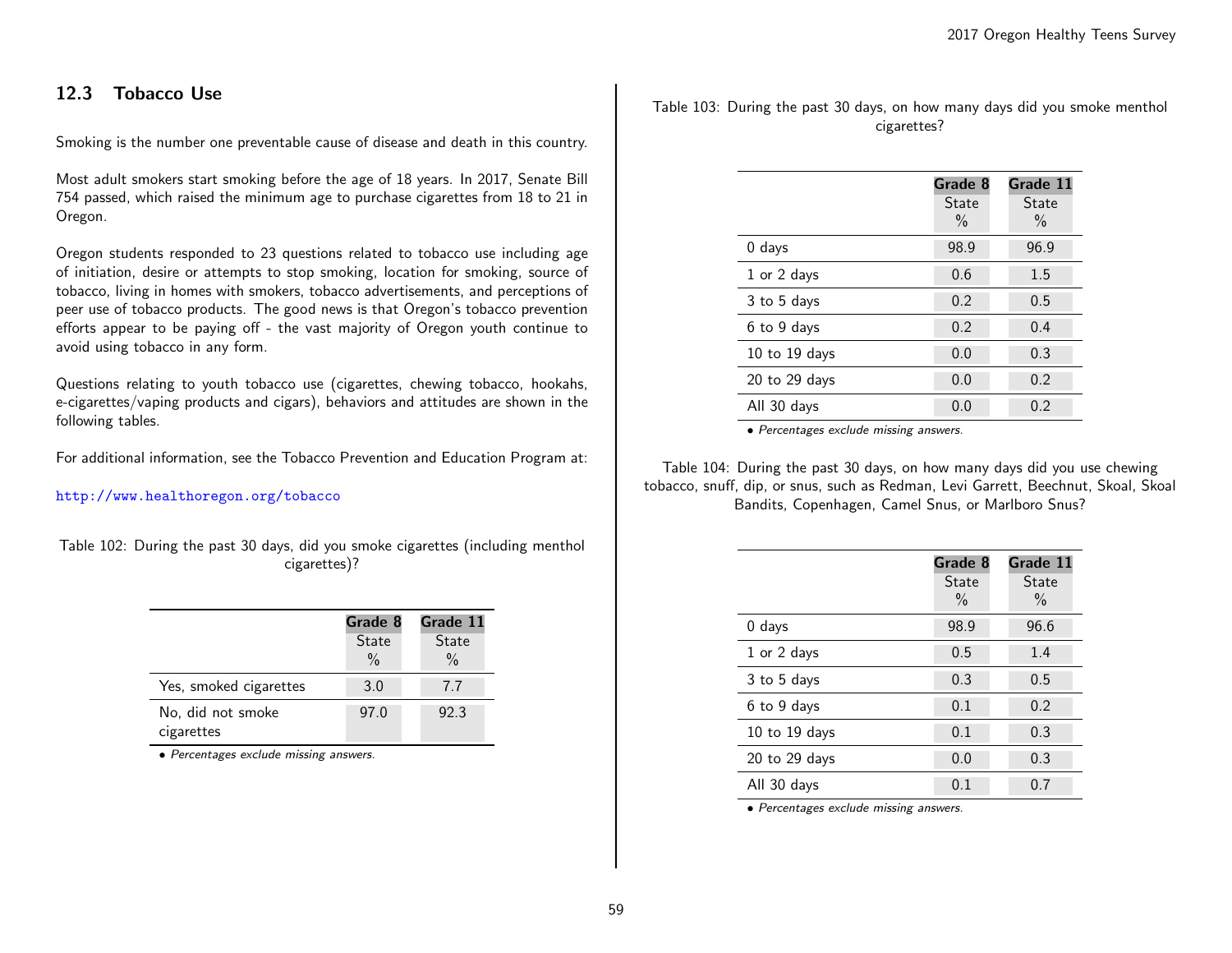Table 105: During the past 30 days, on how many days did you smoke a little cigar, such as a Swisher Sweets?

|                   | Grade 8<br>State<br>$\%$ | Grade 11<br>State<br>$\%$ |
|-------------------|--------------------------|---------------------------|
| $0$ days          | 98.5                     | 94.4                      |
| 1 or 2 days       | 1.0                      | 3.4                       |
| 3 to 5 days       | 0.2                      | 1.2                       |
| 6 to 9 days       | 0.2                      | 0.6                       |
| 10 to 19 days     | 0.0                      | 0.2                       |
| $20$ to $29$ days | 0.0                      | 0.1                       |
| All 30 days       | 0.1                      | 0.1                       |

• Percentages exclude missing answers.

Table 106: During the past 30 days, on how many days did you smoke a large cigar?

|                   | Grade 8<br>State<br>$\%$ | Grade 11<br>State<br>$\%$ |
|-------------------|--------------------------|---------------------------|
| $0$ days          | 99.2                     | 98.0                      |
| 1 or 2 days       | 0.4                      | 1.4                       |
| 3 to 5 days       | 0.2                      | 0.2                       |
| 6 to 9 days       | 0.1                      | 0.1                       |
| 10 to 19 days     | 0.0                      | 0.0                       |
| $20$ to $29$ days | 0.0                      | 0.1                       |
| All 30 days       | 0.1                      | 0.1                       |

• Percentages exclude missing answers.

Table 107: During the past 30 days, on how many days did you smoke tobacco in a hookah, also known as a waterpipe?

|                   | Grade 8<br>State<br>$\frac{0}{0}$ | Grade 11<br>State<br>$\%$ |
|-------------------|-----------------------------------|---------------------------|
| $0$ days          | 98.5                              | 97.3                      |
| 1 or 2 days       | 0.8                               | 1.5                       |
| 3 to 5 days       | 0.3                               | 0.4                       |
| 6 to 9 days       | 0.2                               | 0.2                       |
| 10 to 19 days     | 0.1                               | 0.2                       |
| $20$ to $29$ days | 0.0                               | 0.2                       |
| All 30 days       | 0.1                               | 0.3                       |

• Percentages exclude missing answers.

Table 108: During the past 30 days, on how many days did you use an e-cigarette or other vaping product?

|                   | Grade 8<br>State<br>$\frac{0}{0}$ | Grade 11<br>State<br>$\%$ |
|-------------------|-----------------------------------|---------------------------|
| 0 days            | 93.7                              | 87.1                      |
| 1 or 2 days       | 3.8                               | 5.7                       |
| 3 to 5 days       | 1.2                               | 2.3                       |
| 6 to 9 days       | 0.5                               | 1.6                       |
| $10$ to $19$ days | 0.3                               | 1.1                       |
| $20$ to $29$ days | 0.2                               | 0.6                       |
| All 30 days       | 0.3                               | 1.6                       |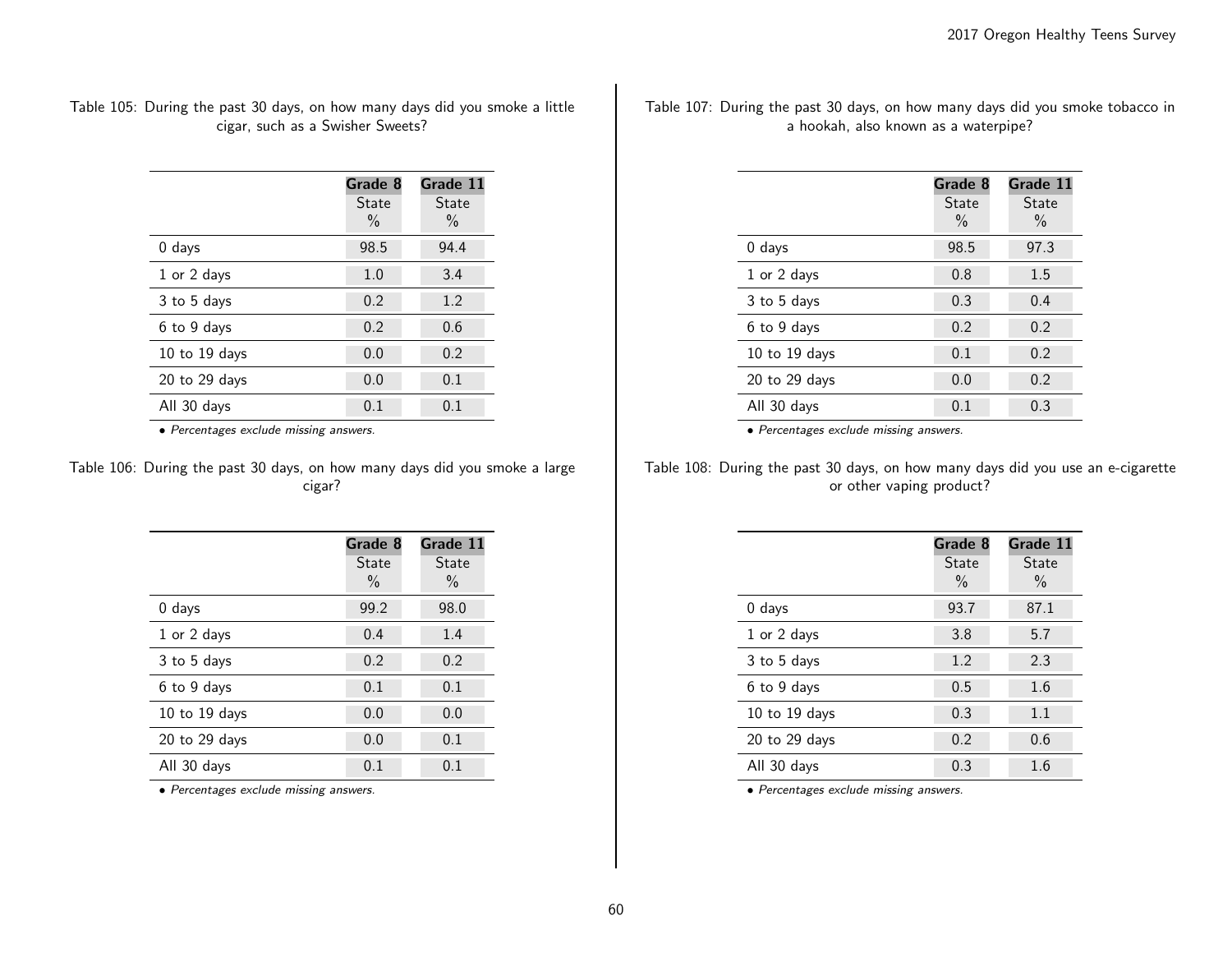Table 109: Any tobacco use (including vaping products) in the past 30 days

|     | Grade 8<br>State<br>$\frac{0}{0}$ | Grade 11<br>State<br>$\frac{0}{0}$ |
|-----|-----------------------------------|------------------------------------|
| Yes | 8.4                               | 18.9                               |
| No  | 91.6                              | 81.1                               |

• Percentages exclude missing answers.

Table 110: Any use of any flavored tobacco or vaping product

|     | Grade 8       | Grade 11      |
|-----|---------------|---------------|
|     | State         | <b>State</b>  |
|     | $\frac{0}{0}$ | $\frac{0}{0}$ |
| Yes | 12.4          | 28.4          |
| No  | 87.6          | 71.6          |

• Percentages exclude missing answers.

Table 111: Current use of any flavored tobacco or vaping product

|     | Grade 8<br>State<br>$\frac{0}{0}$ | Grade 11<br>State<br>$\frac{0}{0}$ |
|-----|-----------------------------------|------------------------------------|
| Yes | 5.3                               | 12.9                               |
| No  | 94.7                              | 87.1                               |

• Percentages exclude missing answers.

Table 112: How old were you when you smoked a whole cigarette for the first time?

|                                          | Grade 8<br>State<br>$\%$ | Grade 11<br>State<br>$\%$ |
|------------------------------------------|--------------------------|---------------------------|
| I have never smoked a<br>whole cigarette | 93.4                     | 83.8                      |
| 8 years old or younger                   | 0.8                      | 0.7                       |
| 9 years old                              | 0.4                      | 0.4                       |
| 10 years old                             | 0.6                      | 0.7                       |
| 11 years old                             | 0.9                      | 0.7                       |
| 12 years old                             | 1.2                      | 1.2                       |
| 13 years old                             | 1.9                      | 2.0                       |
| 14 years old                             | 0.7                      | 2.4                       |
| 15 years old                             | 0.0                      | 3.6                       |
| 16 years old                             | 0.0                      | 3.5                       |
| 17 years old or older                    | 0.1                      | 1.0                       |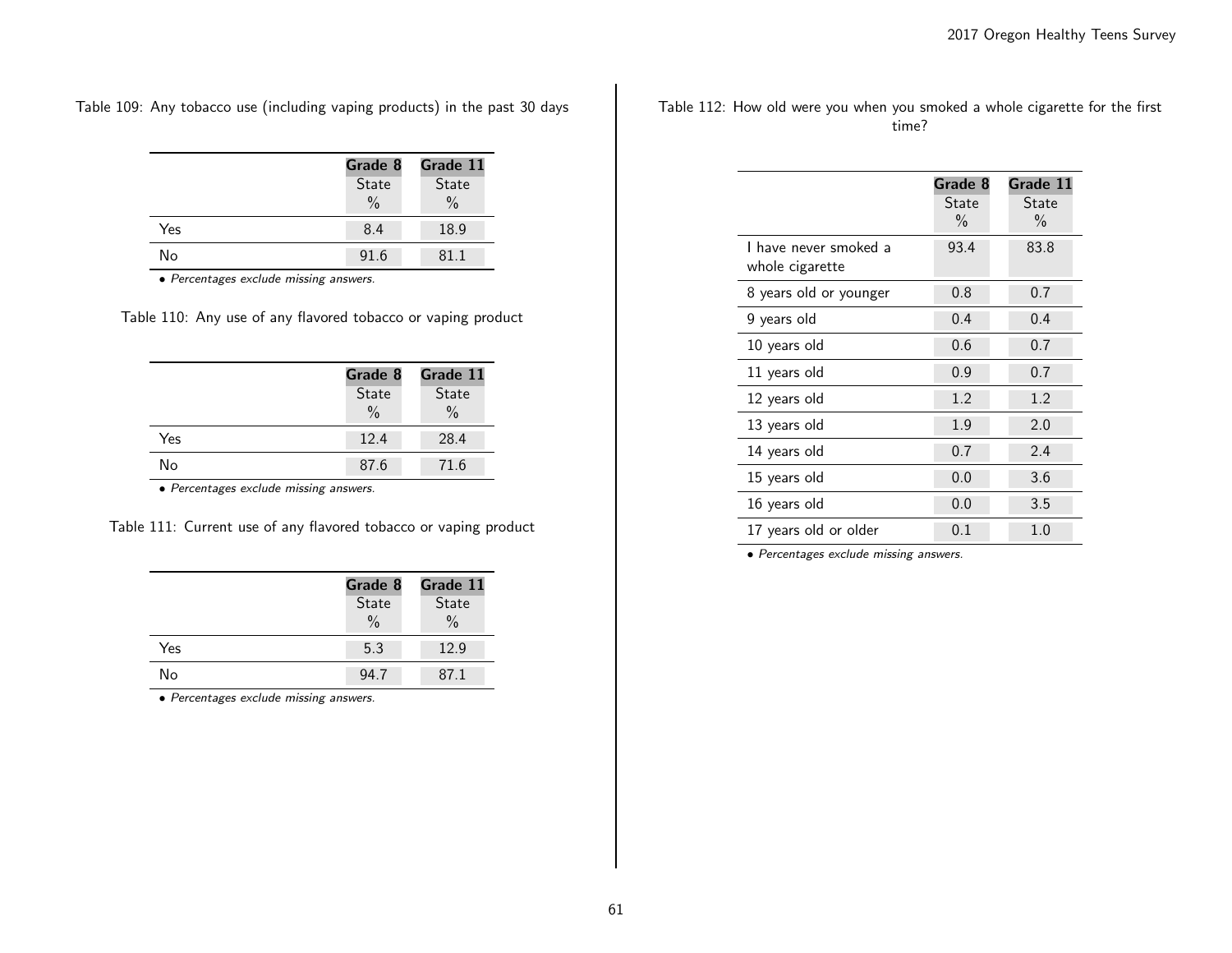Table 113: How old were you when you first used any form of tobacco or vaping product other than regular cigarettes? Exclude marijuana.

|                                            | Grade 8<br>State<br>$\frac{0}{0}$ | Grade 11<br>State<br>$\%$ |
|--------------------------------------------|-----------------------------------|---------------------------|
| I have never used any of<br>those products | 86.2                              | 67.6                      |
| 8 years old or younger                     | 0.8                               | 0.8                       |
| 9 years old                                | 0.4                               | 0.3                       |
| 10 years old                               | 0.7                               | 0.4                       |
| 11 years old                               | 1.1                               | 0.5                       |
| 12 years old                               | 3.2                               | 1.2                       |
| 13 years old                               | 5.7                               | 3.2                       |
| 14 years old                               | 1.9                               | 5.8                       |
| 15 years old                               | 0.0                               | 9.1                       |
| 16 years old                               | 0.0                               | 8.7                       |
| 17 years old or older                      | 0.0                               | 2.3                       |

• Percentages exclude missing answers.

Table 114: First tobacco or vaping product used

|                                                       | Grade 8<br>State<br>$\%$ | Grade 11<br>State<br>$\%$ |
|-------------------------------------------------------|--------------------------|---------------------------|
| I have never used any<br>tobacco or vaping<br>product | 86.2                     | 67.2                      |
| Cigarette                                             | 3.5                      | 8.9                       |
| Chewing tobacco                                       | 0.4                      | 2.2                       |
| Small cigar                                           | 0.3                      | 1.0                       |
| Large cigar                                           | 0.1                      | 0.5                       |
| Hookah                                                | 0.7                      | 2.6                       |
| E-cigarette or other<br>vaping product                | 7.4                      | 15.9                      |
| Another type of product                               | 1.4                      | 1.7                       |

• Percentages exclude missing answers.

Table 115: Tried to quit smoking cigarettes in the past 12 months

|     | Grade 8                |
|-----|------------------------|
|     | State<br>$\frac{0}{0}$ |
| Yes | 52.8                   |
| No  | 47.2                   |

• Self-identified 30 day cigarette smokers (menthol and non-menthol).

• The 11th grade online survey contained an error on this question and therefore those data are suppressed.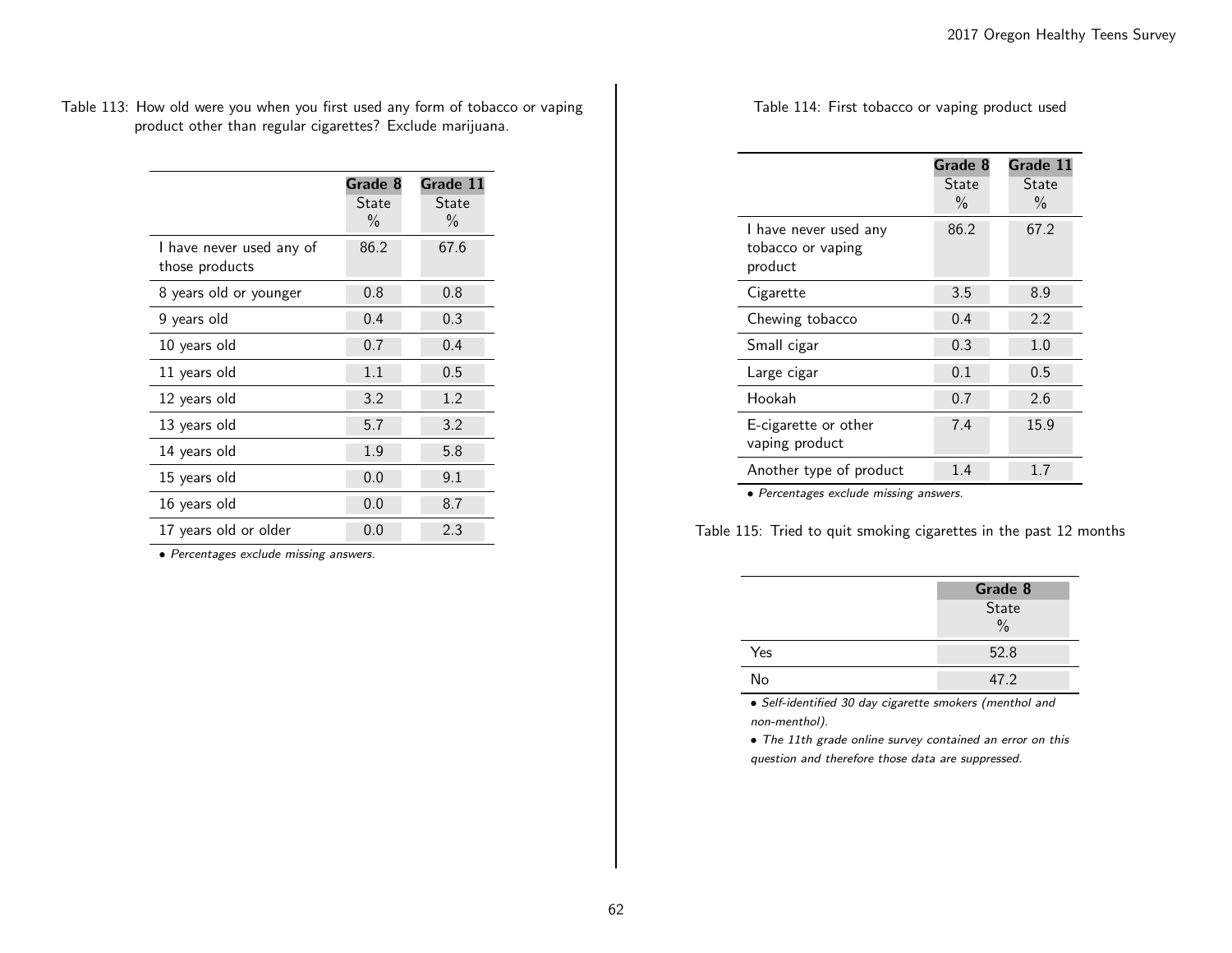Table 116: During the past 30 days, from which of the following sources did you get tobacco or vaping products?

|                                      | Grade 8<br>State<br>$\frac{0}{0}$ | Grade 11<br>State<br>$\%$ |
|--------------------------------------|-----------------------------------|---------------------------|
| A store or gas station               | 4.2                               | 16.0                      |
| Friends 18 or older                  | 27.0                              | 49.4                      |
| Friends under 18                     | 47.2                              | 33.5                      |
| Took from home without<br>permission | 15.3                              | 6.2                       |
| A family member                      | 15.0                              | 11.0                      |
| The internet                         | 2.8                               | 6.7                       |
| Some other source                    | 21.2                              | 15.5                      |

• Percentages include only students under age 18 who used some type of tobacco in the past 30 days and obtained tobacco from at least one source.

• Students were asked to mark all that apply so each response is calculated individually.

Table 117: Does someone living in your house (other than you) smoke or vape tobacco?

|                                                         | Grade 8<br><b>State</b><br>$\frac{0}{0}$ | Grade 11<br>State<br>$\%$ |
|---------------------------------------------------------|------------------------------------------|---------------------------|
| Nobody smokes or vapes                                  | 70.1                                     | 70.6                      |
| Someone smokes or<br>vapes, but not inside the<br>house | 22.9                                     | 23.4                      |
| Someone smokes or vapes<br>inside the house             | 7.0                                      | 6.0                       |

• Percentages exclude missing answers.

Table 118: During this school year, have you seen anyone smoking or vaping tobacco on school property?

|     | Grade 8<br>State<br>$\frac{0}{0}$ | Grade 11<br>State<br>$\frac{0}{0}$ |
|-----|-----------------------------------|------------------------------------|
| Yes | 21.8                              | 46.9                               |
| No  | 78.2                              | 53.1                               |

• Percentages exclude missing answers.

Table 119: During the past 30 days, have you seen an advertisement promoting tobacco or a vaping product on a storefront or in a store?

|          | Grade 8<br>State<br>$\frac{0}{0}$ | Grade 11<br><b>State</b><br>$\%$ |
|----------|-----------------------------------|----------------------------------|
| Yes      | 59.5                              | 63.2                             |
| No       | 27.0                              | 23.5                             |
| Not sure | 13.6                              | 13.3                             |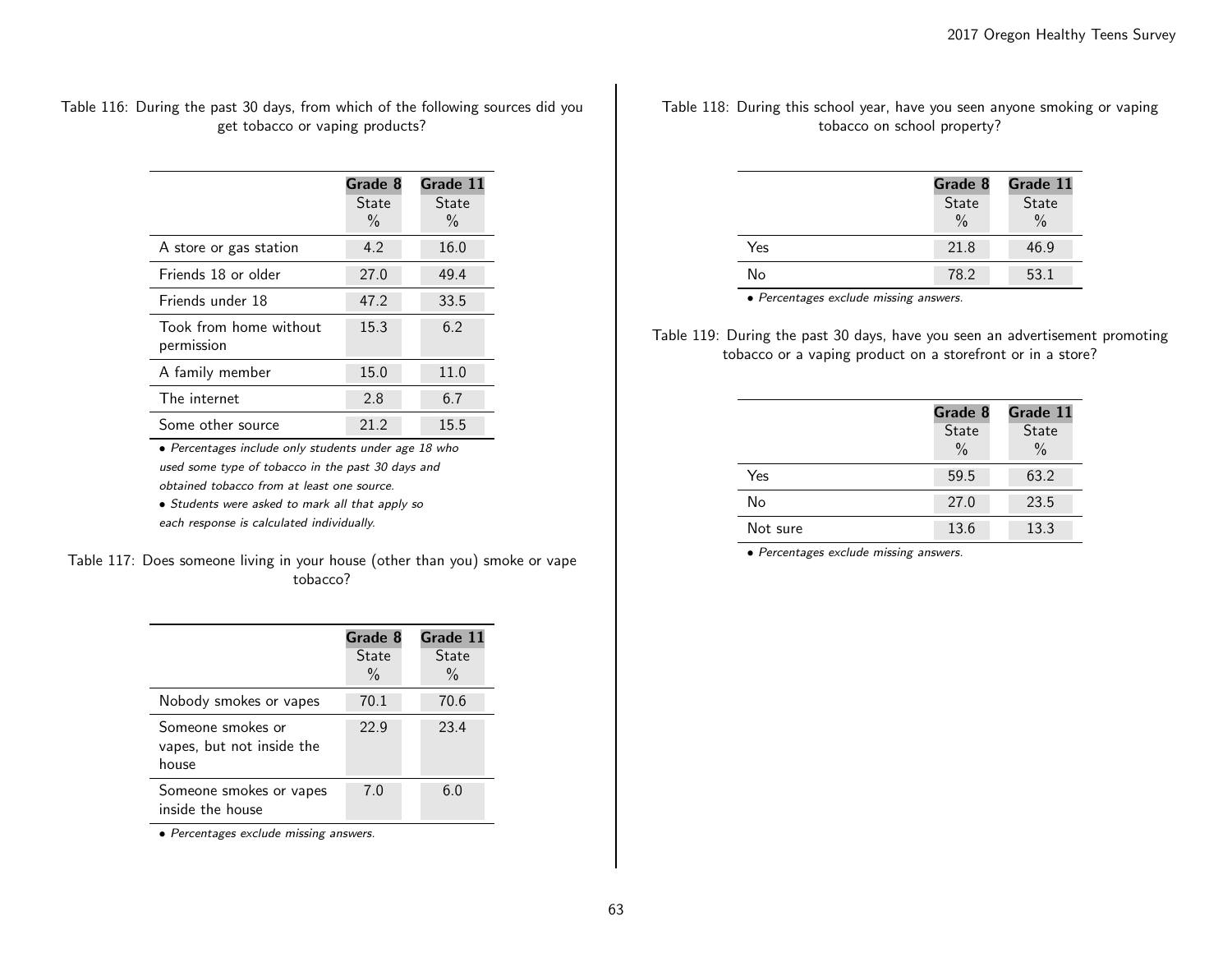Table 120: Do you agree or disagree with the following statement: Cigarette companies deliberately advertise and promote cigarettes to encourage youth under 18 to smoke.

|                       | Grade 8<br>State<br>$\frac{0}{0}$ | Grade 11<br><b>State</b><br>$\%$ |
|-----------------------|-----------------------------------|----------------------------------|
| Strongly agree        | 21.3                              | 24.6                             |
| Somewhat agree        | 26.4                              | 28.9                             |
| Don't know / Not sure | 33.7                              | 29.0                             |
| Somewhat disagree     | 6.4                               | 7.8                              |
| Strongly disagree     | 12.2                              | 9.7                              |

• Percentages exclude missing answers.

Table 121: Do you think tobacco companies have been honest or dishonest with the public about the dangers of tobacco use?

|                     | Grade 8<br>State<br>$\frac{0}{0}$ | Grade 11<br>State<br>$\%$ |
|---------------------|-----------------------------------|---------------------------|
| Very honest         | 7.0                               | 8.4                       |
| Somewhat honest     | 12.0                              | 18.6                      |
| Don't know/Not sure | 29.6                              | 26.2                      |
| Somewhat dishonest  | 23.0                              | 22.0                      |
| Very Dishonest      | 28.5                              | 24.8                      |

• Percentages exclude missing answers.

### 12.4 Alcohol Use

Alcohol is the country's most widely used legal drug and, despite the fact it is illegal for  $8<sup>th</sup>$  and  $11<sup>th</sup>$  graders to purchase alcohol, it is the most widely used substance among American youth. Youth who initiate alcohol use at an early age (14 years or younger) are four times more likely to experience lifetime dependency and are more likely to be involved in alcohol-related motor vehicle crashes, personal injury and physical fights. Alcohol use during adolescence can cause lasting brain impairment leading to problems with relationships, education, employment and financial independence. It can lead to crime, social isolation, mental health problems and early death.

Students were asked about their alcohol and binge drinking (defined as five or more drinks within 2 hours) during the past month.

Almost three-quarters (73.2%) of  $8<sup>th</sup>$  graders and almost half (44.7%) of 11th graders reported that they had never drank alcohol (Table 124). 26.8% of the 8<sup>th</sup> graders reported using alcohol at age 14 years or younger placing them at a four times greater risk of lifetime alcohol-related problems cited above. Likewise, 25.1% of the 11th graders said they were aged 14 years or younger when first having more than a sip or two of alcohol (Table 122). As might be expected, alcohol use for  $11<sup>th</sup>$  graders exceeded rates reported by  $8<sup>th</sup>$  graders on most items.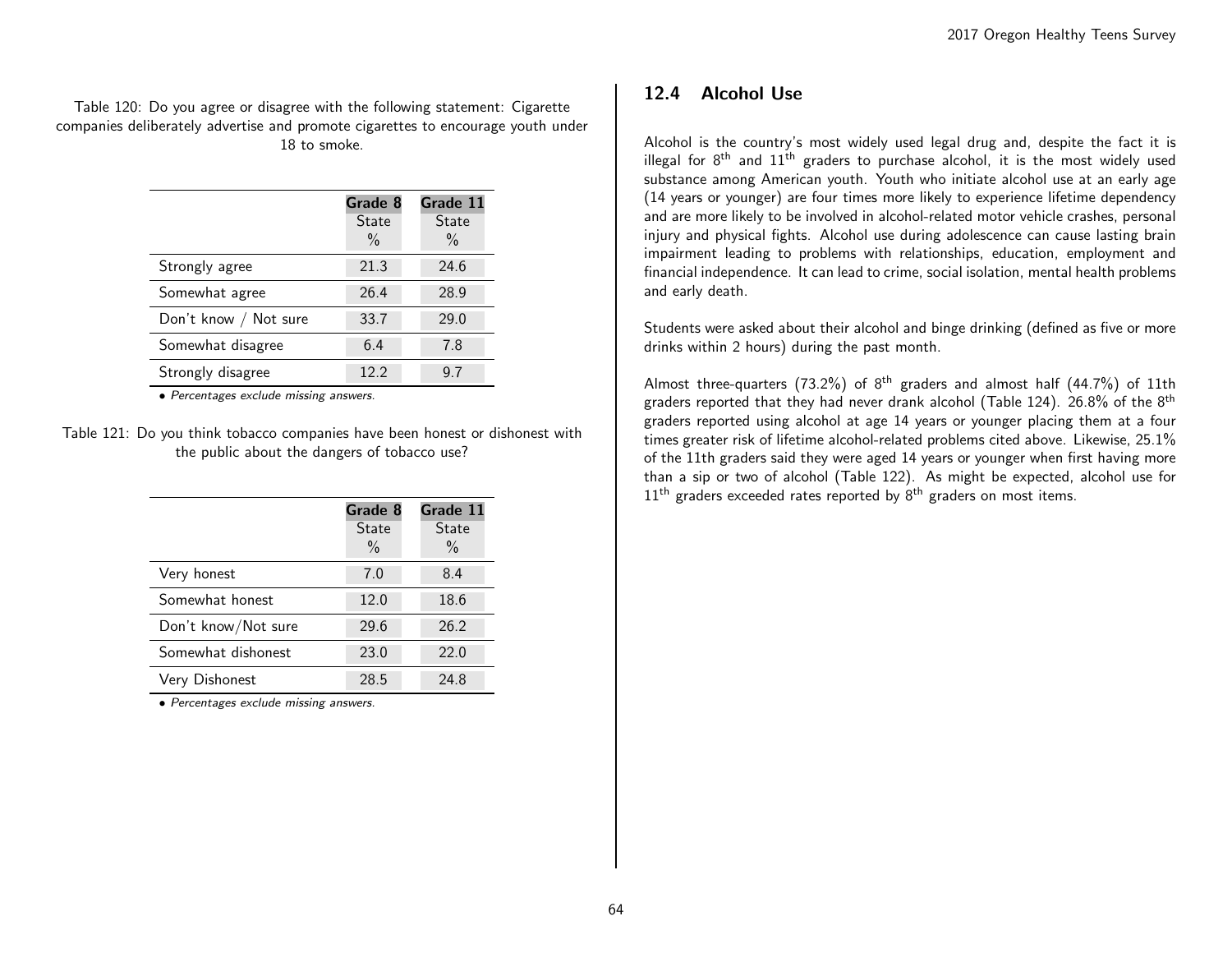Table 122: How old were you when you had your first drink of alcohol other than a few sips?

|                                                                 | Grade 8<br>State<br>$\frac{0}{0}$ | Grade 11<br>State<br>$\frac{0}{0}$ |
|-----------------------------------------------------------------|-----------------------------------|------------------------------------|
| I have never had a drink<br>of alcohol other than a<br>few sips | 73.2                              | 44.7                               |
| 8 years old or younger                                          | 4.9                               | 3.5                                |
| 9 years old                                                     | 1.4                               | 0.9                                |
| 10 years old                                                    | 2.2                               | 1.9                                |
| 11 years old                                                    | 2.5                               | 1.3                                |
| 12 years old                                                    | 4.7                               | 3.2                                |
| 13 years old                                                    | 8.3                               | 5.4                                |
| 14 years old                                                    | 2.8                               | 8.9                                |
| 15 years old                                                    | 0.0                               | 14.1                               |
| 16 years old                                                    | 0.0                               | 12.9                               |
| 17 years old or older                                           | 0.0                               | 3.1                                |

• Percentages exclude missing answers.

| Table 123: During the past 30 days, on how many days did you have at least one |  |  |  |                   |  |  |  |  |
|--------------------------------------------------------------------------------|--|--|--|-------------------|--|--|--|--|
|                                                                                |  |  |  | drink of alcohol? |  |  |  |  |

|                   | Grade 8<br>State<br>$\frac{0}{0}$ | Grade 11<br>State<br>$\%$ |
|-------------------|-----------------------------------|---------------------------|
| $0$ days          | 89.7                              | 73.1                      |
| 1 or 2 days       | 6.9                               | 16.1                      |
| 3 to 5 days       | 1.8                               | 6.1                       |
| 6 to 9 days       | 1.0                               | 2.9                       |
| 10 to 19 days     | 0.4                               | 1.4                       |
| $20$ to $29$ days | 0.1                               | 0.2                       |
| All 30 days       | 0.1                               | 0.2                       |

• Percentages exclude missing answers.

Table 124: During the past 30 days, on how many days did you have 5 or more drinks of alcohol in a row, that is, within a couple of hours?

|                   | Grade 8<br>State<br>$\frac{0}{0}$ | Grade 11<br>State<br>$\%$ |
|-------------------|-----------------------------------|---------------------------|
| $0$ days          | 95.4                              | 85.9                      |
| 1 day             | 2.6                               | 6.5                       |
| 2 days            | 1.1                               | 3.5                       |
| 3 to 5 days       | 0.5                               | 2.8                       |
| 6 to 9 days       | 0.3                               | 1.0                       |
| $10$ to $19$ days | 0.1                               | 0.2                       |
| 20 or more days   | 0.0                               | 0.1                       |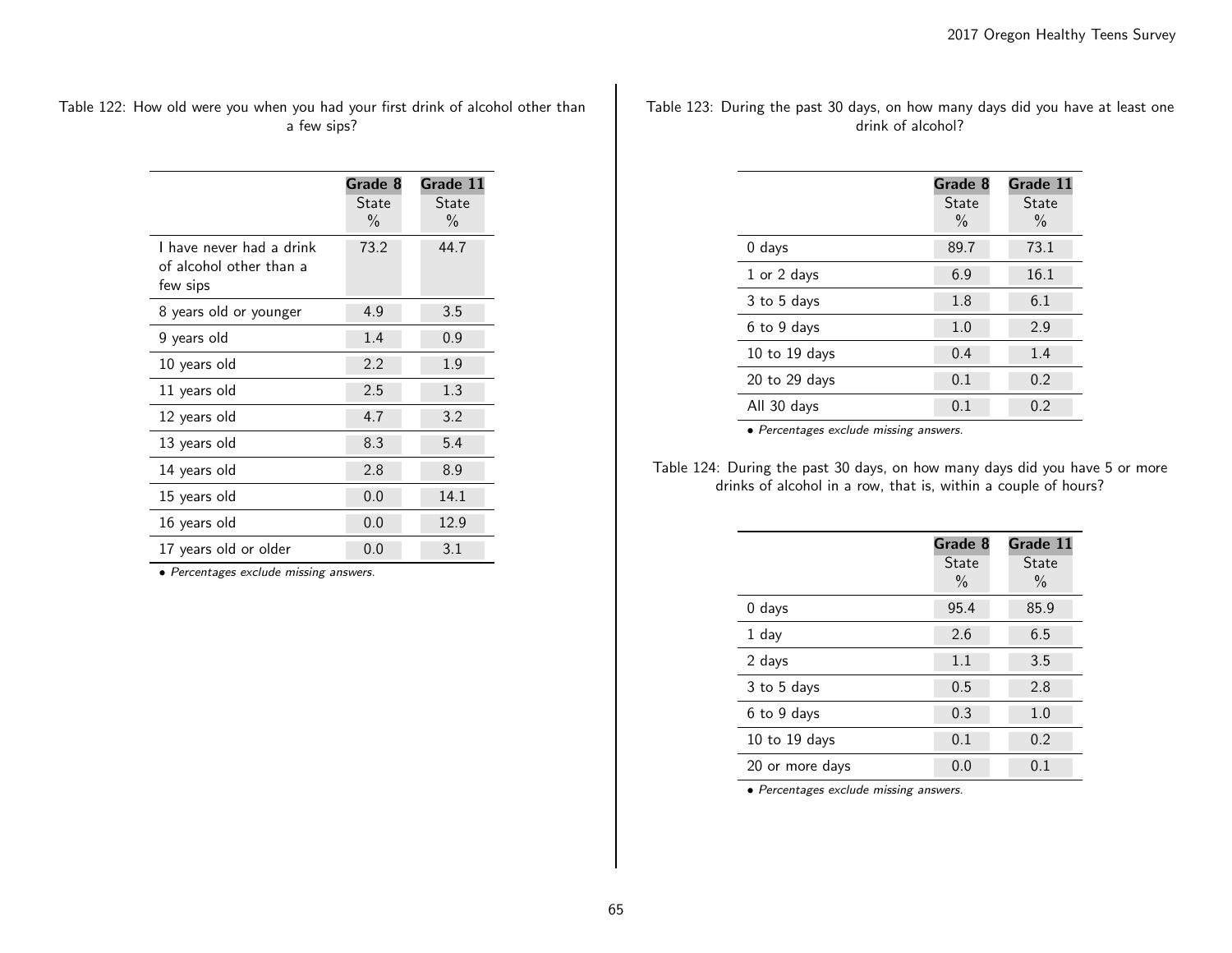Table 125: During the past 30 days, what type of alcohol did you usually drink?

|                                                                              | Grade 8<br>State<br>$\frac{0}{0}$ | Grade 11<br>State<br>$\frac{0}{0}$ |
|------------------------------------------------------------------------------|-----------------------------------|------------------------------------|
| I do not have a usual type                                                   | 14.0                              | 11.4                               |
| <b>Beer</b>                                                                  | 17.9                              | 20.6                               |
| Malt beverages, such as<br>Smirnoff Ice, Bacardi<br>Silver, or Hard Lemonade | 6.6                               | 5.4                                |
| Wine coolers, such as<br>Bartles & Jaymes or<br>Seagrams                     | 1.3                               | 1.5                                |
| Wine                                                                         | 8.7                               | 6.8                                |
| Liquor, such as vodka,<br>rum, scotch, bourbon, or<br>whiskey                | 36.4                              | 42.1                               |
| Flavored alcoholic<br>beverages, such as lemon<br>vodka, coconut rum, etc.   | 8.8                               | 9.8                                |
| Some other type                                                              | 6.5                               | 2.3                                |

• Percentages exclude missing answers.

• Includes only those who used alcohol one or more days in the last 30 days.

Table 126: During the past 30 days, from which of the following sources did you get the alcohol you drank?

|                                             | Grade 11<br>State<br>$\frac{0}{0}$ |
|---------------------------------------------|------------------------------------|
| At a party                                  | 35.4                               |
| Friends 21 or older                         | 20.6                               |
| Friends under 21                            | 23.9                               |
| Family members (not<br>parents)             | 10.3                               |
| At home with parents'<br>permission         | 22.3                               |
| A store, gas station, or<br>liquor store    | 3.2                                |
| Bar, night club or<br>restaurant            | 1.0                                |
| From home without my<br>parents' permission | 12.2                               |
| I gave money to someone<br>to get it for me | 10.3                               |
| I got it some other way                     | 13.0                               |

• Percentages exclude missing answers.

 $\bullet$  Only 11<sup>th</sup> graders were asked this question.

• Students were asked to mark all that apply so each response is calculated individually.

• Includes only those who used alcohol one or more days in the last 30 days.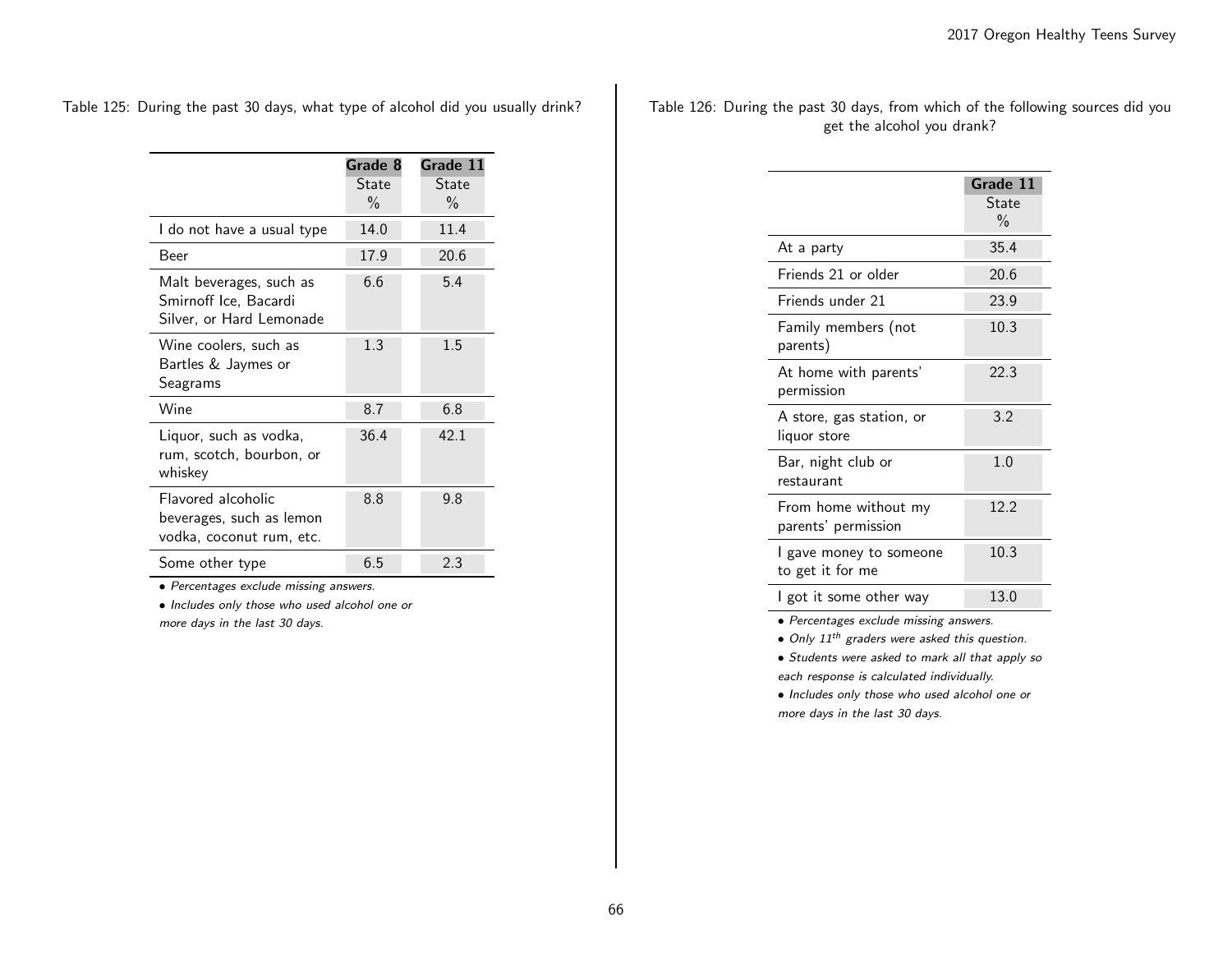## 12.5 Marijuana and Other Drug Use

Students were asked about their use of substances within the past 30 days. Percentages indicating usage are shown in he following tables. The prescription drug category refers to non-medical use of any prescription-only drugs.

Marijuana use (1 or more days in the past 30 days) was reported by 6.7% of  $8^{\text{th}}$  graders and 20.9% of  $11^{\text{th}}$  graders (Table 128). Prescription drug use during the past 30 days was relatively low (4.9% for 8<sup>th</sup> graders and 6.6% for  $11^{\text{th}}$ graders)(Table 139).

| Table 127: During the past 30 days, on how many days did you use marijuana or |                            |  |  |
|-------------------------------------------------------------------------------|----------------------------|--|--|
|                                                                               | hashish (weed, hash, pot)? |  |  |

|                 | Grade 8<br><b>State</b><br>$\%$ | Grade 11<br><b>State</b><br>$\%$ |
|-----------------|---------------------------------|----------------------------------|
| $0$ days        | 93.3                            | 79.1                             |
| 1 to 2 days     | 3.3                             | 7.8                              |
| 3 to 5 days     | 1.2                             | 4.1                              |
| 6 to 9 days     | 0.7                             | 2.1                              |
| 10 or more days | 1.5                             | 6 g                              |

• Percentages exclude missing answers.

Table 128: Any marijuana use in the past 30 days

|                                            | Grade 8<br><b>State</b><br>$\frac{0}{0}$ | Grade 11<br>State<br>$\frac{0}{0}$ |
|--------------------------------------------|------------------------------------------|------------------------------------|
| Used 0 days in the past<br>30 days         | 93.3                                     | 79.1                               |
| Used 1 or more days in<br>the past 30 days | 6.7                                      | 20.9                               |

• Percentages exclude missing answers.

Table 129: During the past 30 days, how many times did you use marijuana on school property?

|                    | Grade 8<br>State<br>$\%$ | Grade 11<br>State<br>$\%$ |
|--------------------|--------------------------|---------------------------|
| $0 \times$         | 98.6                     | 96.9                      |
| 1 or 2 times       | 1.0                      | 1.9                       |
| 3 to 9 times       | 0.2                      | 0.7                       |
| 10 to 19 times     | 0.0                      | 0.2                       |
| $20$ to $39$ times | 0.1                      | 0.1                       |
| 40 or more times   | 0.0                      | 0.2                       |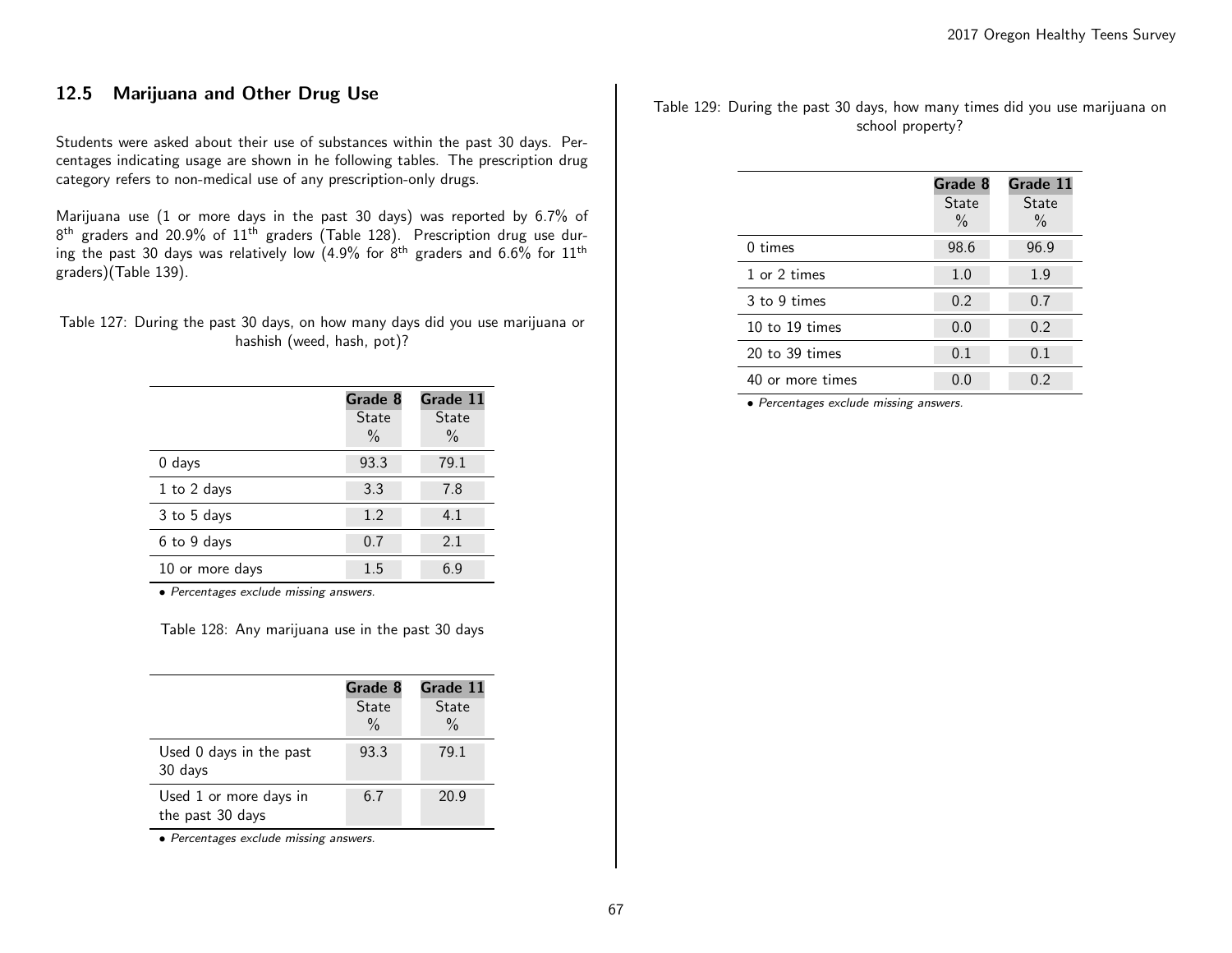Table 130: Among those who used marijuana in past 30 days, "how did you use it?"

|                                                | Grade 8<br>State<br>$\%$ | Grade 11<br>State<br>$\frac{0}{0}$ |
|------------------------------------------------|--------------------------|------------------------------------|
| Smoked it (in a joint,<br>bong, pipe, blunt)   | 88.5                     | 92.3                               |
| Vaporized it (e.g., vapor<br>pen)              | 13.1                     | 11.2                               |
| Ate it (in brownies, cakes,<br>cookies, candy) | 25.5                     | 24.0                               |
| Drank it (tea, cola,<br>alcohol)               | 3.4                      | 2.4                                |
| Dabbed it                                      | 22.3                     | 26.0                               |
| Used some other way                            | 5.4                      | 3.4                                |

• Includes only those who used marijuana one or more days in the last 30 days.

• Students were asked to mark all that apply so each response is calculated individually.

Table 131: Does any adult living in your house use marijuana?

|     | Grade 8       | Grade 11      |  |  |
|-----|---------------|---------------|--|--|
|     | State         | State         |  |  |
|     | $\frac{0}{0}$ | $\frac{0}{0}$ |  |  |
| Yes | 17.8          | 19.7          |  |  |
| No  | 82.2          | 80.3          |  |  |

• Percentages exclude missing answers.

Table 132: If one of your best friends offered you some marijuana, would you use it?

|                  | Grade 8<br>State<br>$\frac{0}{0}$ | Grade 11<br><b>State</b><br>$\frac{0}{0}$ |
|------------------|-----------------------------------|-------------------------------------------|
| Definitely not   | 74.2                              | 61.6                                      |
| Probably not     | 17.6                              | 24.0                                      |
| Probably would   | 6.5                               | 11.1                                      |
| Definitely would | 1.7                               | 3.2                                       |

• Self-identified marijuana users excluded from calculations.

Table 133: Susceptible to marijuana

|                                     | Grade 8<br>State<br>$\%$ | Grade 11<br><b>State</b><br>$\%$ |
|-------------------------------------|--------------------------|----------------------------------|
| Yes, susceptible to<br>marijuana    | 8.2                      | 14.4                             |
| No, not susceptible to<br>marijuana | 91.8                     | 85.6                             |

• Self-identified marijuana users excluded from calculations.

• Susceptibility includes those who say they definitely would

or probably would use marijuana offered by a best friend.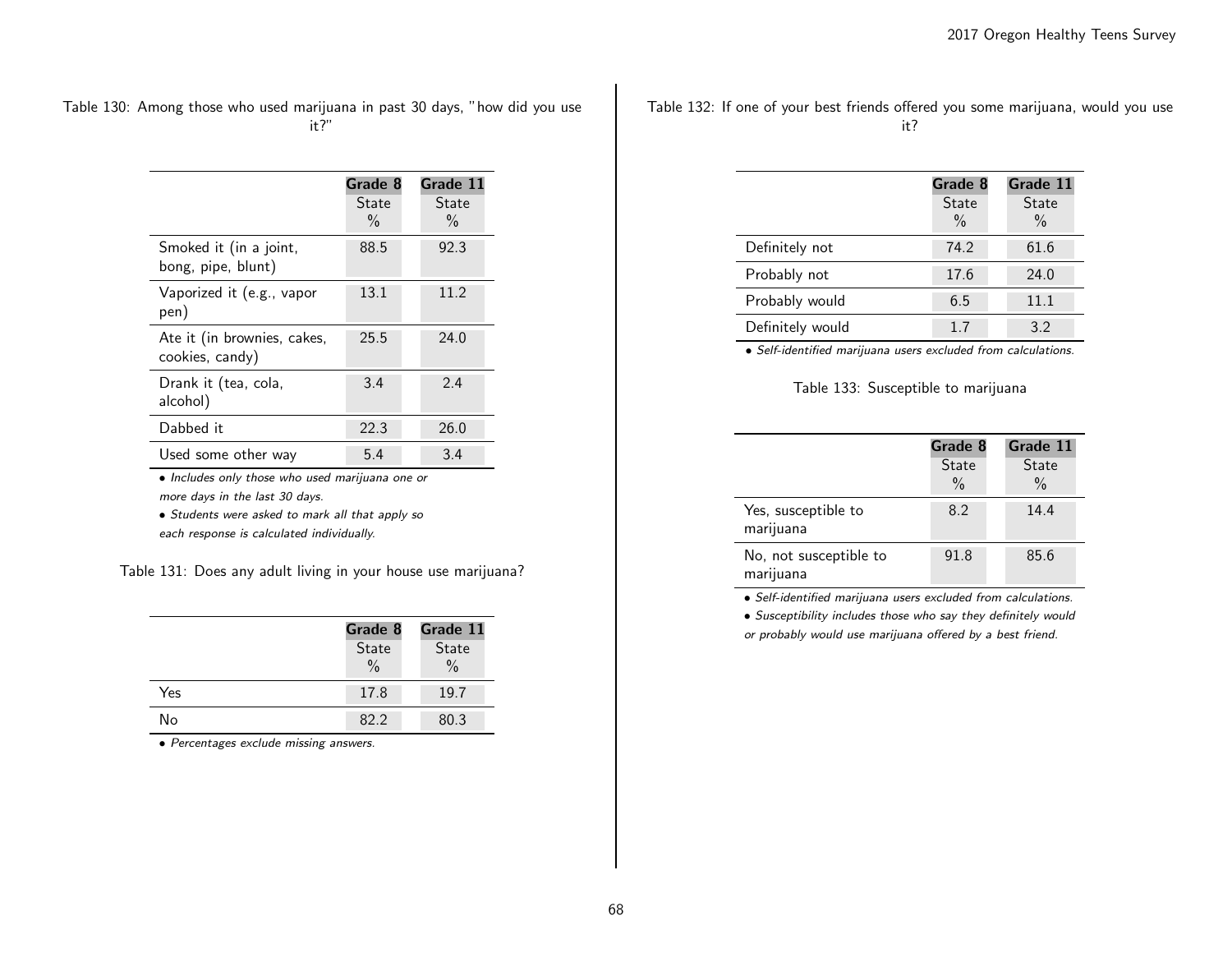Table 134: During the past 30 days, have you seen an advertisement for marijuana products or stores: In a magazine or newspaper?

|          | Grade 8<br>State<br>$\frac{0}{0}$ | Grade 11<br><b>State</b><br>$\%$ |
|----------|-----------------------------------|----------------------------------|
| Yes      | 17.9                              | 21.4                             |
| No       | 64.6                              | 61.2                             |
| Not sure | 17.5                              | 17.3                             |

• Percentages exclude missing answers.

| Table 135: During the past 30 days, have you seen an advertisement for |
|------------------------------------------------------------------------|
| marijuana products or stores: On a storefront?                         |

|          | Grade 8       | Grade 11      |
|----------|---------------|---------------|
|          | <b>State</b>  | <b>State</b>  |
|          | $\frac{0}{0}$ | $\frac{0}{0}$ |
| Yes      | 37.9          | 43.5          |
| No       | 46.7          | 42.7          |
| Not sure | 15.4          | 13.8          |

• Percentages exclude missing answers.

Table 136: During the past 30 days, have you seen an advertisement for marijuana products or stores: Online? On your cellphone, tablet, or computer (through email, websites, or social media)?

|          | Grade 8<br>State<br>$\frac{0}{0}$ | Grade 11<br><b>State</b><br>$\frac{0}{0}$ |
|----------|-----------------------------------|-------------------------------------------|
| Yes      | 37.2                              | 49.5                                      |
| No       | 48.6                              | 38.1                                      |
| Not sure | 14.2                              | 12.4                                      |

• Percentages exclude missing answers.

Table 137: During the past 30 days, have you seen an advertisement for marijuana products or stores: On a billboard?

|          | Grade 8       | Grade 11 |
|----------|---------------|----------|
|          | State         | State    |
|          | $\frac{0}{0}$ | $\%$     |
| Yes      | 33.1          | 38.4     |
| No       | 52.6          | 48.3     |
| Not sure | 14.2          | 13.3     |
|          |               |          |

• Percentages exclude missing answers.

Table 138: During the past 30 days, have you seen an advertisement for marijuana products or stores: On the sidewalk (like signs or people wearing or waving signs)?

|          | Grade 8       | Grade 11      |
|----------|---------------|---------------|
|          | State         | <b>State</b>  |
|          | $\frac{0}{0}$ | $\frac{0}{0}$ |
| Yes      | 28.6          | 35.0          |
| No       | 56.6          | 50.8          |
| Not sure | 14.8          | 14.2          |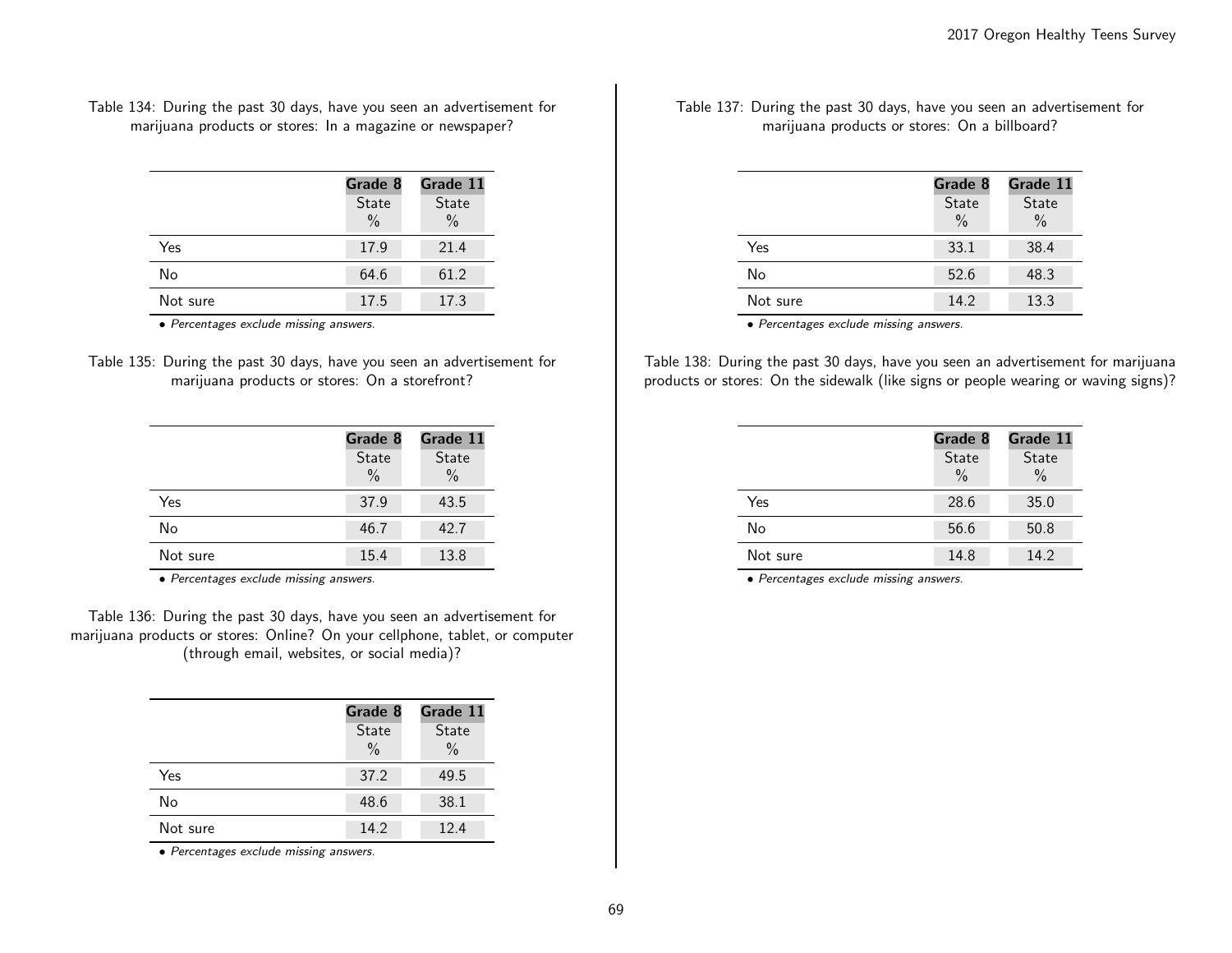#### Table 139: During the past 30 days, on how many days did you use prescription drugs (such as Oxycontin, Percocet, Vicodin, Codeine, Adderall, Ritalin, or Xanax) without a doctor's orders?

|                   | Grade 8<br>State<br>$\%$ | Grade 11<br>State<br>$\%$ |
|-------------------|--------------------------|---------------------------|
| $0$ days          | 95.1                     | 93.4                      |
| 1 or 2 days       | 2.5                      | 3.0                       |
| 3 to 5 days       | 0.9                      | 1.3                       |
| 6 to 9 days       | 0.5                      | 0.8                       |
| $10$ to $19$ days | 0.2                      | 0.6                       |
| $20$ to $29$ days | 0.2                      | 0.2                       |
| All 30 days       | 0.6                      | 0.6                       |

• Percentages exclude missing answers.

• Note: Results not comparable to previous years due to change from "times" to "days".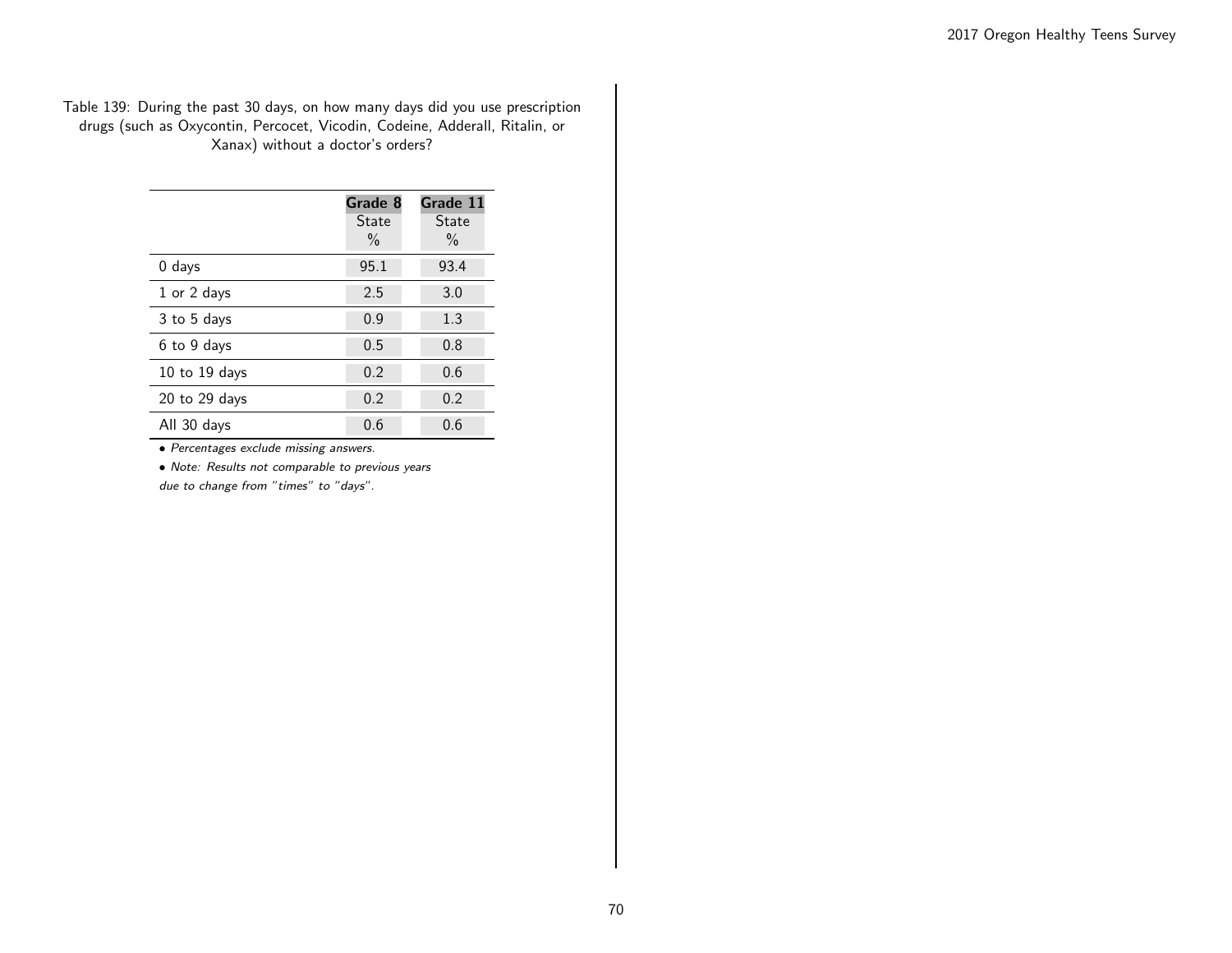

## Past 30 Day Use of Tobacco, Alcohol and Other Drugs

Figure 1: Past 30 Day Use of Tobacco, Alcohol and Other Drugs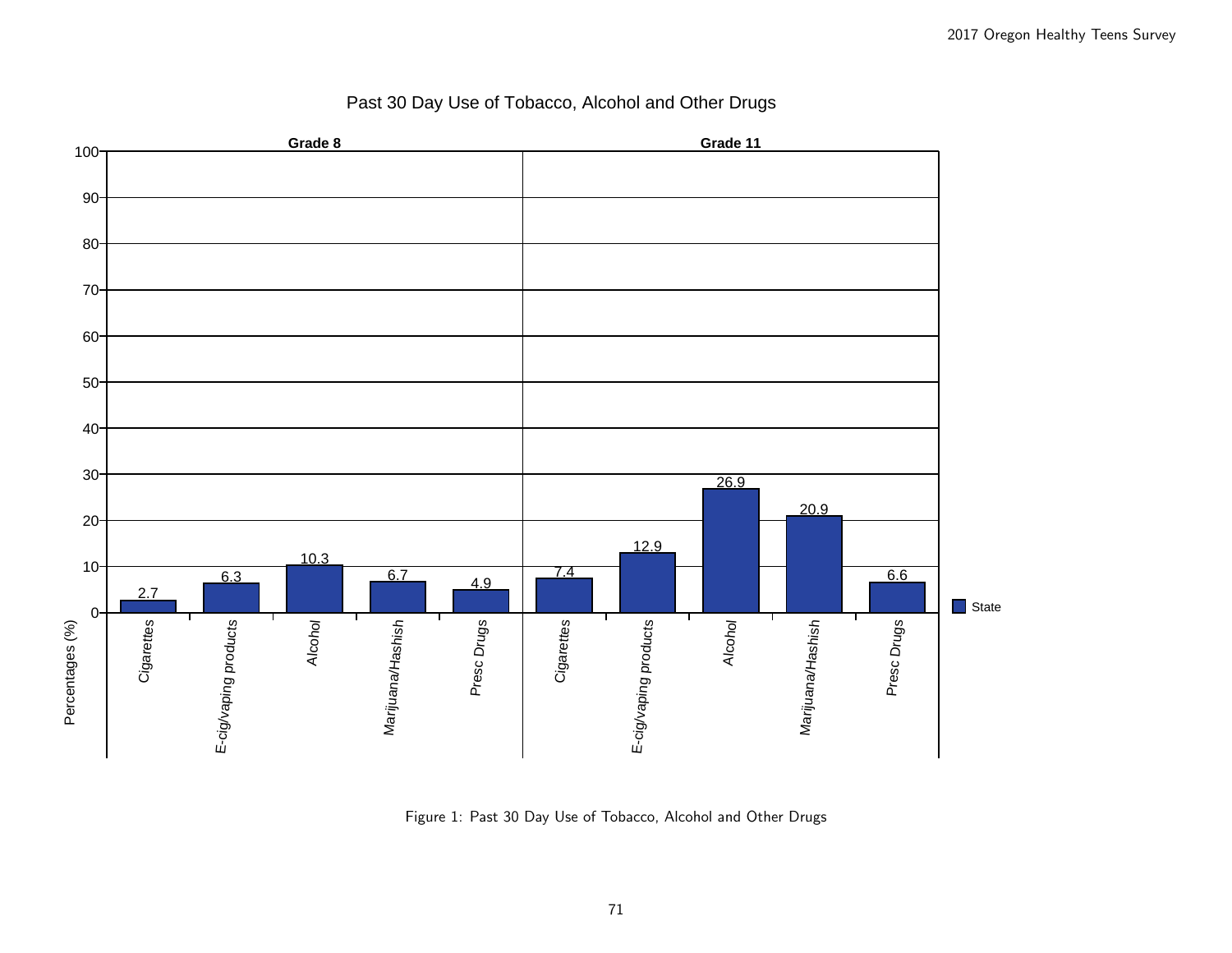## 12.6 Ease of Access

The primary factors that seem to influence increased or decreased substance use among teens are perceived risk, perceived social approval, and perceived availability.

Table 140: If you wanted to get some beer, wine or hard liquor (for example, vodka, whiskey or gin), how easy would it be for you to get some?

|              | Grade 8                       | Grade 11               |
|--------------|-------------------------------|------------------------|
|              | <b>State</b><br>$\frac{0}{0}$ | State<br>$\frac{0}{0}$ |
| Very easy    | 18.1                          | 32.1                   |
| Sort of easy | 20.4                          | 30.9                   |
| Sort of hard | 16.6                          | 15.8                   |
| Very hard    | 44.9                          | 21.3                   |

• Percentages exclude missing answers.

Table 141: If you wanted to get e-cigarettes or other vaping products, how easy would it be for you to get some?

|              | Grade 8                       | Grade 11               |
|--------------|-------------------------------|------------------------|
|              | <b>State</b><br>$\frac{0}{0}$ | State<br>$\frac{0}{0}$ |
| Very easy    | 10.7                          | 27.9                   |
| Sort of easy | 13.3                          | 22.3                   |
| Sort of hard | 16.4                          | 17.4                   |
| Very hard    | 59.7                          | 32.4                   |

• Percentages exclude missing answers.

Table 142: If you wanted to get some marijuana, how easy would it be for you to get some?

|              | Grade 8<br><b>State</b><br>$\%$ | Grade 11<br>State<br>$\%$ |
|--------------|---------------------------------|---------------------------|
| Very easy    | 18.1                            | 42.6                      |
| Sort of easy | 14.4                            | 20.9                      |
| Sort of hard | 12.7                            | 11.4                      |
| Very hard    | 54.8                            | 25.1                      |

• Percentages exclude missing answers.

Table 143: If you wanted to get prescription drugs not prescribed to you, how easy would it be for you to get some?

|              | Grade 8<br>State<br>$\frac{0}{0}$ | Grade 11<br><b>State</b><br>$\%$ |
|--------------|-----------------------------------|----------------------------------|
| Very easy    | 14.7                              | 18.4                             |
| Sort of easy | 13.2                              | 17.5                             |
| Sort of hard | 15.6                              | 22.4                             |
| Very hard    | 56.6                              | 41.7                             |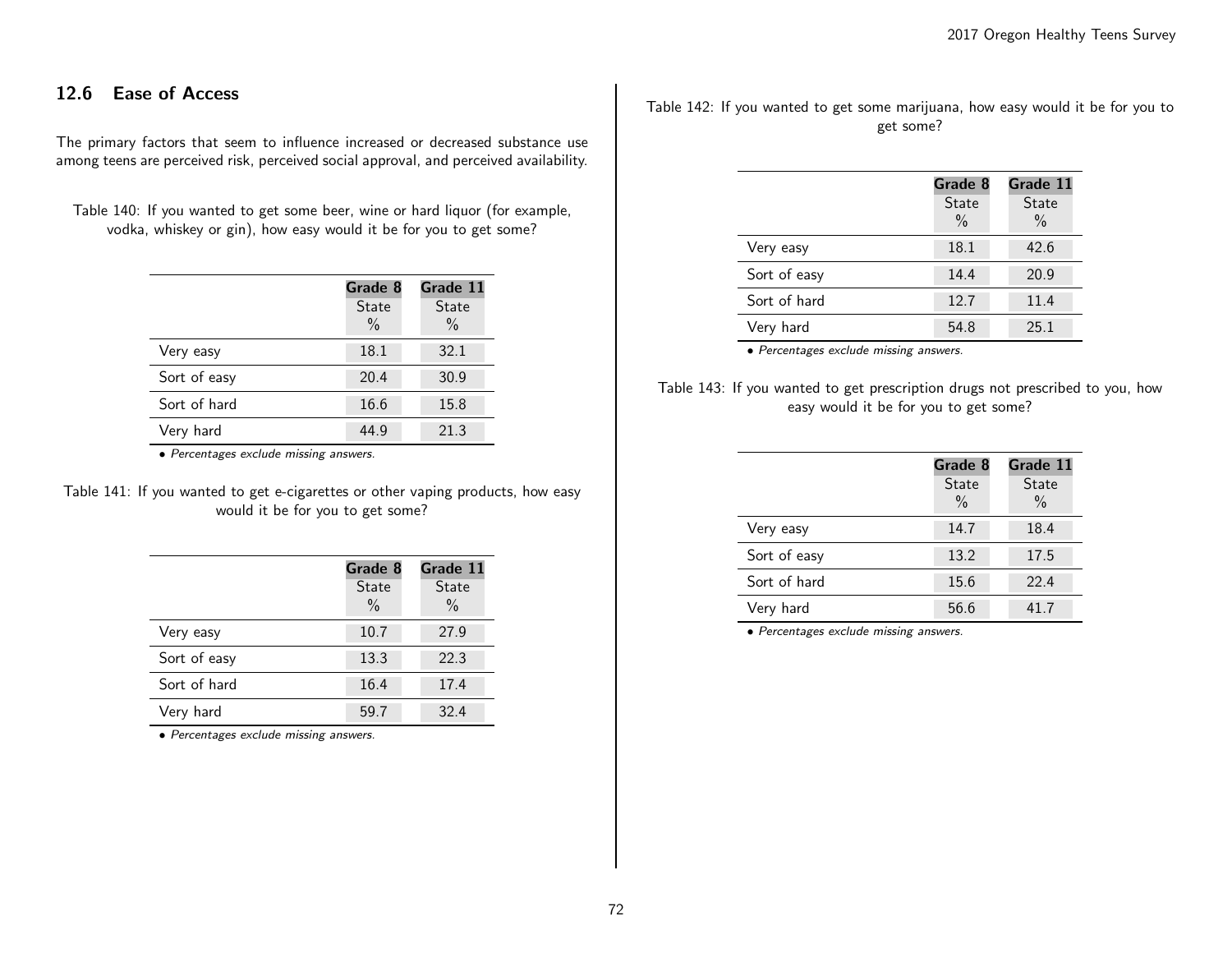# 13 DRUG FREE COMMUNITIES CORE **MEASURES**

Risk factors are associated with drug use and other problem behaviors (delinquent and antisocial behavior, school drop-out and teenage pregnancy). The more risk factors present, the greater the risk. While exposure to one risk factor does not condemn a child to problems later in life, research shows that exposure to a greater number of risk factors increases a young person's risk exponentially.

The Drug-Free Communities (DFC) Support Program, administered by the Center for Substance Abuse Prevention (CSAP), requests specific data which are typically referred to as the Core Measures. Starting in 2013, DFC requirements have changed from previous years' requirements. At this time, grantees are required to report on four drug categories: tobacco, alcohol, marijuana and prescription drugs. The areas of interest are: 30 day use, perception of risk, parental disapproval and friends' disapproval.

Past 30 day use is measured by the percentage of students who responded that they had used a particular drug in the past 30 days. Perception of risk is measured as the percentage of students who responded that the use of a particular drug was a moderate risk or great risk. Parental disapproval and friends' disapproval are measured by the percentage of students who responded that their parents and friends would feel that it was wrong or very wrong to use a particular drug.

Data in the tables that follow are provided by grade level. For each drug, and at each grade level, the percentage of students who responded positively to the question are reported.

Alcohol was the most commonly used drug in the past 30 days (10.3% and 26.9% for  $8<sup>th</sup>$  and  $11<sup>th</sup>$  graders respectively). This was followed by marijuana, then ecigarettes/vaping and cigarettes. More than twice as many 8th graders and almost three times as many  $11<sup>th</sup>$  graders reported marijuana use as compared with cigarette use. This may be a further indication of how successful anti-smoking campaigns have been.

# 13.1 Past 30 Day Use

|                                           | Grade 8<br><b>State</b><br>$\frac{0}{0}$ | Grade 11<br>State<br>$\frac{0}{0}$ |
|-------------------------------------------|------------------------------------------|------------------------------------|
| Past 30 day use of alcohol                | 10.3                                     | 26.9                               |
| Past 30 day use of<br>cigarettes          | 2.7                                      | 7.4                                |
| Past 30 day use of<br>e-cigarettes/vaping | 6.3                                      | 12.9                               |
| Past 30 day use of<br>marijuana/hashish   | 6.7                                      | 20.9                               |
| Past 30 day use of<br>prescription drugs  | 4.9                                      | 6.6                                |

Table 144: Past 30 Day Use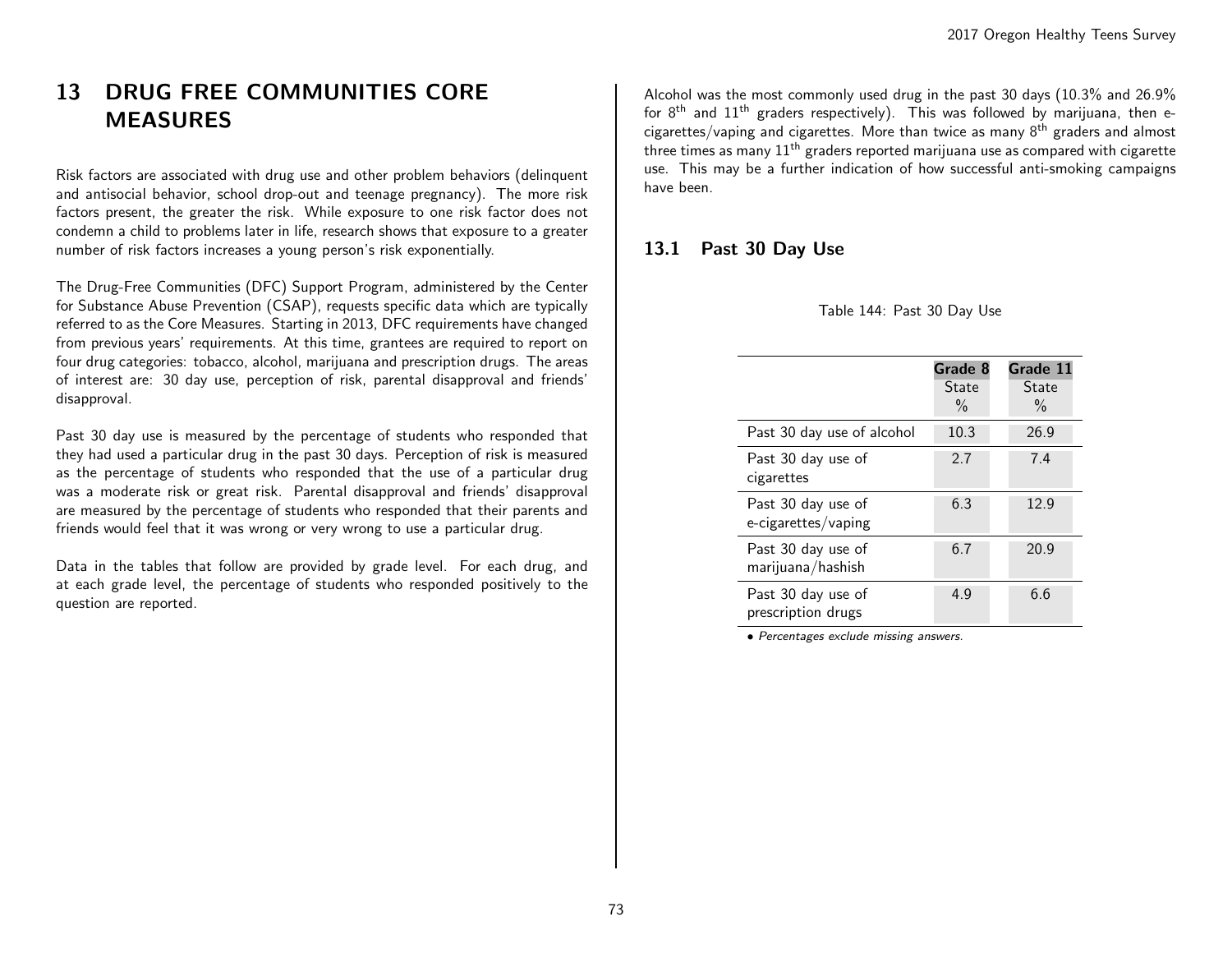# 13.2 Perception of Moderate or Great Risk

The student's own attitudes and beliefs about risky behaviors are important predictors of whether or not a student will engage in inappropriate or dangerous behavior. Students were asked how risky they believed it was to use the substances listed in the following table. The less risky a student believes it is to use, the more at risk they are for using.

Table 145: Perceived Moderate or Great Risk

|                                                                                           | Grade 8<br>State<br>$\%$ | Grade 11<br><b>State</b><br>$\%$ |
|-------------------------------------------------------------------------------------------|--------------------------|----------------------------------|
| If people take one or two<br>drinks of an alcoholic<br>beverage nearly every day          | 50.0                     | 52.7                             |
| If people have five or<br>more drinks of an<br>alcoholic beverage once<br>or twice a week | 69.3                     | 71.5                             |
| If people smoke one or<br>more packs of cigarettes<br>per day                             | 84.6                     | 86.2                             |
| If people use e-cigarettes<br>or other vaping products<br>every day                       | 64.8                     | 60.4                             |
| If people smoke<br>marijuana regularly (at<br>least once or twice a week                  | 61.8                     | 47.3                             |
| If people use prescription<br>drugs that are not<br>prescribed to them                    | 87.3                     | 89.3                             |

• Percentages exclude missing answers.

### 13.3 Parents Feel It Would Be Wrong or Very Wrong

Parental attitudes and behavior towards drugs, crime and violence influence the attitudes and behavior of their children. In families where parents use illegal drugs, are heavy users of alcohol, or are tolerant of children's use, children are more likely to become drug abusers in adolescence. The risk is further increased if parents involve children in their own drug or alcohol-using behavior - for example, asking the child to light the parent's cigarette or get the parent a beer from the refrigerator. The information reported in the table is the percentage of students who believe their parents would think that students using alcohol, tobacco or marijuana is "wrong" or "very wrong".

Table 146: Parents Feel It Would Be Wrong or Very Wrong For You To

|                                                 | Grade 8<br>State<br>$\frac{0}{0}$ | Grade 11<br>State<br>$\frac{0}{0}$ |
|-------------------------------------------------|-----------------------------------|------------------------------------|
| Drink beer, wine or liquor<br>regularly         | 90.6                              | 82.2                               |
| Smoke cigarettes                                | 97.3                              | 95.4                               |
| Use an e-cigarette or<br>other vaping product   | 93.7                              | 88.8                               |
| Use marijuana                                   | 92.0                              | 83.2                               |
| Use prescription drugs<br>not prescribed to you | 96.5                              | 96.6                               |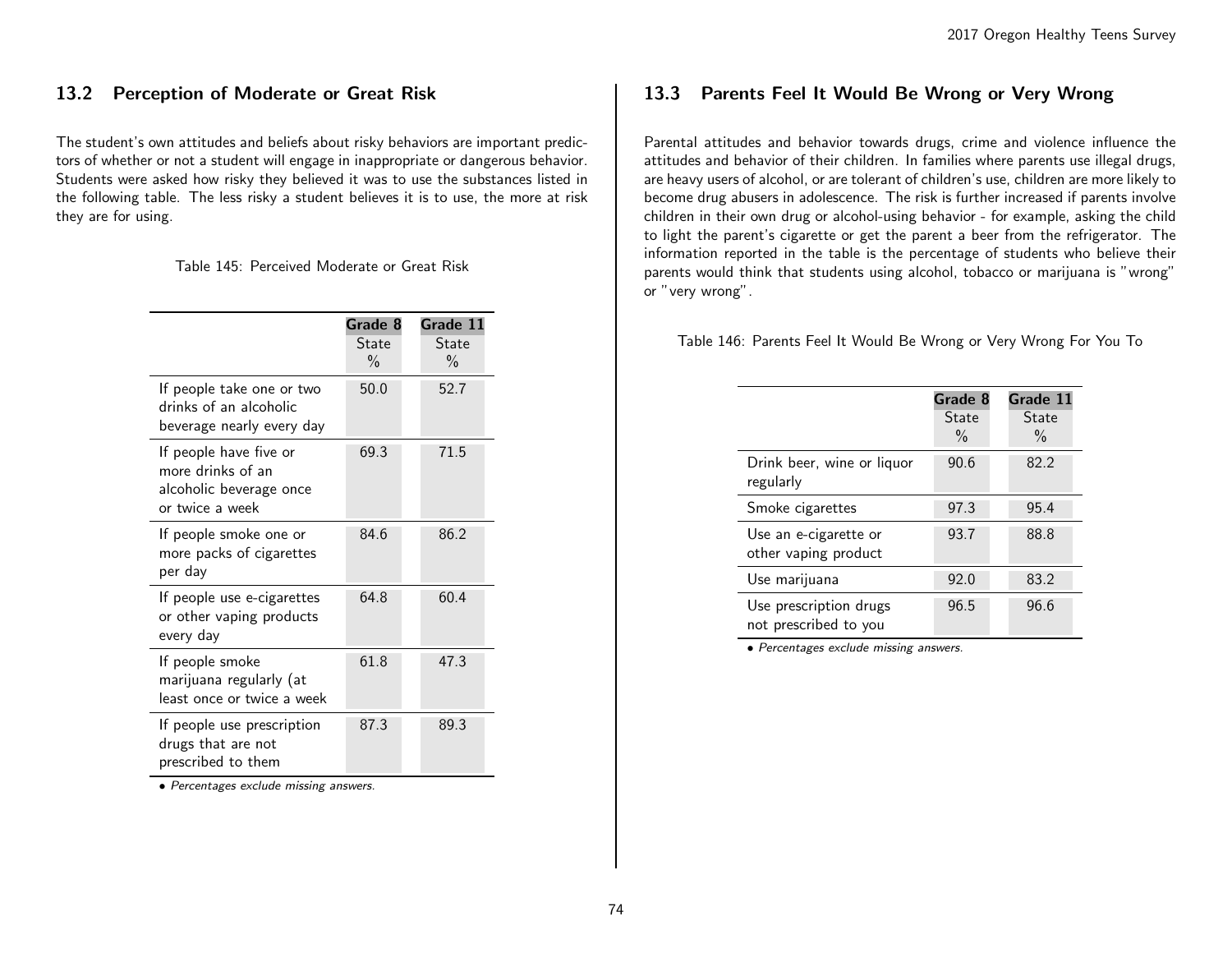# 13.4 Friends Feel It Would Be Wrong or Very Wrong

In addition to their own attitudes and those of their parents, social norms - the rules and expectations regarding desirable behavior - acquired through peers also influence students' risk for alcohol and drug use. The following table shows the percentage of students who say their friends would think that their use of various substances is "wrong" or "very wrong".

Table 147: Friends Feel It Would Be Wrong or Very Wrong For You To

|                                                                        | Grade 8<br>State<br>$\frac{0}{0}$ | Grade 11<br>State<br>$\frac{0}{0}$ |
|------------------------------------------------------------------------|-----------------------------------|------------------------------------|
| Have one or two drinks of<br>an alcoholic beverage<br>nearly every day | 76.7                              | 59.2                               |
| Smoke cigarettes                                                       | 84.9                              | 76.1                               |
| Use an e-cigarette or<br>other vaping product                          | 75.0                              | 57.8                               |
| Use marijuana                                                          | 72.9                              | 46.0                               |
| Use prescription drugs<br>not prescribed to you                        | 86.6                              | 79.6                               |

• Percentages exclude missing answers.

## 13.5 Perceived Risk of Substance Use

#### 13.5.1 Student Attitude

Students' own attitudes and beliefs about risky behaviors are important predictors of whether or not a student will engage in inappropriate or dangerous behavior. Students were asked how much people risk harming themselves (no risk, slight risk, moderate risk, or great risk) from usage of different substances in specific quantities over defined time periods (e.g., having five or more drinks of an alcoholic beverage once or twice a week).

Students were asked to rate their perception of harm of using several substances. More students reported "great risk" for smoking one or more packs of cigarettes (66.0% of  $8<sup>th</sup>$  graders and 68.5% of  $11<sup>th</sup>$  graders) and using prescription drugs  $(66.5\%$  of 8<sup>th</sup> graders and 70.2% of 11<sup>th</sup> graders) than reported for other substances including e-cigarettes, marijuana, and alcohol (Tables 148-153).

Table 148: How much do you think people risk harming themselves (physically or in other ways) if they smoke one or more packs of cigarettes per day?

|               | Grade 8<br><b>State</b><br>$\frac{0}{0}$ | Grade 11<br>State<br>$\%$ |
|---------------|------------------------------------------|---------------------------|
| No risk       | 7.1                                      | 6.1                       |
| Slight risk   | 8.3                                      | 7.7                       |
| Moderate risk | 18.6                                     | 17.8                      |
| Great risk    | 66.0                                     | 68.5                      |

• Percentages exclude missing answers.

Table 149: How much do you think people risk harming themselves (physically or in other ways) if they use e-cigarettes or other vaping products every day?

|               | Grade 8       | Grade 11 |
|---------------|---------------|----------|
|               | <b>State</b>  | State    |
|               | $\frac{0}{0}$ | $\%$     |
| No risk       | 12.2          | 12.8     |
| Slight risk   | 23.1          | 26.7     |
| Moderate risk | 30.3          | 32.2     |
| Great risk    | 34.4          | 28.3     |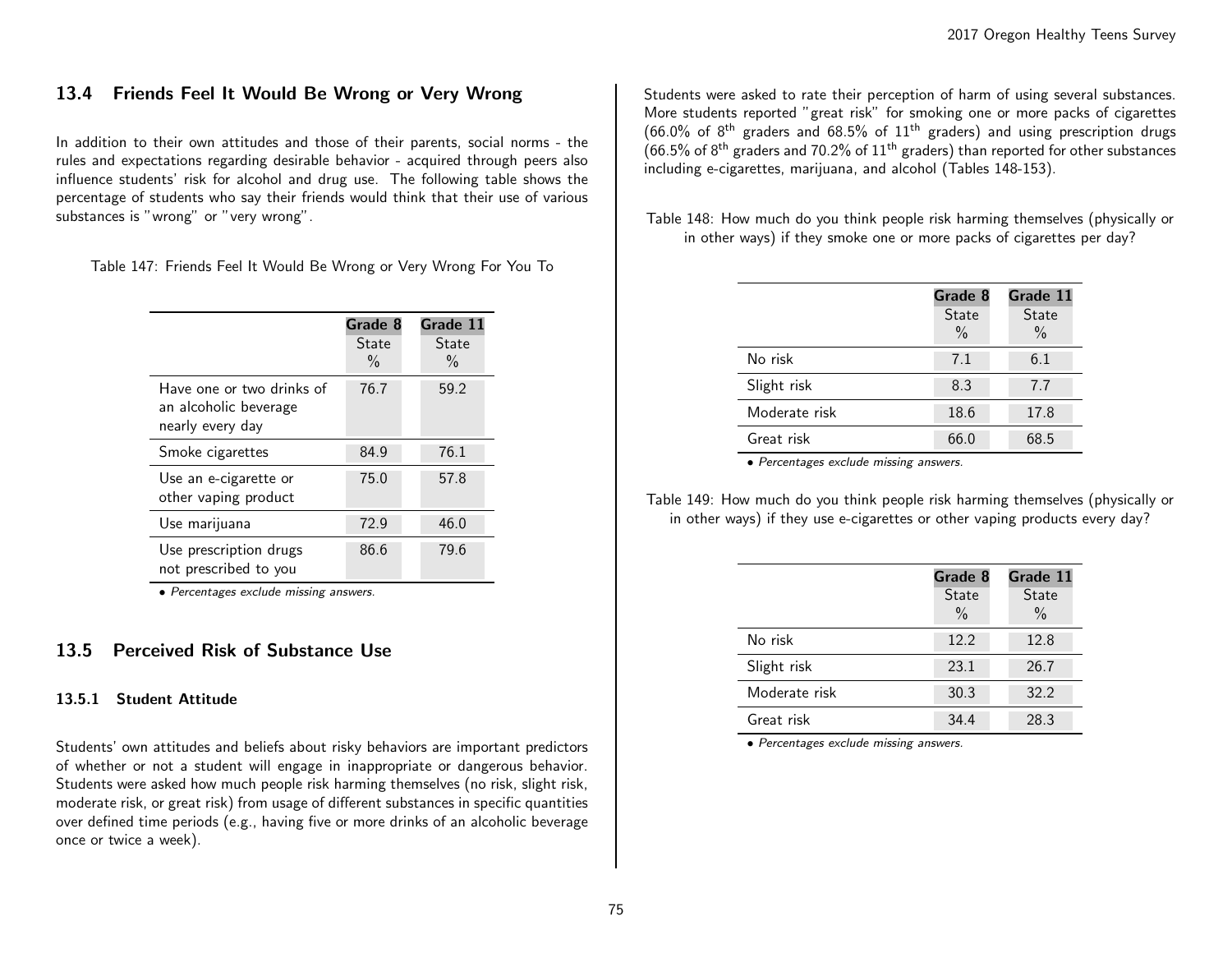Table 150: How much do you think people risk harming themselves (physically or in other ways) if they use marijuana regularly (at least once or twice a week)?

|               | Grade 8<br><b>State</b><br>$\%$ | Grade 11<br><b>State</b><br>$\frac{0}{0}$ |
|---------------|---------------------------------|-------------------------------------------|
| No risk       | 16.2                            | 24.1                                      |
| Slight risk   | 22.1                            | 28.6                                      |
| Moderate risk | 27.5                            | 25.0                                      |
| Great risk    | 34.2                            | 22.4                                      |

• Percentages exclude missing answers.

Table 151: How much do you think people risk harming themselves (physically or in other ways) if they take one or two drinks of an alcoholic beverage (beer, wine, liquor) nearly every day?

|               | Grade 8       | Grade 11     |
|---------------|---------------|--------------|
|               | <b>State</b>  | <b>State</b> |
|               | $\frac{0}{0}$ | $\%$         |
| No risk       | 16.9          | 15.7         |
| Slight risk   | 33.1          | 31.6         |
| Moderate risk | 29.0          | 31.9         |
| Great risk    | 21.0          | 20.9         |

• Percentages exclude missing answers.

Table 152: How much do you think people risk harming themselves (physically or in other ways) if they have five or more drinks of an alcoholic beverage once or twice a week?

|               | Grade 8       | Grade 11      |
|---------------|---------------|---------------|
|               | <b>State</b>  | State         |
|               | $\frac{0}{0}$ | $\frac{0}{0}$ |
| No risk       | 9.5           | 8.0           |
| Slight risk   | 21.3          | 20.4          |
| Moderate risk | 36.7          | 37.2          |
| Great risk    | 32.5          | 34.3          |

• Percentages exclude missing answers.

Table 153: How much do you think people risk harming themselves (physically or in other ways) if they use prescription drugs that are not prescribed to them?

|               | Grade 8                       | Grade 11             |
|---------------|-------------------------------|----------------------|
|               | <b>State</b><br>$\frac{0}{0}$ | <b>State</b><br>$\%$ |
| No risk       | 6.1                           | 4.7                  |
| Slight risk   | 6.5                           | 6.0                  |
| Moderate risk | 20.8                          | 19.0                 |
| Great risk    | 66.5                          | 70.2                 |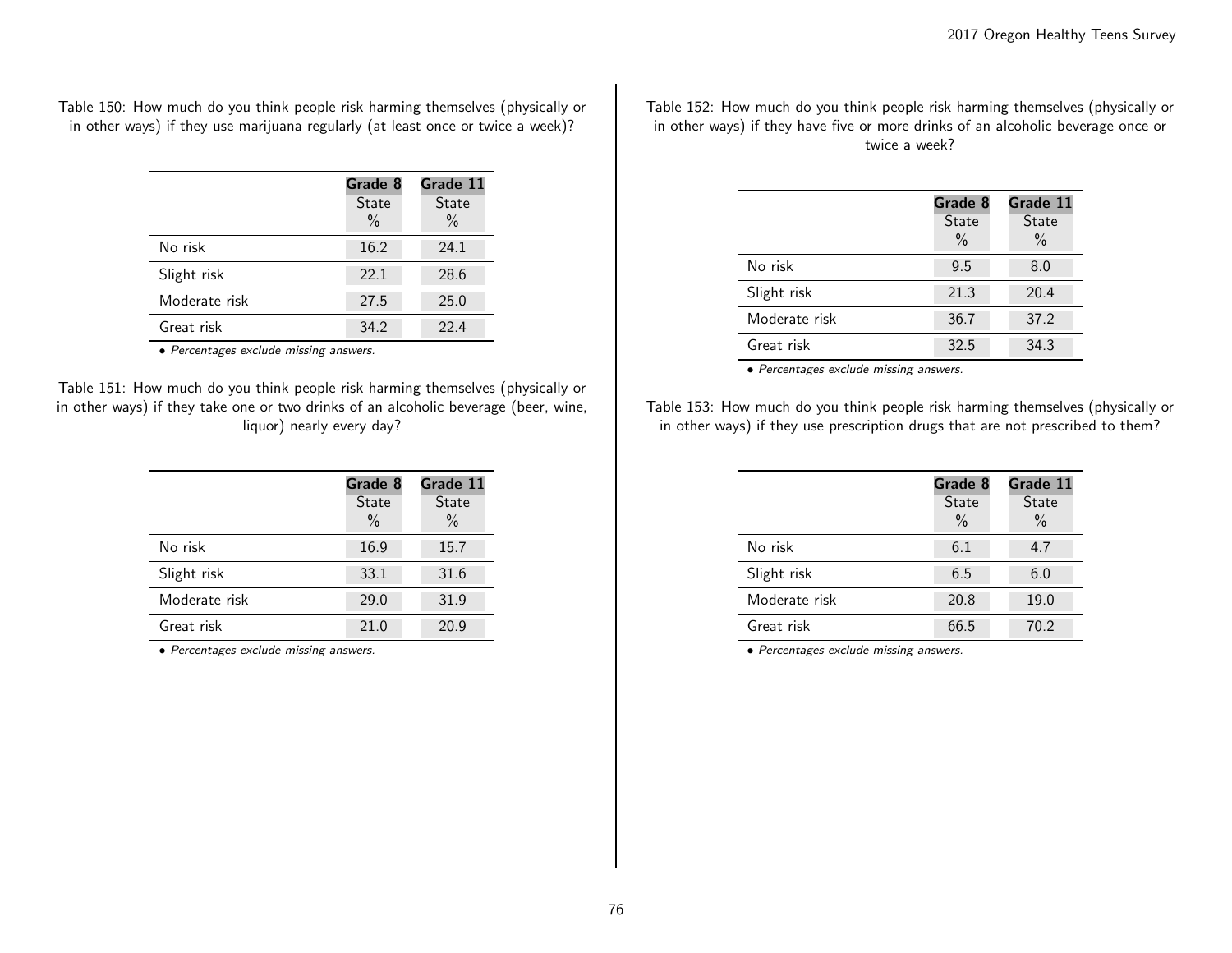#### 13.5.2 Parental Attitude

Most Oregon students reported that their parents felt it would be wrong for them to smoke cigarettes, drink alcoholic beverages, smoke marijuana or use prescription drugs not prescribed to them. However, of these substances, more students thought their parents felt drinking alcohol would be only "a little bit wrong" or "not wrong at all" than for other substances (Tables 154-158).

Table 154: How wrong do your parents feel it would be for you to smoke cigarettes?

|                    | Grade 8<br><b>State</b><br>$\frac{0}{0}$ | Grade 11<br>State<br>$\frac{0}{0}$ |
|--------------------|------------------------------------------|------------------------------------|
| Very wrong         | 88.6                                     | 83.2                               |
| Wrong              | 8.7                                      | 12.2                               |
| A little bit wrong | 1.6                                      | 3.0                                |
| Not wrong at all   | 1.2                                      | 1.6                                |

• Percentages exclude missing answers.

Table 155: How wrong do your parents feel it would be for you to e e-cigarettes or other vaping products?

|                    | Grade 8<br><b>State</b><br>$\frac{0}{0}$ | Grade 11<br><b>State</b><br>$\frac{0}{0}$ |
|--------------------|------------------------------------------|-------------------------------------------|
| Very wrong         | 81.0                                     | 71.1                                      |
| Wrong              | 12.7                                     | 17.7                                      |
| A little bit wrong | 4.6                                      | 8.0                                       |
| Not wrong at all   | 1.7                                      | 3.2                                       |

• Percentages exclude missing answers.

Table 156: How wrong do your parents feel it would be for you to drink beer, wine, or liquor (for example, vodka, whiskey, or gin) regularly?

|                    | Grade 8<br><b>State</b><br>$\frac{0}{0}$ | Grade 11<br>State<br>$\%$ |
|--------------------|------------------------------------------|---------------------------|
| Very wrong         | 74.1                                     | 58.8                      |
| Wrong              | 16.5                                     | 23.4                      |
| A little bit wrong | 7.5                                      | 13.8                      |
| Not wrong at all   | 1.9                                      | 4.0                       |

• Percentages exclude missing answers.

Table 157: How wrong do your parents feel it would be for you to use marijuana?

|                    | Grade 8       | Grade 11     |
|--------------------|---------------|--------------|
|                    | <b>State</b>  | <b>State</b> |
|                    | $\frac{0}{0}$ | $\%$         |
| Very wrong         | 81.7          | 67.0         |
| Wrong              | 10.3          | 16.2         |
| A little bit wrong | 5.3           | 11.3         |
| Not wrong at all   | 2.7           | 5.5          |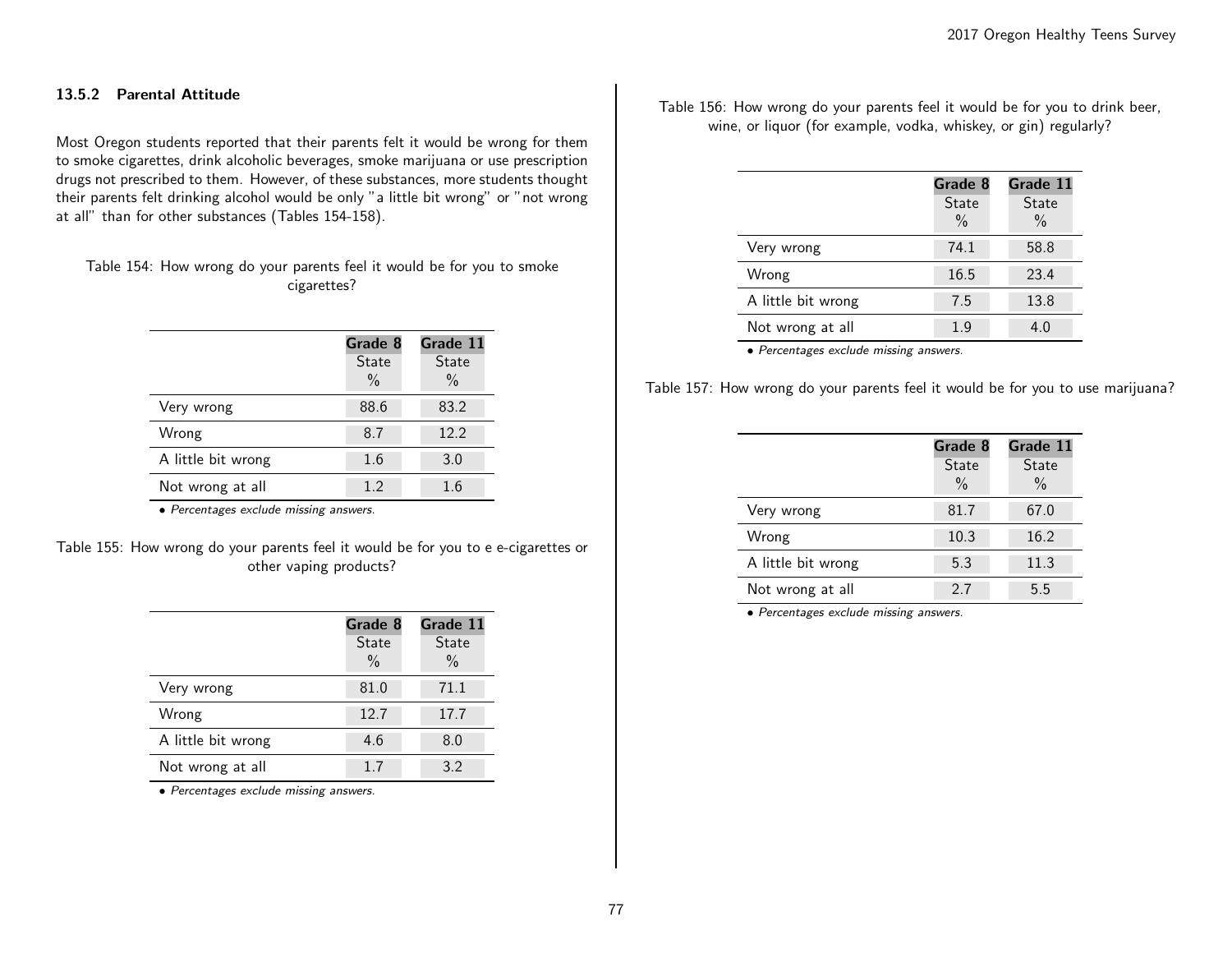Table 158: How wrong do your parents feel it would be for you to use prescription drugs not prescribed to you?

|                    | Grade 8<br><b>State</b><br>$\frac{0}{0}$ | Grade 11<br>State<br>$\frac{0}{0}$ |
|--------------------|------------------------------------------|------------------------------------|
| Very wrong         | 89.0                                     | 88.1                               |
| Wrong              | 7.5                                      | 8.4                                |
| A little bit wrong | 1.8                                      | 2.1                                |
| Not wrong at all   | 1.7                                      | 1.3                                |

• Percentages exclude missing answers.

#### 13.5.3 Peer Attitude

Compared with parental attitudes, Oregon students reported far greater acceptance levels among their friends for using alcohol, tobacco, marijuana and prescription drugs. Of note, 32.8% of all 11th graders said they thought their friends felt using marijuana was "not wrong at all" (Tables 159-163).

Table 159: How wrong do your friends feel it would be for you to smoke cigarettes?

|                    | Grade 8<br><b>State</b><br>$\%$ | Grade 11<br><b>State</b><br>$\frac{0}{0}$ |
|--------------------|---------------------------------|-------------------------------------------|
| Very wrong         | 61.7                            | 51.4                                      |
| Wrong              | 23.2                            | 24.7                                      |
| A little bit wrong | 9.7                             | 13.3                                      |
| Not wrong at all   | 5.4                             | 10.6                                      |

• Percentages exclude missing answers.

Table 160: How wrong do your friends feel it would be for you to use e-cigarettes or other vaping products?

|                    | Grade 8<br><b>State</b><br>$\frac{0}{0}$ | Grade 11<br><b>State</b><br>$\frac{0}{0}$ |
|--------------------|------------------------------------------|-------------------------------------------|
| Very wrong         | 53.6                                     | 36.3                                      |
| Wrong              | 21.4                                     | 21.5                                      |
| A little bit wrong | 15.1                                     | 19.7                                      |
| Not wrong at all   | 9.8                                      | 22.5                                      |

• Percentages exclude missing answers.

Table 161: How wrong do your friends feel it would be for you to have one or two drinks of an alcoholic beverage nearly every day?

|                    | Grade 8<br>State<br>$\frac{0}{0}$ | Grade 11<br><b>State</b><br>$\%$ |
|--------------------|-----------------------------------|----------------------------------|
| Very wrong         | 51.9                              | 33.0                             |
| Wrong              | 24.8                              | 26.2                             |
| A little bit wrong | 15.6                              | 22.7                             |
| Not wrong at all   | 7.7                               | 18.1                             |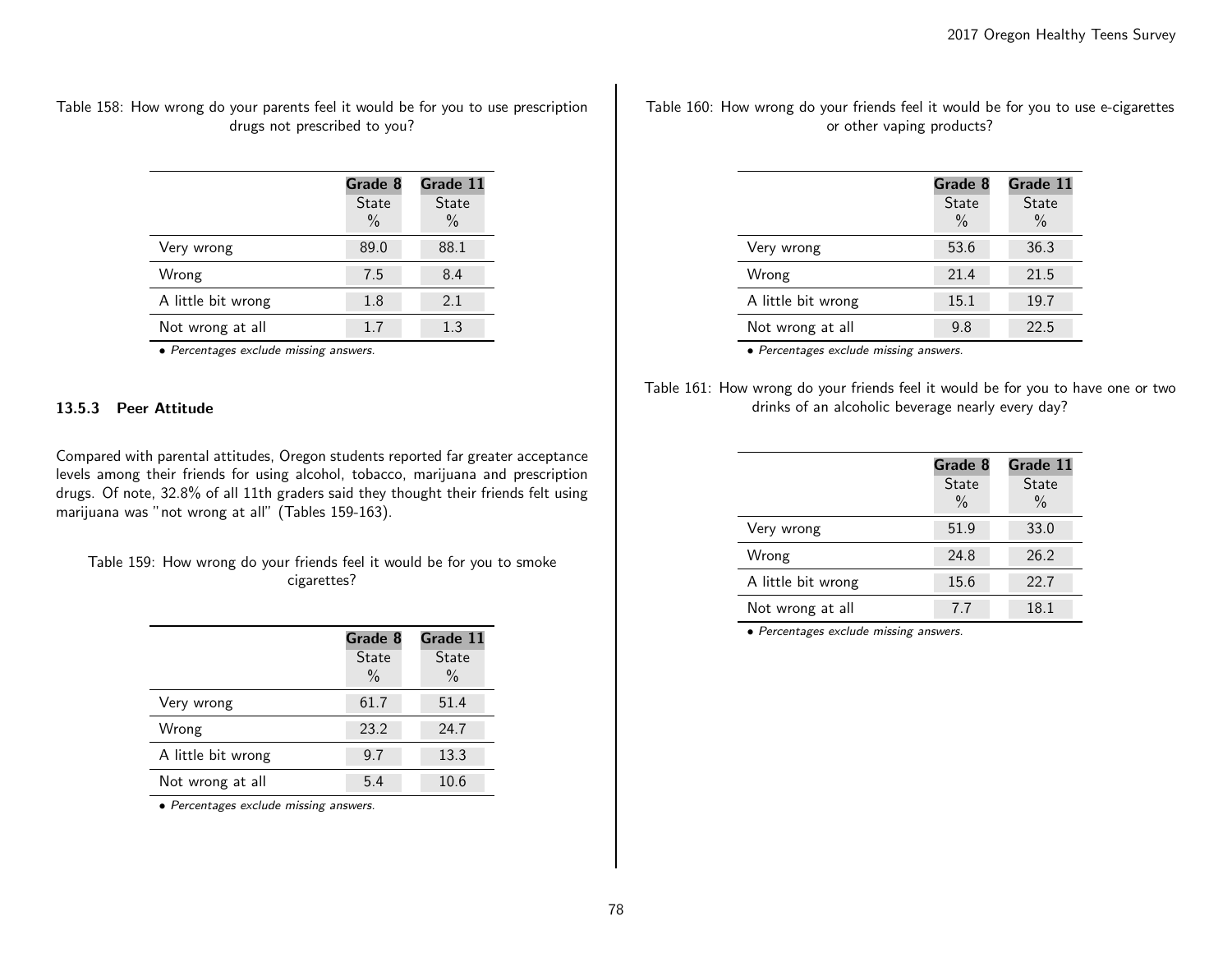Table 162: How wrong do your friends feel it would be for you to use marijuana?

|                    | Grade 8<br><b>State</b><br>$\frac{0}{0}$ | Grade 11<br>State<br>$\frac{0}{0}$ |
|--------------------|------------------------------------------|------------------------------------|
| Very wrong         | 53.9                                     | 29.5                               |
| Wrong              | 19.0                                     | 16.5                               |
| A little bit wrong | 14.2                                     | 21.2                               |
| Not wrong at all   | 12.9                                     | 32.8                               |

• Percentages exclude missing answers.

| Table 163: How wrong do your friends feel it would be for you to use prescription |  |                              |  |  |  |
|-----------------------------------------------------------------------------------|--|------------------------------|--|--|--|
|                                                                                   |  | drugs not prescribed to you? |  |  |  |

|                    | Grade 8       | Grade 11     |
|--------------------|---------------|--------------|
|                    | <b>State</b>  | <b>State</b> |
|                    | $\frac{0}{0}$ | $\%$         |
| Very wrong         | 66.3          | 58.2         |
| Wrong              | 20.2          | 21.5         |
| A little bit wrong | 8.7           | 12.1         |
| Not wrong at all   | 4.7           | 82           |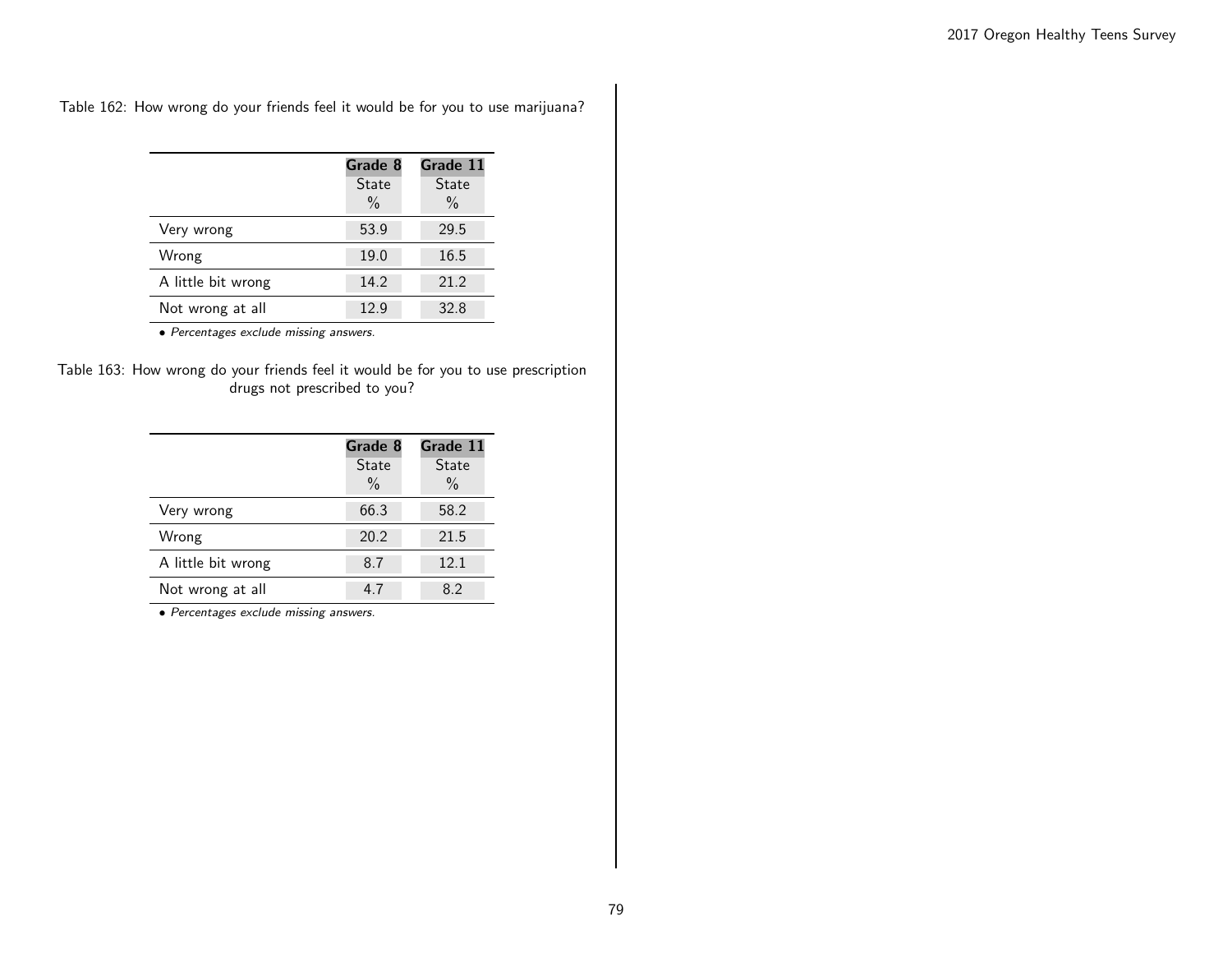# 14 HONESTY

Studies indicate that most young people are truthful in answering anonymous health surveys. While a small number of participants do misrepresent their true behavior, the most egregious examples are excluded from results. Data are edited to omit students who did not take the survey seriously, based on validity criteria relating to inconsistent response patterns among related items, dubious responses (the number of extreme high risk behavior responses chosen by subject area) and/or missing gender or grade. These edits capture students' surveys that indicate they were "honest once in a while" or "not honest at all" and excluded them from reported results. In addition, the last item on the survey asks students to report on their honesty in completing the survey. The majority of students said they were very honest or honest most of the time. Only 1.6% of the students reported being honest only once in a while or not honest at all (Table 164).

The table below represents the  $8<sup>th</sup>$  and  $11<sup>th</sup>$  grade responses for the entire dataset to this questions before any filtering has been done.

Table 164: How honest were you in filling out this survey?

|                               | Grade 8<br>State<br>% | Grade 11<br>State<br>% |
|-------------------------------|-----------------------|------------------------|
| I was very honest             | 82.1                  | 83.0                   |
| I was honest most of the time | 15.6                  | 15.2                   |
| I was honest some of the time | 2.0                   | 1.8                    |
| I was honest once in a while  | 0.6                   | 0.7                    |
| I was not honest at all       |                       | () Q                   |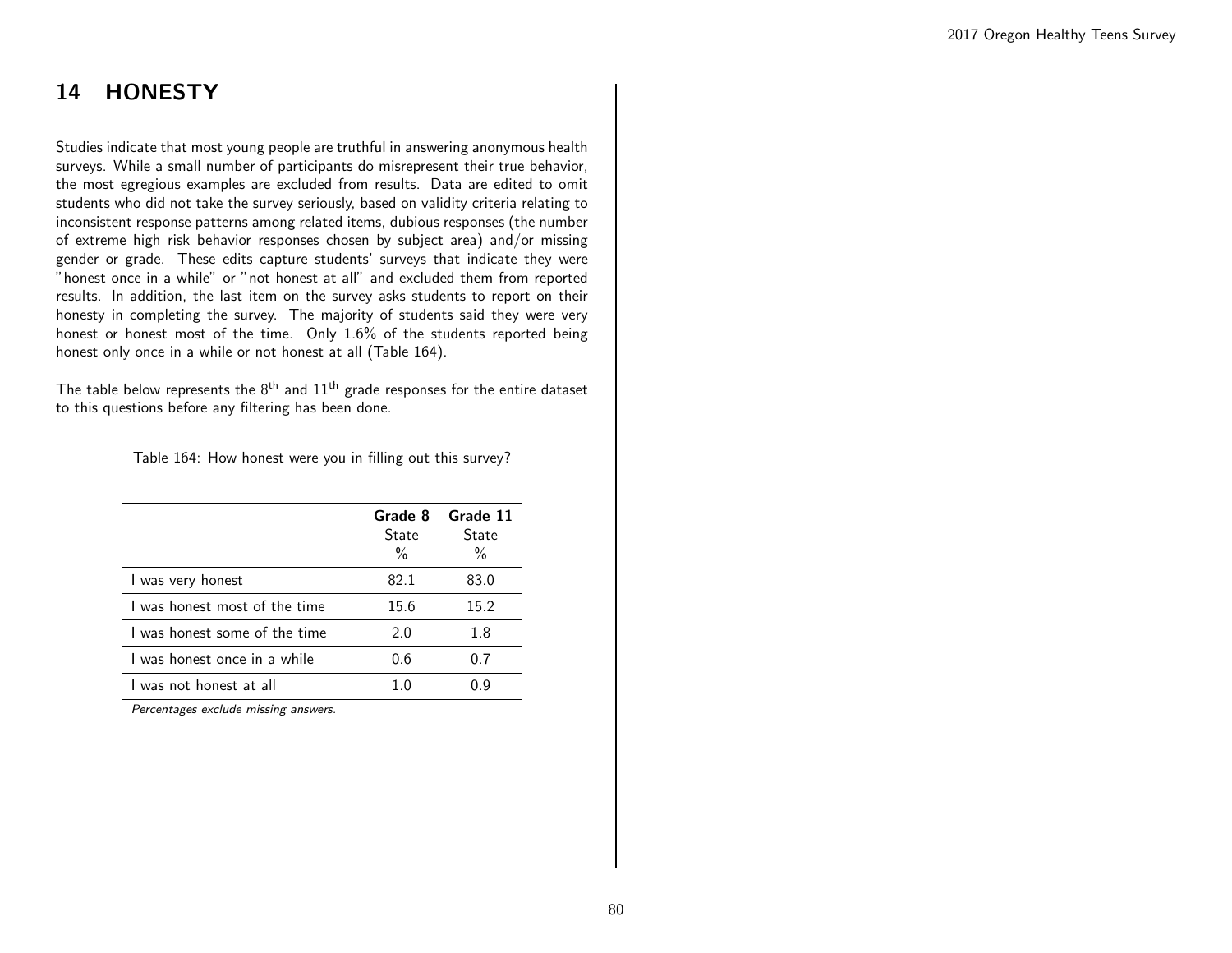# A FREQUENCY DISTRIBUTIONS TABLES

This section contains frequency tables for all of the questions on the 2017 Oregon Healthy Teens Survey. Two versions of the survey were used; one 11th grade and another for the 8th grade, which consists of a subset of the questions on the 11th grade version. Data for questions that did not appear on the 8th grade version are shown as missing, or zeros.

# A.1 Demographics

Table 165: In what grade are you?

|                            | Grade 8<br>State | Grade 11<br>State |
|----------------------------|------------------|-------------------|
| 7th grade                  | 0.0              | 0.0               |
| 8th grade                  | 100.0            | 0.0               |
| 9th grade                  | 0.0              | 0.0               |
| 10th grade                 | 0.0              | 0.0               |
| 11th grade                 | 0.0              | 100.0             |
| 12th grade                 | 0.0              | 0.0               |
| Ungraded or other<br>grade | 0.0              | 0.0               |

Table 166: How old are you?

|                            | Grade 8<br>State | Grade 11<br>State |
|----------------------------|------------------|-------------------|
| 12 years old or<br>younger | 0.2              | 0.0               |
| 13 years old               | 36.5             | 0.0               |
| 14 years old               | 61.5             | 0.0               |
| 15 years old               | 1.8              | 0.2               |
| 16 years old               | 0.0              | 35.9              |
| 17 years old               | 0.0              | 62.1              |
| 18 years old or older      | 0.0              | 1.8               |

Table 167: Are you Hispanic or Latino?

|     | Grade 8<br>State | Grade 11<br>State |
|-----|------------------|-------------------|
| No  | 72.0             | 75.1              |
| Yes | 28.0             | 24.9              |

Table 168: What is your race? American Indian/Native American

 $\overline{a}$ 

|     | Grade 8<br><b>State</b> | Grade 11<br><b>State</b> |
|-----|-------------------------|--------------------------|
| Yes | 13.3                    |                          |

#### Table 169: What is your race? Alaska Native

|      | Grade 8<br>State | Grade 11<br>State |
|------|------------------|-------------------|
| Yes. | ი 6              | 0.6               |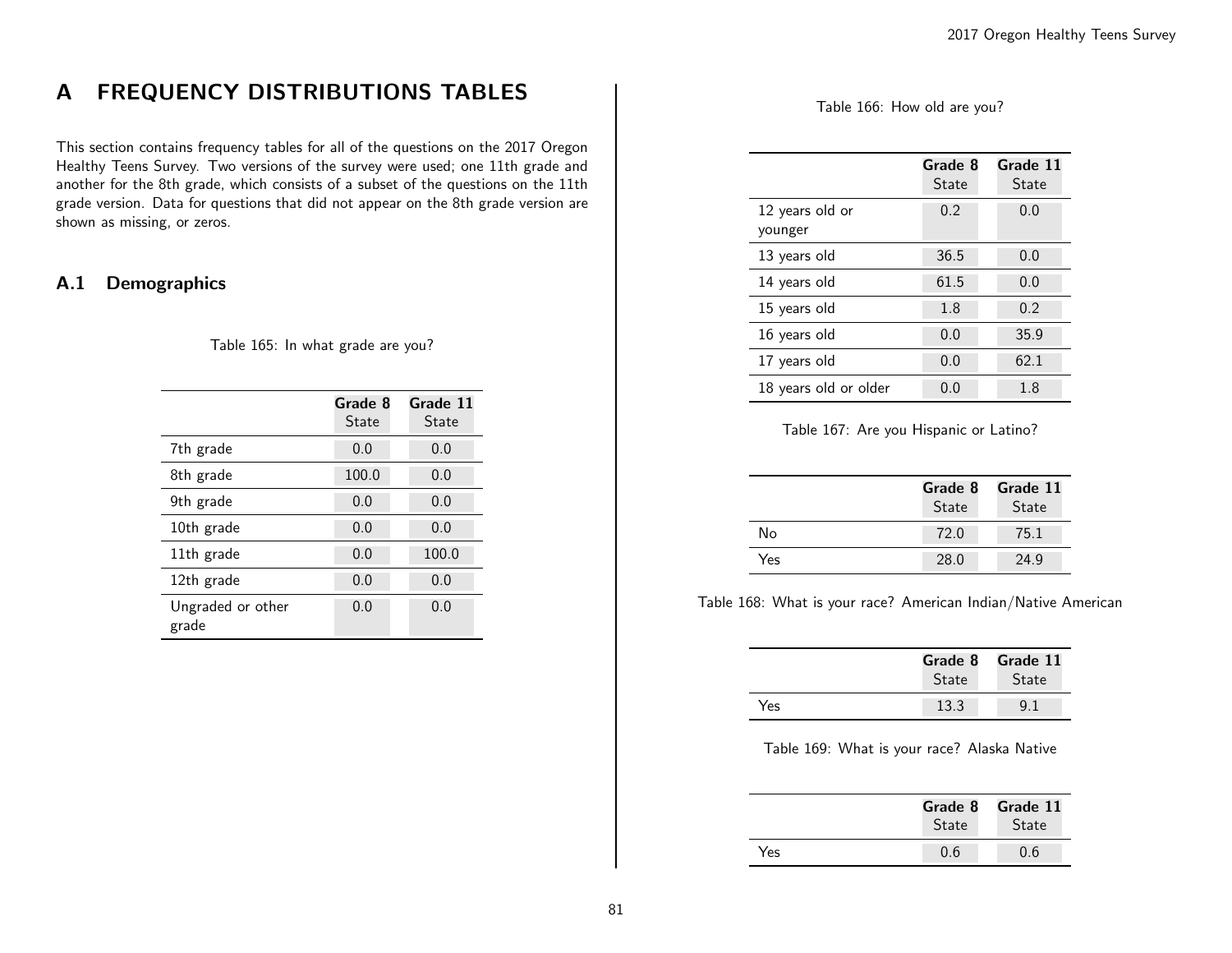Table 170: What is your race? Asian Indian

|     | <b>State</b> | Grade 8 Grade 11<br><b>State</b> |
|-----|--------------|----------------------------------|
| Yes | 0.           | 0.6                              |

Table 171: What is your race? Chinese

|     | Grade 8      | Grade 11     |
|-----|--------------|--------------|
|     | <b>State</b> | <b>State</b> |
| Yes |              | 1.8          |

Table 172: What is your race? Japanese

|     | Grade 8      | Grade 11     |
|-----|--------------|--------------|
|     | <b>State</b> | <b>State</b> |
| Yes |              |              |

Table 173: What is your race? Korean

|     | Grade 8<br><b>State</b> | Grade 11<br><b>State</b> |
|-----|-------------------------|--------------------------|
| Yes | 0. Q                    |                          |

Table 174: What is your race? Vietnamese

|     | Grade 8 Grade 11 |              |
|-----|------------------|--------------|
|     | State            | <b>State</b> |
| Yes | 1.5              | 1.5          |

Table 175: What is your race? Filipino

|     | Grade 8<br><b>State</b> | Grade 11<br><b>State</b> |
|-----|-------------------------|--------------------------|
| Yes |                         | 1.8                      |

Table 176: What is your race? Native Hawaiian

|     | Grade 8<br>State | Grade 11<br><b>State</b> |
|-----|------------------|--------------------------|
| Yes |                  |                          |

### Table 177: What is your race? Other Pacific Islander

|     | <b>State</b> | Grade 8 Grade 11<br><b>State</b> |
|-----|--------------|----------------------------------|
| Yes |              |                                  |

#### Table 178: What is your race? Black or African American

|     | Grade 8<br><b>State</b> | Grade 11<br><b>State</b> |
|-----|-------------------------|--------------------------|
| Yes | 4.6                     | 49                       |

#### Table 179: What is your race? White

|            | Grade 8      | Grade 11     |
|------------|--------------|--------------|
|            | <b>State</b> | <b>State</b> |
| <b>Yes</b> | 72.8         | 80.2         |

 $\overline{a}$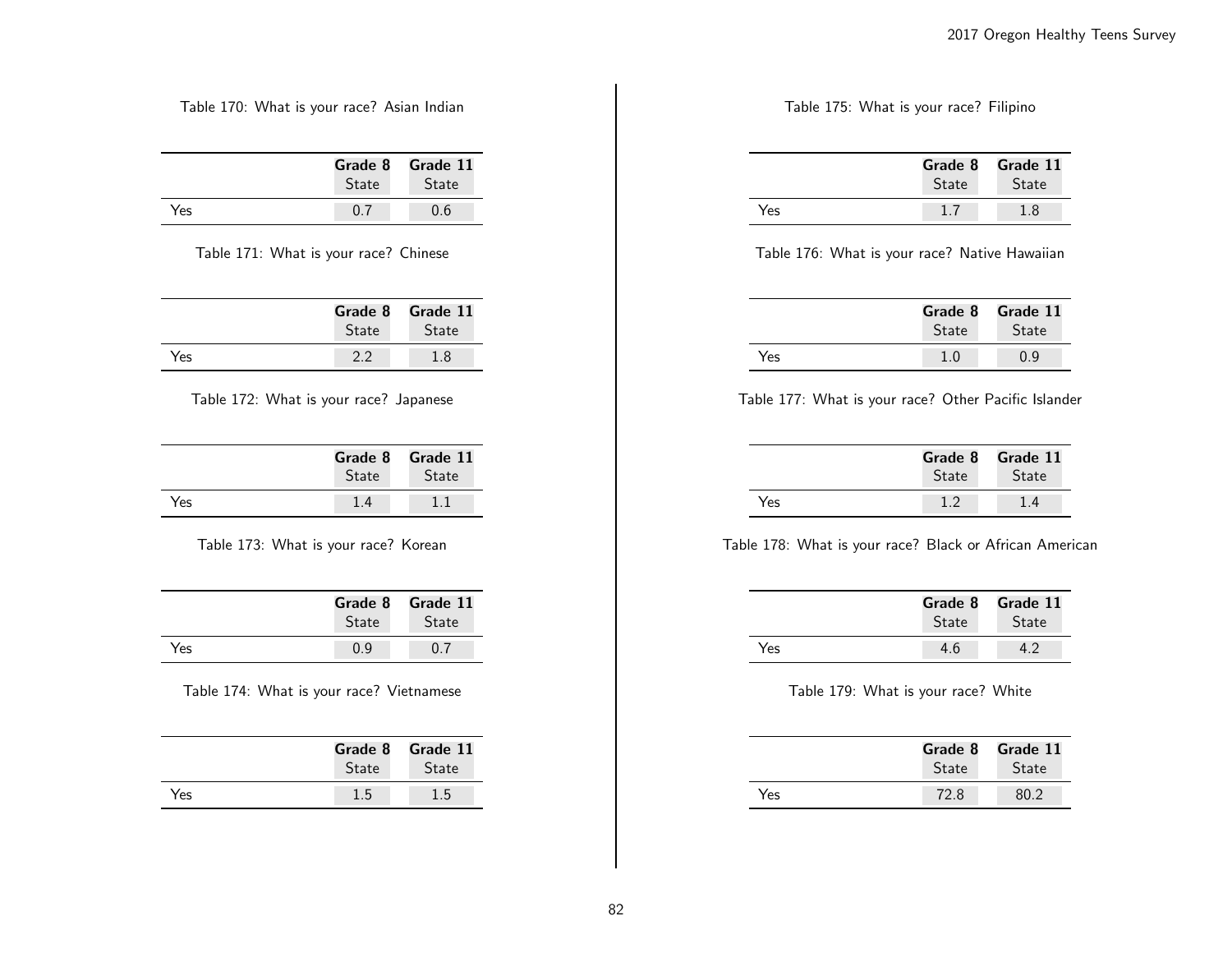|     | State | Grade 8 Grade 11<br>State |
|-----|-------|---------------------------|
| Yes | 197   | 12.8                      |

Table 180: What is your race? Other

Table 181: If you selected more than one race, what one race best describes you?

|                                       | Grade 8<br>State | Grade 11<br>State |
|---------------------------------------|------------------|-------------------|
| American<br>Indian/Native<br>American | 2.9              | 1.8               |
| Alaska Native                         | 0.1              | 0.3               |
| Asian Indian                          | 0.2              | 0.1               |
| Chinese                               | 0.4              | 0.4               |
| Japanese                              | 0.4              | 0.3               |
| Korean                                | 0.2              | 0.2               |
| Vietnamese                            | 0.5              | 0.4               |
| Filipino                              | 0.7              | 0.7               |
| Native Hawaiian                       | 0.3              | 0.2               |
| Other Pacific Islander                | 0.5              | 0.5               |
| <b>Black or African</b><br>American   | 1.8              | 1.8               |
| White                                 | 21.0             | 24.3              |
| Other                                 | 6.5              | 4.0               |

Table 182: What is the language you use most often at home?

|                  | Grade 8<br>State | Grade 11<br><b>State</b> |
|------------------|------------------|--------------------------|
| English          | 83.9             | 85.9                     |
| Spanish          | 12.9             | 11.0                     |
| Another language | 3.2              | 32                       |

# A.2 Health

# A.2.1 Social & Economic Factors

Table 183: Does your family own a car, van, or truck?

|                  | Grade 8<br>State | Grade 11<br><b>State</b> |
|------------------|------------------|--------------------------|
| N٥               | 1.6              | 1.8                      |
| Yes, one         | 16.8             | 13.8                     |
| Yes, two or more | 81.7             | 84.4                     |

Table 184: Do you have your own bedroom for yourself?

|     | Grade 8<br>State | Grade 11<br>State |
|-----|------------------|-------------------|
| No  | 25.8             | 17.1              |
| Yes | 74.2             | 82.9              |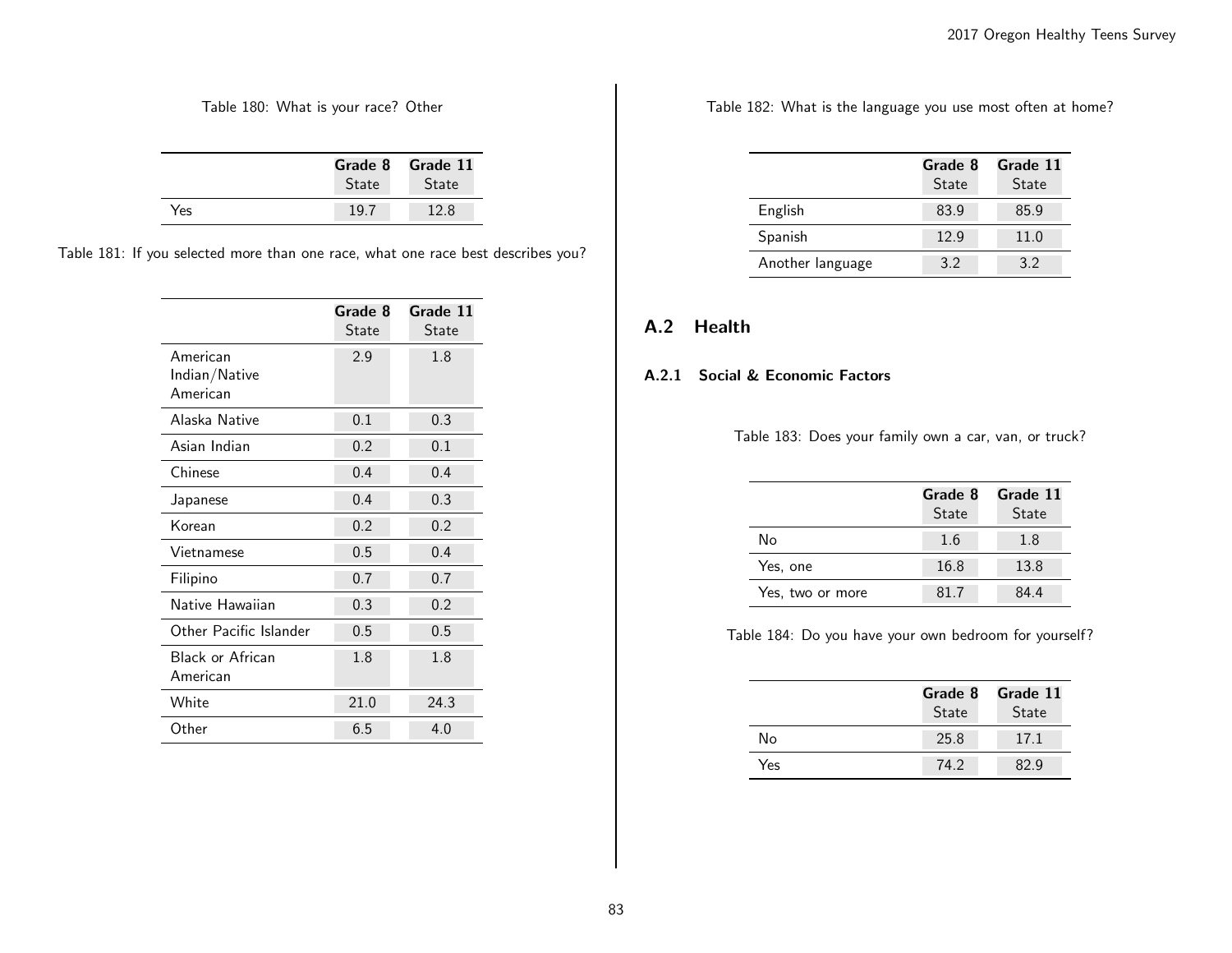Table 185: During the past 12 months, how many times did you travel away on vacation with your family?

|                 | Grade 8<br><b>State</b> | Grade 11<br>State |
|-----------------|-------------------------|-------------------|
| Not at all      | 19.8                    | 26.9              |
| Once            | 25.6                    | 27.5              |
| Twice           | 22.3                    | 21.2              |
| More than twice | 32.3                    | 24.4              |

Table 186: How many computers does your family own?

|               | Grade 8<br>State | Grade 11<br>State |
|---------------|------------------|-------------------|
| None          | 8.6              | 6.6               |
| One           | 26.5             | 25.2              |
| Two           | 26.4             | 26.1              |
| More than two | 38.5             | 42.1              |

Table 187: Do you receive free or reduced price lunches at school?

|            | Grade 8<br><b>State</b> | Grade 11<br><b>State</b> |
|------------|-------------------------|--------------------------|
| Yes        | 40.9                    | 38.0                     |
| No         | 42.5                    | 54.1                     |
| Don't know | 16.6                    | 8.0                      |

Table 188: A person's appearance, style, dress or the way they walk or talk may affect how people describe them. How do you see yourself?

|                                               | Grade 8<br>State | Grade 11<br>State |
|-----------------------------------------------|------------------|-------------------|
| Very feminine                                 | 9.7              | 11.5              |
| Mostly feminine                               | 16.9             | 21.7              |
| Somewhat feminine                             | 4.2              | 4.6               |
| Equally feminine and<br>masculine             | 9.8              | 8.4               |
| Somewhat masculine                            | 5.9              | 5.9               |
| Mostly masculine                              | 13.7             | 17.2              |
| Very masculine                                | 12.3             | 18.0              |
| l am not sure                                 | 15.5             | 7.6               |
| l do not know what<br>this question is asking | 11.9             | 5.1               |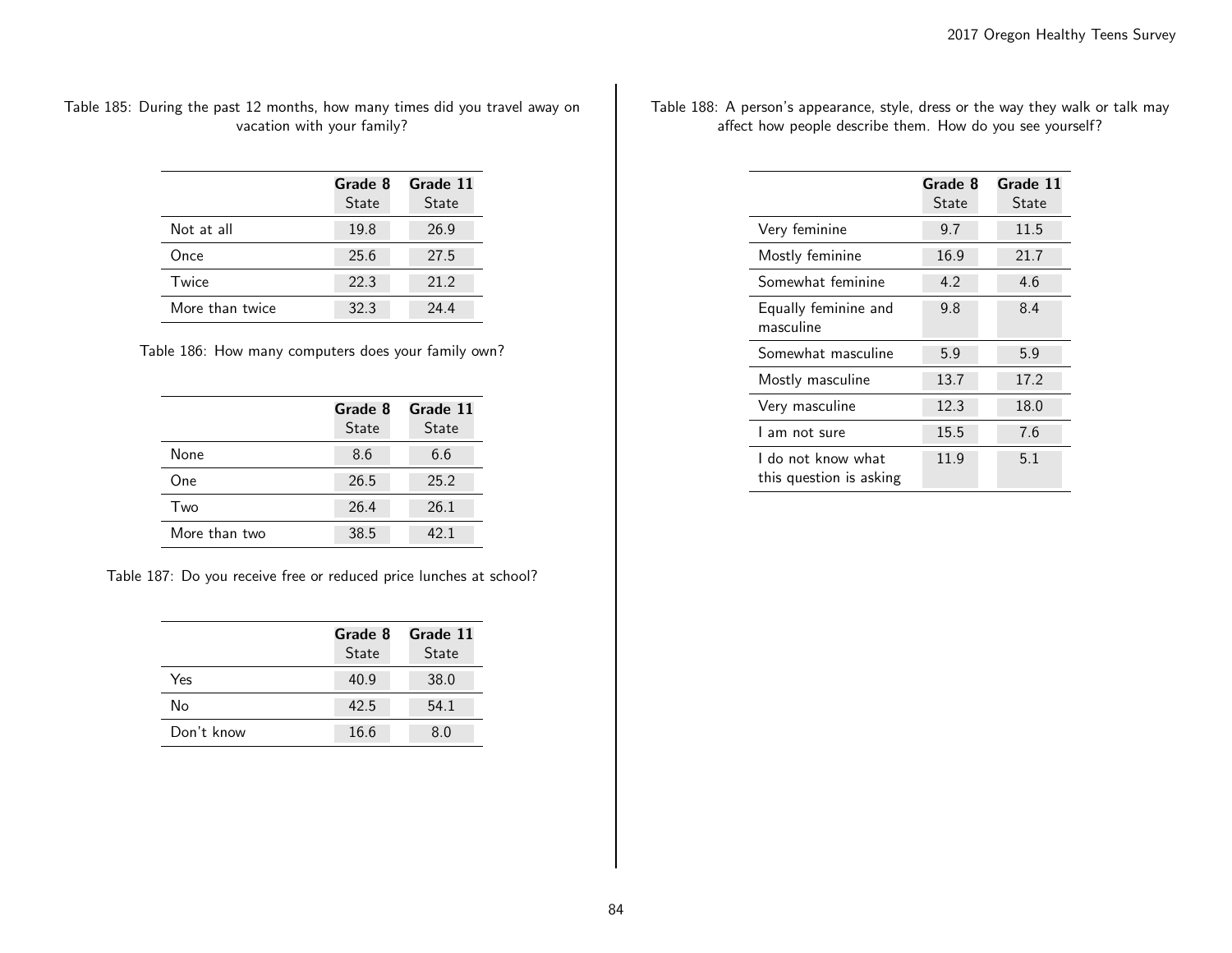Table 189: A person's appearance, style, dress or the way they walk or talk may affect how people describe them. How do you think other people at school would describe you?

|                                               | Grade 8<br>State | Grade 11<br>State |
|-----------------------------------------------|------------------|-------------------|
| Very feminine                                 | 10.2             | 11.6              |
| Mostly feminine                               | 14.4             | 19.5              |
| Somewhat feminine                             | 8.8              | 8.7               |
| Equally feminine and<br>masculine             | 8.6              | 7.1               |
| Somewhat masculine                            | 6.7              | 6.4               |
| Mostly masculine                              | 12.2             | 16.0              |
| Very masculine                                | 8.9              | 13.9              |
| l am not sure                                 | 23.0             | 13.3              |
| I do not know what<br>this question is asking | 7.3              | 3.6               |

Table 190: How do you identify? Female

|     | Grade 8<br><b>State</b> | Grade 11<br><b>State</b> |
|-----|-------------------------|--------------------------|
| Yes | 48.9                    | $-48$                    |

Table 191: How do you identify? Male

|     | <b>State</b> | Grade 8 Grade 11<br><b>State</b> |
|-----|--------------|----------------------------------|
| Yes | 47 T         | 47.4                             |

### Table 192: How do you identify? Transgender

|     | Grade 8<br><b>State</b> | Grade 11<br><b>State</b> |
|-----|-------------------------|--------------------------|
| Yes | 0.9                     |                          |

Table 193: How do you identify? Gender nonconforming, Genderqueer

|     | Grade 8<br><b>State</b> | Grade 11<br><b>State</b> |
|-----|-------------------------|--------------------------|
| Yes | 0.5                     | 0.8                      |

Table 194: How do you identify? Genderfluid/not exclusively male or female

|     | State | Grade 8 Grade 11<br><b>State</b> |
|-----|-------|----------------------------------|
| Yes |       | 1.0                              |

#### Table 195: How do you identify? Intersex/Intergender

|     | Grade 8<br><b>State</b> | Grade 11<br><b>State</b> |
|-----|-------------------------|--------------------------|
| Yes | 0.2                     | 0 2                      |

#### Table 196: How do you identify? Something else fits better

|     | Grade 8<br><b>State</b> | Grade 11<br><b>State</b> |
|-----|-------------------------|--------------------------|
| Yes |                         | 3.0                      |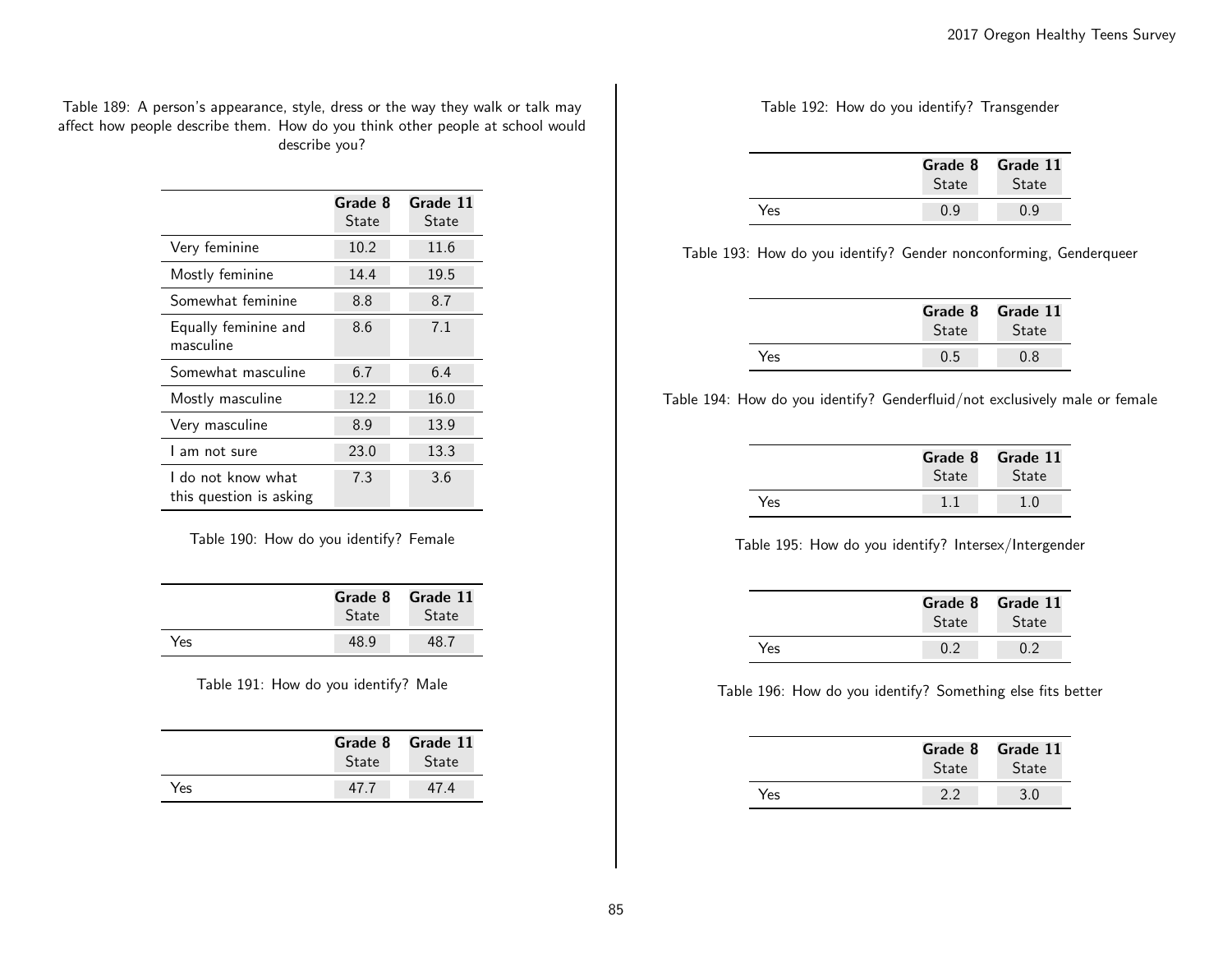Table 197: How do you identify? I am not sure of my gender identity

|     | <b>State</b> | Grade 8 Grade 11<br><b>State</b> |
|-----|--------------|----------------------------------|
| Yes |              | , 9                              |

Table 198: How do you identify? I do not know what this question is asking

|     | Grade 8<br><b>State</b> | Grade 11<br><b>State</b> |
|-----|-------------------------|--------------------------|
| Yes | 1.0                     | 0.8                      |

#### A.2.2 Health Care

Table 199: Would you say that in general your physical health is...

|           | Grade 8<br><b>State</b> | Grade 11<br>State |
|-----------|-------------------------|-------------------|
| Excellent | 19.9                    | 15.9              |
| Very good | 33.3                    | 32.8              |
| Good      | 33.1                    | 34.5              |
| Fair      | 11.7                    | 13.9              |
| Poor      | 2.1                     | 2.9               |

Table 200: Would you say that in general your emotional and mental health is...

|           | Grade 8<br>State | Grade 11<br>State |
|-----------|------------------|-------------------|
| Excellent | 19.0             | 13.5              |
| Very good | 28.1             | 23.5              |
| Good      | 27.9             | 29.3              |
| Fair      | 16.7             | 21.8              |
| Poor      | 8.4              | 12.0              |

Table 201: When did you last go to a doctor or nurse practitioner for a check-up or physical exam when you were not sick or injured?

|                                 | Grade 8<br><b>State</b> | Grade 11<br><b>State</b> |
|---------------------------------|-------------------------|--------------------------|
| During the past 12<br>months    | 61.8                    | 62.2                     |
| Between 12 and 24<br>months ago | 14.1                    | 15.8                     |
| More than 24 months<br>ago      | 3.9                     | 6.5                      |
| Never                           | 2.0                     | 3.0                      |
| Not sure                        | 18.2                    | 12.5                     |

Table 202: During the past 12 months, did you have any physical health care needs that were not met? (Count any situation where you thought you should see a doctor, nurse, or other health professional.)

|     | Grade 8<br>State | Grade 11<br>State |
|-----|------------------|-------------------|
| Yes | 20.5             | 17.7              |
| No  | 79.5             | 82.3              |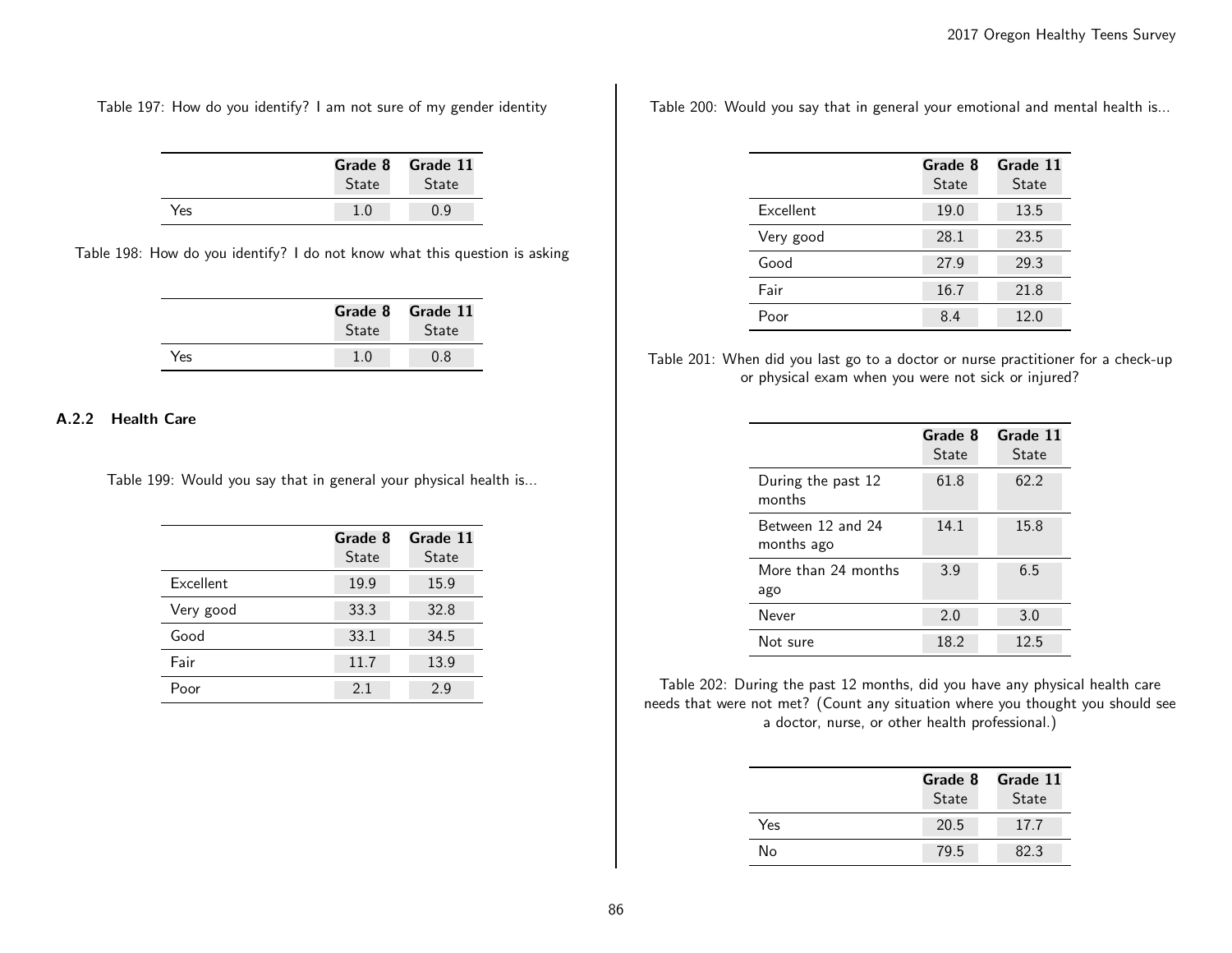Table 203: During the past 12 months, did you have any emotional or mental health care needs that were not met? (Count any situation where you thought you should see a counselor, social worker, or other mental health professional.)

|     | Grade 8<br>State | Grade 11<br>State |
|-----|------------------|-------------------|
| Yes | 18.7             | 22.4              |
| No  | 81.3             | 77.6              |

Table 204: In the past 12 months, have you visited an emergency room or urgent care clinic for a physical or mental health care need? Yes - during school hours

|     |              | Grade 8 Grade 11 |
|-----|--------------|------------------|
|     | <b>State</b> | State            |
| Yes | 10.8         | 191              |

Table 205: In the past 12 months, have you visited an emergency room or urgent care clinic for a physical or mental health care need? Yes - during the summer

|     | Grade 8 | Grade 11     |
|-----|---------|--------------|
|     | State   | <b>State</b> |
| Yes |         | ნ 5          |

Table 206: In the past 12 months, have you visited an emergency room or urgent care clinic for a physical or mental health care need? Yes - on the weekend or before/after school

|      | Grade 8<br><b>State</b> | Grade 11<br><b>State</b> |
|------|-------------------------|--------------------------|
| Yes. | 16.6                    | 17.1                     |

Table 207: In the past 12 months, have you visited an emergency room or urgent care clinic for a physical or mental health care need? No

|     | Grade 8<br>State | Grade 11<br>State |
|-----|------------------|-------------------|
| Yes |                  | 66.1              |

Table 208: In the past 12 months, have you visited an emergency room or urgent care clinic for a physical or mental health care need? Don't know

|     | Grade 8<br><b>State</b> | Grade 11<br><b>State</b> |
|-----|-------------------------|--------------------------|
| Yes | 9.3                     | 4.6                      |

Table 209: I can do most things if I try.

|                  | Grade 8<br>State | Grade 11<br><b>State</b> |
|------------------|------------------|--------------------------|
| Very much true   | 40.3             | 45.4                     |
| Pretty much true | 46.7             | 45.0                     |
| A little true    | 11.9             | 8.7                      |
| Not at all true  | 1.0              | 0.8                      |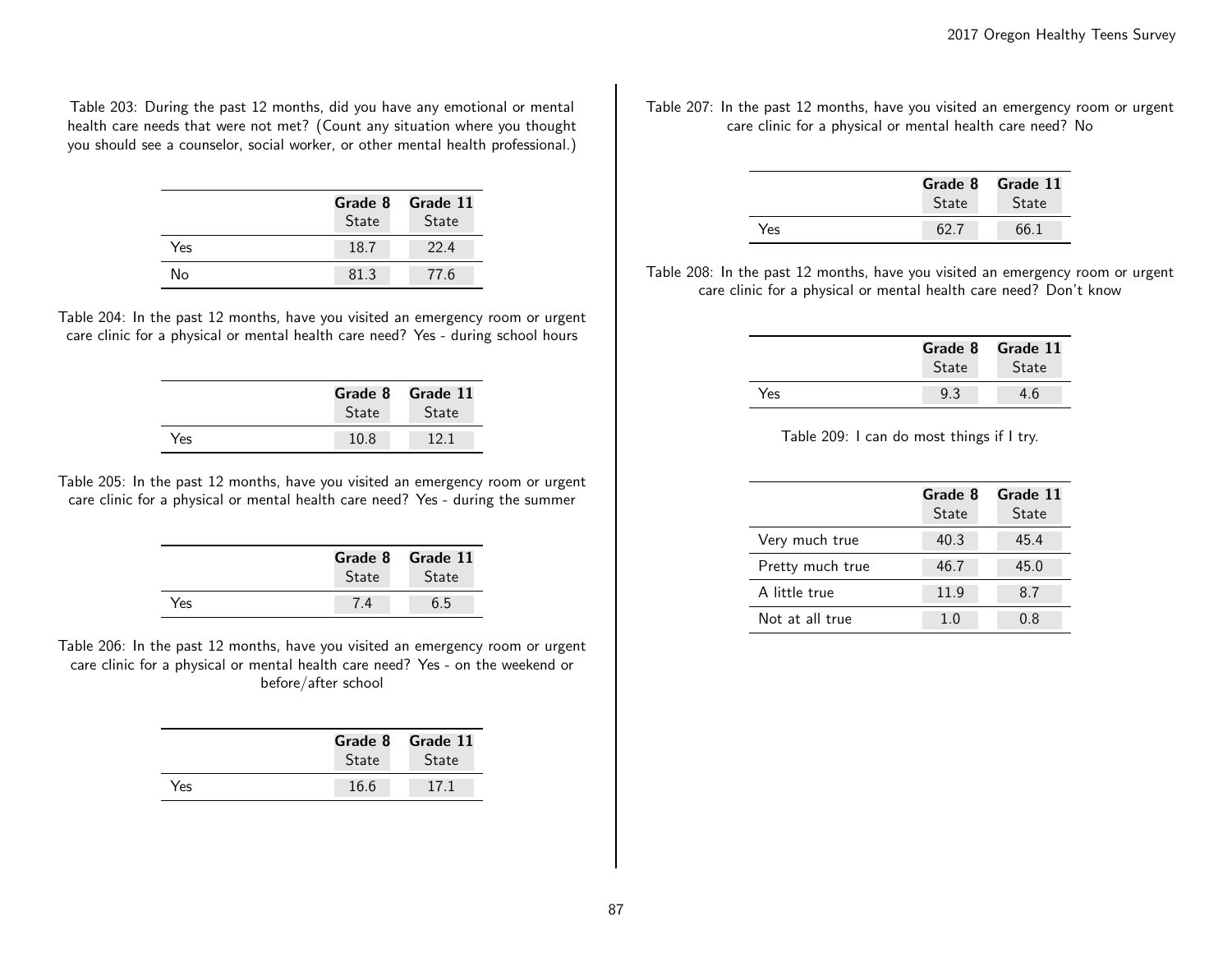Table 210: There is at least one teacher or other adult in my school that really cares about me.

|                  | Grade 8<br>State | Grade 11<br><b>State</b> |
|------------------|------------------|--------------------------|
| Very much true   | 39.7             | 46.0                     |
| Pretty much true | 31.4             | 30.3                     |
| A little true    | 20.7             | 17.6                     |
| Not at all true  | 8.2              | 6.1                      |

|  |  | Table 211: I volunteer to help others in my community. |
|--|--|--------------------------------------------------------|
|  |  |                                                        |

|                  | Grade 8<br>State | Grade 11<br><b>State</b> |
|------------------|------------------|--------------------------|
| Very much true   | 16.0             | 22.7                     |
| Pretty much true | 29.0             | 28.3                     |
| A little true    | 38.4             | 34.3                     |
| Not at all true  | 16.6             | 14.8                     |

Table 212: I can work out my problems.

|                  | Grade 8<br>State | Grade 11<br><b>State</b> |
|------------------|------------------|--------------------------|
| Very much true   | 33.2             | 34.7                     |
| Pretty much true | 43.0             | 44.8                     |
| A little true    | 20.0             | 17.5                     |
| Not at all true  | 3.8              | 3.1                      |

# A.2.3 Grades and School

Table 213: During the past 12 months, how would you describe your grades in school?

|                      | Grade 8<br>State | Grade 11<br>State |
|----------------------|------------------|-------------------|
| Mostly A's           | 40.3             | 33.9              |
| Mostly B's           | 31.4             | 35.5              |
| Mostly C's           | 16.6             | 20.0              |
| Mostly D's           | 3.6              | 4.9               |
| Mostly F's           | 3.2              | 2.7               |
| None of these grades | 0.6              | 0.4               |
| Not sure             | 4.3              | 2.6               |

Table 214: During the past 12 months, how many days of school did you miss for any reason?

|                 | Grade 8<br>State | Grade 11<br>State |
|-----------------|------------------|-------------------|
| None            | 9.6              | 7.1               |
| $1-2$ days      | 22.1             | 15.7              |
| $3-5$ days      | 27.7             | 24.3              |
| $6-10$ days     | 20.5             | 22.5              |
| $11-15$ days    | 9.3              | 11.7              |
| 16 or more days | 10.8             | 18.8              |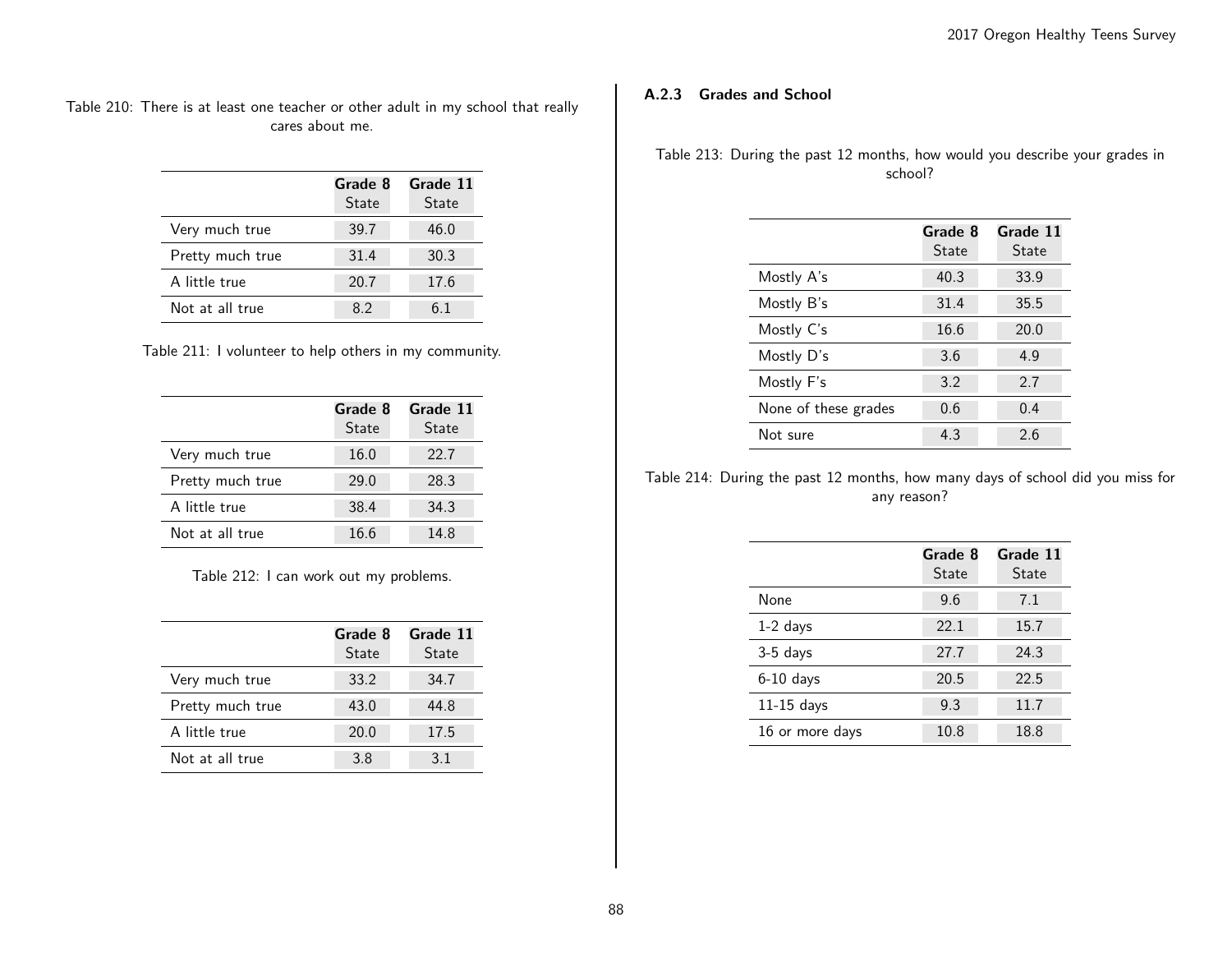## Table 215: During the past 12 months, how many days of school did you miss because of physical health reasons?

|                 | Grade 8<br>State | Grade 11<br>State |
|-----------------|------------------|-------------------|
| None            | 33.5             | 28.4              |
| $1-2$ days      | 30.2             | 28.5              |
| $3-5$ days      | 21.3             | 23.7              |
| $6-10$ days     | 9.8              | 11.4              |
| $11-15$ days    | 2.9              | 4.3               |
| 16 or more days | 2.3              | 3.7               |

#### Table 216: During the past 12 months, how many days of school did you miss because of emotional or mental health reasons?

|                 | Grade 8<br>State | Grade 11<br>State |
|-----------------|------------------|-------------------|
| None            | 77.4             | 66.1              |
| $1-2$ days      | 13.3             | 17.5              |
| $3-5$ days      | 4.8              | 7.5               |
| $6-10$ days     | 2.4              | 4.3               |
| $11-15$ days    | 0.9              | 1.9               |
| 16 or more days | 1.1              | 2.7               |

Table 217: During the past 12 months, how many days of school did you have unexcused absences (meaning you skipped or cut school)?

|                 | Grade 8<br>State | Grade 11<br><b>State</b> |
|-----------------|------------------|--------------------------|
| None            | 77.2             | 60.9                     |
| $1-2$ days      | 12.6             | 16.9                     |
| $3-5$ days      | 4.8              | 8.7                      |
| $6-10$ days     | 2.8              | 5.5                      |
| $11-15$ days    | 1.1              | 2.6                      |
| 16 or more days | 1.6              | 5.4                      |

## A.2.4 Health or Learning Conditions

Table 218: Are you deaf or do you have serious difficulty hearing?

|     | Grade 8<br>State | Grade 11<br>State |
|-----|------------------|-------------------|
| Yes | 0.0              | 2.2               |
| No  | 0.0              | 97.8              |

## Table 219: Are you blind or do you have serious difficulty seeing, even when wearing glasses?

|     | Grade 8<br>State | Grade 11<br>State |
|-----|------------------|-------------------|
| Yes | 0.0              | 5.2               |
| No  | 0.0              | 94.8              |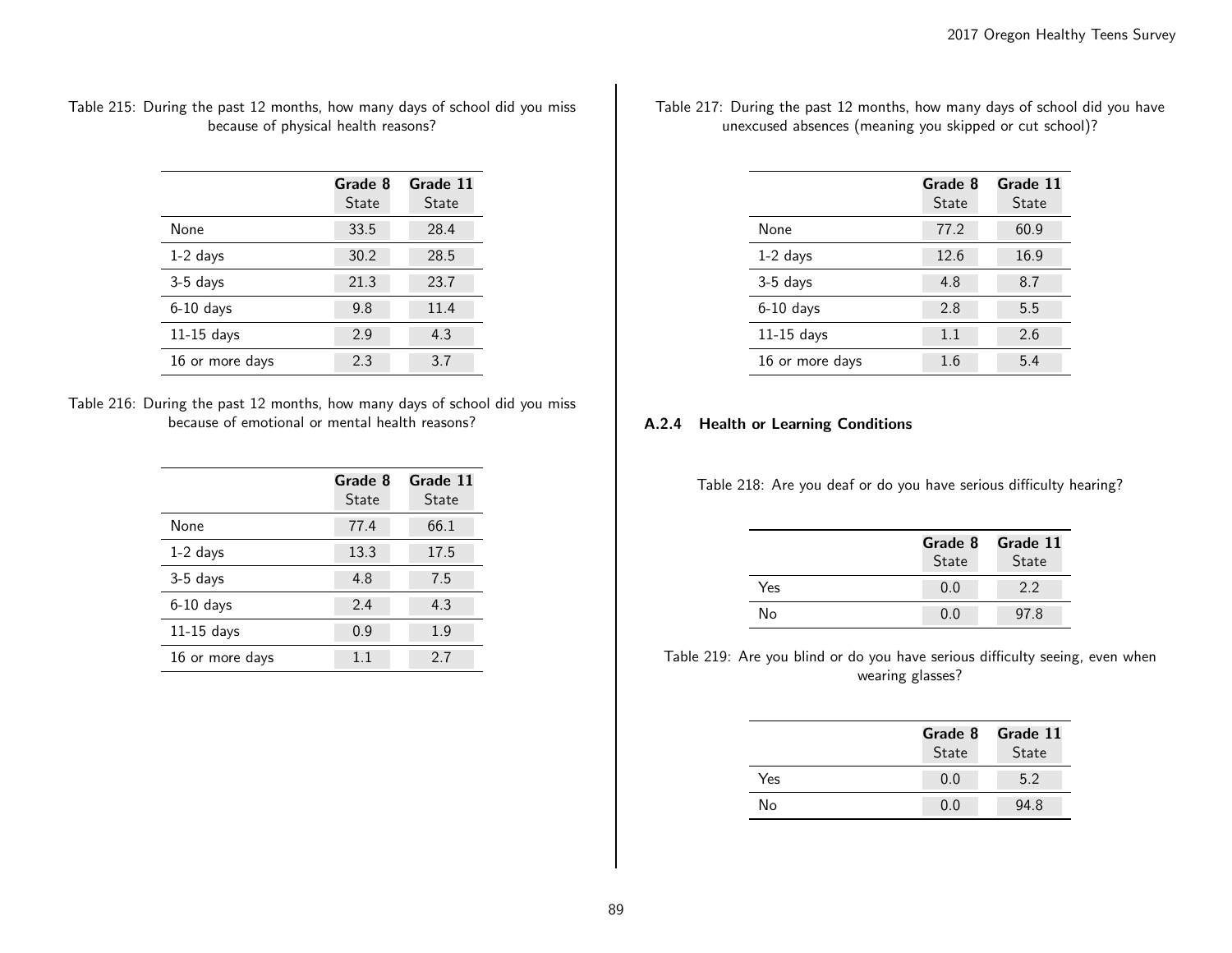Table 220: Because of a physical, mental, or emotional condition, do you have serious difficulty concentrating, remembering or making decisions?

|     | Grade 8<br>State | Grade 11<br>State |
|-----|------------------|-------------------|
| Yes | 0.0              | 24.7              |
| No  | 0.0              | 75.3              |

Table 221: Do you have serious difficulty walking or climbing stairs?

|     | Grade 8<br>State | Grade 11<br>State |
|-----|------------------|-------------------|
| Yes | 0.0              | 2.7               |
| No  | 0.0              | 97.3              |

Table 222: Do you have difficulty dressing or bathing?

|     | Grade 8<br>State | Grade 11<br><b>State</b> |
|-----|------------------|--------------------------|
| Yes | 0.0              | 1.0                      |
| No  | 0.0              | 99.0                     |

Table 223: Because of a physical, mental, or emotional condition, do you have difficulty doing errands alone such as visiting a physician's office or shopping?

|     | Grade 8<br>State | Grade 11<br><b>State</b> |
|-----|------------------|--------------------------|
| Yes | 0.0              | 9.2                      |
| N٥  | 0.0              | 90.8                     |

#### A.2.5 Asthma

Table 224: Has a doctor or nurse ever told you that you have asthma?

|          | Grade 8<br>State | Grade 11<br><b>State</b> |
|----------|------------------|--------------------------|
| Yes      | 18.0             | 23.4                     |
| No       | 72.7             | 71.4                     |
| Not sure | 9.3              | 5.3                      |

| Table 225: Do you still have asthma? |  |  |  |
|--------------------------------------|--|--|--|
|--------------------------------------|--|--|--|

|                            | Grade 8<br>State | Grade 11<br><b>State</b> |
|----------------------------|------------------|--------------------------|
| I have never had<br>asthma | 78.6             | 74.7                     |
| Yes                        | 9.7              | 12.1                     |
| No                         | 4.8              | 6.6                      |
| Not sure                   | 69               | 6.6                      |

### A.2.6 School-Based Health Centers

Table 226: Does your school have a School-Based Health Center?

|            | Grade 8 | Grade 11     |
|------------|---------|--------------|
|            | State   | <b>State</b> |
| Yes        | 32.5    | 48.7         |
| N٥         | 21.7    | 16.3         |
| Don't know | 45.8    | 35.0         |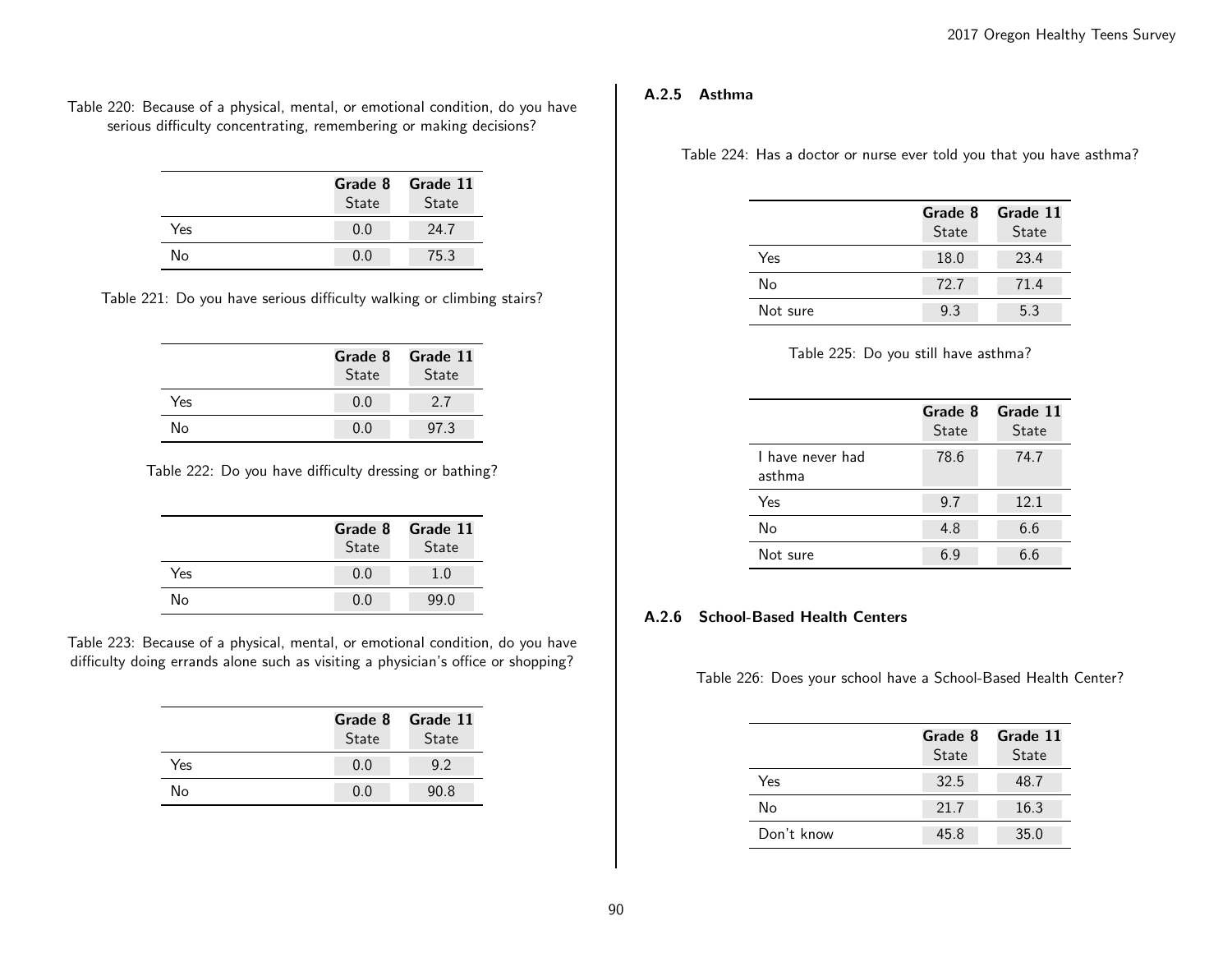# Table 227: How many times have you used the School-Based Health Center at your school in the past 12 months?

|                                                | Grade 8<br>State | Grade 11<br>State |
|------------------------------------------------|------------------|-------------------|
| Never                                          | 70.0             | 75.5              |
| I've used it, but not in<br>the last 12 months | 6.4              | 5.9               |
| Once                                           | 9.3              | 8.0               |
| Twice                                          | 6.5              | 4.3               |
| 3-5 times                                      | 5.3              | 4.1               |
| $6-10$ times                                   | 1.2              | 1.0               |
| More than 10 times                             | 1.3              | 11                |

#### A.2.7 Food

Table 228: In the past 12 months, did you ever eat less than you felt you should because there wasn't enough money to buy food?

|     | Grade 8<br>State | Grade 11<br>State |
|-----|------------------|-------------------|
| Yes | 14.4             | 17.8              |
| No  | 85.6             | 82.2              |

Table 229: During the past 7 days, how many times did you drink 100% fruit juices such as orange juice, apple juice, or grape juice? (Do not count punch, Kool-Aid, sports drinks, or other fruit-flavored drinks.)

|                                                                  | Grade 8<br>State | Grade 11<br>State |
|------------------------------------------------------------------|------------------|-------------------|
| I did not drink $100\%$<br>fruit juice during the<br>past 7 days | 31.9             | 35.5              |
| 1 to 3 times during<br>the past 7 days                           | 37.8             | 38.9              |
| 4 to 6 times during<br>the past 7 days                           | 13.1             | 11.7              |
| 1 time per day                                                   | 6.4              | 5.7               |
| 2 times per day                                                  | 6.4              | 4.4               |
| 3 times per day                                                  | 2.2              | 1.9               |
| 4 or more times per<br>day                                       | 2.2              | 1.8               |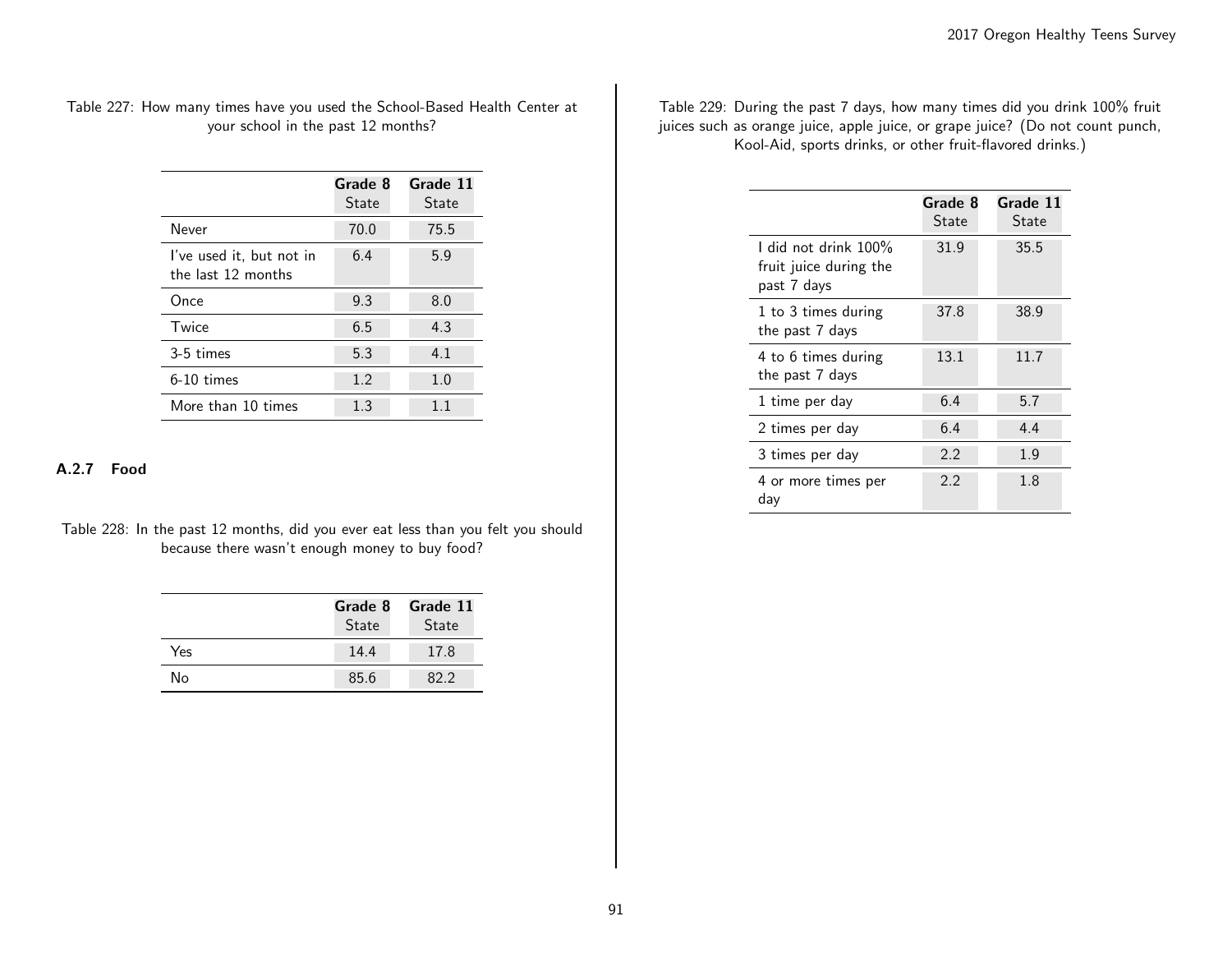| Table 230: During the past 7 days, how many times did you eat fruit? (Do not |  |                     |  |  |  |  |
|------------------------------------------------------------------------------|--|---------------------|--|--|--|--|
|                                                                              |  | count fruit juice.) |  |  |  |  |

|                                               | Grade 8<br>State | Grade 11<br>State |
|-----------------------------------------------|------------------|-------------------|
| l did not eat fruit<br>during the past 7 days | 6.3              | 7.9               |
| 1 to 3 times during<br>the past 7 days        | 27.1             | 31.4              |
| 4 to 6 times during<br>the past 7 days        | 22.6             | 22.5              |
| 1 time per day                                | 13.3             | 14.4              |
| 2 times per day                               | 16.3             | 13.8              |
| 3 times per day                               | 7.7              | 5.7               |
| 4 or more times per<br>day                    | 6.7              | 4.4               |

Table 231: During the past 7 days, how many times did you eat green salad?

|                                                        | Grade 8<br>State | Grade 11<br>State |
|--------------------------------------------------------|------------------|-------------------|
| I did not eat green<br>salad during the past<br>7 days | 34.9             | 32.9              |
| 1 to 3 times during<br>the past 7 days                 | 37.9             | 40.4              |
| 4 to 6 times during<br>the past 7 days                 | 11.6             | 13.5              |
| 1 time per day                                         | 10.1             | 8.8               |
| 2 times per day                                        | 3.3              | 2.4               |
| 3 times per day                                        | 0.9              | 0.9               |
| 4 or more times per<br>day                             | 1.3              | 1.2               |

| Table 232: During the past 7 days, how many times did you eat potatoes? (Do |  |
|-----------------------------------------------------------------------------|--|
| not count french fries, fried potatoes, or potato chips.)                   |  |

|                                                  | Grade 8 | Grade 11 |
|--------------------------------------------------|---------|----------|
|                                                  | State   | State    |
| I did not eat potatoes<br>during the past 7 days | 41.0    | 34.7     |
| 1 to 3 times during<br>the past 7 days           | 44.5    | 49.0     |
| 4 to 6 times during<br>the past 7 days           | 7.5     | 9.6      |
| 1 time per day                                   | 3.9     | 3.7      |
| 2 times per day                                  | 1.6     | 1.3      |
| 3 times per day                                  | 0.6     | 0.7      |
| 4 or more times per<br>day                       | 1.0     | 1.0      |

Table 233: During the past 7 days, how many times did you eat carrots?

|                                                 | Grade 8<br>State | Grade 11<br>State |
|-------------------------------------------------|------------------|-------------------|
| I did not eat carrots<br>during the past 7 days | 43.1             | 46.9              |
| 1 to 3 times during<br>the past 7 days          | 35.7             | 36.6              |
| 4 to 6 times during<br>the past 7 days          | 9.6              | 8.2               |
| 1 time per day                                  | 6.6              | 5.3               |
| 2 times per day                                 | 2.4              | 1.9               |
| 3 times per day                                 | 1.1              | 0.4               |
| 4 or more times per<br>day                      | 1.5              | 0.8               |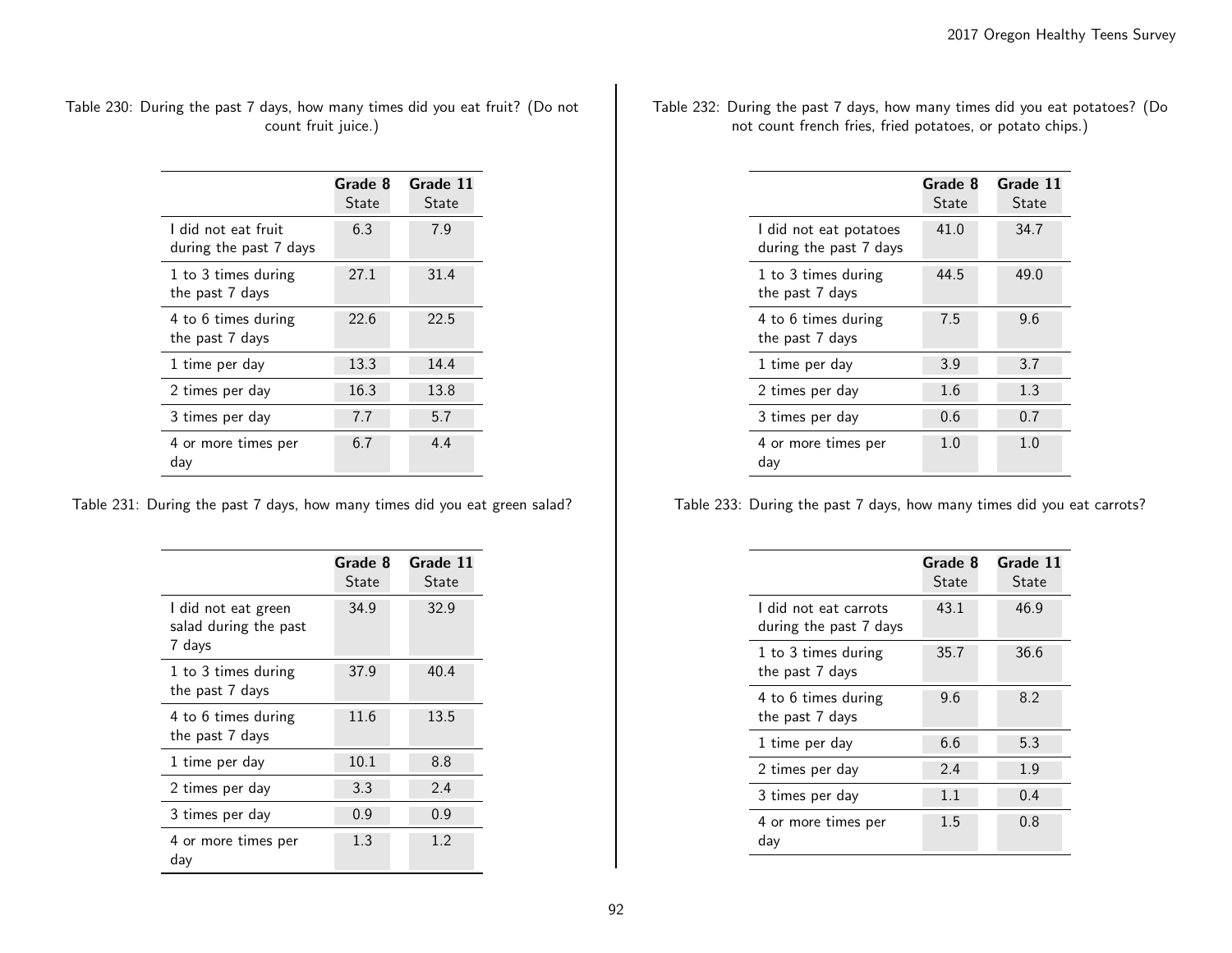| Table 234: During the past 7 days, how many times did you eat other vegetables? |                                                   |  |  |
|---------------------------------------------------------------------------------|---------------------------------------------------|--|--|
|                                                                                 | (Do not count green salad, potatoes, or carrots.) |  |  |

|                                                             | Grade 8<br>State | Grade 11<br>State |
|-------------------------------------------------------------|------------------|-------------------|
| l did not eat other<br>vegetables during the<br>past 7 days | 13.7             | 13.9              |
| 1 to 3 times during<br>the past 7 days                      | 32.6             | 35.7              |
| 4 to 6 times during<br>the past 7 days                      | 23.5             | 23.1              |
| 1 time per day                                              | 14.0             | 13.9              |
| 2 times per day                                             | 9.2              | 8.3               |
| 3 times per day                                             | 3.6              | 2.9               |
| 4 or more times per<br>day                                  | 3.5              | 2.3               |

Table 235: During the past 7 days, on how many days did you eat breakfast?

|          | Grade 8<br>State | Grade 11<br><b>State</b> |
|----------|------------------|--------------------------|
| $0$ days | 9.7              | 13.7                     |
| 1 day    | 6.3              | 7.4                      |
| 2 days   | 8.4              | 10.7                     |
| 3 days   | 9.3              | 9.9                      |
| 4 days   | 7.9              | 8.1                      |
| 5 days   | 9.3              | 10.4                     |
| 6 days   | 7.8              | 7.6                      |
| days     | 41.2             | 32.3                     |

# A.2.8 Sleep

Table 236: On an average school night, how many hours of sleep do you get?

|                  | Grade 8<br>State | Grade 11<br>State |
|------------------|------------------|-------------------|
| 4 or less hours  | 5.7              | 7.1               |
| 5 hours          | 7.2              | 12.3              |
| 6 hours          | 13.9             | 25.9              |
| 7 hours          | 24.8             | 30.8              |
| 8 hours          | 29.9             | 18.6              |
| 9 hours          | 13.8             | 4.1               |
| 10 or more hours | 4.8              | 1.2               |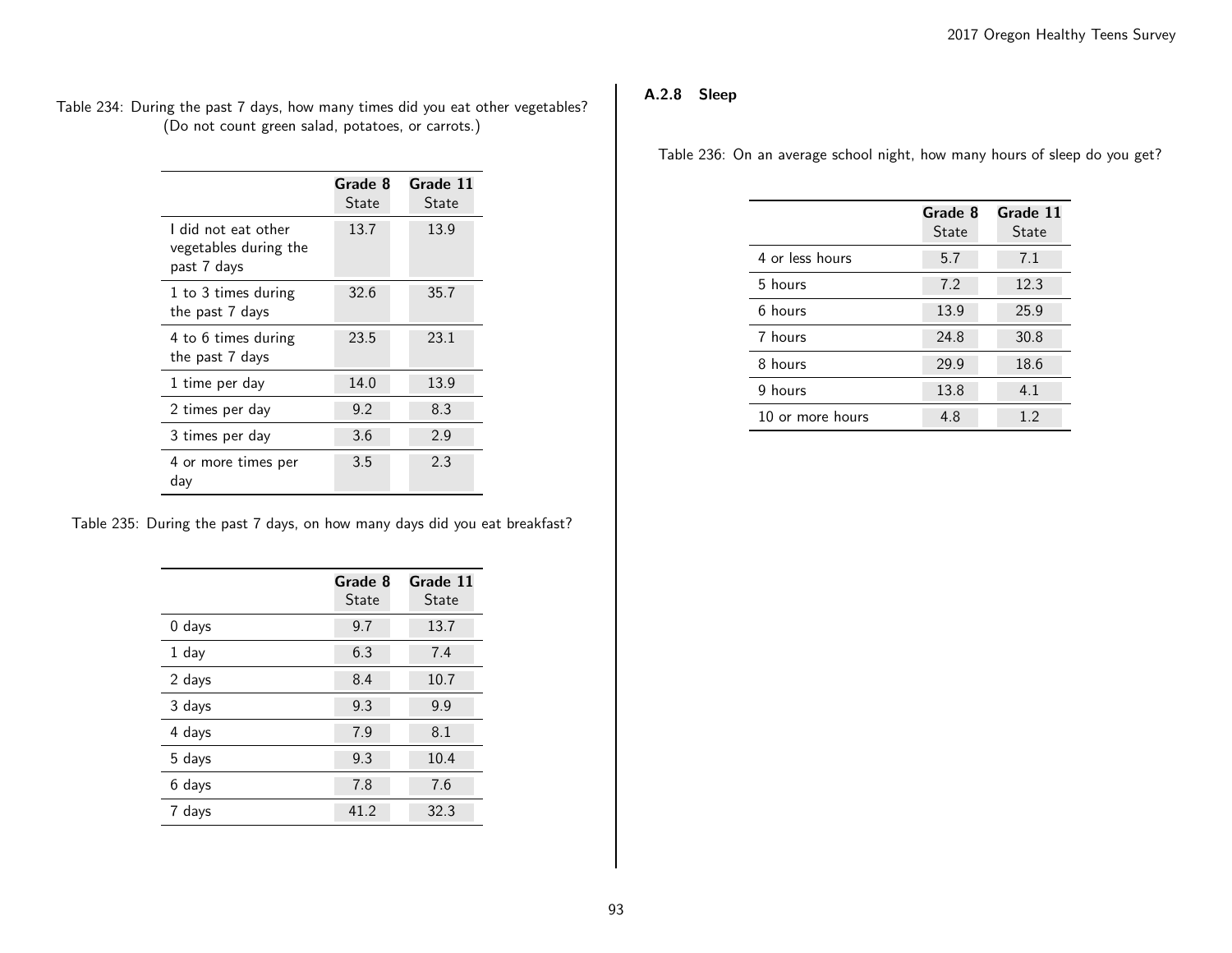### A.2.9 Physical Activity

Table 237: During the past 7 days, on how many days were you physically active for a total of at least 60 minutes per day? (Add up all the time you spent in any kind of physical activity that increased your heart rate and made you breathe hard some of the time.)

|          | Grade 8<br><b>State</b> | Grade 11<br><b>State</b> |
|----------|-------------------------|--------------------------|
| $0$ days | 6.4                     | 13.4                     |
| 1 day    | 5.1                     | 7.5                      |
| 2 days   | 6.9                     | 8.9                      |
| 3 days   | 10.7                    | 11.5                     |
| 4 days   | 11.9                    | 11.7                     |
| 5 days   | 18.8                    | 15.9                     |
| 6 days   | 10.7                    | 8.7                      |
| days     | 29.4                    | 22.5                     |

|  |                                                                  |  |  | Table 238: On how many of the past 7 days did you do exercises to strengthen or |  |
|--|------------------------------------------------------------------|--|--|---------------------------------------------------------------------------------|--|
|  | tone your muscles, such as push-ups, sit-ups, or weight lifting? |  |  |                                                                                 |  |

|          | Grade 8<br>State | Grade 11<br><b>State</b> |
|----------|------------------|--------------------------|
| $0$ days | 19.8             | 33.2                     |
| 1 day    | 9.3              | 8.8                      |
| 2 days   | 10.8             | 9.6                      |
| 3 days   | 13.3             | 11.1                     |
| 4 days   | 10.5             | 8.6                      |
| 5 days   | 16.2             | 13.3                     |
| 6 days   | 5.2              | 4.2                      |
| 7 days   | 15.0             | 11.1                     |

Table 239: In an average week when you are in school, on how many days do you go to physical education (PE) classes?

|          | Grade 8<br>State | Grade 11<br>State |
|----------|------------------|-------------------|
| $0$ days | 23.7             | 66.3              |
| $1$ day  | 1.9              | 0.9               |
| 2 days   | 3.3              | 1.9               |
| 3 days   | 8.2              | 6.8               |
| 4 days   | 7.0              | 4.1               |
| 5 days   | 55.9             | 20.0              |

Table 240: During an average physical education (PE) class, how many minutes do you spend actually exercising or playing sports?

|                      | Grade 8<br>State | Grade 11<br>State |
|----------------------|------------------|-------------------|
| l do not take PF     | 22.5             | 64.1              |
| Less than 10 minutes | 1.3              | 0.7               |
| 10 to 20 minutes     | 5.3              | 1.4               |
| 21 to 30 minutes     | 14.2             | 3.9               |
| 31 to 40 minutes     | 21.9             | 8.6               |
| 41 to 50 minutes     | 19.6             | 8.8               |
| 51 to 60 minutes     | 9.9              | 5.9               |
| More than 60 minutes | 5.1              | 6.6               |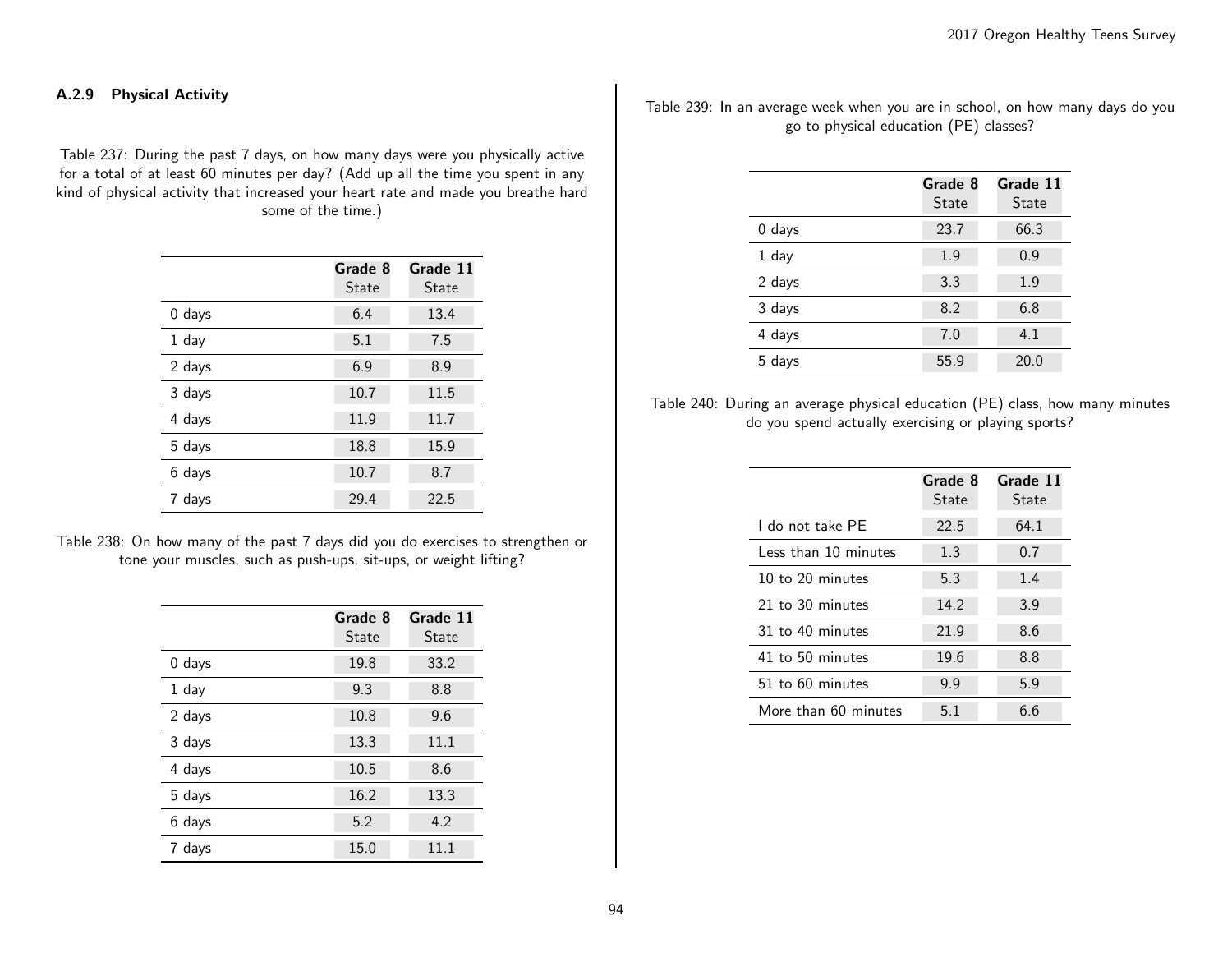Table 241: On an average school day, how many hours do you watch TV?

|                                               | Grade 8<br>State | Grade 11<br>State |
|-----------------------------------------------|------------------|-------------------|
| I do not watch TV on<br>an average school day | 21.3             | 27.3              |
| Less than 1 hour per<br>day                   | 22.1             | 21.7              |
| 1 hour per day                                | 16.7             | 15.7              |
| 2 hours per day                               | 19.0             | 17.6              |
| 3 hours per day                               | 10.9             | 9.9               |
| 4 hours per day                               | 4.5              | 4.1               |
| 5 or more hours per<br>day                    | 5.4              | 3.8               |

Table 242: On an average school day, how many hours do you play video or computer games or use a computer for something that is not school work? (Count time spent on things such as Xbox, Play Station, an iPod, an iPad or other tablet, a smartphone, YouTube, Facebook or other social networking tools, and the Internet).

|                                                                                                           | Grade 8<br>State | Grade 11<br>State |
|-----------------------------------------------------------------------------------------------------------|------------------|-------------------|
| I do not play video or<br>computer games or<br>use a computer for<br>something that is not<br>school work | 9.5              | 15.1              |
| Less than 1 hour per<br>day                                                                               | 11.9             | 10.6              |
| 1 hour per day                                                                                            | 11.7             | 10.3              |
| 2 hours per day                                                                                           | 17.5             | 17.2              |
| 3 hours per day                                                                                           | 17.2             | 16.5              |
| 4 hours per day                                                                                           | 11.0             | 10.5              |
| 5 or more hours per<br>day                                                                                | 21.2             | 19.9              |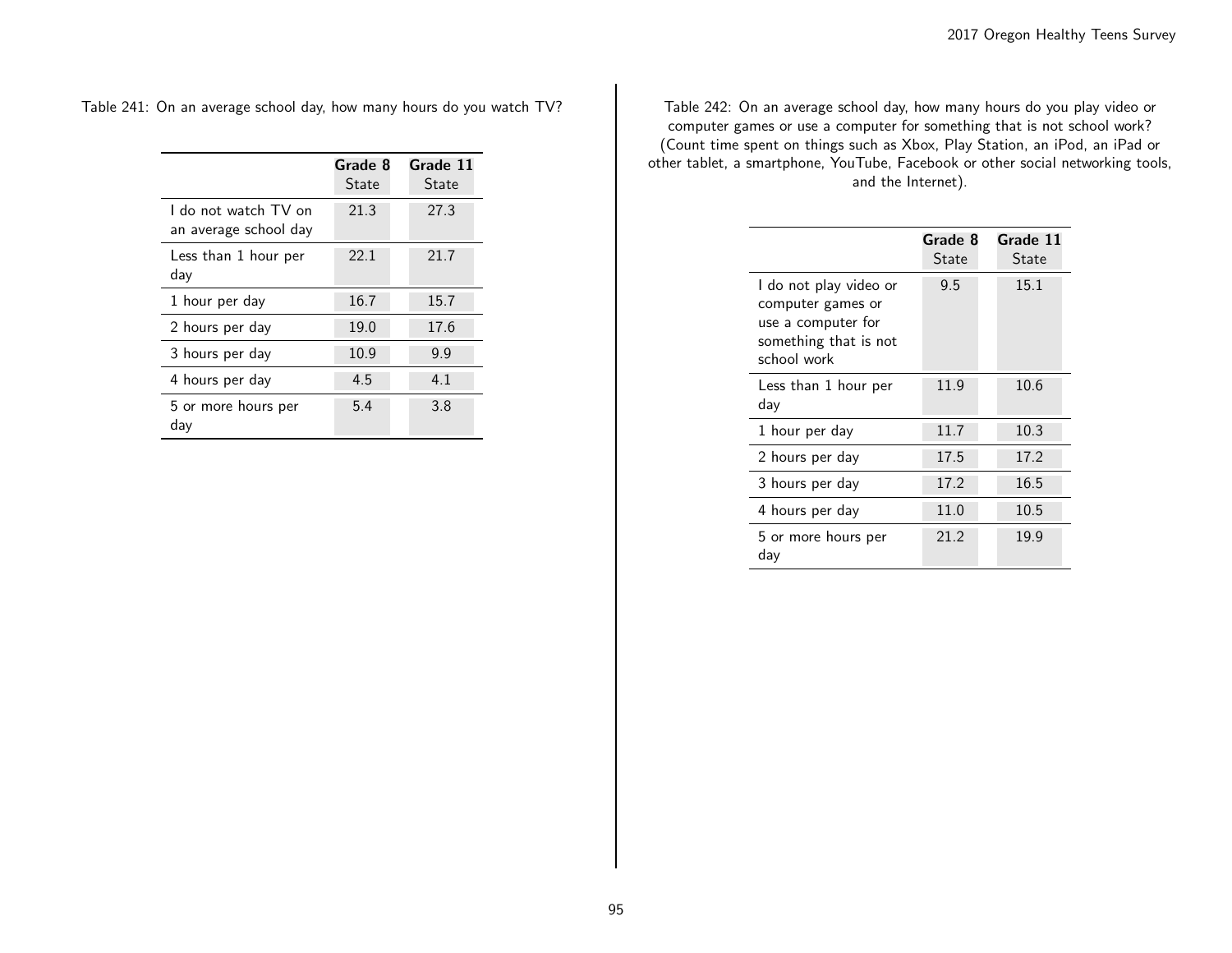| Table 243: During the past 7 days, how many times did you drink soda or pop, |  |
|------------------------------------------------------------------------------|--|
| such as Coke, Pepsi, or Sprite? (Do not include diet soda or diet pop.)      |  |

|                                | Grade 8<br>State | Grade 11<br>State |
|--------------------------------|------------------|-------------------|
| 0 times in past 7 days         | 31.0             | 33.0              |
| 1 to 3 times in past 7<br>days | 49.8             | 43.7              |
| 4 to 6 times in past 7<br>days | 10.0             | 12.5              |
| 1 time per day                 | 3.9              | 4.9               |
| 2 times per day                | 2.6              | 2.8               |
| 3 times per day                | 1.1              | 1.5               |
| 4 or more times per<br>day     | 1.6              | 1.7               |

Table 244: During the past 7 days, how many times did you drink fruit-flavored beverages such as Kool-Aid, Sunny Delight, or Snapple? (Do not include 100% fruit juice.)

|                                | Grade 8<br>State | Grade 11<br>State |
|--------------------------------|------------------|-------------------|
| 0 times in past 7 days         | 51.0             | 54.6              |
| 1 to 3 times in past 7<br>days | 30.2             | 29.1              |
| 4 to 6 times in past 7<br>days | 9.9              | 8.9               |
| 1 time per day                 | 4.0              | 3.5               |
| 2 times per day                | 2.2              | 1.8               |
| 3 times per day                | 1.2              | 1.1               |
| 4 or more times per<br>day     | 1.5              | 11                |

Table 245: During the past 7 days, how many times did you drink energy drinks such as Red Bull, Rockstar, or Monster? (Do not include diet or sugar-free energy drinks.)

|                                | Grade 8<br><b>State</b> | Grade 11<br>State |
|--------------------------------|-------------------------|-------------------|
| 0 times in past 7 days         | 75.7                    | 68.0              |
| 1 to 3 times in past 7<br>days | 16.4                    | 21.2              |
| 4 to 6 times in past 7<br>days | 3.8                     | 5.7               |
| 1 time per day                 | 2.0                     | 2.6               |
| 2 times per day                | 0.9                     | 1.1               |
| 3 times per day                | 0.4                     | 0.4               |
| 4 or more times per<br>day     | 0.9                     | 0.9               |

Table 246: During the past 7 days, how many times did you drink sports drinks such as Gatorade or Powerade?

|                                | Grade 8<br>State | Grade 11<br>State |
|--------------------------------|------------------|-------------------|
| 0 times in past 7 days         | 52.3             | 58.0              |
| 1 to 3 times in past 7<br>days | 28.7             | 25.7              |
| 4 to 6 times in past 7<br>days | 10.7             | 9.2               |
| 1 time per day                 | 3.7              | 3.9               |
| 2 times per day                | 1.9              | 1.4               |
| 3 times per day                | 1.1              | 0.6               |
| 4 or more times per<br>day     | 1.6              | 1.2               |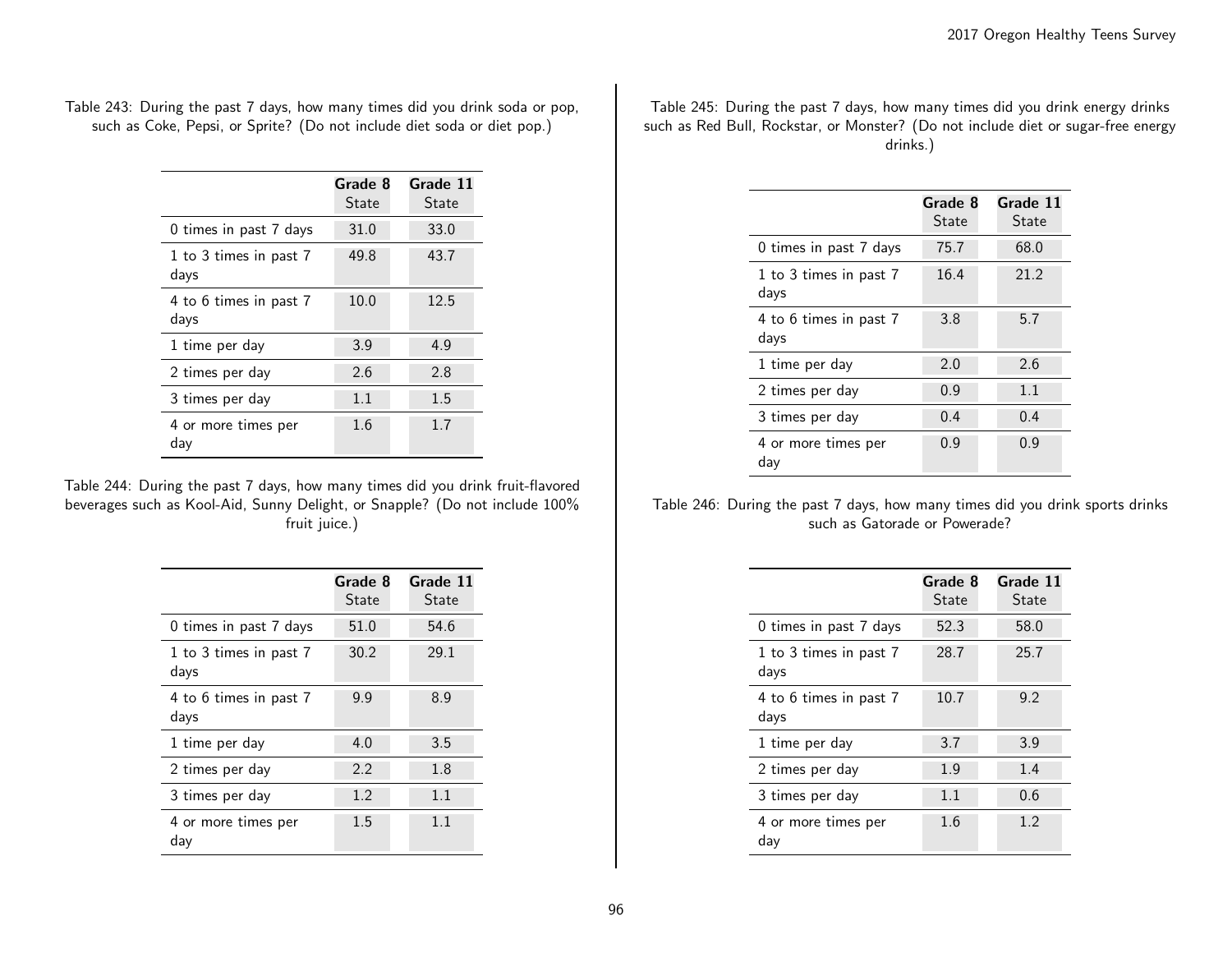Table 247: During the past 7 days, how many times did you drink flavored milk such as Chocolate or Strawberry milk? (Do not include plain milk.).

|                                | Grade 8<br>State | Grade 11<br>State |
|--------------------------------|------------------|-------------------|
| 0 times in past 7 days         | 59.9             | 64.2              |
| 1 to 3 times in past 7<br>days | 20.3             | 19.9              |
| 4 to 6 times in past 7<br>days | 9.9              | 7.9               |
| 1 time per day                 | 5.3              | 4.4               |
| 2 times per day                | 1.9              | 1.9               |
| 3 times per day                | 0.8              | 0.5               |
| 4 or more times per<br>dav     | 1.8              | 1.2               |

| Table 248: During the past 7 days, how many times did you drink drink plain |                                                |  |
|-----------------------------------------------------------------------------|------------------------------------------------|--|
|                                                                             | milk? (Include milk that you added to cereal.) |  |

|                                | Grade 8<br>State | Grade 11<br>State |
|--------------------------------|------------------|-------------------|
| 0 times in past 7 days         | 19.0             | 26.0              |
| 1 to 3 times in past 7<br>days | 23.1             | 25.5              |
| 4 to 6 times in past 7<br>days | 20.4             | 17.6              |
| 1 time per day                 | 14.4             | 13.8              |
| 2 times per day                | 10.3             | 8.9               |
| 3 times per day                | 4.5              | 3.8               |
| 4 or more times per<br>day     | 8.3              | 4.4               |

Table 249: During the past 7 days, how many times did you drink sweetened coffee or tea beverages such as Starbucks Frappuccino or an Arizona Iced Tea?

|                                | Grade 8<br>State | Grade 11<br>State |
|--------------------------------|------------------|-------------------|
| 0 times in past 7 days         | 52.4             | 47.4              |
| 1 to 3 times in past 7<br>days | 29.6             | 29.5              |
| 4 to 6 times in past 7<br>days | 8.5              | 11.6              |
| 1 time per day                 | 4.8              | 6.3               |
| 2 times per day                | 2.0              | 2.4               |
| 3 times per day                | 1.0              | 0.9               |
| 4 or more times per<br>day     | 1.7              | 1.9               |

Table 250: During the past 7 days, how many times did you drink plain water? (Include tap and bottled water.)

|                                | Grade 8<br>State | Grade 11<br>State |
|--------------------------------|------------------|-------------------|
| 0 times in past 7 days         | 1.4              | 1.7               |
| 1 to 3 times in past 7<br>days | 6.1              | 5.6               |
| 4 to 6 times in past 7<br>days | 9.8              | 8.7               |
| 1 time per day                 | 7.5              | 7.9               |
| 2 times per day                | 10.6             | 11.1              |
| 3 times per day                | 14.2             | 14.8              |
| 4 or more times per<br>day     | 50.5             | 50.2              |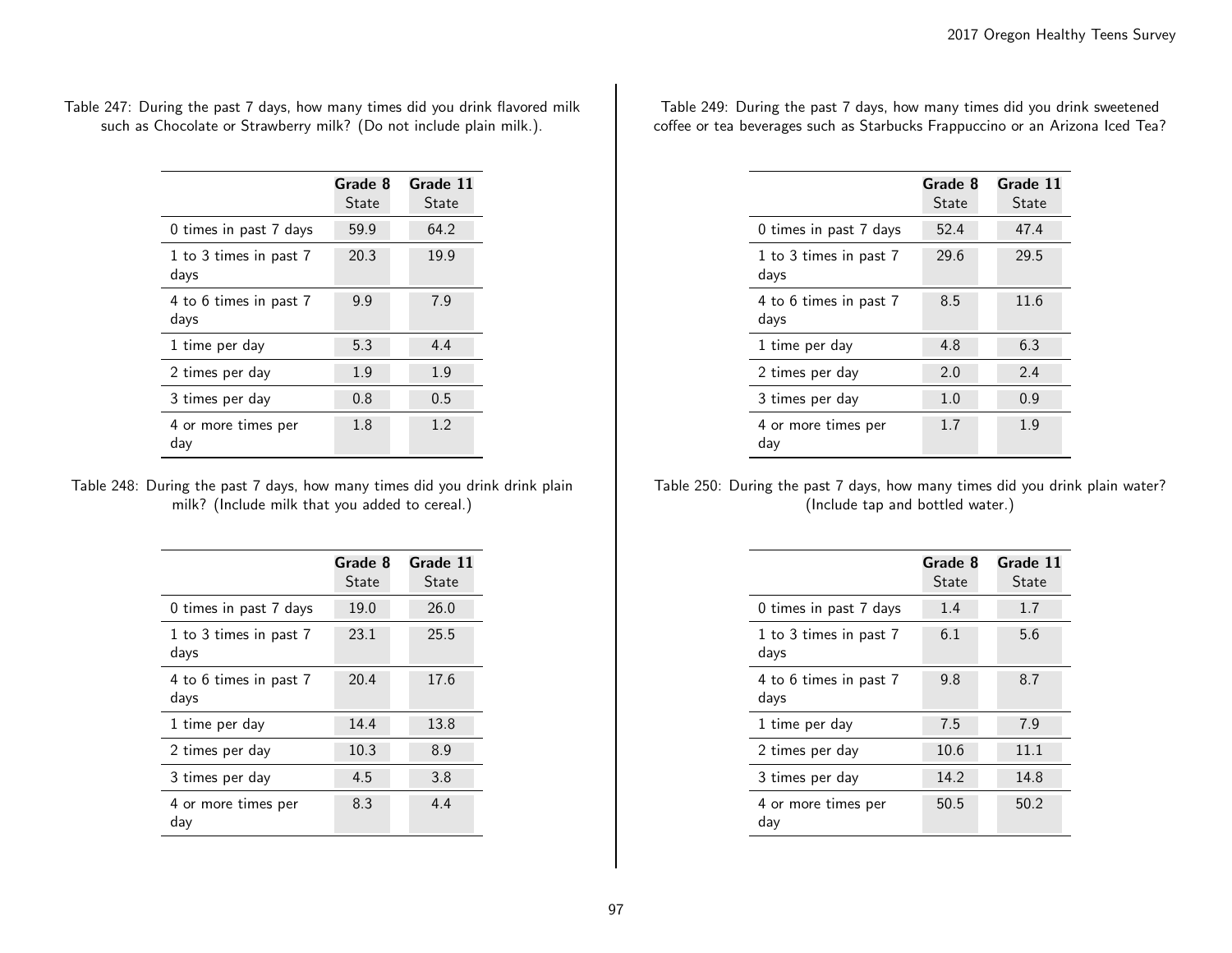Table 251: In an average school week, on how many days do you use each of these forms of transportation to get to or from school? Walk

|         | Grade 8<br>State | Grade 11<br><b>State</b> |
|---------|------------------|--------------------------|
| 0 days  | 60.1             | 72.3                     |
| $1$ day | 8.9              | 5.1                      |
| 2 days  | 5.5              | 3.8                      |
| 3 days  | 4.1              | 3.2                      |
| 4 days  | 3.2              | 1.9                      |
| 5 days  | 18.2             | 13.7                     |

Table 252: In an average school week, on how many days do you use each of these forms of transportation to get to or from school? Ride a bike

|          | Grade 8<br>State | Grade 11<br><b>State</b> |
|----------|------------------|--------------------------|
| $0$ days | 92.3             | 96.0                     |
| $1$ day  | 2.7              | 1.4                      |
| 2 days   | 1.3              | 0.8                      |
| 3 days   | 1.0              | 0.5                      |
| 4 days   | 0.6              | 0.4                      |
| 5 days   | 2.0              | 0.9                      |

Table 253: In an average school week, on how many days do you use each of these forms of transportation to get to or from school? Ride a skateboard, skates, or scooter.

|          | Grade 8<br>State | Grade 11<br>State |
|----------|------------------|-------------------|
| $0$ days | 92.8             | 96.5              |
| 1 day    | 2.2              | 1.0               |
| 2 days   | 1.3              | 0.8               |
| 3 days   | 1.0              | 0.6               |
| 4 days   | 0.6              | 0.2               |
| 5 days   | 2.1              | 0.9               |

Table 254: In an average school week, on how many days do you use each of these forms of transportation to get to or from school? Ride a school bus.

|          | Grade 8<br><b>State</b> | Grade 11<br><b>State</b> |
|----------|-------------------------|--------------------------|
| $0$ days | 38.6                    | 69.2                     |
| 1 day    | 3.9                     | 2.4                      |
| 2 days   | 3.7                     | 2.7                      |
| 3 days   | 4.8                     | 2.9                      |
| 4 days   | 8.4                     | 3.7                      |
| 5 days   | 40.7                    | 19.1                     |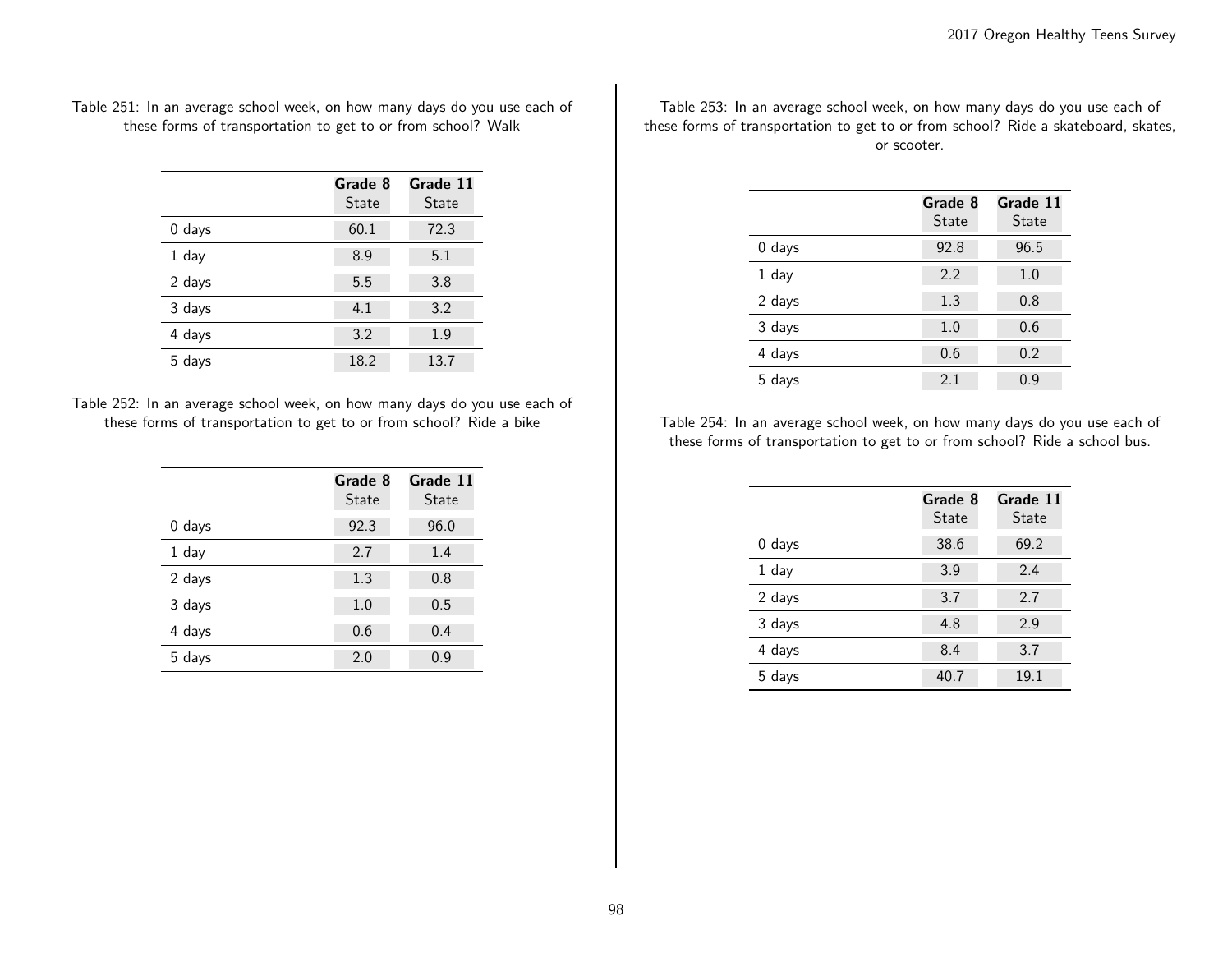### Table 255: In an average school week, on how many days do you use each of these forms of transportation to get to or from school? Ride public transportation, including a city bus or light rail.

|        | Grade 8<br>State | Grade 11<br>State |
|--------|------------------|-------------------|
| 0 days | 93.5             | 90.2              |
| 1 day  | 1.9              | 1.8               |
| 2 days | 0.8              | 1.4               |
| 3 days | 0.6              | 1.2               |
| 4 days | 0.6              | 1.1               |
| 5 days | 2.6              | 4.3               |

Table 256: In an average school week, on how many days do you use each of these forms of transportation to get to or from school? Ride in or drive a car or other private vehicle (with only members of your family.)

|        | Grade 8<br>State | Grade 11<br>State |
|--------|------------------|-------------------|
| 0 days | 34.2             | 21.9              |
| 1 day  | 14.2             | 6.8               |
| 2 days | 7.4              | 5.5               |
| 3 days | 5.4              | 4.4               |
| 4 days | 6.6              | 5.6               |
| 5 days | 32.2             | 55.8              |

Table 257: In an average school week, on how many days do you use each of these forms of transportation to get to or from school? Ride in a carpool (with people other then your family.)

|          | Grade 8<br>State | Grade 11<br>State |
|----------|------------------|-------------------|
| $0$ days | 85.4             | 78.2              |
| 1 day    | 5.9              | 6.1               |
| 2 days   | 2.8              | 3.7               |
| 3 days   | 1.4              | 2.8               |
| 4 days   | 1.1              | 1.8               |
| 5 days   | 3.4              | 7.5               |

Table 258: During the past 7 days, how many times did you visit a convenience store such as Plaid Pantry, 7-Eleven, Circle K, a mini-mart, or a gas station store?

|                                                                  | Grade 8<br>State | Grade 11<br>State |
|------------------------------------------------------------------|------------------|-------------------|
| I did not visit a<br>convenience store<br>during the past 7 days | 40.9             | 43.6              |
| 1 time during the past<br>7 days                                 | 26.1             | 24.9              |
| 2 or 3 times during<br>the past 7 days                           | 25.0             | 23.8              |
| 4 to 6 times during<br>the past 7 days                           | 6.0              | 5.8               |
| 7 or more times<br>during the past 7 days                        | 2.0              | 1.8               |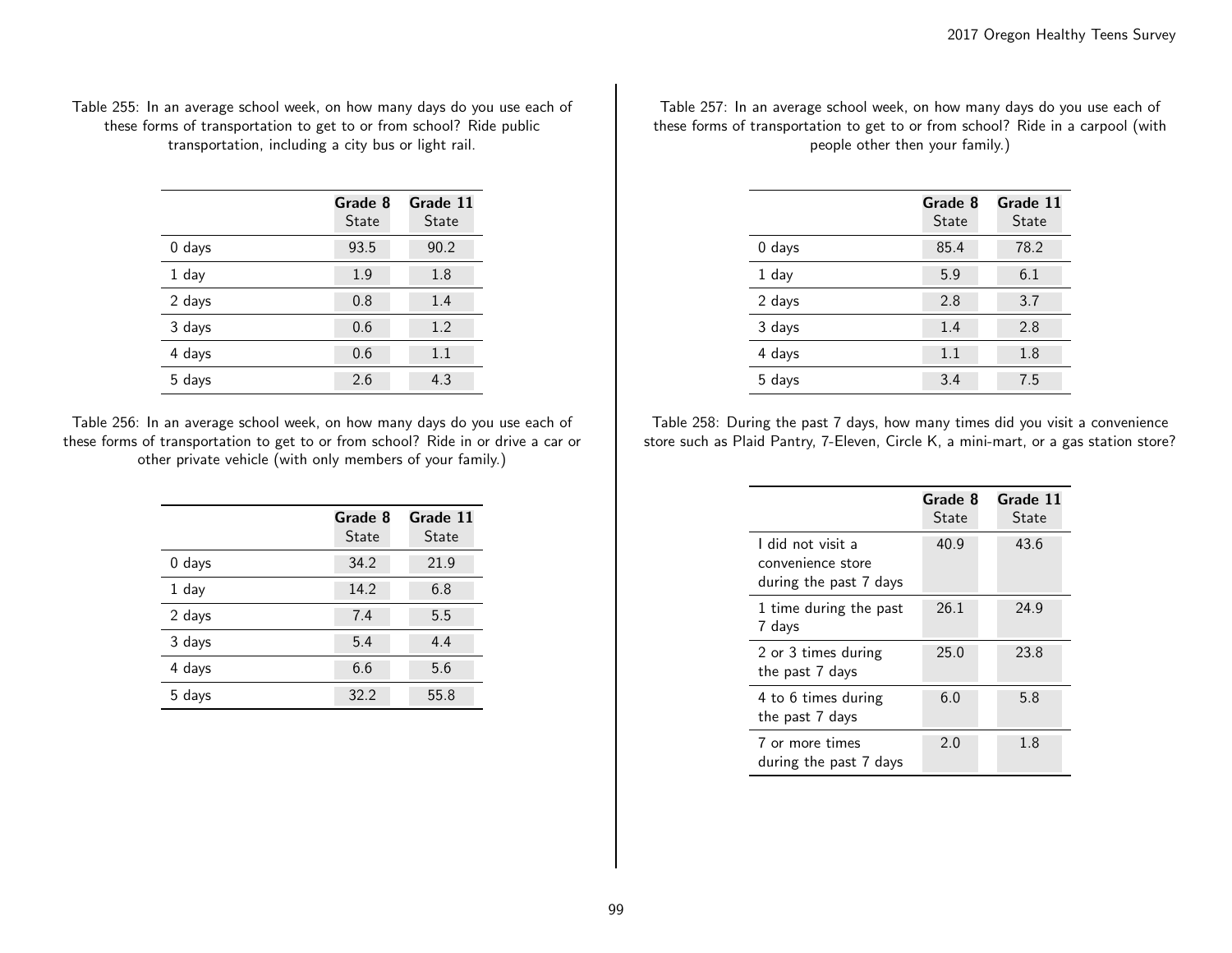#### A.2.10 Suicide

Table 259: During the past 12 months, did you ever feel so sad or hopeless almost every day for two weeks or more in a row that you stopped doing some usual activities?

|     | Grade 8<br>State | Grade 11<br><b>State</b> |
|-----|------------------|--------------------------|
| Yes | 30.1             | 32.2                     |
| N٥  | 69.9             | 67.8                     |

Table 260: During the past 12 months, did you ever seriously consider attempting suicide?

|     | Grade 8<br>State | Grade 11<br>State |
|-----|------------------|-------------------|
| Yes | 16.9             | 18.2              |
| No  | 83.1             | 81.8              |

Table 261: During the past 12 months, how many times did you actually attempt suicide?

|                 | Grade 8<br>State | Grade 11<br>State |
|-----------------|------------------|-------------------|
| 0 times         | 91.3             | 93.2              |
| 1 time          | 4.5              | 3.6               |
| 2 or 3 times    | 2.7              | 2.4               |
| 4 or 5 times    | 0.5              | 0.4               |
| 6 or more times | 1.0              | 0.4               |

# A.3 Safety

Table 262: During the past 30 days, on how many days did you not go to school because you felt you would be unsafe at school or on your way to or from school?

|                | Grade 8<br>State | Grade 11<br>State |
|----------------|------------------|-------------------|
| $0$ days       | 90.9             | 93.4              |
| 1 day          | 5.2              | 3.3               |
| 2 or 3 days    | 2.4              | 2.2               |
| 4 or 5 days    | 0.6              | 0.5               |
| 6 or more days | 0.9              | 0.6               |

Table 263: During the past 12 months, how many times has someone threatened you with a weapon such as a gun, knife, or club on school property?

|                  | Grade 8<br>State | Grade 11<br>State |
|------------------|------------------|-------------------|
| $0 \times$       | 91.6             | 94.8              |
| 1 time           | 4.4              | 2.6               |
| 2 or 3 times     | 2.2              | 1.4               |
| 4 or 5 times     | 0.6              | 0.3               |
| 6 or 7 times     | 0.3              | 0.1               |
| 8 or 9 times     | 0.2              | 0.2               |
| 10 or 11 times   | 0.1              | 0.1               |
| 12 or more times | 0.6              | 0.4               |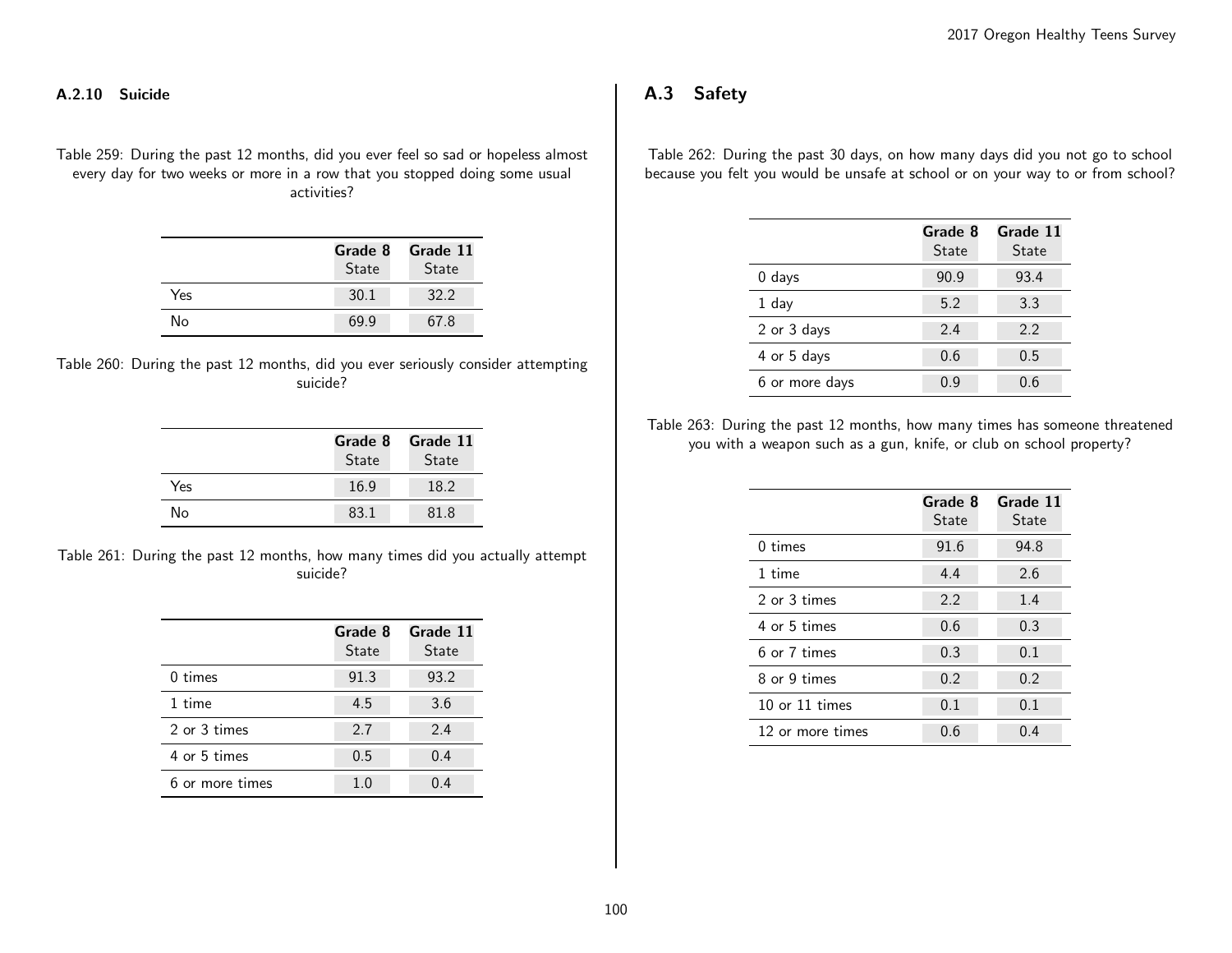### Table 264: During the past 12 months, how many times were you in a physical fight on school property?

|                  | Grade 8<br>State | Grade 11<br>State |
|------------------|------------------|-------------------|
| 0 times          | 85.2             | 94.3              |
| 1 time           | 8.5              | 3.2               |
| 2 or 3 times     | 4.3              | 1.5               |
| 4 or 5 times     | 0.9              | 0.3               |
| 6 or 7 times     | 0.2              | 0.1               |
| 8 or 9 times     | 0.2              | 0.1               |
| 10 or 11 times   | 0.1              | 0.1               |
| 12 or more times | 0.4              | 0.3               |

Table 265: During the past 12 months, has anyone offered, sold or given you an illegal drug on school property?

|     | Grade 8<br>State | Grade 11<br>State |
|-----|------------------|-------------------|
| Yes | 8.7              | 16.5              |
| No  | 91.3             | 83.5              |

# A.4 Bullying

Table 266: During the past 30 days, have you been bullied by someone using any kind of technology, such as through social media, cell phones, or video games?

|     | Grade 8<br>State | Grade 11<br>State |
|-----|------------------|-------------------|
| Yes | 14.9             | 11 1              |
| No  | 85.1             | 88.9              |

Table 267: During the past 30 days, have you ever been bullied at school (or on the way to or from school) in relation to any of the following issues? Bullying about your race or ethnic origin

|     | Grade 8<br><b>State</b> | Grade 11<br><b>State</b> |
|-----|-------------------------|--------------------------|
| Yes | 5.8                     |                          |

Table 268: During the past 30 days, have you ever been bullied at school (or on the way to or from school) in relation to any of the following issues? Unwanted sexual comments or attention

|     | Grade 8<br><b>State</b> | Grade 11<br><b>State</b> |
|-----|-------------------------|--------------------------|
| Yes | 6.9                     | 5.7                      |

Table 269: During the past 30 days, have you ever been bullied at school (or on the way to or from school) in relation to any of the following issues? Bullying because someone thought you were gay, lesbian or bisexual

|     | <b>State</b> | Grade 8 Grade 11<br><b>State</b> |
|-----|--------------|----------------------------------|
| Yes | რ :          | 2.8                              |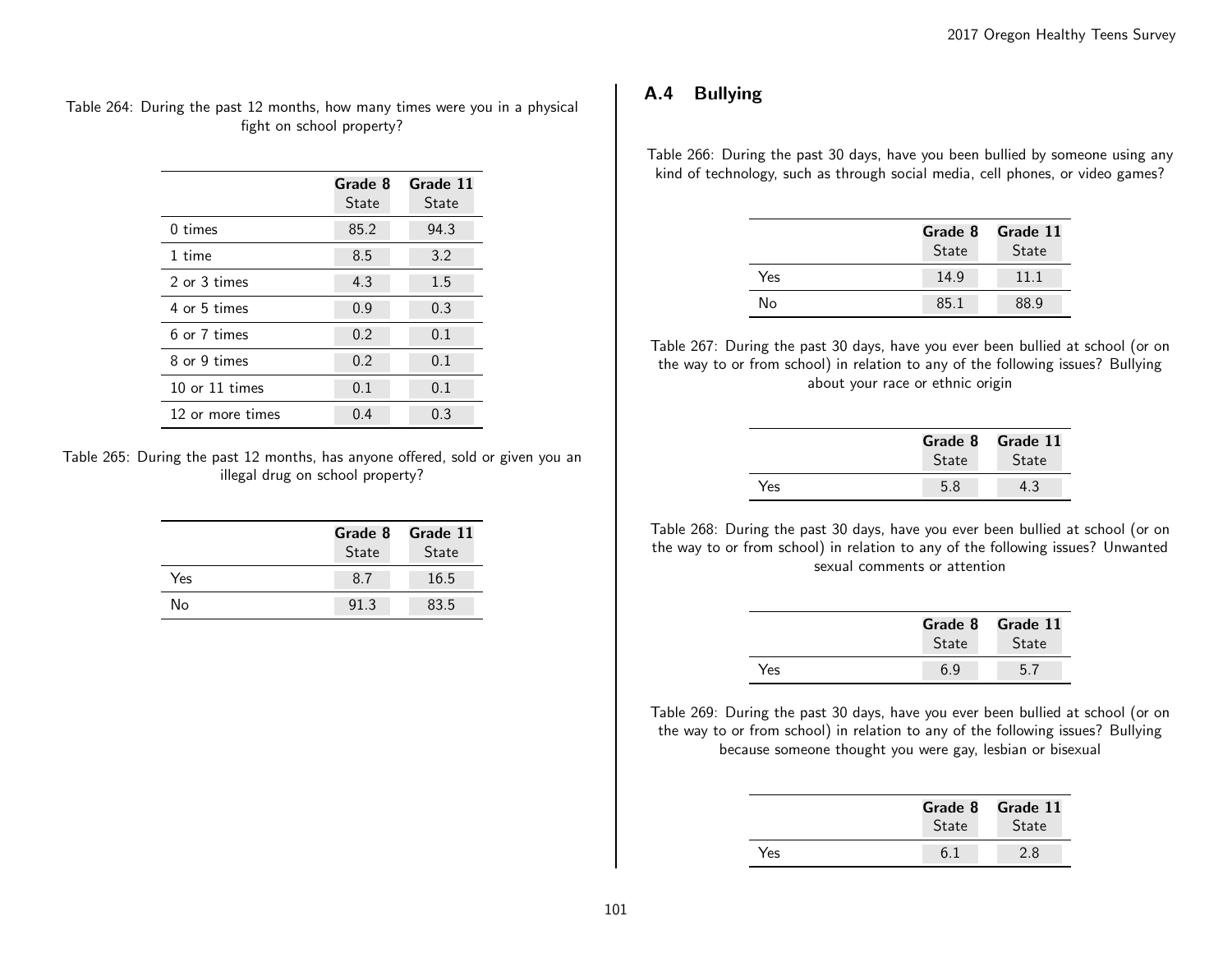Table 270: During the past 30 days, have you ever been bullied at school (or on the way to or from school) in relation to any of the following issues? Bullying about your weight, clothes, acne, or other physical characteristics

|     | Grade 8<br>State | Grade 11<br><b>State</b> |
|-----|------------------|--------------------------|
| Yes | 13.6             | ΄ 4                      |

Table 271: During the past 30 days, have you ever been bullied at school (or on the way to or from school) in relation to any of the following issues? Bullying about your group of friends

|     | Grade 8<br><b>State</b> | Grade 11<br><b>State</b> |
|-----|-------------------------|--------------------------|
| Yes | 7.6                     |                          |

Table 272: During the past 30 days, have you ever been bullied at school (or on the way to or from school) in relation to any of the following issues? Other reasons

|      | Grade 8<br><b>State</b> | Grade 11<br><b>State</b> |
|------|-------------------------|--------------------------|
| Yes. | 16.8                    | 10.3                     |

Table 273: During the past 30 days, have you ever been bullied at school (or on the way to or from school) in relation to any of the following issues? I have not been bullied

|     | Grade 8      | Grade 11     |
|-----|--------------|--------------|
|     | <b>State</b> | <b>State</b> |
| Yes | 69.1         | 79.4         |

Table 274: This is an activity that some youth participate in to get a high by cutting off blood and oxygen to the brain using a variety of methods. Which of the following is true for you? I have never heard of the Choking Game

|     | Grade 8<br><b>State</b> | Grade 11<br><b>State</b> |
|-----|-------------------------|--------------------------|
| Yes | 82 S                    |                          |

Table 275: This is an activity that some youth participate in to get a high by cutting off blood and oxygen to the brain using a variety of methods. Which of the following is true for you? I've heard of someone participating in the Choking Game

|     | Grade 8<br><b>State</b> | Grade 11<br><b>State</b> |
|-----|-------------------------|--------------------------|
| Yes | 15.1                    | 15.8                     |

Table 276: This is an activity that some youth participate in to get a high by cutting off blood and oxygen to the brain using a variety of methods. Which of the following is true for you? I have helped someone else participate in the Choking Game

|     | Grade 8<br><b>State</b> | Grade 11<br><b>State</b> |
|-----|-------------------------|--------------------------|
| Yes | 0.5                     | 0.6                      |

Table 277: This is an activity that some youth participate in to get a high by cutting off blood and oxygen to the brain using a variety of methods. Which of the following is true for you? I have participated in the Choking Game myself

|     | Grade 8<br><b>State</b> | Grade 11<br><b>State</b> |
|-----|-------------------------|--------------------------|
| Yes | 2.4                     | 21                       |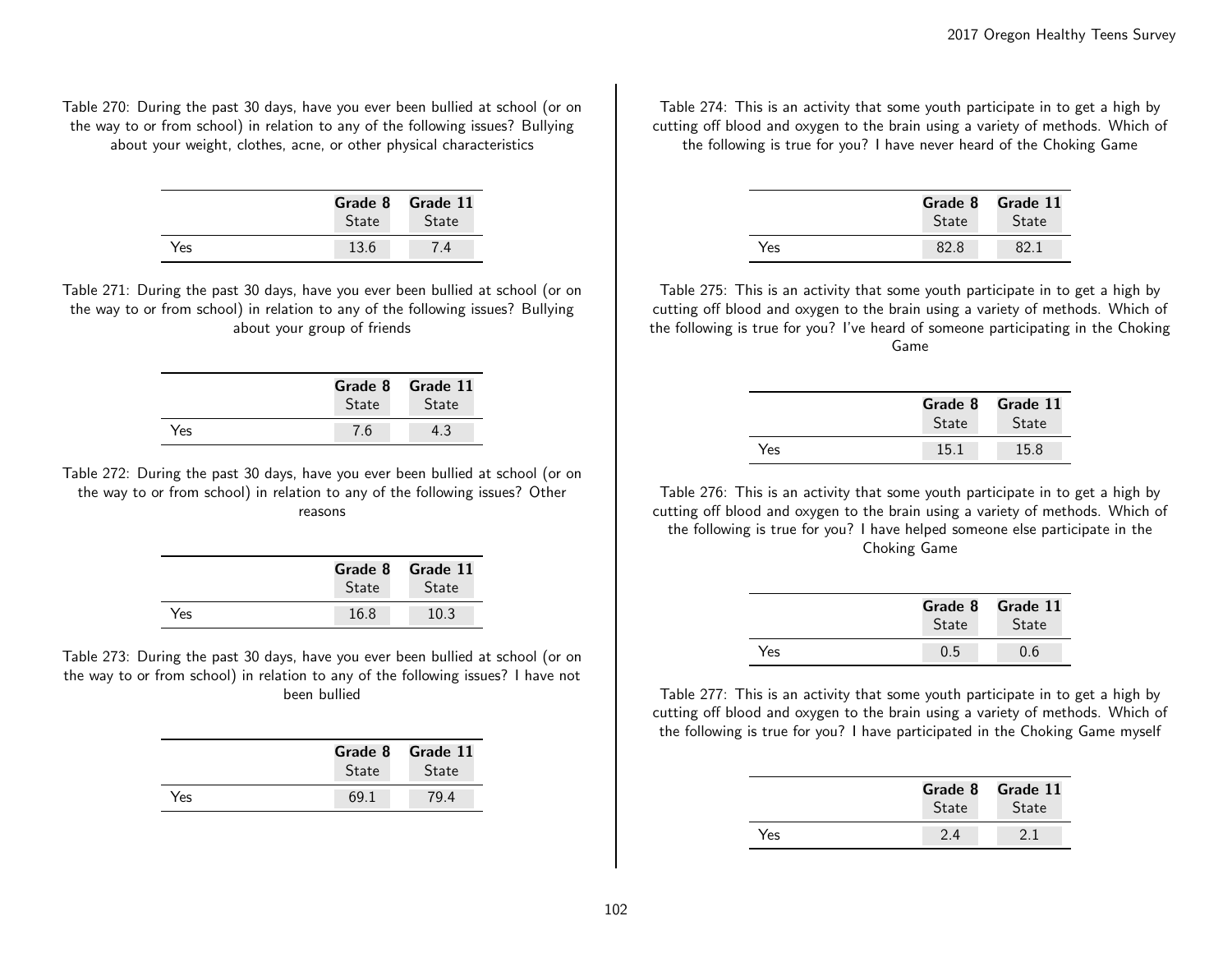## Table 278: How many times in your life have you participated in the Choking Game yourself?

|                                            | Grade 8<br>State | Grade 11<br>State |
|--------------------------------------------|------------------|-------------------|
| None - I have never<br>participated myself | 97.5             | 98.0              |
| One time                                   | 1.1              | 1.1               |
| Two times                                  | 0.6              | 0.5               |
| 3 to 5 times                               | 0.4              | 0.3               |
| More than 5 times                          | በ 4              | 02                |

Table 279: Thinking back to the last time you yourself participated in the "Choking Game", were you alone or with other people?

|                                                       | Grade 8<br>State | Grade 11<br>State |
|-------------------------------------------------------|------------------|-------------------|
| I have never<br>participated in the<br>"Choking Game" | 97.5             | 97.9              |
| L was alone                                           | 0.7              | 0.5               |
| I was with other<br>people                            | 1.8              | 1.6               |

# A.5 Gambling

Table 280: Gambling involves betting anything of value (money, a watch, soda, etc.) on a game or event. Please check ALL the different types of gambling that you have bet on, if any, during the last 30 days. I did not gamble in the last 30 days

|     | Grade 8<br><b>State</b> | Grade 11<br><b>State</b> |
|-----|-------------------------|--------------------------|
| Yes | 78.7                    | 81.7                     |

Table 281: Gambling involves betting anything of value (money, a watch, soda, etc.) on a game or event. Please check ALL the different types of gambling that you have bet on, if any, during the last 30 days. Playing scratch off tickets, or any lottery tickets (such as Powerball or Megabucks)

|     | Grade 8<br><b>State</b> | Grade 11<br><b>State</b> |
|-----|-------------------------|--------------------------|
| ⁄es |                         |                          |

Table 282: Gambling involves betting anything of value (money, a watch, soda, etc.) on a game or event. Please check ALL the different types of gambling that you have bet on, if any, during the last 30 days. Playing dice or coin flips

|     | Grade 8<br><b>State</b> | Grade 11<br>State |
|-----|-------------------------|-------------------|
| Yes | 5.4                     | 3.5               |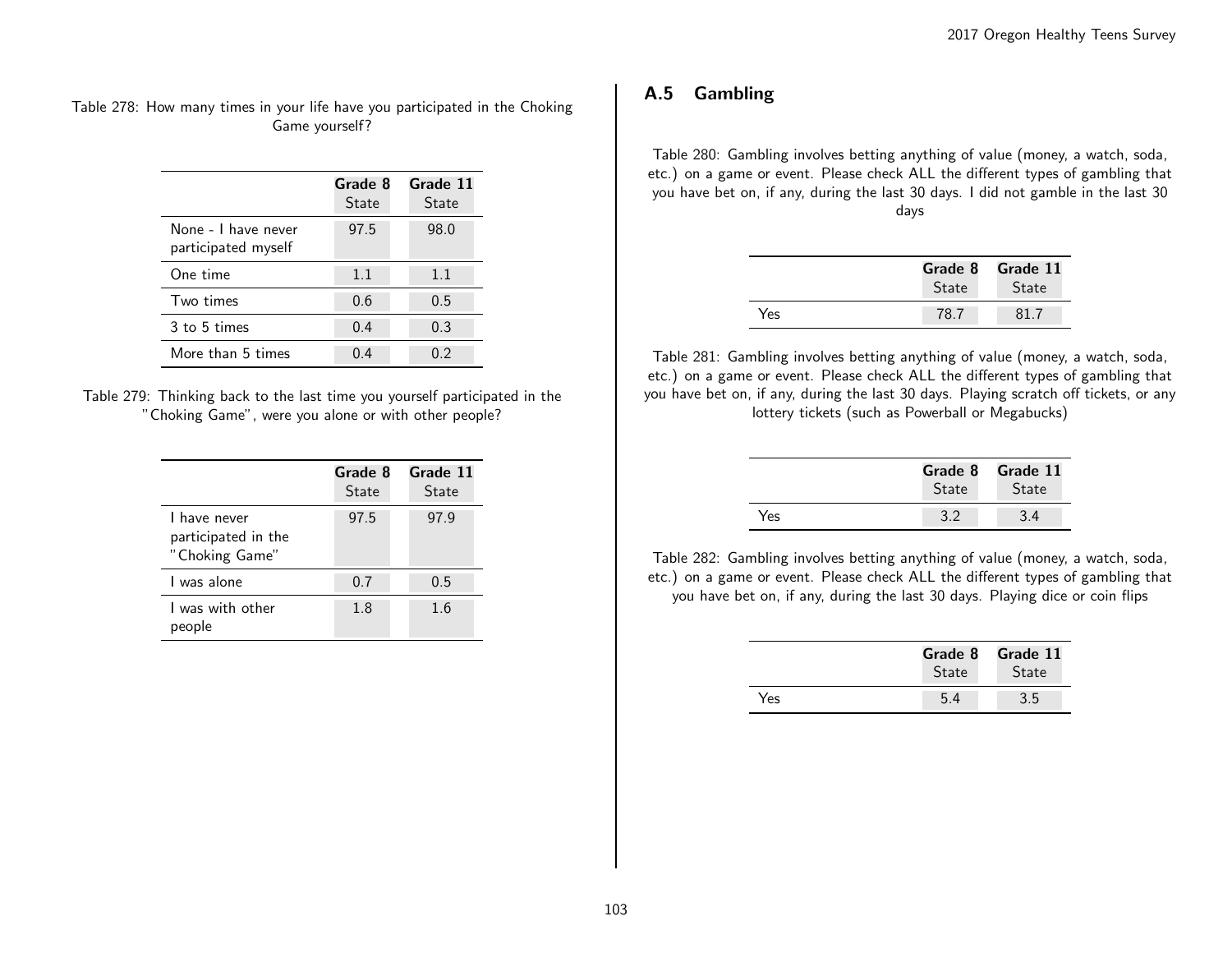Table 283: Gambling involves betting anything of value (money, a watch, soda, etc.) on a game or event. Please check ALL the different types of gambling that you have bet on, if any, during the last 30 days. Playing cards (poker, etc.)

|     | State | Grade 8 Grade 11<br><b>State</b> |
|-----|-------|----------------------------------|
| Yes | 6 ጸ   | 5.5                              |

Table 284: Gambling involves betting anything of value (money, a watch, soda, etc.) on a game or event. Please check ALL the different types of gambling that you have bet on, if any, during the last 30 days. Betting on games of personal skill (bowling, video games, dares, etc.)

|     |              | Grade 8 Grade 11 |
|-----|--------------|------------------|
|     | <b>State</b> | <b>State</b>     |
| Yes | 14.1         | 12 1             |

Table 285: Gambling involves betting anything of value (money, a watch, soda, etc.) on a game or event. Please check ALL the different types of gambling that you have bet on, if any, during the last 30 days. Playing Fantasy Sports (Fan Duel, Draft King, etc.)

|     | Grade 8      | Grade 11     |
|-----|--------------|--------------|
|     | <b>State</b> | <b>State</b> |
| Yes |              | 2.4          |

Table 286: During the last 12 months, have you ever... Felt that you would like to stop betting money but didn't think you could?

|                       | Grade 8<br><b>State</b> | Grade 11<br><b>State</b> |
|-----------------------|-------------------------|--------------------------|
| I don't bet for money | 72.1                    | 71.5                     |
| Yes.                  | 1.7                     | 1.2                      |
| N٥                    | 26.2                    | 27.3                     |

Table 287: During the last 12 months, have you ever... Bet or gambled more than you wanted to?

|                       | Grade 8<br>State | Grade 11<br><b>State</b> |
|-----------------------|------------------|--------------------------|
| I don't bet for money | 68.2             | 69.2                     |
| Yes                   | 2.5              | 2.2                      |
| N٥                    | 29.4             | 28.6                     |

# A.6 Sexual Orientation and Behavior

Table 288: Do you think of yourself as?

|                                          | Grade 8<br>State | Grade 11<br>State |
|------------------------------------------|------------------|-------------------|
| Lesbian or gay                           | 1.5              | 2.1               |
| Straight, that is, not<br>lesbian or gay | 82.2             | 82.5              |
| Bisexual                                 | 6.4              | 7.5               |
| Something else                           | 3.9              | 4.1               |
| Don't know/Not sure                      | 6.0              | 3.8               |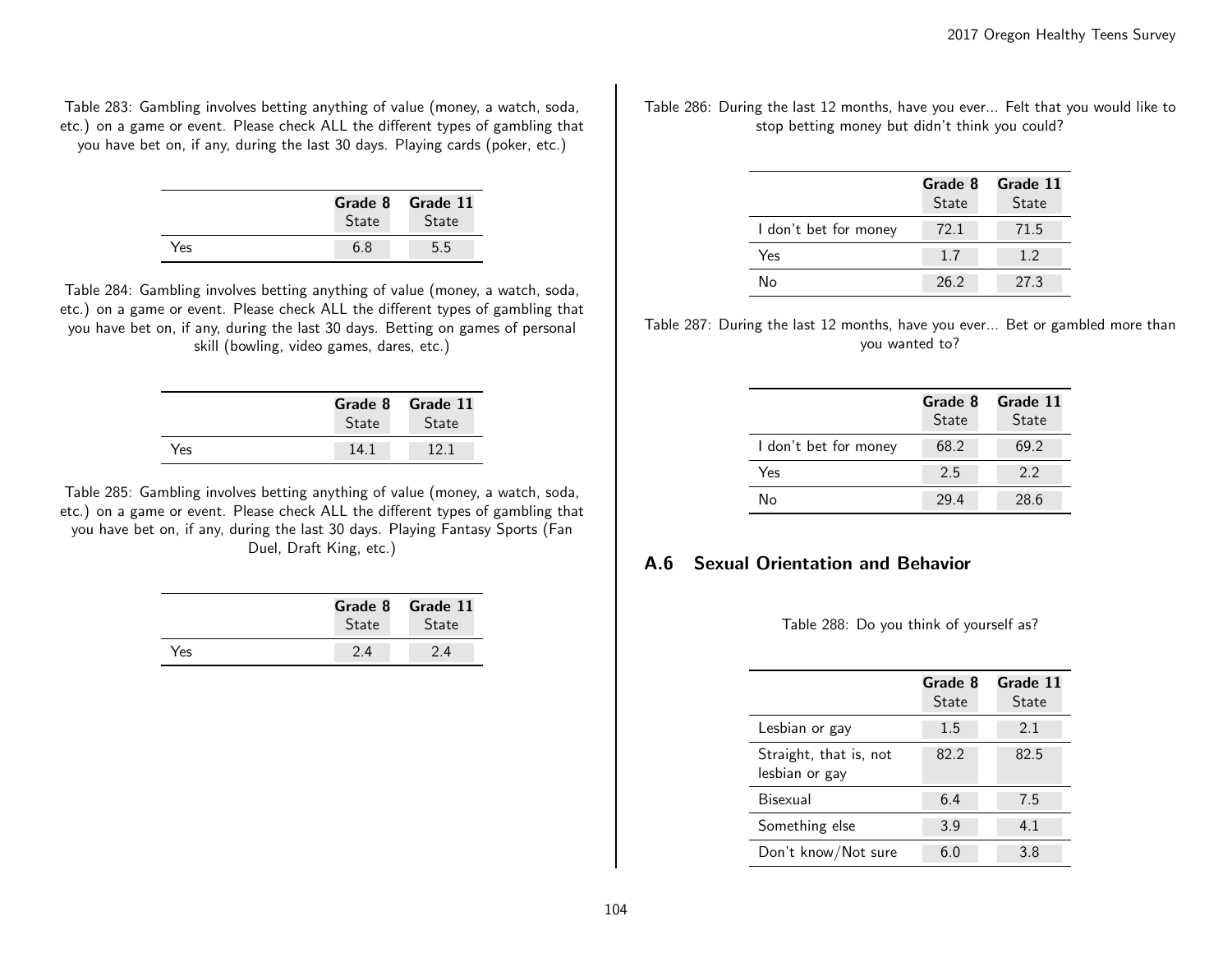Table 289: Have you ever had sexual intercourse?

|     | Grade 8<br>State | Grade 11<br><b>State</b> |
|-----|------------------|--------------------------|
| Yes | 8.4              | 40.9                     |
| No  | 91.6             | 59.1                     |

Table 290: How old were you when you had sexual intercourse for the first time?

|                                        | Grade 8<br>State | Grade 11<br>State |
|----------------------------------------|------------------|-------------------|
| I have never had<br>sexual intercourse | 92.3             | 59.2              |
| 11 years old or<br>younger             | 1.2              | 0.9               |
| 12 years old                           | 1.2              | 0.9               |
| 13 years old                           | 3.2              | 2.6               |
| 14 years old                           | 2.2              | 5.9               |
| 15 years old                           | 0.0              | 12.0              |
| 16 years old                           | 0.0              | 14.6              |
| 17 years old or older                  | 0.0              | 3.9               |

Table 291: During your life, with how many people have you had sexual intercourse?

|                                        | Grade 8<br>State | Grade 11<br>State |
|----------------------------------------|------------------|-------------------|
| I have never had<br>sexual intercourse | 92.2             | 59.3              |
| 1 person                               | 4.3              | 18.9              |
| 2 people                               | 1.7              | 8.2               |
| 3 people                               | 0.6              | 5.0               |
| 4 people                               | 0.3              | 3.1               |
| 5 people                               | 0.1              | 1.4               |
| 6 or more people                       | 0.7              | 4.1               |

Table 292: During the past 3 months, with how many people did you have sexual intercourse?

|                                                                          | Grade 8<br>State | Grade 11<br>State |
|--------------------------------------------------------------------------|------------------|-------------------|
| I have never had<br>sexual intercourse                                   | 92.3             | 59.4              |
| I have had sexual<br>intercourse, but not<br>during the past 3<br>months | 3.5              | 10.8              |
| 1 person                                                                 | 3.1              | 25.0              |
| 2 people                                                                 | 0.5              | 3.1               |
| 3 people                                                                 | 0.1              | 1.0               |
| 4 people                                                                 | 0.0              | 0.3               |
| 5 people                                                                 | 0.1              | 0.0               |
| 6 or more people                                                         | 0.4              | 0.5               |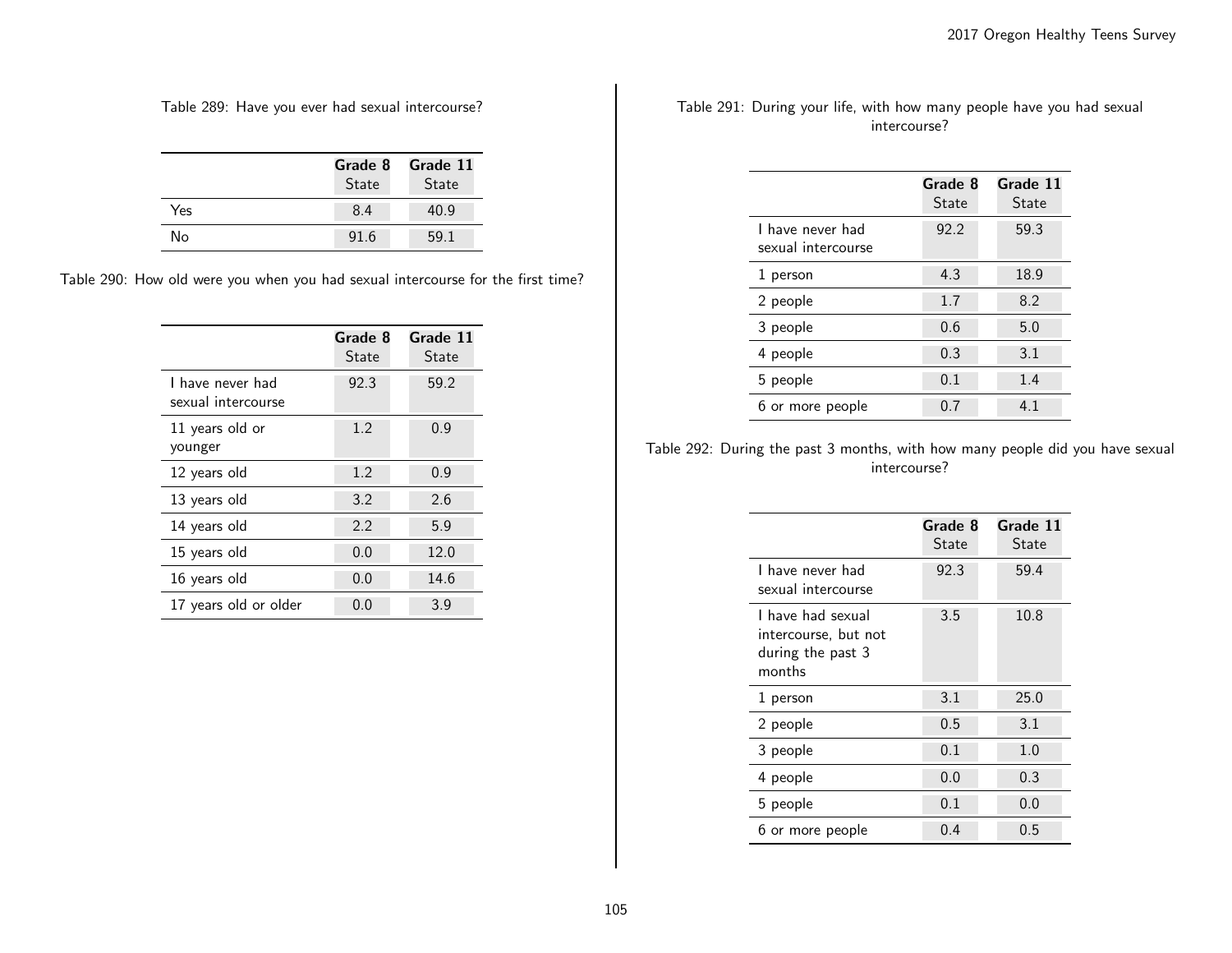Table 293: Did you drink alcohol or use drugs before you had sexual intercourse the last time?

|                                        | Grade 8<br>State | Grade 11<br>State |
|----------------------------------------|------------------|-------------------|
| 1 have never had<br>sexual intercourse | 92.1             | 58.8              |
| Yes                                    | 1.5              | 6.4               |
| ∖∣ი                                    | 6.5              | 34.8              |

Table 294: The last time you had sexual intercourse, what method(s) did you or your partner use to prevent pregnancy? I have never had sexual intercourse

|     | Grade 8      | Grade 11     |
|-----|--------------|--------------|
|     | <b>State</b> | <b>State</b> |
| Yes | 92.3         | 59.4         |

Table 295: The last time you had sexual intercourse, what method(s) did you or your partner use to prevent pregnancy? IUD (intrauterine device such as Mirena or Paragard)

|     | Grade 8<br>State | Grade 11<br>State |
|-----|------------------|-------------------|
| ⁄es |                  | 24                |

Table 296: The last time you had sexual intercourse, what method(s) did you or your partner use to prevent pregnancy? Contraceptive implant (Implanon or Nexplanon)

|     | <b>State</b> | Grade 8 Grade 11<br><b>State</b> |
|-----|--------------|----------------------------------|
| Yes |              | 3.6                              |

Table 297: The last time you had sexual intercourse, what method(s) did you or your partner use to prevent pregnancy? Depo-Provera (injectable birth control)

|     | <b>State</b> | Grade 8 Grade 11<br>State |
|-----|--------------|---------------------------|
| Yes |              | 2.6                       |

Table 298: The last time you had sexual intercourse, what method(s) did you or your partner use to prevent pregnancy? Birth control pills

|     | Grade 8 | Grade 11     |
|-----|---------|--------------|
|     | State   | <b>State</b> |
| Yes |         | 12 7         |

Table 299: The last time you had sexual intercourse, what method(s) did you or your partner use to prevent pregnancy? Contraceptive patch

|     | Grade 8<br><b>State</b> | Grade 11<br><b>State</b> |
|-----|-------------------------|--------------------------|
| Yes |                         |                          |

Table 300: The last time you had sexual intercourse, what method(s) did you or your partner use to prevent pregnancy? Contraceptive ring

|     | State | Grade 8 Grade 11<br><b>State</b> |
|-----|-------|----------------------------------|
| Yes |       | 0.2                              |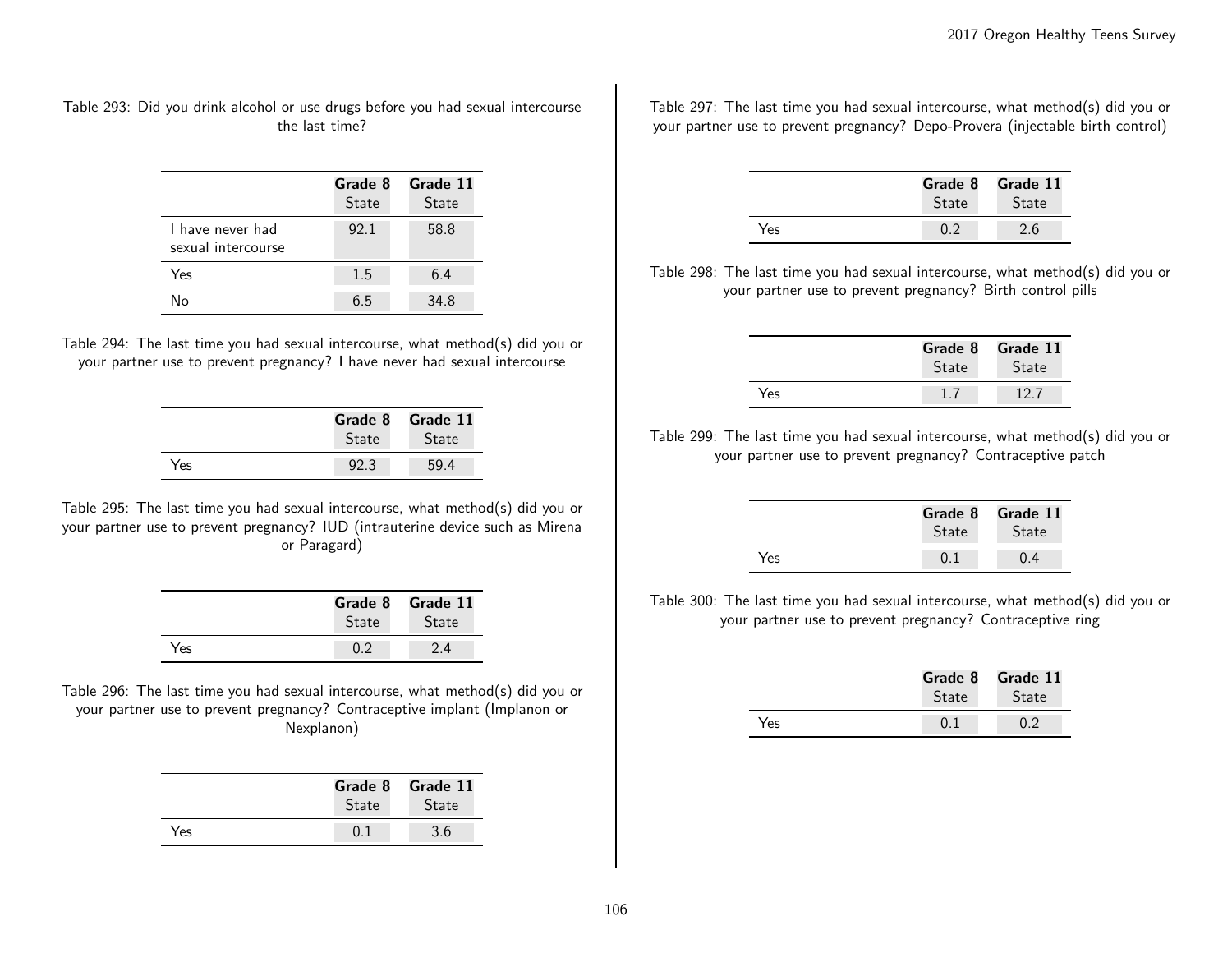#### Table 301: The last time you had sexual intercourse, what method(s) did you or your partner use to prevent pregnancy? Condoms

|     | Grade 8<br><b>State</b> | Grade 11<br><b>State</b> |
|-----|-------------------------|--------------------------|
| Yes | 44                      | 21.9                     |

Table 302: The last time you had sexual intercourse, what method(s) did you or your partner use to prevent pregnancy? Withdrawal

|     | <b>State</b> | Grade 8 Grade 11<br><b>State</b> |
|-----|--------------|----------------------------------|
| Yes |              | 7.5                              |

Table 303: The last time you had sexual intercourse, what method(s) did you or your partner use to prevent pregnancy? Emergency contraception (morning after pill)

|     | Grade 8<br><b>State</b> | Grade 11<br><b>State</b> |
|-----|-------------------------|--------------------------|
| Yes | 0.3                     | - റ                      |

Table 304: The last time you had sexual intercourse, what method(s) did you or your partner use to prevent pregnancy? Some other method

|     | Grade 8      | Grade 11     |
|-----|--------------|--------------|
|     | <b>State</b> | <b>State</b> |
| Yes | 0.3          |              |

Table 305: The last time you had sexual intercourse, what method(s) did you or your partner use to prevent pregnancy? No method was used to prevent pregnancy

|     | Grade 8<br><b>State</b> | Grade 11<br><b>State</b> |
|-----|-------------------------|--------------------------|
| Yes |                         | 3.3                      |

Table 306: The last time you had sexual intercourse, what method(s) did you or your partner use to prevent pregnancy? Not sure

|     | Grade 8<br><b>State</b> | Grade 11<br><b>State</b> |
|-----|-------------------------|--------------------------|
| Yes |                         |                          |

# A.7 Violence-related Behaviors

Table 307: Have you ever been physically forced to have sexual intercourse when you did not want to?

|     | Grade 8<br>State | Grade 11<br>State |
|-----|------------------|-------------------|
| Yes | 0.0              | 6.1               |
| No  | 0.0              | 93.9              |

Table 308: Have you ever given in to sexual activity when you didn't want to because of pressure?

|     | Grade 8<br>State | Grade 11<br>State |
|-----|------------------|-------------------|
| Yes | 0.0              | 121               |
| No  | 0.0              | 87.9              |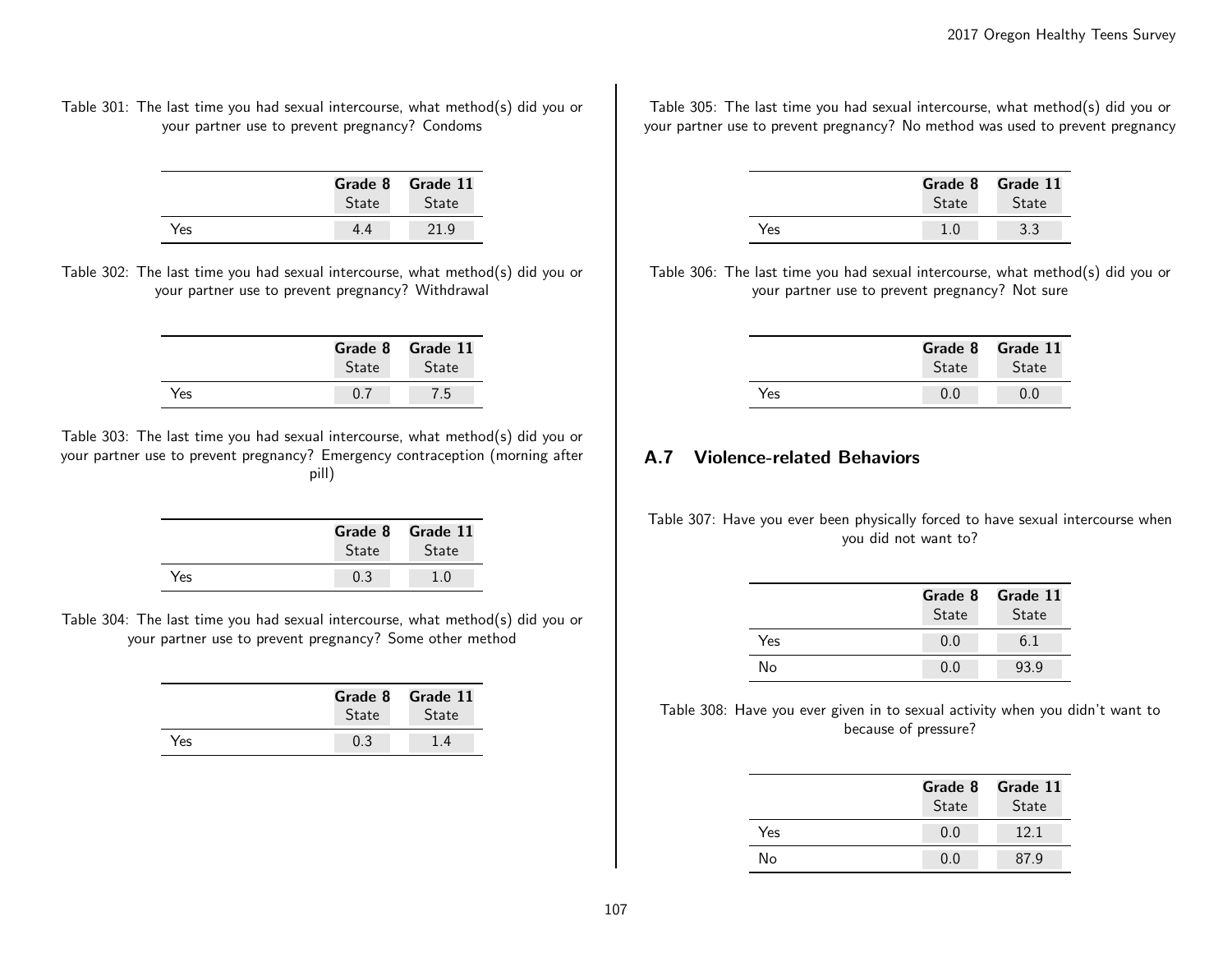Table 309: During your life, has any adult ever had sexual contact with you?

|     | Grade 8<br>State | Grade 11<br>State |
|-----|------------------|-------------------|
| Yes | 0.0              | 7.6               |
| No  | 0.0              | 92.4              |

Table 310: During the past 12 months, did your boyfriend or girlfriend ever hit, slap, or physically hurt you on purpose?

|     | Grade 8<br>State | Grade 11<br>State |
|-----|------------------|-------------------|
| Yes | 0.0              | 3.7               |
| No  | 0.0              | 96.3              |

Table 311: During your life, has any adult ever intentionally hit or physically hurt you?

|     | Grade 8<br>State | Grade 11<br>State |
|-----|------------------|-------------------|
| Yes | 0.0              | 21.7              |
| No  | 0.0              | 78.3              |

# A.8 Drug Use

# A.8.1 Tobacco Use

Table 312: During the past 30 days, on how many days did you Smoke cigarettes?

|                   | Grade 8<br>State | Grade 11<br>State |
|-------------------|------------------|-------------------|
| $0$ days          | 97.3             | 92.6              |
| 1 or 2 days       | 1.7              | 3.1               |
| 3 to 5 days       | 0.4              | 1.0               |
| 6 to 9 days       | 0.1              | 0.6               |
| 10 to 19 days     | 0.2              | 0.9               |
| $20$ to $29$ days | 0.1              | 0.5               |
| All 30 days       | 0.1              | 1.4               |

Table 313: During the past 30 days, on how many days did you smoke menthol cigarettes?

|                   | Grade 8<br>State | Grade 11<br>State |
|-------------------|------------------|-------------------|
| $0$ days          | 98.9             | 96.9              |
| 1 or 2 days       | 0.6              | 1.5               |
| 3 to 5 days       | 0.2              | 0.5               |
| 6 to 9 days       | 0.2              | 0.4               |
| $10$ to $19$ days | 0.0              | 0.3               |
| $20$ to $29$ days | 0.0              | 0.2               |
| All 30 days       | 0.0              | 0.2               |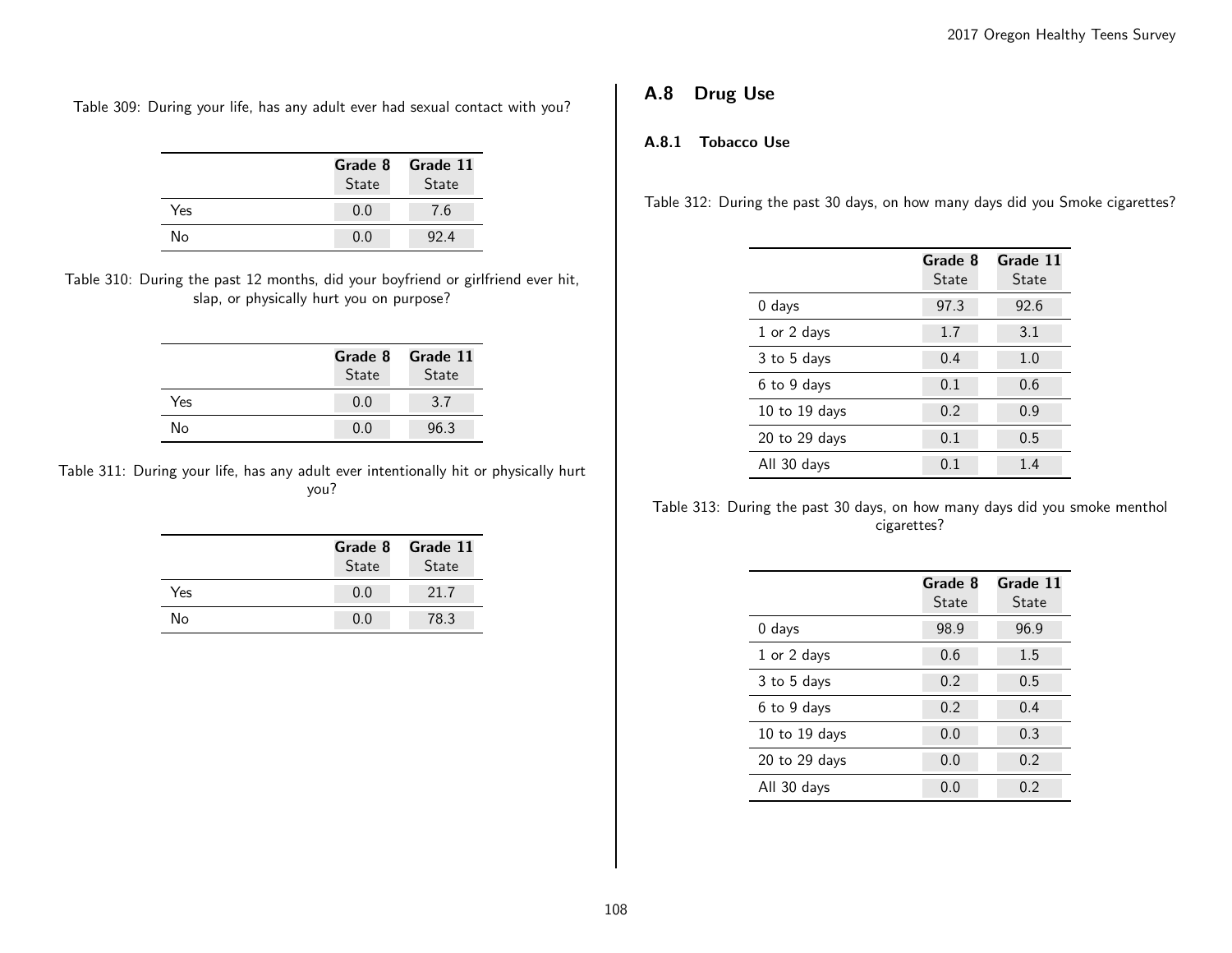#### Table 314: During the past 30 days, on how many days did you use chewing tobacco, snuff, or dip such as Redman, Levi Garrett, Beechnut, Skoal, Skoal Bandits, Copenhagen, Camel Snus, or Marlboro Snus?

|               | Grade 8<br>State | Grade 11<br>State |
|---------------|------------------|-------------------|
| 0 days        | 98.9             | 96.6              |
| 1 or 2 days   | 0.5              | 1.4               |
| 3 to 5 days   | 0.3              | 0.5               |
| 6 to 9 days   | 0.1              | 0.2               |
| 10 to 19 days | 0.1              | 0.3               |
| 20 to 29 days | 0.0              | 0.3               |
| All 30 days   | 0.1              | 0.7               |

Table 315: During the past 30 days, on how many days did you smoke a little cigars, such as Swisher Sweets?

|                   | Grade 8<br>State | Grade 11<br>State |
|-------------------|------------------|-------------------|
| $0$ days          | 98.5             | 94.4              |
| 1 or 2 days       | 1.0              | 3.4               |
| 3 to 5 days       | 0.2              | 1.2               |
| 6 to 9 days       | 0.2              | 0.6               |
| 10 to 19 days     | 0.0              | 0.2               |
| $20$ to $29$ days | 0.0              | 0.1               |
| All 30 days       | 0.1              | 0.1               |

Table 316: During the past 30 days, on how many days did you smoke a large cigar?

|                   | Grade 8<br>State | Grade 11<br>State |
|-------------------|------------------|-------------------|
| $0$ days          | 99.2             | 98.0              |
| 1 or 2 days       | 0.4              | 1.4               |
| 3 to 5 days       | 0.2              | 0.2               |
| 6 to 9 days       | 0.1              | 0.1               |
| 10 to 19 days     | 0.0              | 0.0               |
| $20$ to $29$ days | 0.0              | 0.1               |
| All 30 days       | 0.1              | 0.1               |

Table 317: During the past 30 days, on how many days did you smoke tobacco in a hookah, also known as a waterpipe?

|                   | Grade 8<br>State | Grade 11<br>State |
|-------------------|------------------|-------------------|
| $0$ days          | 98.5             | 97.3              |
| 1 or 2 days       | 0.8              | 1.5               |
| 3 to 5 days       | 0.3              | 0.4               |
| 6 to 9 days       | 0.2              | 0.2               |
| 10 to 19 days     | 0.1              | 0.2               |
| $20$ to $29$ days | 0.0              | 0.2               |
| All 30 days       | 0.1              | 0.3               |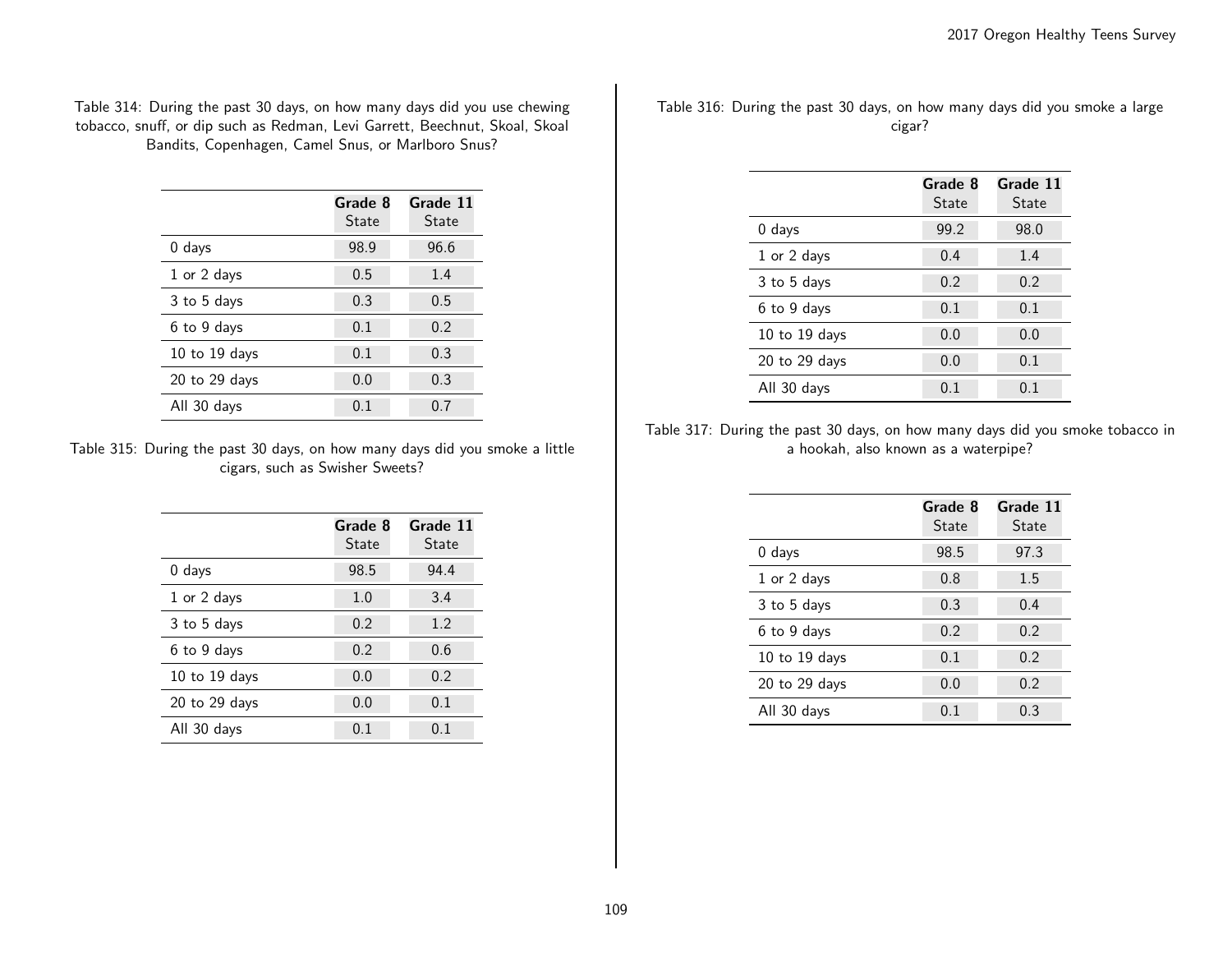| Table 318: During the past 30 days, on how many days did you use an e-cigarette |  |  |  |                          |  |  |  |  |
|---------------------------------------------------------------------------------|--|--|--|--------------------------|--|--|--|--|
|                                                                                 |  |  |  | or other vaping product? |  |  |  |  |

|                   | Grade 8<br><b>State</b> | Grade 11<br>State |
|-------------------|-------------------------|-------------------|
| $0$ days          | 93.7                    | 87.1              |
| 1 or 2 days       | 3.8                     | 5.7               |
| 3 to 5 days       | 1.2                     | 2.3               |
| 6 to 9 days       | 0.5                     | 1.6               |
| 10 to 19 days     | 0.3                     | 1.1               |
| $20$ to $29$ days | 0.2                     | 0.6               |
| All 30 days       | 0.3                     | 1.6               |

Table 319: Have you ever used any tobacco or vaping product with mint, fruit, coffee, candy, or other flavors? Exclude marijuana.

|          | Grade 8<br>State | Grade 11<br><b>State</b> |
|----------|------------------|--------------------------|
| Yes      | 12.2             | 28.1                     |
| No       | 85.7             | 70.7                     |
| Not sure | 21               | 1.3                      |

Table 320: During the past 30 days, have you used any tobacco or vaping product with mint, fruit, coffee, candy, or other flavors? Exclude marijuana.

|          | Grade 8<br>State | Grade 11<br><b>State</b> |
|----------|------------------|--------------------------|
| Yes      | 5.2              | 12.7                     |
| No       | 93.3             | 86.3                     |
| Not sure | 1.5              | 1.0                      |

Table 321: How old were you when you smoked a whole cigarette for the first time?

|                                          | Grade 8<br>State | Grade 11<br>State |
|------------------------------------------|------------------|-------------------|
| I have never smoked a<br>whole cigarette | 93.4             | 83.8              |
| 8 years old or younger                   | 0.8              | 0.7               |
| 9 years old                              | 0.4              | 0.4               |
| 10 years old                             | 0.6              | 0.7               |
| 11 years old                             | 0.9              | 0.7               |
| 12 years old                             | 1.2              | 1.2               |
| 13 years old                             | 1.9              | 2.0               |
| 14 years old                             | 0.7              | 2.4               |
| 15 years old                             | 0.0              | 3.6               |
| 16 years old                             | 0.0              | 3.5               |
| 17 years old or older                    | 0.1              | 1.0               |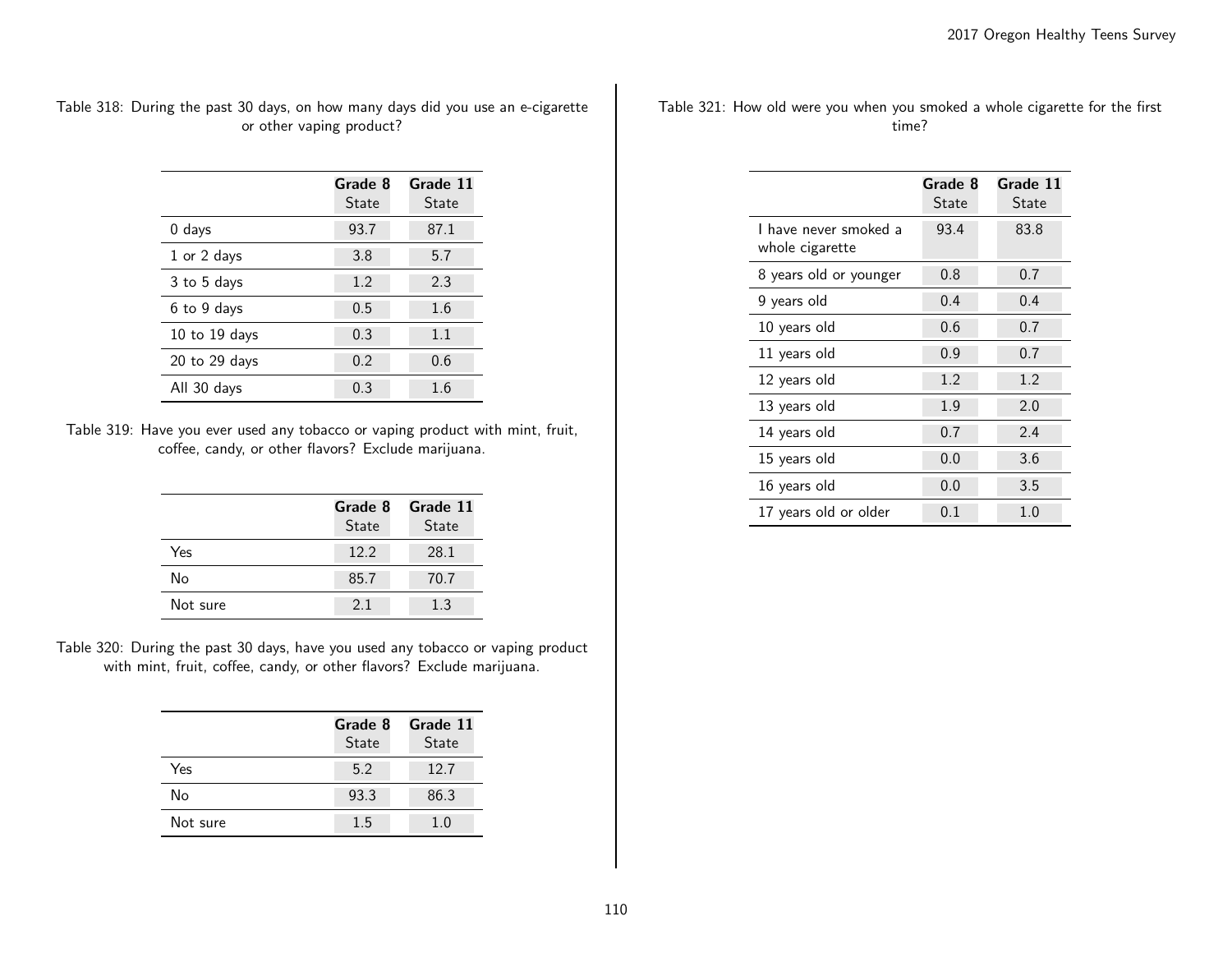| Table 322: How old were you when you first used any form of tobacco or vaping |  |  |  |
|-------------------------------------------------------------------------------|--|--|--|
| product other than regular cigarettes? Exclude marijuana.                     |  |  |  |

|                                            | Grade 8<br>State | Grade 11<br>State |
|--------------------------------------------|------------------|-------------------|
| I have never used any<br>of those products | 86.2             | 67.6              |
| 8 years old or younger                     | 0.8              | 0.8               |
| 9 years old                                | 0.4              | 0.3               |
| 10 years old                               | 0.7              | 0.4               |
| 11 years old                               | 1.1              | 0.5               |
| 12 years old                               | 3.2              | 1.2               |
| 13 years old                               | 5.7              | 3.2               |
| 14 years old                               | 1.9              | 5.8               |
| 15 years old                               | 0.0              | 9.1               |
| 16 years old                               | 0.0              | 8.7               |
| 17 years old or older                      | 0.0              | 2.3               |

Table 323: The very first time you used any tobacco or vaping product (including e-cigarettes), which type of product did you use?

|                                                       | Grade 8<br>State | Grade 11<br>State |
|-------------------------------------------------------|------------------|-------------------|
| I have never used any<br>tobacco or vaping<br>product | 86.2             | 67.2              |
| Cigarette                                             | 3.5              | 8.9               |
| Chewing tobacco                                       | 0.4              | 2.2               |
| Small cigar                                           | 0.3              | 1.0               |
| Large cigar                                           | 0.1              | 0.5               |
| Hookah                                                | 0.7              | 2.6               |
| E-cigarette or other<br>vaping product                | 7.4              | 15.9              |
| Another type of<br>product                            | 1.4              | 1.7               |

Table 324: During the past 12 months, did you ever try to quit smoking cigarettes?

|                                              | Grade 8<br><b>State</b> |
|----------------------------------------------|-------------------------|
| I did not smoke during<br>the past 12 months | 93.8                    |
| Yes                                          | 2.5                     |
| N۵                                           | 37                      |

• The 11th grade online survey contained an error on this question and therefore those data are suppressed.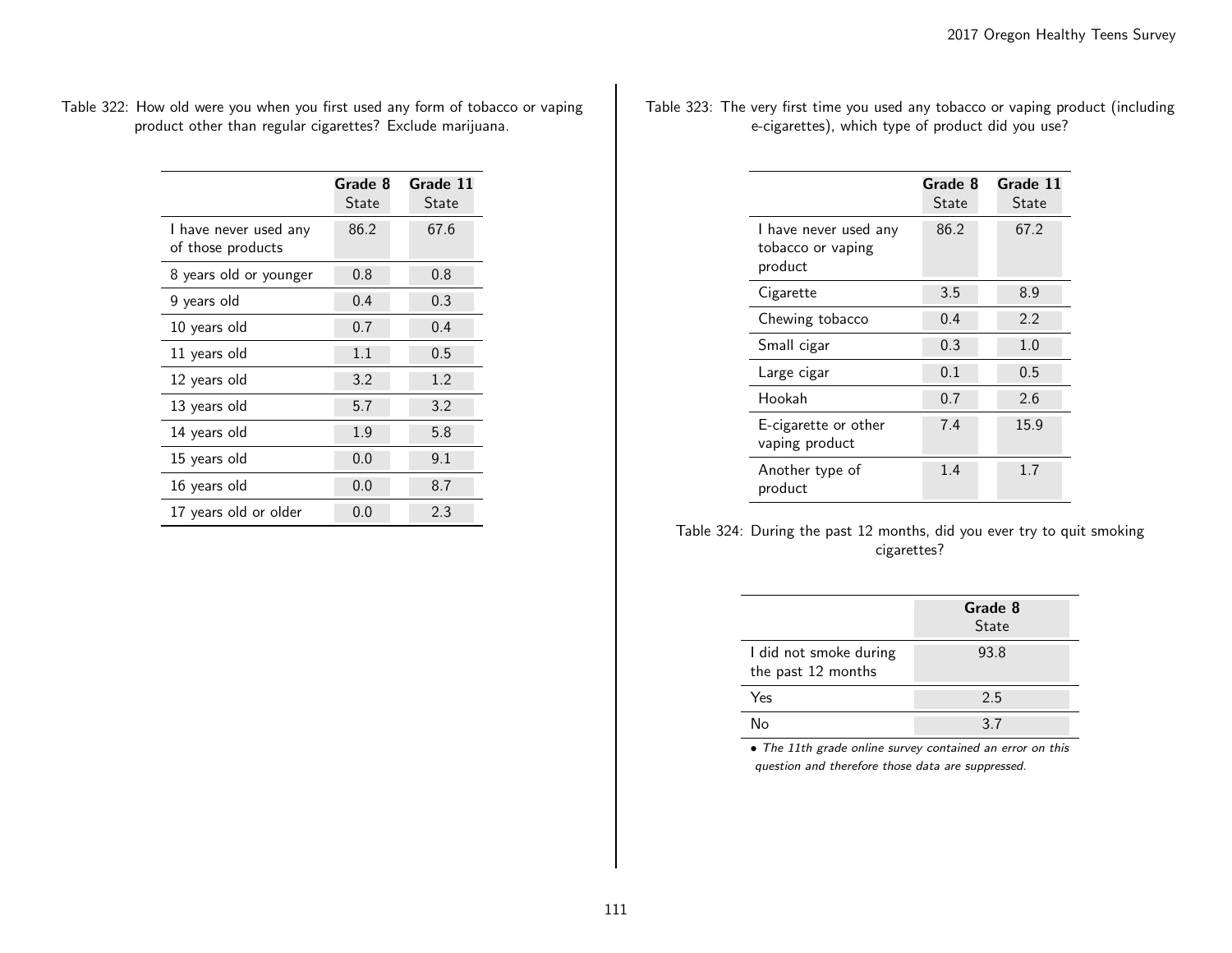Table 325: During the past 30 days, from which of the following sources did you get tobacco or vaping products? I did not get tobacco or vaping products during the past 30 days

|     | Grade 8<br><b>State</b> | Grade 11<br><b>State</b> |
|-----|-------------------------|--------------------------|
| Yes | 93.0                    | 82 4                     |

Table 326: During the past 30 days, from which of the following sources did you get tobacco or vaping products? A store or gas station

|     | Grade 8<br>State | Grade 11<br><b>State</b> |
|-----|------------------|--------------------------|
| Yes |                  | 2.6                      |

Table 327: During the past 30 days, from which of the following sources did you get tobacco or vaping products? Friends 18 or older

|     | Grade 8<br><b>State</b> | Grade 11<br><b>State</b> |
|-----|-------------------------|--------------------------|
| Yes |                         |                          |

Table 328: During the past 30 days, from which of the following sources did you get tobacco or vaping products? Friends under 18

|     | Grade 8      | Grade 11     |
|-----|--------------|--------------|
|     | <b>State</b> | <b>State</b> |
| Yes |              | 5.8          |

Table 329: During the past 30 days, from which of the following sources did you get tobacco or vaping products? Took from home without permission

|     | Grade 8<br>State | Grade 11<br><b>State</b> |
|-----|------------------|--------------------------|
| Yes | 1.0              | 1.0                      |

Table 330: During the past 30 days, from which of the following sources did you get tobacco or vaping products? A family member

|     | Grade 8<br><b>State</b> | Grade 11<br><b>State</b> |
|-----|-------------------------|--------------------------|
| Yes |                         |                          |

Table 331: During the past 30 days, from which of the following sources did you get tobacco or vaping products? The internet

|     | Grade 8      | Grade 11     |
|-----|--------------|--------------|
|     | <b>State</b> | <b>State</b> |
| Yes | በ 2          |              |

Table 332: During the past 30 days, from which of the following sources did you get tobacco or vaping products? Some other source

|     | Grade 8<br><b>State</b> | Grade 11<br><b>State</b> |
|-----|-------------------------|--------------------------|
| Yes | 1.4                     | 2.8                      |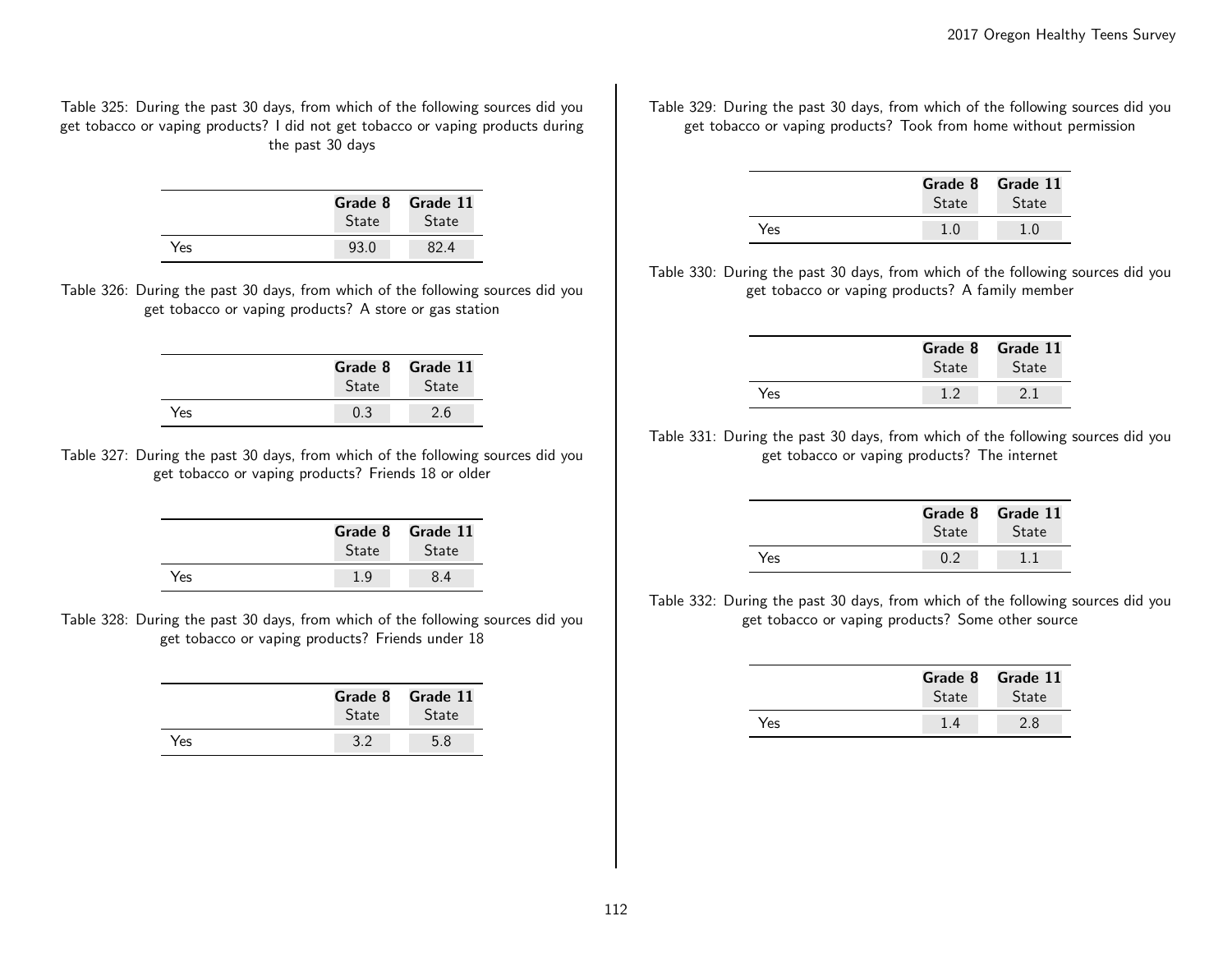Table 333: Does someone living in your house (other than you) smoke or vape tobacco?

| Nobody smokes or                                                 | Grade 8<br><b>State</b><br>70.1 | Grade 11<br>State<br>70.6 |
|------------------------------------------------------------------|---------------------------------|---------------------------|
| vapes<br>Someone smokes or<br>vapes, but not inside<br>the house | 22.9                            | 23.4                      |
| Someone smokes or<br>vapes inside the house                      | 7.0                             | 6.0                       |

Table 334: During this school year, have you seen anyone smoking or vaping tobacco on school property?

|     | Grade 8<br><b>State</b> | Grade 11<br><b>State</b> |
|-----|-------------------------|--------------------------|
| Yes | 21.8                    | 46.9                     |
| No  | 78.2                    | 53.1                     |

Table 335: During the past 30 days, have you seen an advertisement promoting tobacco or a vaping product on a storefront or in a store?

|          | Grade 8<br><b>State</b> | Grade 11<br><b>State</b> |
|----------|-------------------------|--------------------------|
| Yes      | 59.5                    | 63.2                     |
| No       | 27.0                    | 23.5                     |
| Not sure | 13.6                    | 13.3                     |

Table 336: Do you agree or disagree with the following statement: Cigarette companies deliberately advertise and promote cigarettes to encourage youth under 18 to smoke.

|                          | Grade 8<br>State | Grade 11<br>State |
|--------------------------|------------------|-------------------|
| Strongly agree           | 21.3             | 24.6              |
| Somewhat agree           | 26.4             | 28.9              |
| Don't know / Not<br>sure | 33.7             | 29.0              |
| Somewhat disagree        | 6.4              | 7.8               |
| Strongly disagree        | 12.2             | 9.7               |

Table 337: Do you think tobacco companies have been honest or dishonest with the public about the dangers of tobacco use?

|                     | Grade 8<br>State | Grade 11<br><b>State</b> |
|---------------------|------------------|--------------------------|
| Very honest         | 7.0              | 8.4                      |
| Somewhat honest     | 12.0             | 18.6                     |
| Don't know/Not sure | 29.6             | 26.2                     |
| Somewhat dishonest  | 23.0             | 22.0                     |
| Very Dishonest      | 28.5             | 24.8                     |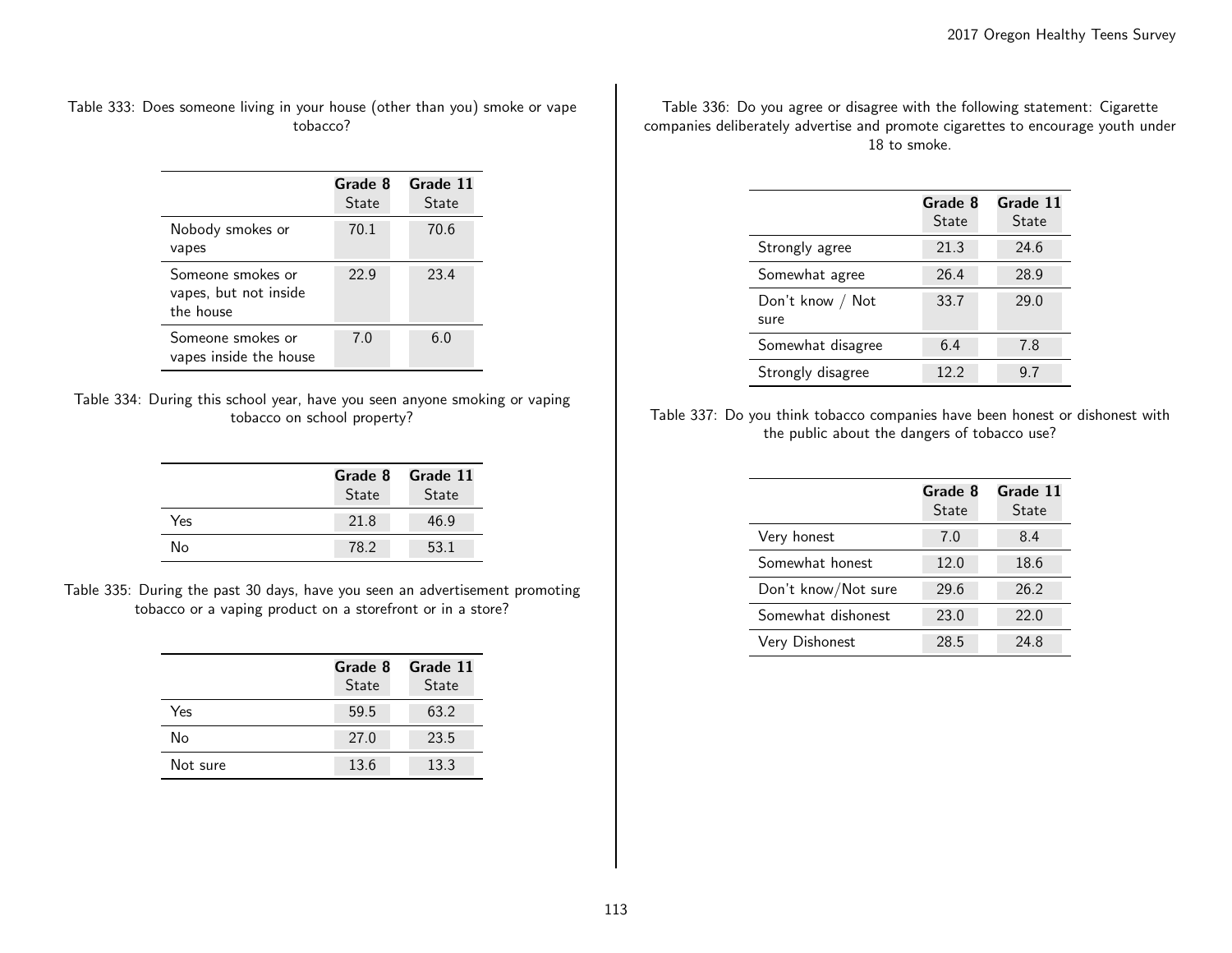A.8.2 Alcohol

Table 338: How old were you when you had your first drink of alcohol other than a few sips?

|                                                                 | Grade 8<br>State | Grade 11<br>State |
|-----------------------------------------------------------------|------------------|-------------------|
| I have never had a<br>drink of alcohol other<br>than a few sips | 73.2             | 44.7              |
| 8 years old or younger                                          | 4.9              | 3.5               |
| 9 years old                                                     | 1.4              | 0.9               |
| 10 years old                                                    | 2.2              | 1.9               |
| 11 years old                                                    | 2.5              | 1.3               |
| 12 years old                                                    | 4.7              | 3.2               |
| 13 years old                                                    | 8.3              | 5.4               |
| 14 years old                                                    | 2.8              | 8.9               |
| 15 years old                                                    | 0.0              | 14.1              |
| 16 years old                                                    | 0.0              | 12.9              |
| 17 years old or older                                           | 0.0              | 3.1               |

Table 339: During the past 30 days, on how many days did you have at least one drink of alcohol?

|                   | Grade 8<br>State | Grade 11<br>State |
|-------------------|------------------|-------------------|
| 0 days            | 89.7             | 73.1              |
| 1 or 2 days       | 6.9              | 16.1              |
| 3 to 5 days       | 1.8              | 6.1               |
| 6 to 9 days       | 1.0              | 2.9               |
| 10 to 19 days     | 0.4              | 1.4               |
| $20$ to $29$ days | 0.1              | 0.2               |
| All 30 days       | 0.1              | 0.2               |

Table 340: During the past 30 days, on how many days did you have 5 or more drinks of alcohol in a row, that is, within a couple of hours?

|                 | Grade 8<br>State | Grade 11<br>State |
|-----------------|------------------|-------------------|
| $0$ days        | 95.4             | 85.9              |
| 1 day           | 2.6              | 6.5               |
| 2 days          | 1.1              | 3.5               |
| 3 to 5 days     | 0.5              | 2.8               |
| 6 to 9 days     | 0.3              | 1.0               |
| 10 to 19 days   | 0.1              | 0.2               |
| 20 or more days | 0.0              | 0.1               |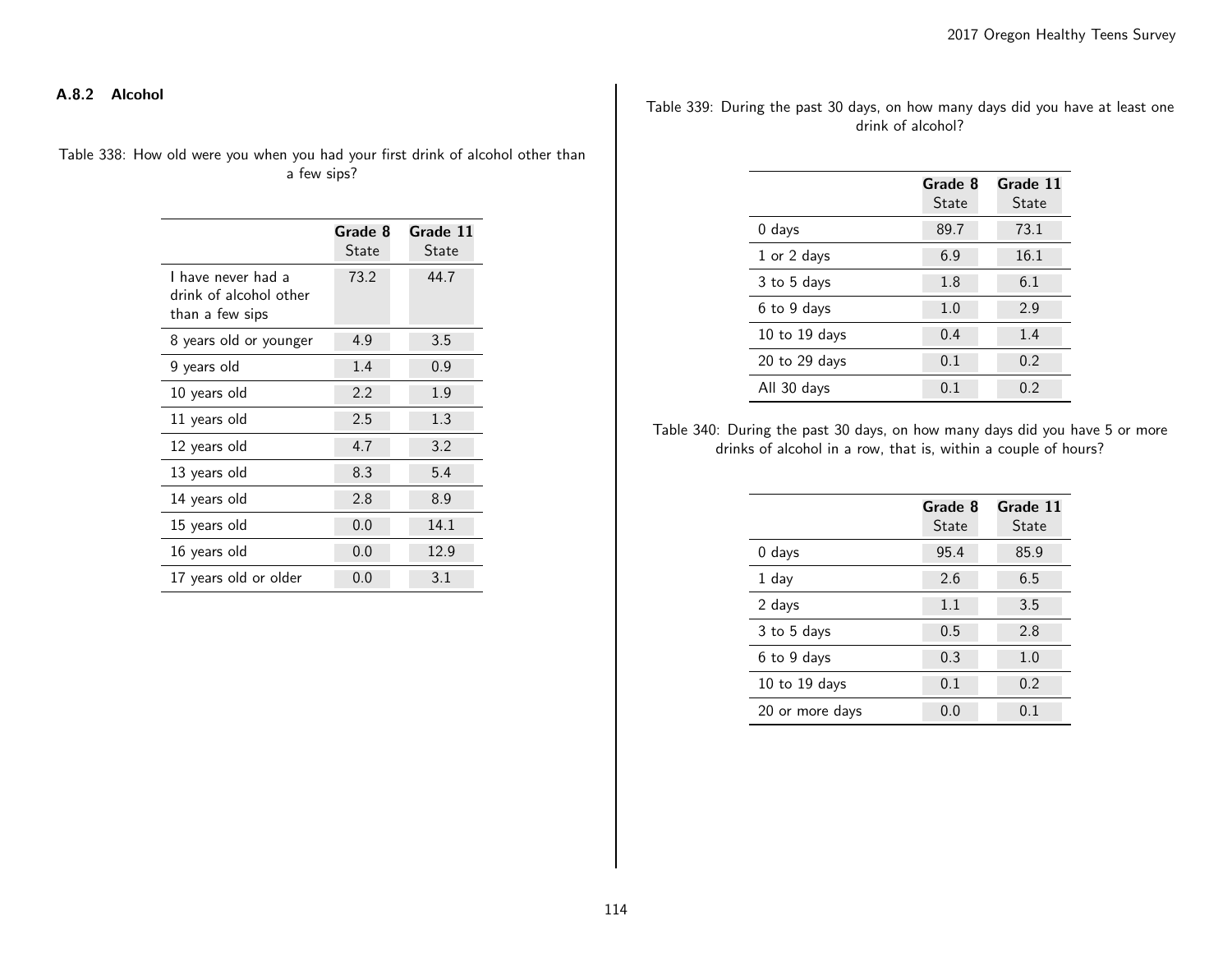Table 341: During the past 30 days, what type of alcohol did you usually drink?

|                                                                                 | Grade 8<br>State | Grade 11<br>State |
|---------------------------------------------------------------------------------|------------------|-------------------|
| I do not have a usual<br>type                                                   | 90.6             | 75.2              |
| Beer                                                                            | 1.3              | 2.8               |
| Malt beverages, such<br>as Smirnoff Ice,<br>Bacardi Silver, or<br>Hard Lemonade | 1.7              | 5.1               |
| Wine coolers, such as<br>Bartles & Jaymes or<br>Seagrams                        | 0.6              | 1.3               |
| Wine                                                                            | 0.1              | 0.4               |
| Liquor, such as vodka,<br>rum, scotch, bourbon,<br>or whiskey                   | 0.8              | 1.7               |
| Flavored alcoholic<br>beverages, such as<br>lemon vodka, coconut<br>rum, etc.   | 3.4              | 10.5              |
| Some other type                                                                 | 0.8              | 2.4               |

Table 342: During the past 30 days, from which of the following sources did you get the alcohol you drank? I did not drink alcohol during the past 30 days

|     | Grade 8      | Grade 11     |
|-----|--------------|--------------|
|     | <b>State</b> | <b>State</b> |
| Yes | 0.0          | 58.4         |

Table 343: During the past 30 days, from which of the following sources did you get the alcohol you drank? At a party

|     | Grade 8<br><b>State</b> | Grade 11<br><b>State</b> |
|-----|-------------------------|--------------------------|
| Yes | 0.0                     | 14.6                     |

Table 344: During the past 30 days, from which of the following sources did you get the alcohol you drank? Friends 21 or older

|     | Grade 8<br><b>State</b> | Grade 11<br><b>State</b> |
|-----|-------------------------|--------------------------|
| Yes | 0.0                     | 8.5                      |

Table 345: During the past 30 days, from which of the following sources did you get the alcohol you drank? Friends under 21

|     | Grade 8      | Grade 11     |
|-----|--------------|--------------|
|     | <b>State</b> | <b>State</b> |
| Yes | 0.0          | 9.8          |

Table 346: During the past 30 days, from which of the following sources did you get the alcohol you drank? Family member (not parents)

|     | Grade 8<br><b>State</b> | Grade 11<br><b>State</b> |
|-----|-------------------------|--------------------------|
| Yes | 0.0                     | 4.3                      |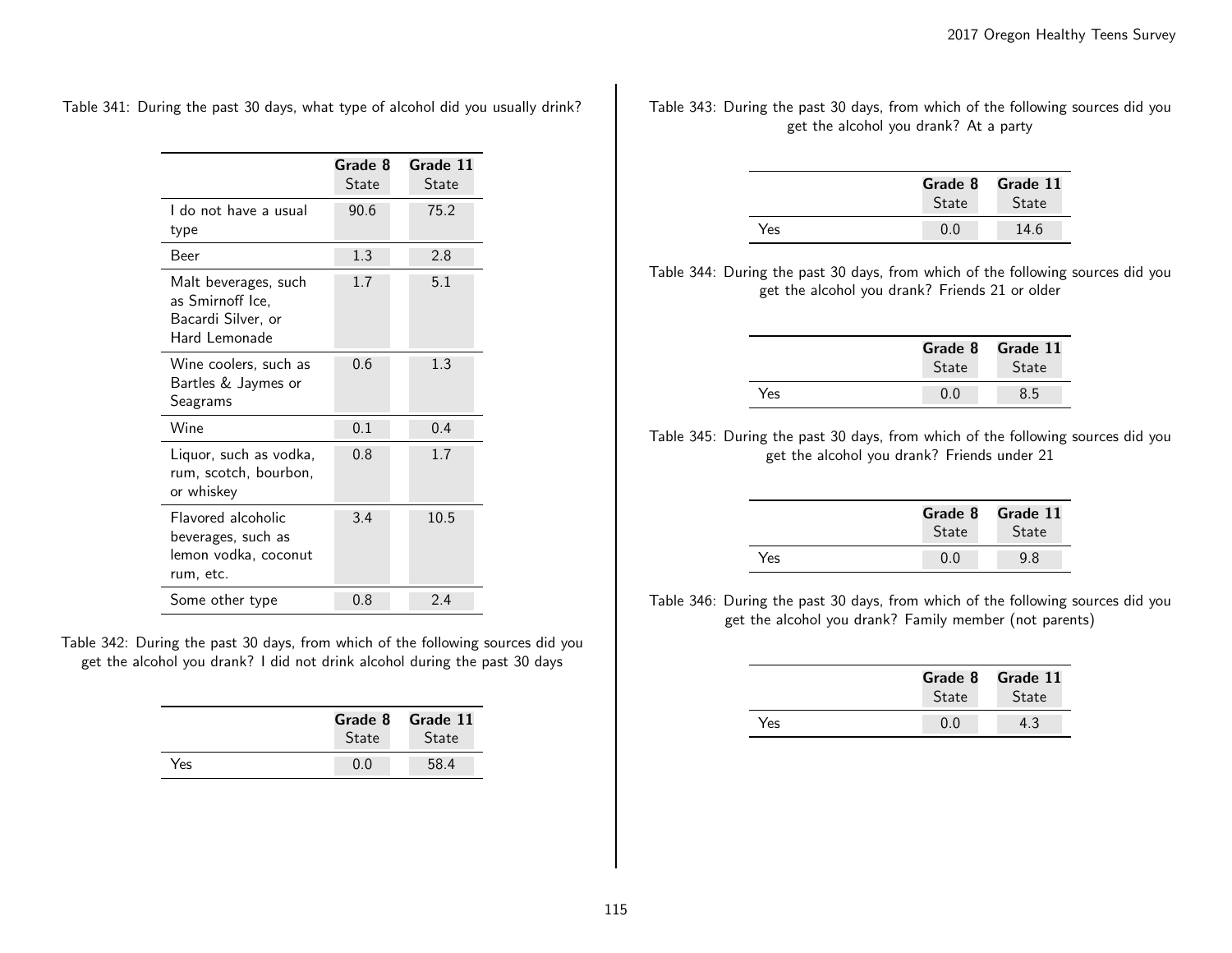Table 347: During the past 30 days, from which of the following sources did you get the alcohol you drank? At home with my parents' permission

|     | Grade 8<br>State | Grade 11<br><b>State</b> |
|-----|------------------|--------------------------|
| Yes | ი ი              | 94                       |

Table 348: During the past 30 days, from which of the following sources did you get the alcohol you drank? A store, gas station, or liquor store

|     | State | Grade 8 Grade 11<br><b>State</b> |
|-----|-------|----------------------------------|
| Yes |       | 1 २                              |

Table 349: During the past 30 days, from which of the following sources did you get the alcohol you drank? Bar, night club or restaurant

|     | <b>State</b> | Grade 8 Grade 11<br><b>State</b> |
|-----|--------------|----------------------------------|
| Yes |              |                                  |

Table 350: During the past 30 days, from which of the following sources did you get the alcohol you drank? From home without my parents' permission

|     | Grade 8<br><b>State</b> | Grade 11<br><b>State</b> |
|-----|-------------------------|--------------------------|
| Yes | 0.0                     | 5.1                      |

Table 351: During the past 30 days, from which of the following sources did you get the alcohol you drank? I gave money to someone to get it for me

|     | Grade 8<br>State | Grade 11<br><b>State</b> |
|-----|------------------|--------------------------|
| Yes |                  | 4.3                      |

Table 352: During the past 30 days, from which of the following sources did you get the alcohol you drank? I got it some other way

|     | Grade 8<br>State | Grade 11<br><b>State</b> |
|-----|------------------|--------------------------|
| Yes | 0.0              | 5.5                      |

Table 353: During the past 30 days, how many times did you drive a car or other vehicle when you had been drinking alcohol?

|                                              | Grade 8<br><b>State</b> | Grade 11<br><b>State</b> |
|----------------------------------------------|-------------------------|--------------------------|
| I did not drive a car in<br>the past 30 days | 0.0                     | 73.2                     |
| $0 \times$                                   | 0.0                     | 24.7                     |
| 1 time                                       | 0.0                     | 1.2                      |
| 2 or 3 times                                 | 0.0                     | 0.6                      |
| 4 or 5 times                                 | 0.0                     | 0.2                      |
| 6 or more times                              | (1.0)                   | 01                       |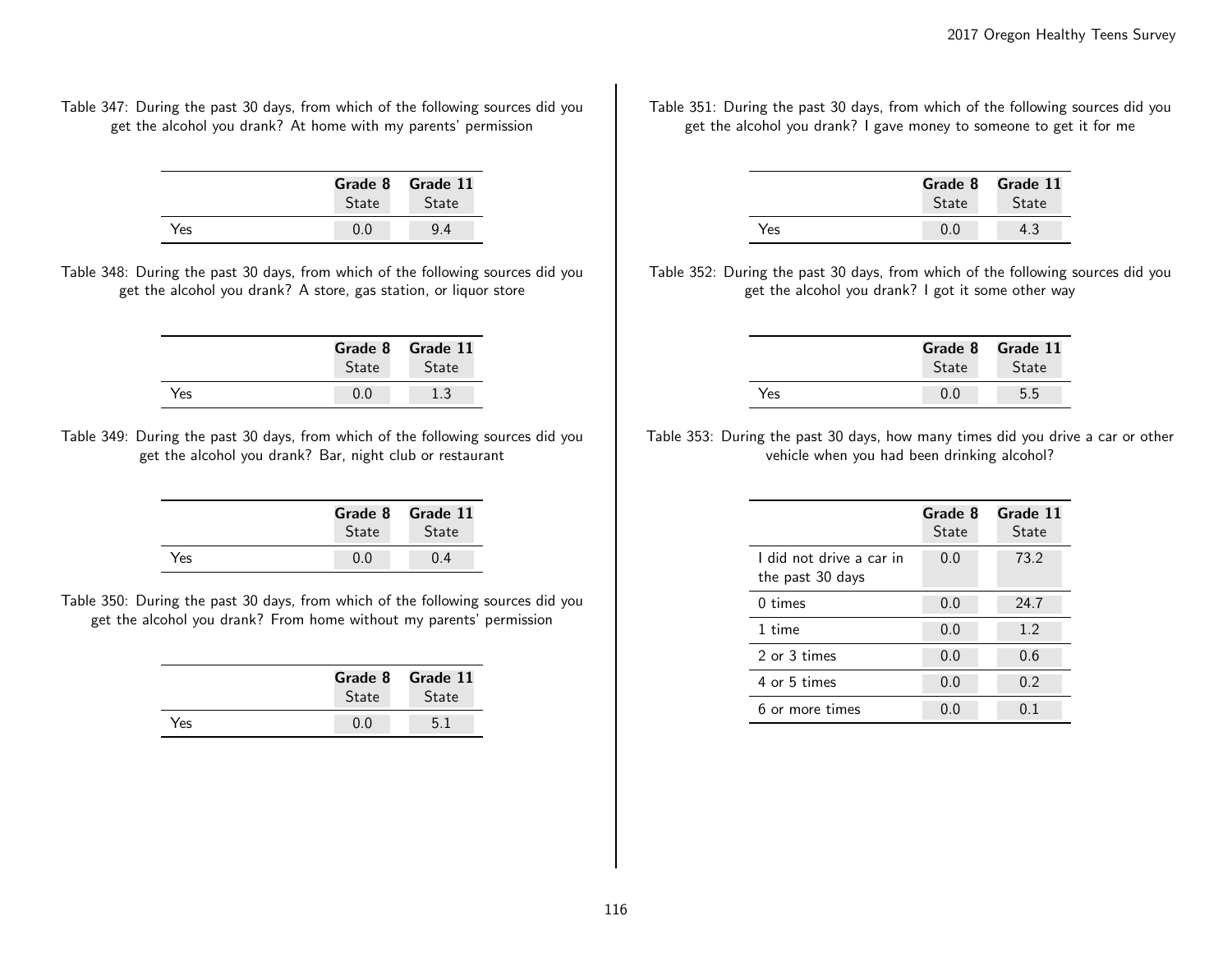# A.8.3 Marijuana & Other Drugs

Table 354: How old were you when you tried marijuana for the first time?

|                                 | Grade 8<br>State | Grade 11<br>State |
|---------------------------------|------------------|-------------------|
| I have never tried<br>marijuana | 86.3             | 60.5              |
| 8 years old or younger          | 0.7              | 0.6               |
| 9 years old                     | 0.4              | 0.3               |
| 10 years old                    | 0.6              | 0.6               |
| 11 years old                    | 1.3              | 1.2               |
| 12 years old                    | 3.4              | 3.1               |
| 13 years old                    | 5.5              | 4.4               |
| 14 years old                    | 1.7              | 7.7               |
| 15 years old                    | 0.0              | 10.0              |
| 16 years old                    | 0.0              | 9.2               |
| 17 years old or older           | 0.0              | 2.4               |

Table 355: During the past 30 days, on how many days did you use marijuana or hashish (weed, hash, pot)?

|                 | Grade 8<br>State | Grade 11<br>State |
|-----------------|------------------|-------------------|
| $0$ days        | 93.3             | 79.1              |
| 1 to 2 days     | 3.3              | 7.8               |
| 3 to 5 days     | 1.2              | 4.1               |
| 6 to 9 days     | 0.7              | 2.1               |
| 10 or more days | 1.5              | 6.9               |

Table 356: During the past 30 days, how many times did you use marijuana on school property?

|                    | Grade 8<br>State | Grade 11<br>State |
|--------------------|------------------|-------------------|
| $0 \times$         | 98.6             | 96.9              |
| 1 or 2 times       | 1.0              | 1.9               |
| 3 to 9 times       | 0.2              | 0.7               |
| 10 to 19 times     | 0.0              | 0.2               |
| $20$ to $39$ times | 0.1              | 0.1               |
| 40 or more times   | 0.0              | 0.2               |

Table 357: During the past 30 days, if you used marijuana, how did you use it? I did not use marijuana during the past 30 days

|     | Grade 8<br><b>State</b> | Grade 11<br><b>State</b> |
|-----|-------------------------|--------------------------|
| Yes | 93.7                    | 79.3                     |

Table 358: During the past 30 days, if you used marijuana, how did you use it? Smoked it (in a joint, bong, pipe, blunt)

|     | <b>State</b> | Grade 8 Grade 11<br><b>State</b> |
|-----|--------------|----------------------------------|
| Yes | 5.9          | 19.4                             |

Table 359: During the past 30 days, if you used marijuana, how did you use it? Vaporized it (e.g., vapor pen)

|     | Grade 8<br><b>State</b> | Grade 11<br><b>State</b> |
|-----|-------------------------|--------------------------|
| Yes | 0.9                     | 24                       |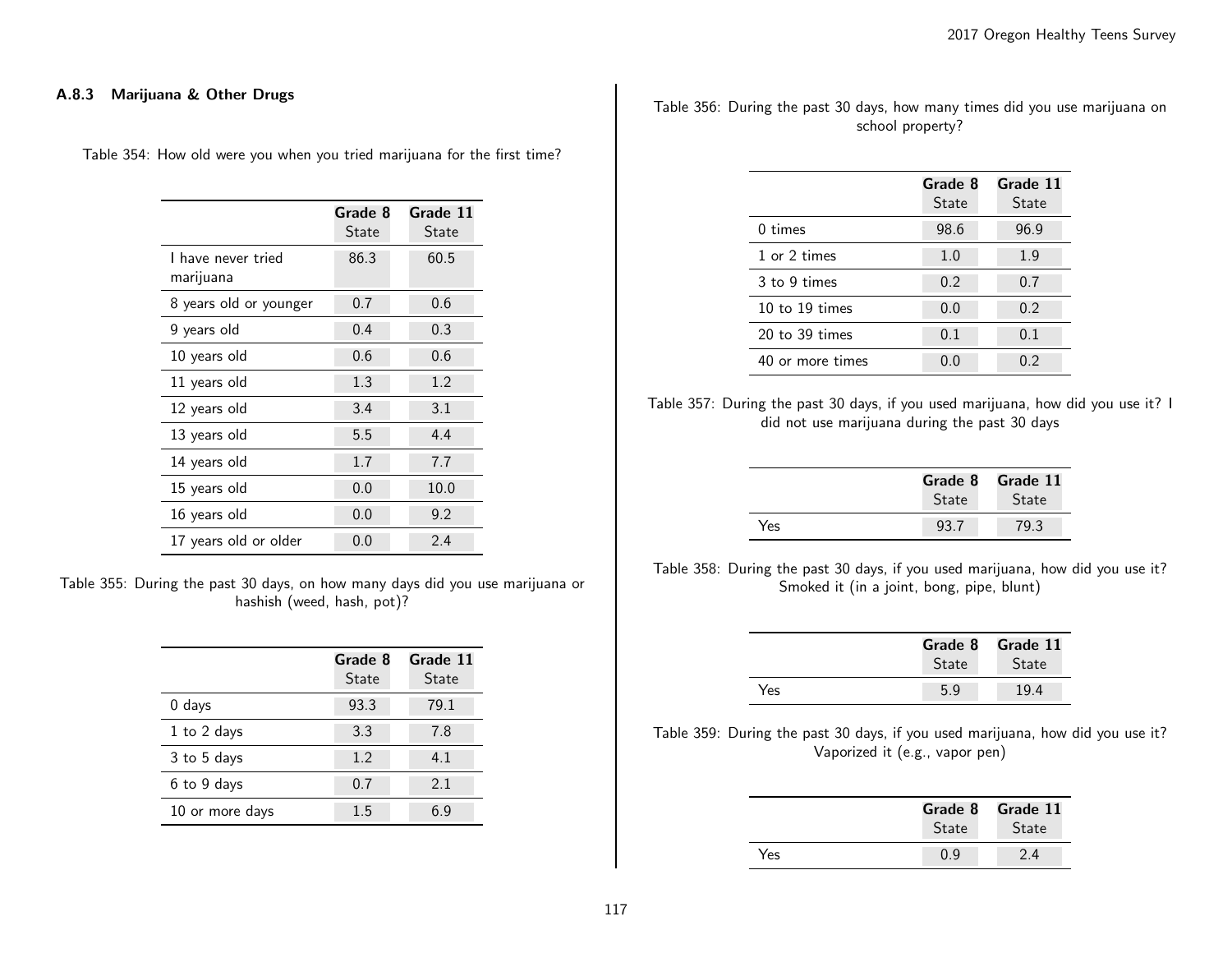Table 360: During the past 30 days, if you used marijuana, how did you use it? Ate it (in brownies, cakes, cookies, candy)

|     | Grade 8 Grade 11<br><b>State</b> | State |
|-----|----------------------------------|-------|
| Yes |                                  |       |

Table 361: During the past 30 days, if you used marijuana, how did you use it? Drank it (tea, cola, alcohol)

|     | Grade 8<br>State | Grade 11<br><b>State</b> |
|-----|------------------|--------------------------|
| Yes |                  | 0.5                      |

Table 362: During the past 30 days, if you used marijuana, how did you use it? Dabbed it

|     | <b>State</b> | Grade 8 Grade 11<br>State |
|-----|--------------|---------------------------|
| Yes | 1.5          | 5.5                       |

Table 363: During the past 30 days, if you used marijuana, how did you use it? Used in some other way

|     | Grade 8<br>State | Grade 11<br><b>State</b> |
|-----|------------------|--------------------------|
| Yes |                  |                          |

Table 364: When you smoked marijuana during the past 30 days, did you ever mix it with tobacco? Either rolling with loose tobacco (spliff) or rolling marijuana in a tobacco blunt wrap.

|                                                       | Grade 8<br><b>State</b> | Grade 11<br>State |
|-------------------------------------------------------|-------------------------|-------------------|
| I have not smoked<br>marijuana in the past<br>30 days | 91.1                    | 77.2              |
| Yes                                                   | 1.4                     | 5.5               |
| N۵                                                    | 7.5                     | 17.2              |

Table 365: When you used marijuana during the past 30 days, did you ever drink alcohol at the same time?

|                                                     | Grade 8<br><b>State</b> | Grade 11<br>State |
|-----------------------------------------------------|-------------------------|-------------------|
| I have not used<br>marijuana in the past<br>30 days | 90.9                    | 77.0              |
| Yes, most of the time                               | 0.4                     | 2.0               |
| Yes, some of the time                               | 1.1                     | 3.4               |
| Yes, rarely                                         | 1.3                     | 4.6               |
| N۵                                                  | ნ 3                     | 13.0              |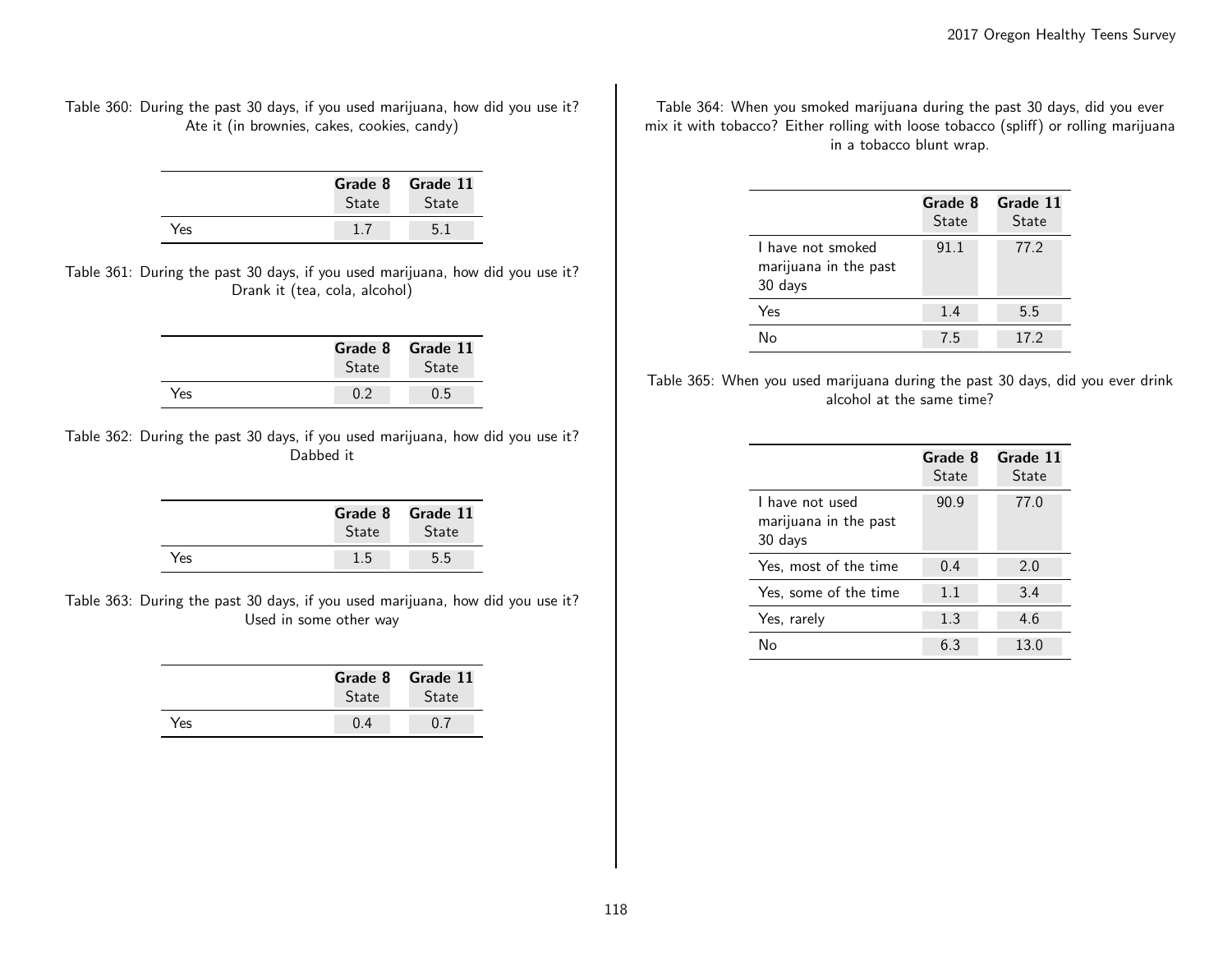| Table 366: During the past 30 days, how many times did you drive a car or other |
|---------------------------------------------------------------------------------|
| vehicle within three hours after using marijuana?                               |

|                                        | Grade 8<br>State | Grade 11<br>State |
|----------------------------------------|------------------|-------------------|
| I did not drive in the<br>past 30 days | 0.0              | 37.0              |
| $0 \times$                             | 0.0              | 57.4              |
| 1 time                                 | 0.0              | 2.1               |
| 2-3 times                              | 0.0              | 1.8               |
| 4-5 times                              | 0.0              | 0.6               |
| 6 or more times                        | 0.0              | 1.2               |

Table 367: Does any adult living in your house use marijuana?

|     | Grade 8<br>State | Grade 11<br>State |
|-----|------------------|-------------------|
| Yes | 17.8             | 19.7              |
| No  | 82.2             | 80.3              |

Table 368: If one of your best friends offered you some marijuana, would you use it?

|                  | Grade 8<br>State | Grade 11<br><b>State</b> |
|------------------|------------------|--------------------------|
| Definitely not   | 69.6             | 49.1                     |
| Probably not     | 17.1             | 21.1                     |
| Probably would   | 9.0              | 17.5                     |
| Definitely would | 4.4              | 12.2                     |

Table 369: During the past 30 days, have you seen an advertisement for marijuana products or stores: In a magazine or newspaper?

|          | Grade 8<br><b>State</b> | Grade 11<br>State |
|----------|-------------------------|-------------------|
| Yes      | 17.9                    | 21.4              |
| No       | 64.6                    | 61.2              |
| Not sure | 17.5                    | 17.3              |

Table 370: During the past 30 days, have you seen an advertisement for marijuana products or stores: On a storefront?

|          | Grade 8<br><b>State</b> | Grade 11<br><b>State</b> |
|----------|-------------------------|--------------------------|
| Yes      | 37.9                    | 43.5                     |
| N٥       | 46.7                    | 42.7                     |
| Not sure | 15.4                    | 13.8                     |

Table 371: During the past 30 days, have you seen an advertisement for marijuana products or stores: Online? On your cellphone, tablet, or computer (through email, websites, or social media)?

|          | Grade 8<br>State | Grade 11<br><b>State</b> |
|----------|------------------|--------------------------|
| Yes      | 37.2             | 49.5                     |
| No       | 48.6             | 38.1                     |
| Not sure | 14.2             | 12.4                     |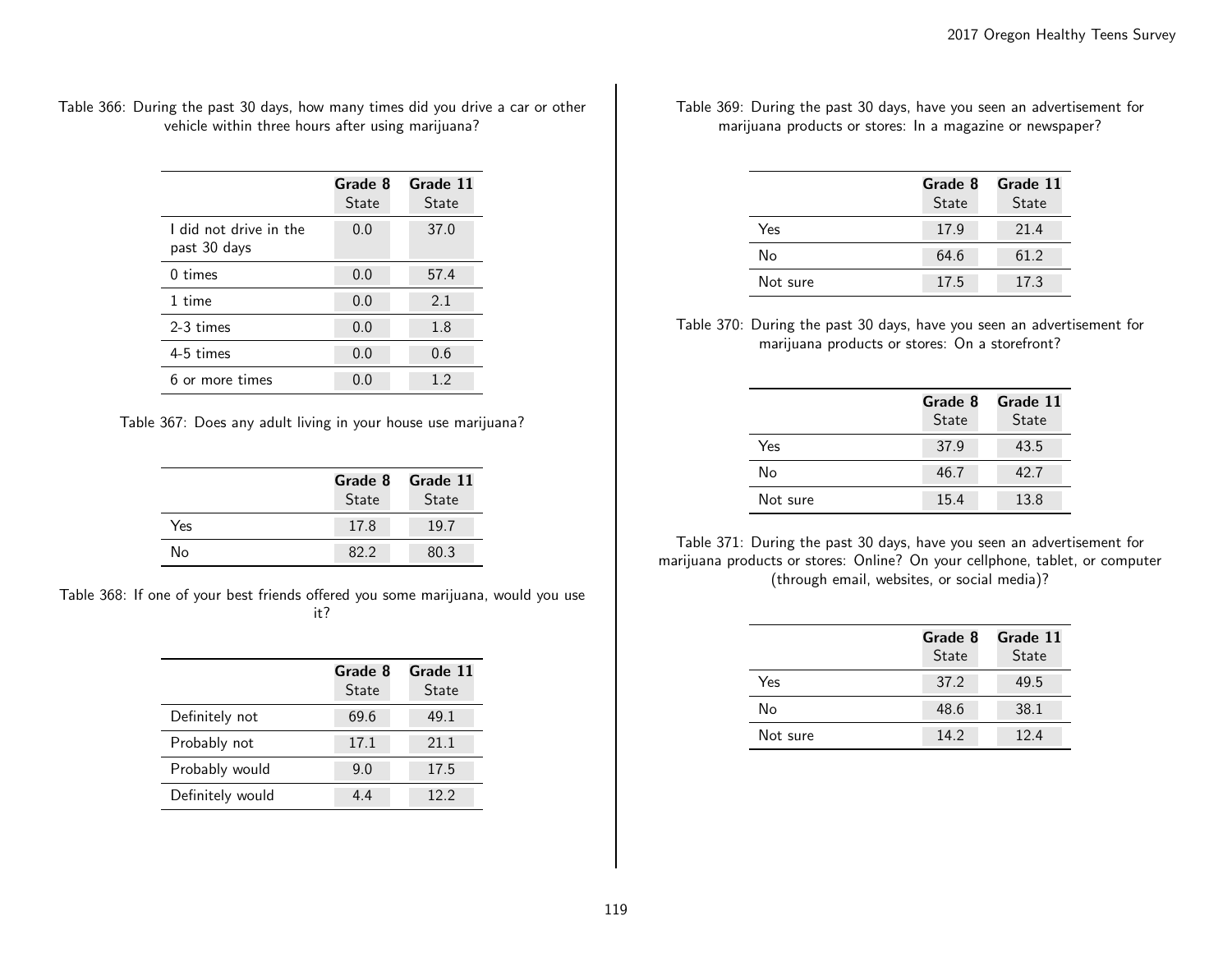#### Table 372: During the past 30 days, have you seen an advertisement for marijuana products or stores: On a billboard?

|          | Grade 8<br>State | Grade 11<br><b>State</b> |
|----------|------------------|--------------------------|
| Yes      | 33.1             | 38.4                     |
| No       | 52.6             | 48.3                     |
| Not sure | 14.2             | 13.3                     |

Table 373: During the past 30 days, have you seen an advertisement for marijuana products or stores: On the sidewalk (like signs or people wearing or waving signs)?

|          | Grade 8<br>State | Grade 11<br><b>State</b> |
|----------|------------------|--------------------------|
| Yes      | 28.6             | 35.0                     |
| No       | 56.6             | 50.8                     |
| Not sure | 14.8             | 14.2                     |

Table 374: During the past 30 days, on how many days did you use prescription drugs (such as Oxycontin, Percocet, Vicodin, Codeine, Adderall, Ritalin, or Xanax) without a doctor's orders?

|                   | Grade 8<br>State | Grade 11<br>State |
|-------------------|------------------|-------------------|
| $0$ days          | 95.1             | 93.4              |
| 1 or 2 days       | 2.5              | 3.0               |
| 3 to 5 days       | 0.9              | 1.3               |
| 6 to 9 days       | 0.5              | 0.8               |
| 10 to 19 days     | 0.2              | 0.6               |
| $20$ to $29$ days | 0.2              | 0.2               |
| All 30 days       | 0.6              | 0.6               |

# A.8.4 Availability

Table 375: If you wanted to get some beer, wine or hard liquor (for example, vodka, whiskey or gin), how easy would it be for you to get some?

|              | Grade 8<br>State | Grade 11<br><b>State</b> |
|--------------|------------------|--------------------------|
| Very easy    | 18.1             | 32.1                     |
| Sort of easy | 20.4             | 30.9                     |
| Sort of hard | 16.6             | 15.8                     |
| Very hard    | 44.9             | 21.3                     |

# Table 376: If you wanted to get e-cigarettes or other vaping products, how easy would it be for you to get some?

|              | Grade 8<br>State | Grade 11<br><b>State</b> |
|--------------|------------------|--------------------------|
| Very easy    | 10.7             | 27.9                     |
| Sort of easy | 13.3             | 22.3                     |
| Sort of hard | 16.4             | 17.4                     |
| Very hard    | 59.7             | 32.4                     |

Table 377: If you wanted to get some marijuana, how easy would it be for you to get some?

|              | Grade 8<br>State | Grade 11<br><b>State</b> |
|--------------|------------------|--------------------------|
| Very easy    | 18.1             | 42.6                     |
| Sort of easy | 14.4             | 20.9                     |
| Sort of hard | 12.7             | 11.4                     |
| Very hard    | 54.8             | 25.1                     |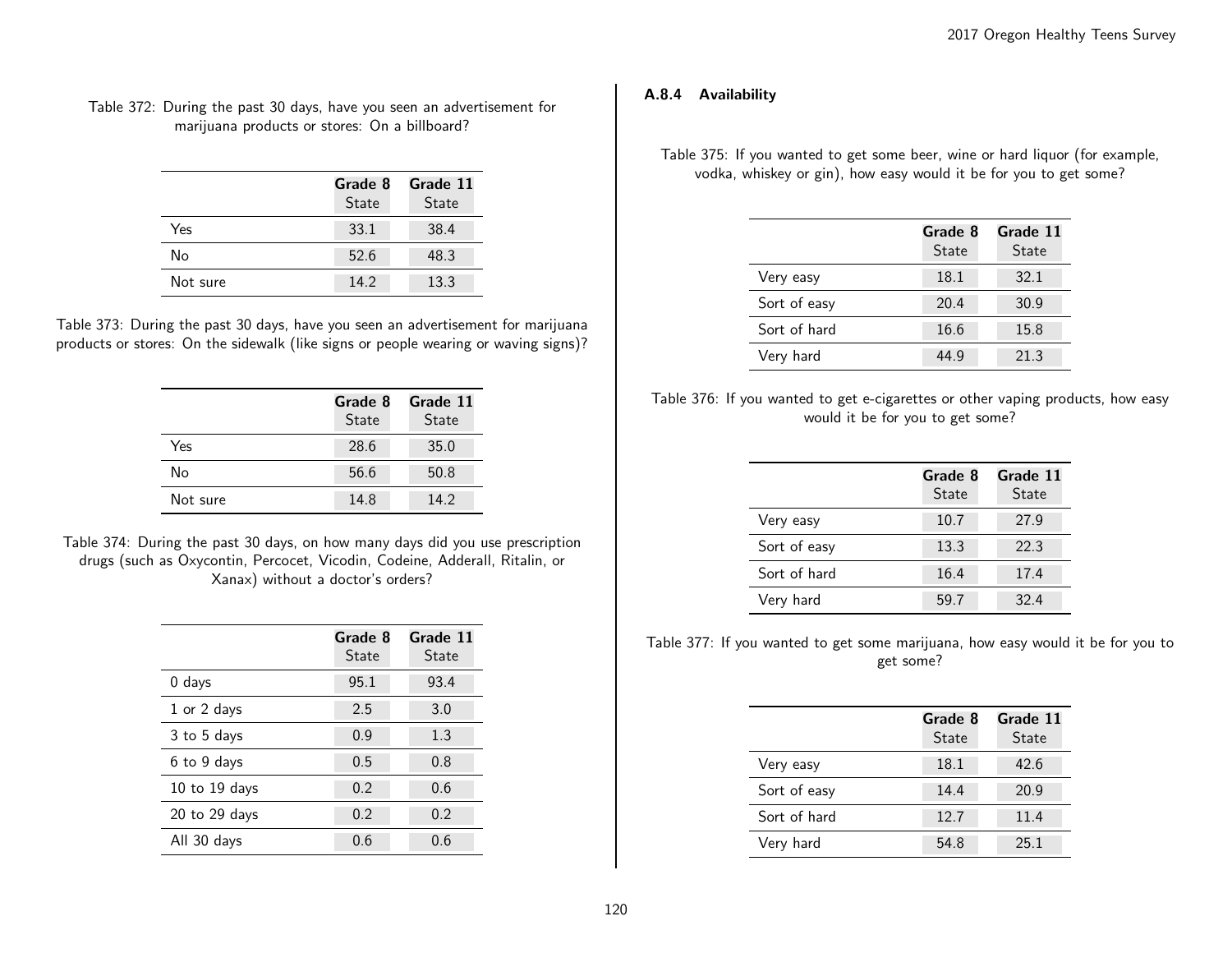### Table 378: If you wanted to get prescription drugs not prescribed to you, how easy would it be for you to get some?

|              | Grade 8<br><b>State</b> | Grade 11<br>State |
|--------------|-------------------------|-------------------|
| Very easy    | 14.7                    | 18.4              |
| Sort of easy | 13.2                    | 17.5              |
| Sort of hard | 15.6                    | 22.4              |
| Very hard    | 56.6                    | 41.7              |

#### A.8.5 Risk of Use

Table 379: How much do you think people risk harming themselves (physically or in other ways) if they Take one or two drinks of an alcoholic beverage (beer, wine, liquor) nearly every day?

|               | Grade 8<br>State | Grade 11<br><b>State</b> |
|---------------|------------------|--------------------------|
| No risk       | 16.9             | 15.7                     |
| Slight risk   | 33.1             | 31.6                     |
| Moderate risk | 29.0             | 31.9                     |
| Great risk    | 21.0             | 20.9                     |

Table 380: How much do you think people risk harming themselves (physically or in other ways) if they Have five or more drinks of an alcoholic beverage once or twice a week?

|               | Grade 8<br>State | Grade 11<br>State |
|---------------|------------------|-------------------|
| No risk       | 9.5              | 8.0               |
| Slight risk   | 21.3             | 20.4              |
| Moderate risk | 36.7             | 37.2              |
| Great risk    | 32.5             | 34.3              |

Table 381: How much do you think people risk harming themselves (physically or in other ways) if they Smoke one or more packs of cigarettes per day?

|               | Grade 8<br>State | Grade 11<br>State |
|---------------|------------------|-------------------|
| No risk       | 7.1              | 6.1               |
| Slight risk   | 8.3              | 7.7               |
| Moderate risk | 18.6             | 17.8              |
| Great risk    | 66.0             | 68.5              |

Table 382: How much do you think people risk harming themselves (physically or in other ways) if they Use e-cigarettes or other vaping products every day?

|               | Grade 8<br>State | Grade 11<br>State |
|---------------|------------------|-------------------|
| No risk       | 12.2             | 12.8              |
| Slight risk   | 23.1             | 26.7              |
| Moderate risk | 30.3             | 32.2              |
| Great risk    | 34.4             | 28.3              |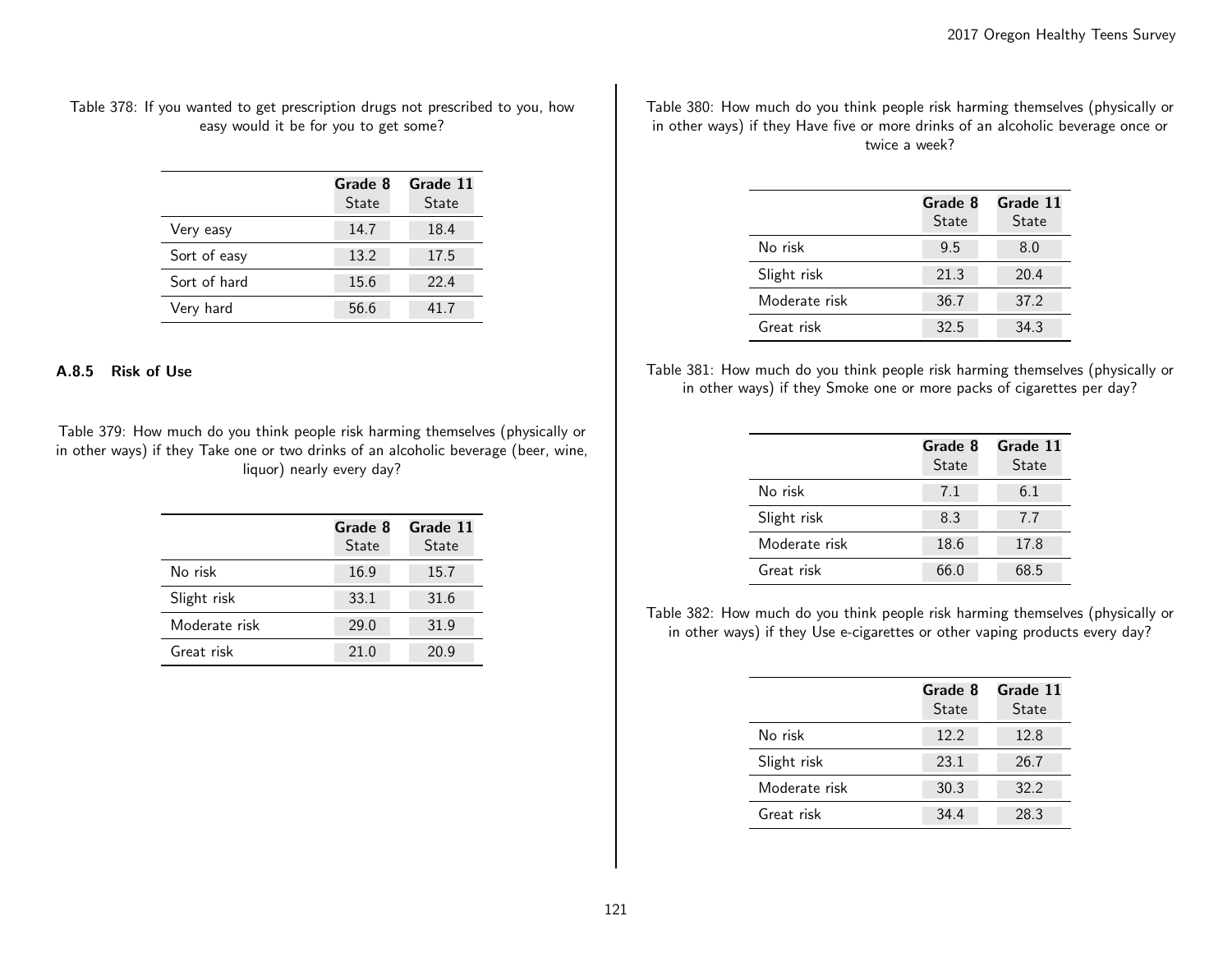Table 383: How much do you think people risk harming themselves (physically or in other ways) if they Use marijuana regularly (at least once or twice a week)

|               | Grade 8<br>State | Grade 11<br><b>State</b> |
|---------------|------------------|--------------------------|
| No risk       | 16.2             | 24.1                     |
| Slight risk   | 22.1             | 28.6                     |
| Moderate risk | 27.5             | 25.0                     |
| Great risk    | 34.2             | 22.4                     |

| Table 384: How much do you think people risk harming themselves (physically or |  |                                                                                |  |  |  |
|--------------------------------------------------------------------------------|--|--------------------------------------------------------------------------------|--|--|--|
|                                                                                |  | in other ways) if they Use prescription drugs that are not prescribed to them? |  |  |  |

|               | Grade 8<br>State | Grade 11<br>State |
|---------------|------------------|-------------------|
| No risk       | 6.1              | 4.7               |
| Slight risk   | 6.5              | 6.0               |
| Moderate risk | 20.8             | 19.0              |
| Great risk    | 66.5             | 70.2              |

### A.8.6 Parental Attitudes Towards Use

Table 385: How wrong do your parents feel it would be for you to? Drink beer, wine, or liquor (for example, vodka, whiskey, or gin) regularly?

|                    | Grade 8<br>State | Grade 11<br><b>State</b> |
|--------------------|------------------|--------------------------|
| Very wrong         | 74.1             | 58.8                     |
| Wrong              | 16.5             | 23.4                     |
| A little bit wrong | 7.5              | 13.8                     |
| Not wrong at all   | 1.9              | 4.0                      |

| Table 386: How wrong do your parents feel it would be for you to? Smoke |  |  |             |  |  |  |  |
|-------------------------------------------------------------------------|--|--|-------------|--|--|--|--|
|                                                                         |  |  | cigarettes? |  |  |  |  |

|                    | Grade 8<br><b>State</b> | Grade 11<br><b>State</b> |
|--------------------|-------------------------|--------------------------|
| Very wrong         | 88.6                    | 83.2                     |
| Wrong              | 8.7                     | 12.2                     |
| A little bit wrong | 1.6                     | 3.0                      |
| Not wrong at all   | 12                      | 1.6                      |

Table 387: How wrong do your parents feel it would be for you to? Use an e-cigarette or other vaping product?

|                    | Grade 8<br><b>State</b> | Grade 11<br><b>State</b> |
|--------------------|-------------------------|--------------------------|
| Very wrong         | 81.0                    | 71.1                     |
| Wrong              | 12.7                    | 17.7                     |
| A little bit wrong | 4.6                     | 8.0                      |
| Not wrong at all   | 1.7                     | 3.2                      |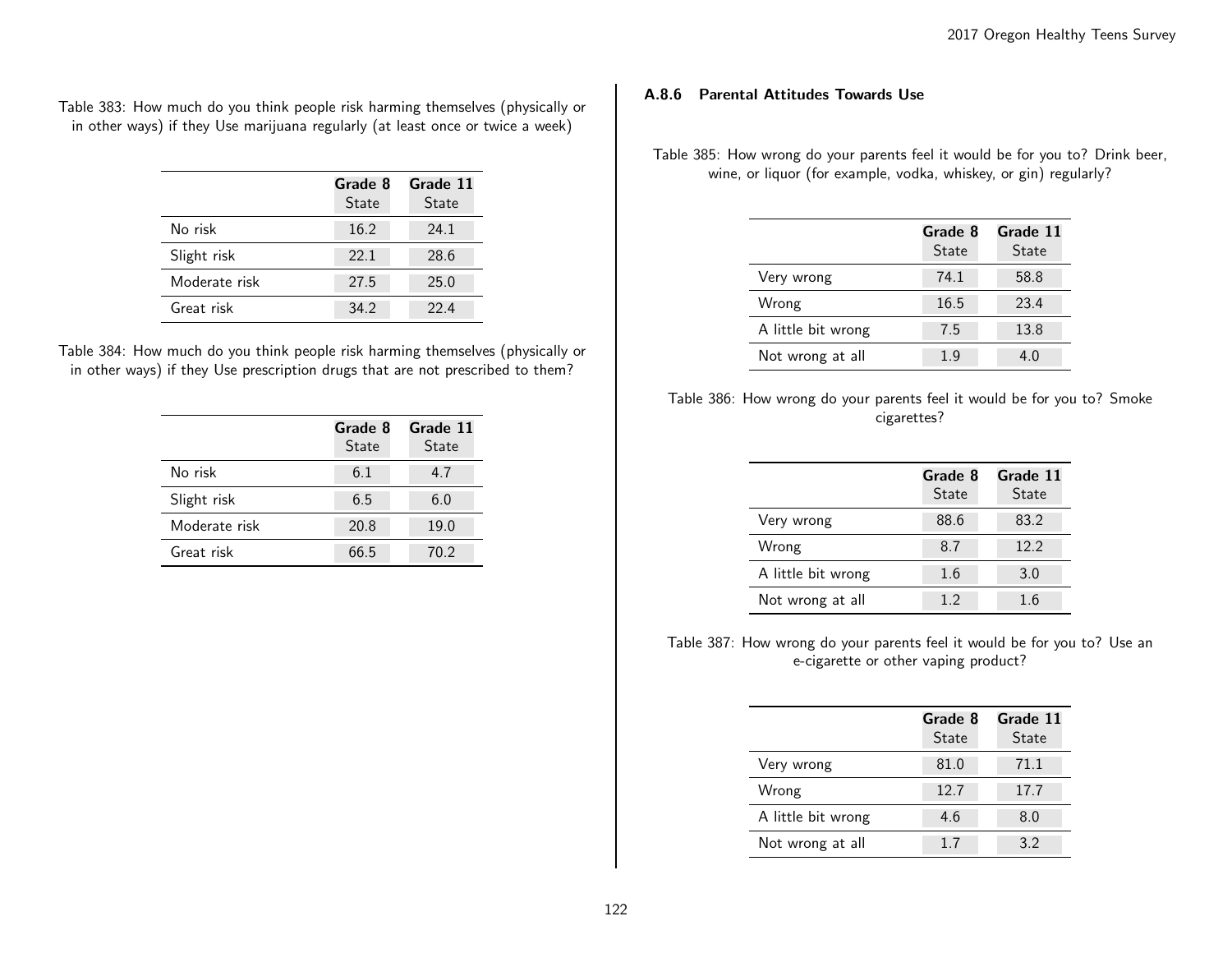Table 388: How wrong do your parents feel it would be for you to? Use marijuana?

|                    | Grade 8<br><b>State</b> | Grade 11<br><b>State</b> |
|--------------------|-------------------------|--------------------------|
| Very wrong         | 81.7                    | 67.0                     |
| Wrong              | 10.3                    | 16.2                     |
| A little bit wrong | 5.3                     | 11.3                     |
| Not wrong at all   | 2.7                     | 5.5                      |

| Table 389: How wrong do your parents feel it would be for you to? Use |  |
|-----------------------------------------------------------------------|--|
| prescription drugs not prescribed to you?                             |  |

|                    | Grade 8<br>State | Grade 11<br><b>State</b> |
|--------------------|------------------|--------------------------|
| Very wrong         | 89.0             | 88.1                     |
| Wrong              | 7.5              | 8.4                      |
| A little bit wrong | 1.8              | 2.1                      |
| Not wrong at all   | 1.7              | 1.3                      |

# A.8.7 Peer Attitudes Towards Use

Table 390: How wrong do your friends feel it would be for you to? Have one or two drinks of an alcoholic beverage nearly every day?

|                    | Grade 8<br>State | Grade 11<br><b>State</b> |
|--------------------|------------------|--------------------------|
| Very wrong         | 51.9             | 33.0                     |
| Wrong              | 24.8             | 26.2                     |
| A little bit wrong | 15.6             | 22.7                     |
| Not wrong at all   | 7.7              | 18.1                     |

| Table 391: How wrong do your friends feel it would be for you to? Smoke |  |  |             |  |  |  |  |
|-------------------------------------------------------------------------|--|--|-------------|--|--|--|--|
|                                                                         |  |  | cigarettes? |  |  |  |  |

|                    | Grade 8<br><b>State</b> | Grade 11<br><b>State</b> |
|--------------------|-------------------------|--------------------------|
| Very wrong         | 61.7                    | 51.4                     |
| Wrong              | 23.2                    | 24.7                     |
| A little bit wrong | 9.7                     | 13.3                     |
| Not wrong at all   | 5.4                     | 10.6                     |

Table 392: How wrong do your friends feel it would be for you to? Use an e-cigarette or other vaping product?

|                    | Grade 8<br><b>State</b> | Grade 11<br><b>State</b> |
|--------------------|-------------------------|--------------------------|
| Very wrong         | 53.6                    | 36.3                     |
| Wrong              | 21.4                    | 21.5                     |
| A little bit wrong | 15.1                    | 19.7                     |
| Not wrong at all   | 9.8                     | 22.5                     |